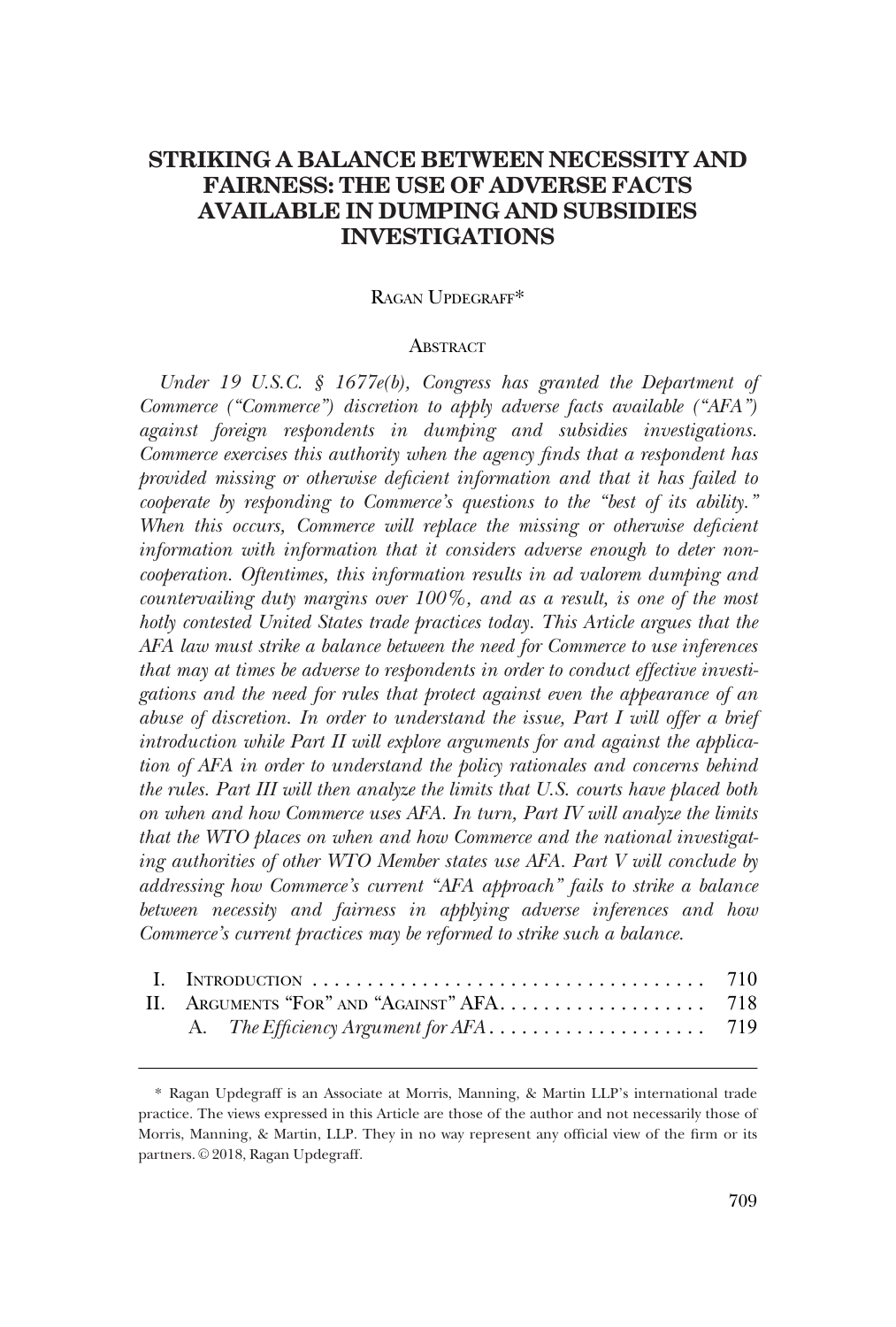<span id="page-1-0"></span>

|      | В.        | The Process Argument Against AFA                                                                    | 725 |
|------|-----------|-----------------------------------------------------------------------------------------------------|-----|
| III. |           | JUDICIAL REVIEW OF COMMERCE'S USE OF AFA IN U.S. COURTS:                                            |     |
|      |           | LIMITS ON WHEN AND HOW AFA MAY BE APPLIED                                                           | 730 |
|      | A.        | Reviewing Commerce's Finding that a Respondent Was                                                  |     |
|      |           | $Non-Cooperative \dots \dots \dots \dots \dots \dots \dots \dots \dots \dots \dots$                 | 731 |
|      |           | 1.                                                                                                  | 739 |
|      |           | 2.                                                                                                  | 742 |
|      |           | 3.<br>Relevance                                                                                     | 746 |
|      | <b>B.</b> | Reviewing Commerce's Use of Evidence to Determine the AFA                                           |     |
|      |           |                                                                                                     | 748 |
|      |           | The Requirement to Corroborate<br>1.                                                                | 750 |
|      |           | The Requirement Not to Ignore Record Evidence<br>2.                                                 | 761 |
| IV.  |           | WTO CHALLENGES TO INVESTIGATING AUTHORITIES' USE OF FA                                              |     |
|      |           |                                                                                                     | 769 |
|      | A.        | Limits on When Investigating Authorities May Resort to Facts                                        |     |
|      |           | $\it Available \ldots \ldots \ldots \ldots \ldots \ldots \ldots \ldots \ldots \ldots \ldots \ldots$ | 772 |
|      |           | 1.                                                                                                  | 776 |
|      |           | Undue Rejection of Information<br>2.                                                                | 777 |
|      |           | "Necessary Information"<br>3.                                                                       | 780 |
|      | <b>B.</b> | Limits on How Investigating Authorities Use Facts Available                                         | 781 |
|      |           | "Best Information Available"<br>1                                                                   | 781 |
|      |           | 2.                                                                                                  | 784 |
|      |           | "Factual Foundation"<br>3.                                                                          | 785 |
| V.   |           | COMMERCE'S "AFA APPROACH" AND THE NEED FOR REFORM                                                   | 787 |

"*An opinion, legal or otherwise, is only as good as the facts upon which it is based.*"

-Eugene C. Gerhardt<sup>1</sup>

# I. INTRODUCTION

The success of any investigation depends on the ability of the investigators to access information. While investigated parties may, at times, voluntarily produce information to investigators, commonsense dictates that investigated parties will often be reluctant to turn over information that may become evidence supporting an adverse determination. In order to solve this problem, many investigators have the power to compel investigated parties to produce information through subpoena.

<sup>1.</sup> Eugene C. Gerhardt, *The Fountainhead of the Law: Ex Facto Oritur Jus*, 36 A.B.A. J. 533, 533 (1950).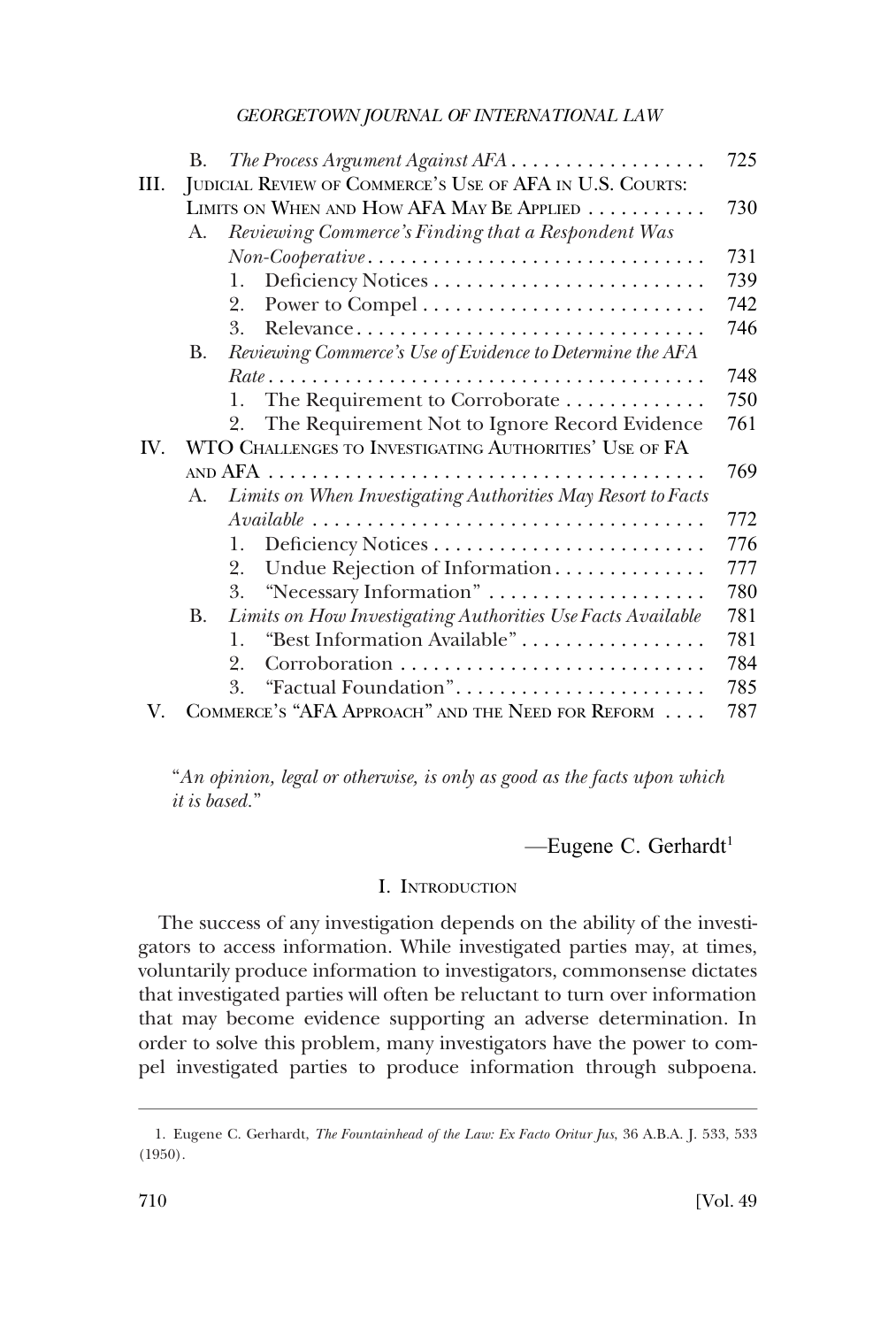However, when investigators do not have subpoena power, as is the case with the Department of Commerce ("Commerce") in dumping and subsidies investigations, other coercive means must be found to compel foreign respondents to produce information that would not otherwise be in their interests to produce.2 Thus, in dumping and subsidies law, the use of adverse inferences, *i.e*. the application of adverse facts available  $("AFA")$ , has particular utility because it deters non-cooperation.<sup>3</sup>

When necessary information is missing from the administrative record in a dumping or subsidies investigation, Commerce will inevitably be forced to replace that information with facts otherwise available  $("FA")$ <sup>4</sup>. Where no adverse inference is to be drawn, Commerce will attempt to use the best information it has available.<sup>5</sup> This practice is rarely controversial because there would be no way for Commerce to proceed in an investigation if it could not replace missing information with information that is otherwise available. It is also clearly accepted

<sup>2.</sup> Unlike the Department of Commerce, the International Trade Commission ("ITC") does have subpoena power, see 19 U.S.C. § 1333(a) (2017), although this power over foreign parties is limited by territorial jurisdiction. *See* In the Matter of Certain Pers. Computers & Digital Display Devices Order No. 5: Relating to Unsigned Subpoenas and to Respondents' 7/11/07 Letter on Protective Order, Inv. No. 337-TA-606, USITC Pub. 5 2007 WL 2070868 at \*4 (July 12, 2007) ("The statute clearly states that the Commission can require a witness or production of documents from *any place in the United States*. It does not state that it may require such production or attendance from anywhere in the world.") (emphasis added). Although it could, like Commerce, apply AFA in order to compel production over these parties, the ITC, very much unlike Commerce, rarely does so. *See* Geo Specialty Chemicals, Inc. v. United States, 33 C.I.T. 125, 2009 WL 424468 (Ct. Int'l Trade 2009) ("Unlike the Department of Commerce, which often draws adverse inferences against particular non-cooperative companies when calculating dumping margins . . . , the Commission rarely draws adverse inferences because its decisions affect all industry participants.").

<sup>3.</sup> *See* Essar Steel, Ltd. v. United States, 678 F.3d 1268, 1276 (Fed. Cir. 2012) ("Because Commerce lacks subpoena power, Commerce's ability to apply adverse facts is an important one.")*; see also* Atlanta Sugar, Ltd. v. United States, 742 F.2d 1556, 1560 (Fed. Cir. 1984) (finding that even though the ITC has subpoena power, the use of adverse facts is justifiable given the agency's workload and limited resources because it serves "as an investigative tool, which [the] agency may wield as an informal club over recalcitrant parties or persons whose failure to cooperate may work against their best interest.").

<sup>4.</sup> *See* 19 U.S.C. § 1677e(a)(1) (2017) (providing that Commerce may apply FA "if necessary information is not available on the record"). Commerce may also apply FA if it finds that an interested party or any other person has withheld information, failed to provide information within deadlines set by it or in the form and manner requested, "significantly imped[ed]" an investigation or review, or provided information that could not be verified." *See* 19 U.S.C. § 1677 (a)(2) (2017). Note that in regard to this second set of circumstances, Commerce will also find that the party has not acted to the best of their ability and apply not just FA, but AFA, as discussed *infra* Part III.A.

<sup>5.</sup> *See infra* at Part III.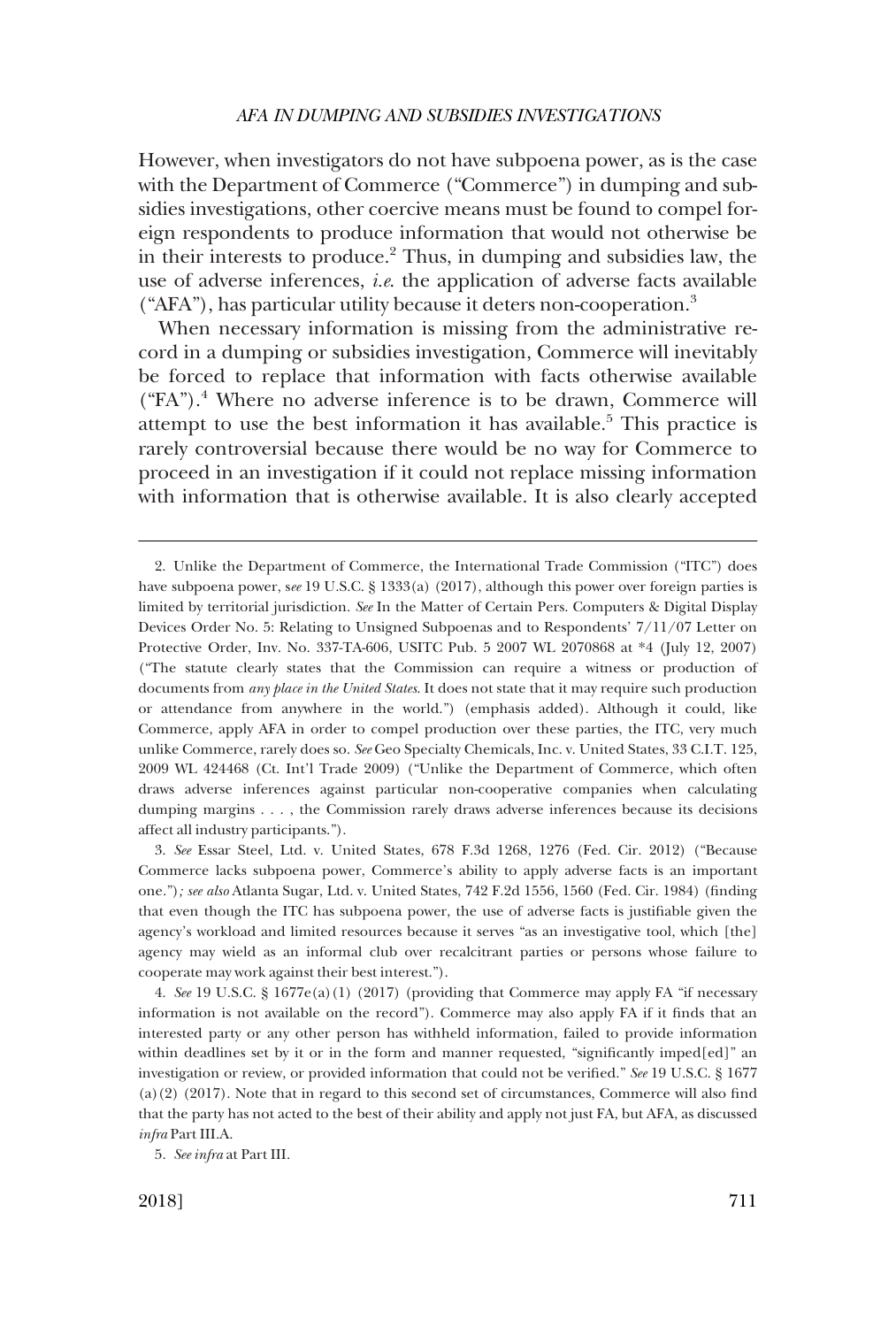under international law set forth by the World Trade Organization.<sup>6</sup> However, under U.S. law, Commerce may also apply AFA in circumstances where it finds that "an interested party has failed to cooperate by not acting to the best of its ability to comply with a request for information."7 In this circumstance, Commerce will not simply select from the best information otherwise available to replace that information which the non-cooperative party failed to provide, but will seek instead, in the words of the statute, to "use an inference that is adverse to the interests of that party in selecting from among the facts otherwise available."<sup>8</sup> In other words, if Commerce has multiple facts available that may replace the missing necessary information, it will likely select the fact which is most adverse to the non-cooperative party.9

Use of AFA may be, in the parlance of Commerce, either "partial" or "total."10 Partial AFA is applied when an adverse inference is drawn to

8. See id.  $\S$  1677e(b)(1)(A) (2017). For a useful summary contrasting how AFA and "facts otherwise available" are different, *see* U.S. COURT OF INTERNATIONAL TRADE 19TH JUDICIAL CONFERENCE, GETTING DOWN TO THE FACTS: DEVELOPING THE RECORD AND USING AFA (2016), [http://www.cit.uscourts.gov/Judicial\\_Conferences/19th\\_Judicial\\_Conference/19th\\_Judicial\\_](http://www.cit.uscourts.gov/Judicial_Conferences/19th_Judicial_Conference/19th_Judicial_Conference_Papers/Trade-GettingDownToFactsAFA.pdf)  [Conference\\_Papers/Trade-GettingDownToFactsAFA.pdf](http://www.cit.uscourts.gov/Judicial_Conferences/19th_Judicial_Conference/19th_Judicial_Conference_Papers/Trade-GettingDownToFactsAFA.pdf) [hereinafter CIT 19th Judicial Conference AFA Session]. While § 1677e(b) allows for "adverse inferences," or AFA, § 1677e(a) provides for the use of "facts otherwise available" to replace necessary information that is not available on the record. *See id*. (quoting Mueller Comercial de Mexico v. United States, 753 F.3d 1227, 1231-32 (Fed. Cir. 2014) ("The two subsections have different purposes. Subsection  $1677e(a) \ldots$  may be used whether or not any party has failed to cooperate fully with the agency in its inquiry. In contrast, subsection 1677e(b) . . . authorizes an inference adverse to an interested party when "Commerce makes the separate determination that [the party] has failed to cooperate by not acting to the best of its ability.").

9. For example, the AFA statute provides that it is within Commerce's "discretion" to, in antidumping cases, apply the highest non-*de minimis* rate determined in the same investigation or review; or, in subsidies proceedings, to apply the highest non-*de minimis* rates calculated for same or similar programs involving the same country. *See* 19 U.S.C. § 1677e(d)(2) (2017). Commerce is in no way required to do so. *See* Appellate Body Report, *United States–Countervailing Measures on Certain Hot Rolled Carbon Steel Flat Products from India* (*Carbon Steel (India)*), ¶¶ 4.474-483, WTO Doc. WT/DS436/AB/R (adopted Dec. 19, 2014) [hereinafter *US–Carbon Steel (India)*] (discussing Commerce's discretion to apply AFA in contrast to any legal requirement that it actually do so).

10. *See* DEPARTMENT OF COMMERCE, ENFORCEMENT & COMPLIANCE ANTIDUMPING MANUAL 13-17 (2015)[, http://ia.ita.doc.gov/admanual/index.html](http://ia.ita.doc.gov/admanual/index.html) [hereinafter Antidumping Manual] (providing examples of partial and total AFA). For a useful discussion of this distinction as understood by the Federal Circuit and the Court of International Trade, see Zhejiang DunAn Hetian Metal Co. v.

<sup>6.</sup> *See* Agreement on Implementation of Article VI of the General Agreement on Tariffs and Trade art. 6.8, Annex II, Apr. 15, 1994, 1867 U.N.T.S. 187 [hereinafter AD Agreement]; Agreement on Subsidies and Countervailing Measures art. 12.7, Apr. 15, 1994,1869 U.N.T.S. 14 [hereinafter SCM Agreement].

<sup>7.</sup> *See* 19 U.S.C. § 1677e(b)(1) (2017).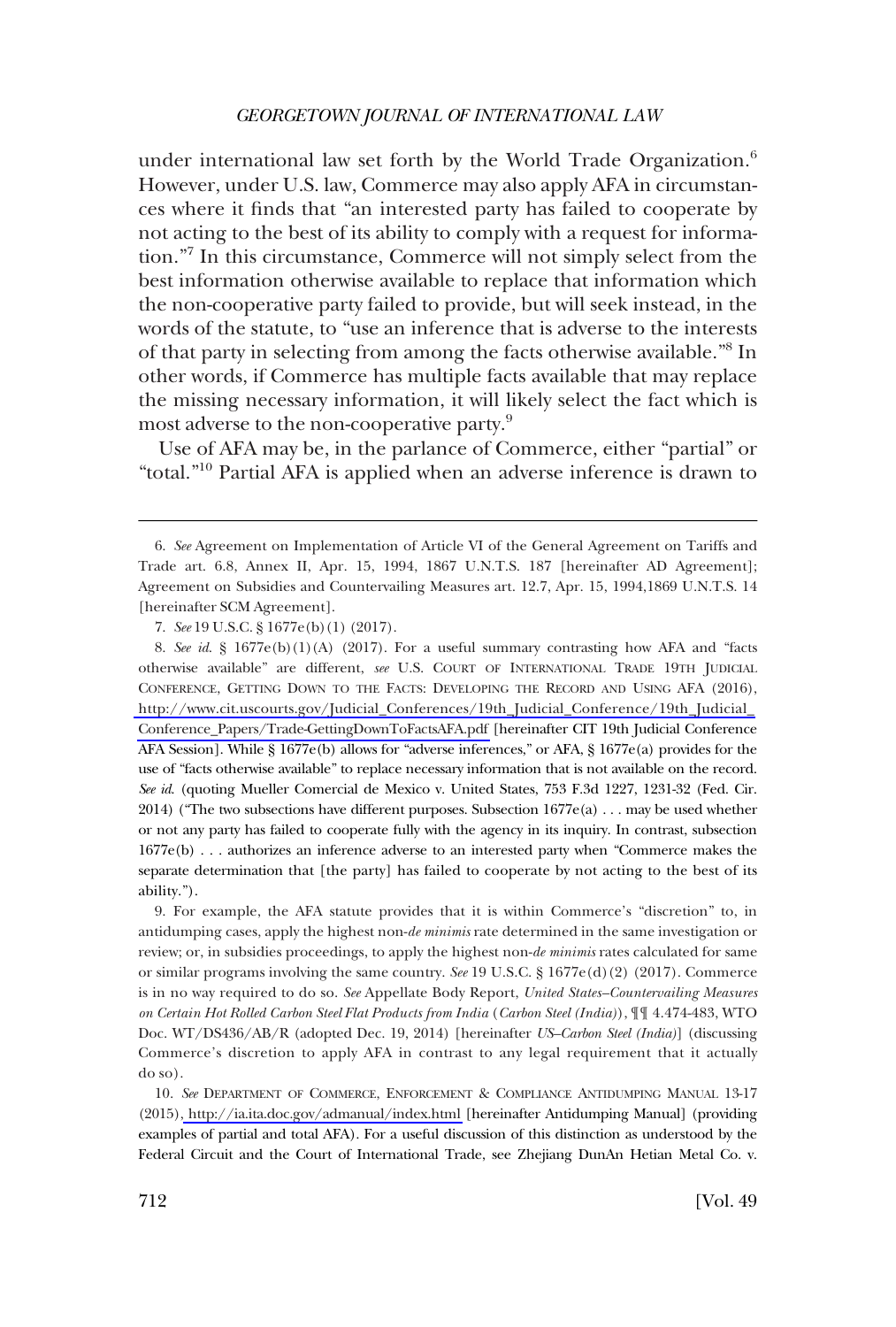replace discrete "parts" of the response that are missing from the record, whereas total AFA is when an adverse inference is applied to the "entire response."11 To further distinguish the two, when partial AFA is applied, the replacement usually comes from information that the respondent did provide. For instance, in a dumping investigation where a respondent is found to have failed to cooperate because it did not report some of its sales, Commerce may, as a result, apply the highest transaction-specific margin based on the respondent's own data to calculate the margin for those missing sales.<sup>12</sup> Total AFA, on the other hand, may be applied when the missing information is "core, not tangential," or "where none of the reported data is reliable or usable."<sup>13</sup>

When total AFA is applied, the non-cooperative respondent's information is often altogether rejected. Instead, the antidumping or countervailing duty rate is based on information not sourced from the respondent—in investigations, the higher of the highest rate alleged in the petition or the highest rate calculated for any respondent in the same investigation (in non-market economy ("NME") cases, this is often the country-wide entity rate, which itself is based on AFA); in administrative reviews, the highest rate on the record in the same or previous segment of the same proceeding.<sup>14</sup> That said, there are a handful of

United States, 652 F.3d 1333, 1345-48 (Fed. Cir. 2011); Papierfabrik August Koehler SE v. United States, 7 F. Supp. 3d 1304, 1313-14 (Ct. Int'l Trade 2014).

11. *See* Antidumping Manual, *supra* note 10, at 13.

12. *See, e.g*., Final Determination of Sales at Less-Than-Fair-Value: Silica Bricks and Shapes from the People's Republic of China, 768 Fed. Reg. 70,918 (Dep't of Commerce Nov. 27, 2013); Issues and Decision Memorandum for Final Determination of Sales at Less-Than-Fair-Value: Silica Bricks and Shapes from the People's Republic of China, 14-15 (Nov. 20, 2013)[, https://](https://enforcement.trade.gov/frn/summary/prc/2013-28551-1.pdf)  [enforcement.trade.gov/frn/summary/prc/2013-28551-1.pdf.](https://enforcement.trade.gov/frn/summary/prc/2013-28551-1.pdf) Partial AFA may also be applied in subsidies cases. *See, e.g*., Certain Pasta from Italy: Preliminary Results and Partial Rescission of Countervailing Duty Administrative Review; 2012, 79 Fed. Reg. 50,618 (Dep't of Commerce Aug. 25, 2014); Issues and Decision Memorandum for Certain Pasta from Italy: Preliminary Results and Partial Rescission of Countervailing Duty Administrative Review, 5-7 (Aug. 18, 2014), [https://](https://enforcement.trade.gov/frn/summary/italy/2014-20152-1.pdf) [enforcement.trade.gov/frn/summary/ italy/2014-20152-1.pdf](https://enforcement.trade.gov/frn/summary/italy/2014-20152-1.pdf) (finding as partial AFA a tax program to provide a financial contribution and to be specific due to the Government of Italy's failure to cooperate, but using the respondent's own information to calculate the benefit received).

13. *See* Papierfabrik August Koehler SE v. United States, 7 F. Supp. 3d 1304, 1313 (Ct. Int'l Trade 2014) (quoting Since Hardware (Guangzhou) Co. v. United States, 34 C.I.T. 1262,1274, 2010 WL 3982277 (Ct. Int'l Trade 2010) and Zhejiang Dunan Hetian Metal Co. v. United States, 652 F.3d 1333, 1348 (Fed. Cir. 2011)).

14. *See, e.g*., Certain Carbon and Alloy Steel Cut-to-Length Plate From Italy: Final Determination of Sales at Less Than Fair Value and Final Affirmative Determination of Critical Circumstances, 82 Fed. Reg. 16,345 (Dep't of Commerce Apr. 4, 2017); Issues and Decision Memorandum for Certain Carbon and Alloy Steel Cut-to-Length Plate from Italy: Final Determination of Sales at Less Than Fair Value and Final Affirmative Determination of Critical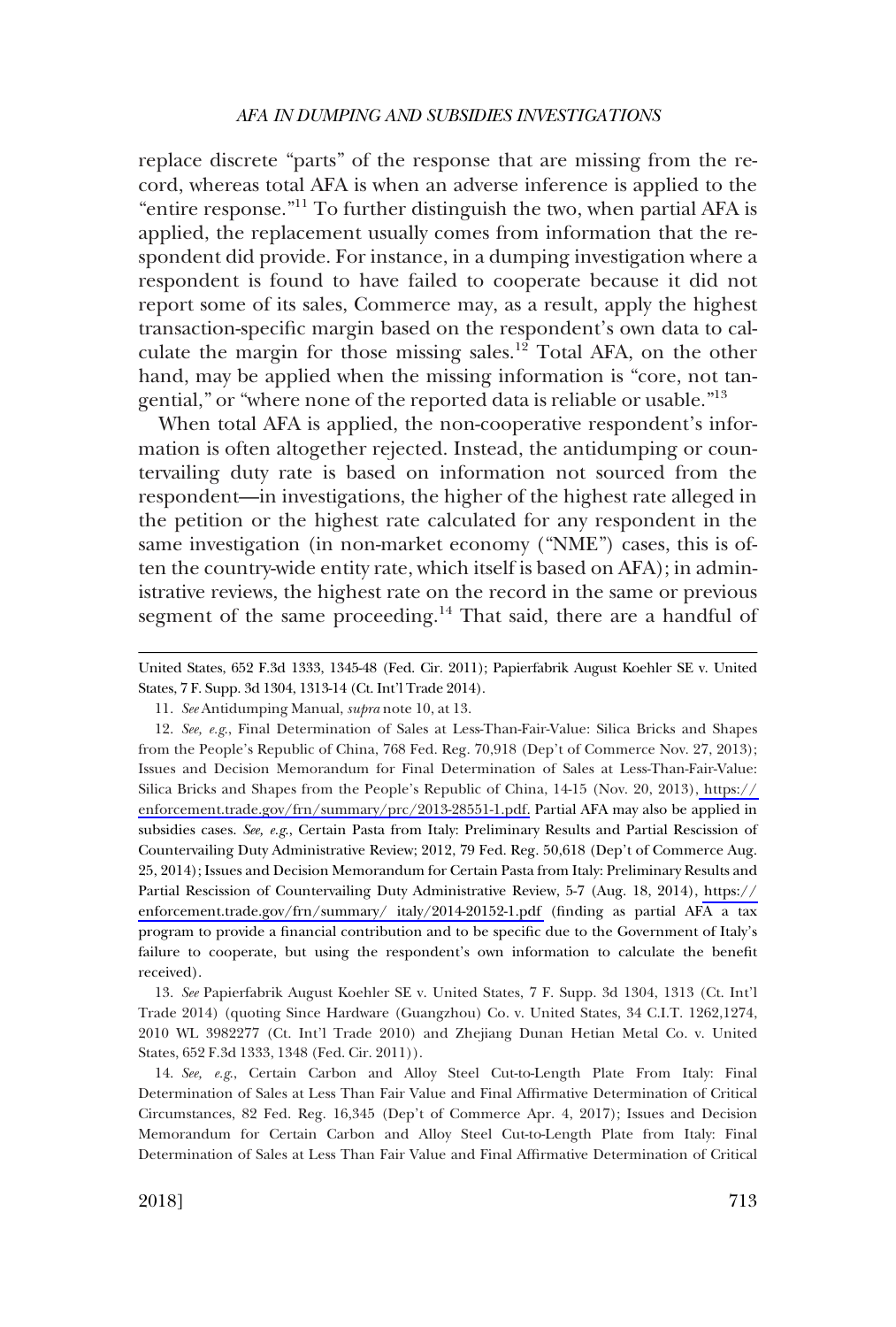determinations where Commerce's application of total AFA uses respondents' own data to determine the margin of dumping or subsidization. For instance, in dumping investigations, Commerce sometimes uses the highest transaction-specific rate calculated for the non-cooperative respondent, which, when this has happened, is unsurprisingly higher than the highest rate calculated for any of the other respondents.15 In subsidies cases in which Commerce applies total AFA, Commerce uses an established hierarchy of secondary sources for selection of the AFA rate.16 Typically, Commerce uses the highest non-*de minimis* rate assigned to another respondent using the same or similar program in any segment of the same proceeding.<sup>17</sup> If no such rate has been calculated, then Commerce will use the highest non-*de minimis* rate calculated for the same or similar program in another proceeding involving

15. *See, e.g*., Magnesium Metal from the Russian Federation: Final Results and Partial Rescission of Antidumping Duty Administrative Review, 74 Fed. Reg. 39,919, at 10-15 (Dep't of Commerce Aug. 10, 2009) (assigning as total AFA the highest transaction-specific rate calculated for a respondent (43.58%) as the overall dumping margin rather than the highest margin calculated for a respondent  $(21.71\%)$  because the lower rate did "not provid[e] ample incentive to cooperative in future administrative reviews").

16. *See* 19 U.S.C. §§ 1677e(d)(1)(A)(i), 1677e(d)(2) (codifying Commerce's standard total AFA approach in subsidies investigations as affirmed in Essar Steel Ltd. v. United States, 908 F. Supp. 2d 1306, 1310 (Ct. Int'l Trade 2013)) (note that the statute provides that Commerce "*may*" use the highest rate, granting it discretion rather than requiring it do so); *see also* SolarWorld Americas, Inc. v. United States (*Solar World*), 229 F. Supp. 3d 1362, 1366 (Ct. Int'l Trade 2017) (explaining Commerce's standard total AFA approach in subsidies investigations).

17. *See* 19 U.S.C. §§ 1677e(d)(1)(A)(ii), 1677e(d)(2). Note that Commerce has used a slightly different hierarchy in administrative reviews, using for its second alternative the rate applied for a similar program used by a company in the same proceeding rather than the rate calculated for the same program in a different proceeding (even if that rate is different from that calculated for the same respondent for use of that program in the investigation). *See Solar World*, 229 F. Supp. 3d at 1367-68 (upholding Commerce's discretion to use a different methodology in reviews than in investigations as reasonable because "[i]t is discernible that Commerce believes there is a smaller benefit to relying on rates from the industry in investigations than in reviews. That smaller benefit is diminished further by the potential effect on inducement: with fewer rates from which to choose, it is more likely that there will be fewer high rates with which to induce cooperation.").

Circumstances, at 7 (Mar. 29, 2017), [https://enforcement.trade.gov/frn/summary/italy/2017-](https://enforcement.trade.gov/frn/summary/italy/2017-06630-1.pdf)  [06630-1.pdf](https://enforcement.trade.gov/frn/summary/italy/2017-06630-1.pdf) ("Use of Adverse Facts Available"); Crystalline Silicon Photovoltaic Cells, Whether or Not Assembled Into Modules, From the People's Republic of China: Final Results of Antidumping Duty Administrative Review and Final Determination of No Shipments; 2012-2013, 80 Fed. Reg. 40,998 (Dep't of Commerce July 14, 2015)); Issues and Decision Memorandum for Crystalline Silicon Photovoltaic Cells, Whether or Not Assembled Into Modules, From the People's Republic of China: Final Results of Antidumping Duty Administrative Review and Final Determination of No Shipments, at 23-35 (Jul. 7, 2015), [https://enforcement.trade.gov/frn/](https://enforcement.trade.gov/frn/summary/prc/2015-17241-1.pdf)  [summary/prc/2015-17241-1.pdf.](https://enforcement.trade.gov/frn/summary/prc/2015-17241-1.pdf) All five examples of total AFA that Commerce provides in its Anti-Dumping Manual involve Commerce altogether ignoring information provided by the noncooperative respondent. *See* Antidumping Manual, *supra* note 10, at 15-17.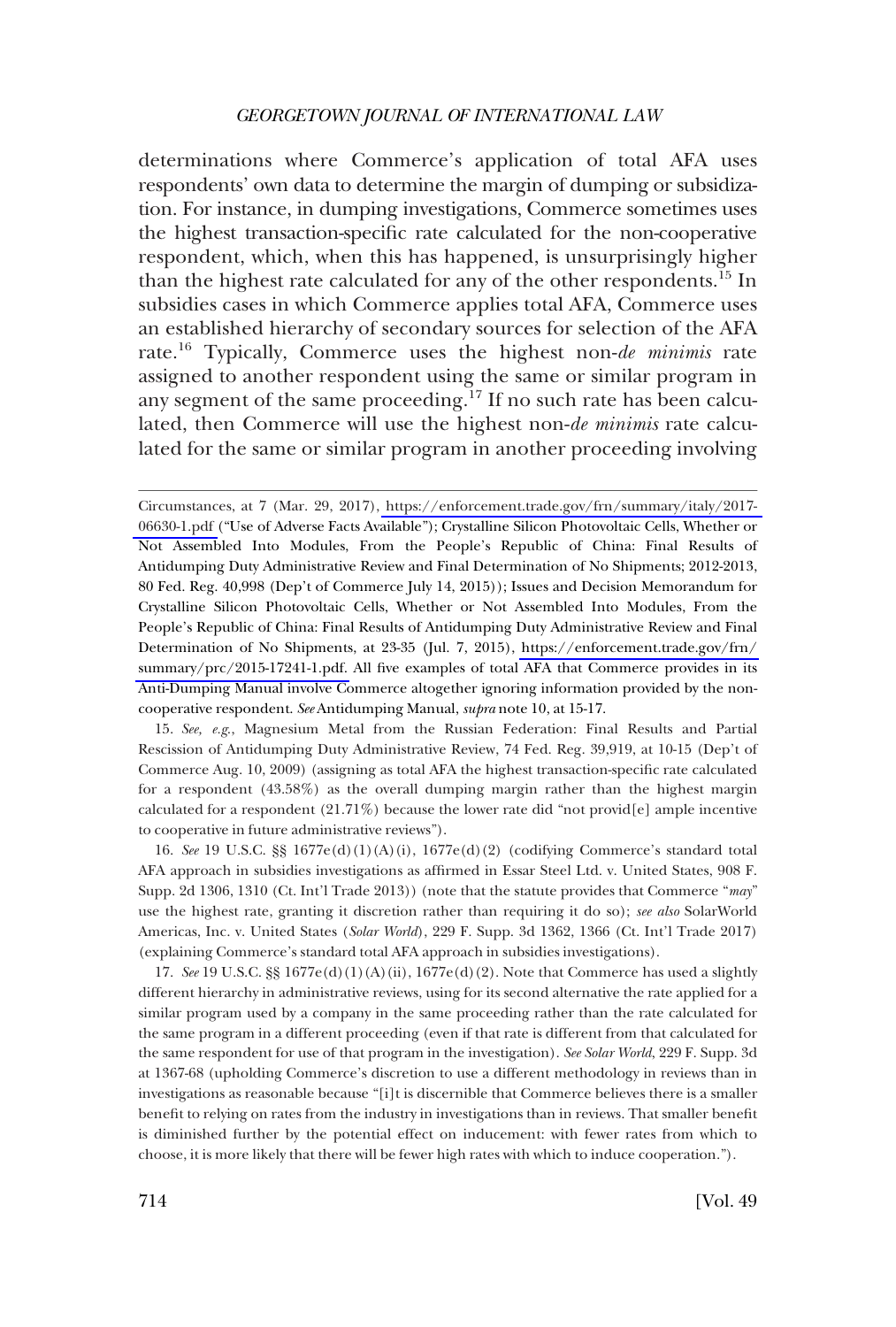the same country.18 Where this is not possible, Commerce will use the highest calculated rate for any program the same country that the industry subject to the proceeding could have used.19

In contrast to its use of FA, the United States' use of AFA is one of the most polemical practices in international trade law today. A large part of this is due to the United States' increased and more emboldened use of AFA in recent years, including in several cases where total AFA has resulted in *ad valorem* antidumping and countervailing duty rates of over 100%.<sup>20</sup> In one dumping case, application of total AFA resulted in a margin over 700%.21 And it is not just the end-result that has drawn criticism—it is also the manner in which Commerce has applied AFA. For example, in one 2017 subsidies case against China, total AFA was applied against a non-cooperative respondent at the preliminary determination rather than waiting until the final determination on the basis that the respondent had withheld necessary information.<sup>22</sup> The result of applying total AFA at this early phase of the investigation was the exclusion of the non-cooperative respondent not only from verification

21. *See* Certain Carbon and Alloy Steel Wire Rod From Belarus, the Russian Federation, and the United Arab Emirates: Affirmative Final Determinations of Sales at Less Than Fair Value and Partial Affirmative Finding of Critical Circumstances, 82 Fed. Reg. 56,214 (Dep't of Commerce Nov. 28, 2017) (setting a total AFA antidumping margin for two Russian producers at 756.93%).

22. See Certain Hardwood Plywood Products from the People's Republic of China: Preliminary Affirmative Countervailing Duty Determination, Preliminary Affirmative Critical Circumstances Determination, in Part, and Alignment of Final Determination With Final Antidumping Duty Determination, 82 Fed. Reg. 19,022 (Dep't of Commerce Apr. 25, 2017); Issues and Decision Memorandum for Certain Hardwood Plywood Products from the People's Republic of China: Preliminary Affirmative Countervailing Duty Determination, Preliminary Affirmative Critical Circumstances Determination, in Part, and Alignment of Final Determination With Final Antidumping Duty Determination, at 24-31 (Apr. 17, 2017)[, https://enforcement.trade.gov/frn/](https://enforcement.trade.gov/frn/summary/prc/2017-08328-1.pdf) [summary/prc/2017-08328-1.pdf.](https://enforcement.trade.gov/frn/summary/prc/2017-08328-1.pdf) 

<sup>18.</sup> *See Solar World*, 229 F. Supp. 3d at 1367-68.

<sup>19.</sup> Note that the amended AFA statute also allows Commerce to use a rate from any proceeding that it "considers reasonable to use." *See id*.

<sup>20.</sup> Michael O. Moore, *U.S. 'Facts Available' Antidumping Decisions: An Empirical Analysis*, 22 EUR. J. POL. ECON. 639, 644 (2006) (quantifying an increase of Commerce's use of AFA following conclusion of the Uruguay Rounds and an increase in the average dumping margins in cases in which AFA was applied); *see also* Bruce A. Blonigen, *Evolving Discretionary Practices of U.S. Antidumping Activity*, 39 CANADIAN J. ECON. 882-83 (2006), [https://pdfs.semanticscholar.org/](https://pdfs.semanticscholar.org/13e3/54a051b556bbd4556875eea655a02ff5a5be.pdf) [13e3/54a051b556bbd4556875eea655a02ff5a5be.pdf](https://pdfs.semanticscholar.org/13e3/54a051b556bbd4556875eea655a02ff5a5be.pdf) (noting that between 1980-85 only 10.6% of cases before Commerce involved FA or AFA findings compared to 39.6% between 1995-2000). Of final determinations in antidumping and countervailing duty investigations and reviews between October and December 2017 (excluding those expedited sunset reviews and determinations and results in which Commerce did not release an issues and decision memorandum), Commerce applied AFA in four of twelve antidumping proceedings (33%) (three of which involved China) and in seven of ten CVD proceedings (70%) (including all four involving China).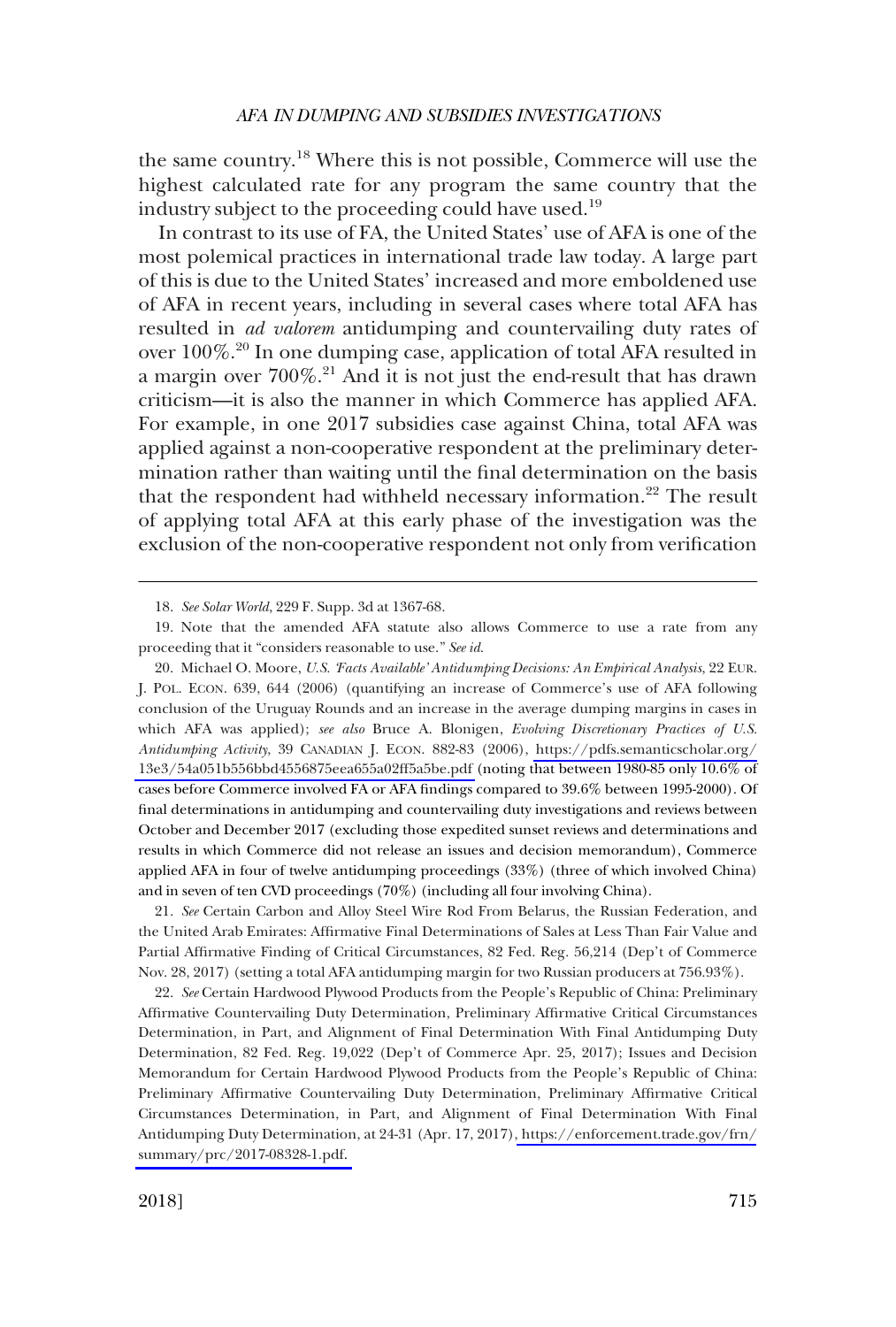but also from any opportunity to respond to the petitioners' new subsidy allegations, which were not initiated until two months after the preliminary determination.<sup>23</sup> Although Commerce made no efforts whatsoever to inquire as to the non-cooperative respondent's use of the alleged subsidies, it nonetheless, as total AFA, concluded that the non-cooperative respondent had benefitted not only from all of the programs that petitioners had initially initiated, but also from those programs alleged in the new subsidy allegations on which Commerce had initiated.24 The resulting *ad valorem* countervailable subsidy rate was 194.90%.25 As a result of Commerce investigations such as this one, as well as use of AFA by the national investigating authorities of other WTO members, there is organized concern at the WTO that use of AFA has grown out of control.<sup>26</sup>

Although adverse inferences are prevalent and appear frequently in other fields of law, the reason for this concern in trade investigations, put simply, is that the application of AFA in dumping and subsidies proceedings carries with it concerns that do not attend other types of investigations. First, the contours of dumping and subsidies investigations,

Although Commerce insisted at the final determination that the excluded non-cooperative 24. respondent was still a mandatory respondent in the investigation, in its questionnaires issued to the Government of China regarding the new subsidies allegations it inquired only as to the cooperative respondent's use of the alleged programs. Letter to Government of the People's Republic of China from Paul Walker, Program Manager, AD/CVD Operations, Office V, Enforcement & Compliance, Countervailing Duty Investigation of Certain Hardwood Plywood Products from the People's Republic of China: New Subsidy Allegations Questionnaire, at 1 (Dep't of Commerce June 16, 2017); Final Affirmative Determination, and Final Affirmative Critical Circumstances Determination, in Part, Countervailing Duty Investigation, 82 Fed. Reg. 53,473 (Dep't of Commerce Nov. 16, 2017); Issues and Decision Memorandum for Final Affirmative Determination, and Final Affirmative Critical Circumstances Determination, in Part, Countervailing Duty Investigation, cmt. 1 (Nov. 6, 2017), [https://www.gpo.gov/fdsys/pkg/FR-](https://www.gpo.gov/fdsys/pkg/FR-2017-11-16/html/2017-24864.htm)[2017-11-16/html/2017-24864.htm](https://www.gpo.gov/fdsys/pkg/FR-2017-11-16/html/2017-24864.htm) [hereinafter Hardwood Plywood Final IDM].

25. *Hardwood Plywood Final IDM*, *supra* note 24, at 13.

*See* Claire Schachter, Ragan Updegraff & Anna Weinberger, *Building the Capacity of Anti-*26. *Dumping Regimes in Developing Countries*, TRADELAB (Sept. 10, 2017), [https://tradelab.legal.io/](https://tradelab.legal.io/guide/59b4f8b0174a2b07c328ab6c/) [guide/59b4f8b0174a2b07c328ab6c/](https://tradelab.legal.io/guide/59b4f8b0174a2b07c328ab6c/) Building+the+Capacity+of+Anti+Dumping+Regimes+ in+Developing+Countries (comparing investigating authorities' use of facts available, including adverse facts available). The recent attention that Commerce's use of AFA has received at the WTO, discussed *infra* Part IV, evidences this discontent. *See also* Michael Andrews, *The Facts Available on 'Facts Available': An Analysis of Article 6.8 and Annex II of the WTO Anti-Dumping Agreement*, 6 N.Z. J. PUB. & INT'L L. 11, 34-35 (2008) (providing a negotiating history of facts available and the AD Agreement).

<sup>23.</sup> *See* Memorandum to James Doyle, Director, AD/CVD Operations, Office V, from Justin M. Neuman, Senior International Trade Compliance Analyst, AD/CVD Operations, Office V, "Countervailing Duty Investigation of Certain Hardwood Plywood Products from the People's Republic of China: New Subsidy Allegations" (June 15, 2017).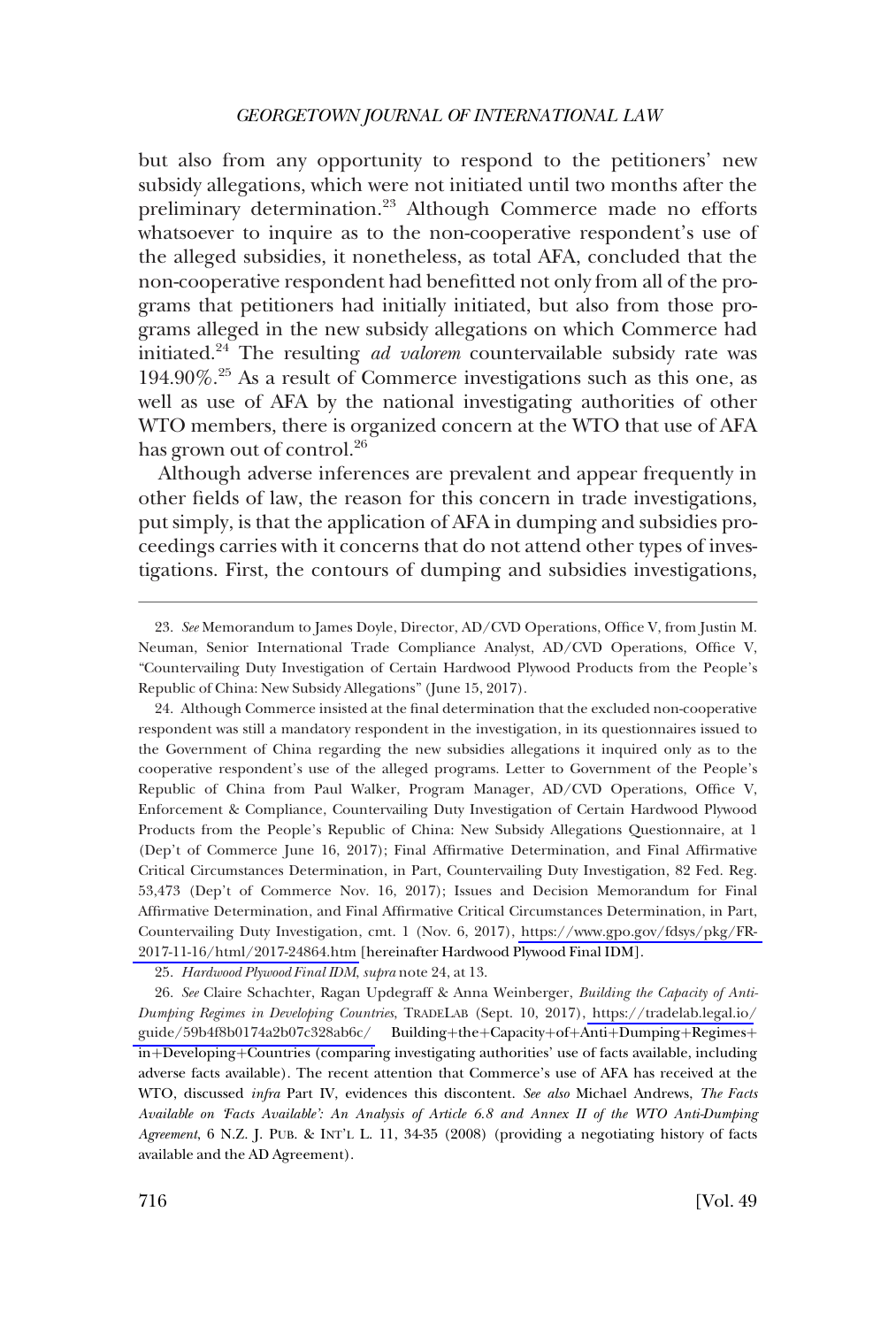which involve behemoth amounts of information, are unique. This information in dumping investigations includes foreign exporters and producers' sales, production and distribution costs, and other detailed information about business practices. In subsidies investigations, information required includes even the smallest government payment and interaction with the government or a government-controlled entity that might be interpreted as a government program providing assistance. All of this information must be submitted under frequently tight deadlines of just a few weeks.<sup>27</sup> With so much information to be produced in such a short amount of time, mistakes are inevitable. Second, dumping and subsidies investigations pit domestic industry and their international competitors against one another before a national investigating authority that, at least in appearance, may not be seen as the most objective arbiter.<sup>28</sup> While Commerce does attempt to act as a neutral arbiter and often succeeds in so doing, when an agency that is also responsible for promoting U.S. business and the leadership of which is not only appointed by but serve at the pleasure of the U.S. president is charged with serving as both the investigator and an arbiter in trade investigations, skepticism of that agency's unbiased use of adverse inferences is unsurprising. In short, the cumulative effect of massive production burdens and political pressure is a situation in which the potential for abuse of discretion is very real.

Despite this potential for abuse, Commerce, under *Chevron* and administrative law provisions that largely mirror those in the Administrative Procedure Act ("APA"), is afforded a tremendous amount of deference from the federal courts tasked to review their adjudicative decisionmaking—deference to which other decision-makers applying adverse inferences are not necessarily entitled.29 However, as both U.S. courts and the WTO have made clear, Commerce's power to use AFA is not

<sup>27.</sup> *See* Antidumping Manual, *supra* note 10, at 17.

<sup>28.</sup> *See* Edwin Vermulst, THE WTO ANTI-DUMPING AGREEMENT: A COMMENTARY 47 (2005).

<sup>29.</sup> *See, e.g*., Apex Frozen Foods Private Limited v. United States, 862 F.3d 1337, 1344 (Fed. Cir. 2017) ("Our review of [Commerce]'s interpretation and implementation of a statutory scheme is governed by the Supreme Court's holding in *Chevron, U.S.A., Inc. v. Natural Resources Defense Council, Inc*., [467 U.S. 837 (1984)]."). This deference also extends to Commerce's "selection and development of methodologies." *See* Thai Pineapple Pub. Co. v. United States, 187 F.3d 1362, 1365 (Fed. Cir. 1999). The standard of review applied to dumping and subsidies determinations is the same as that in the APA—determinations are ruled unlawful if "arbitrary, capricious, an abuse of discretion, or otherwise not in accordance with law" or if "unsupported by substantial evidence on the record," understood as "such relevant evidence as a reasonable mind might accept as adequate to support a conclusion." *See* 19 U.S.C. § 1516a(b)(1) (2017); Atl. Sugar, Ltd. v. United States, 742 F.2d 1556, 1559-62 (Fed. Cir. 1984).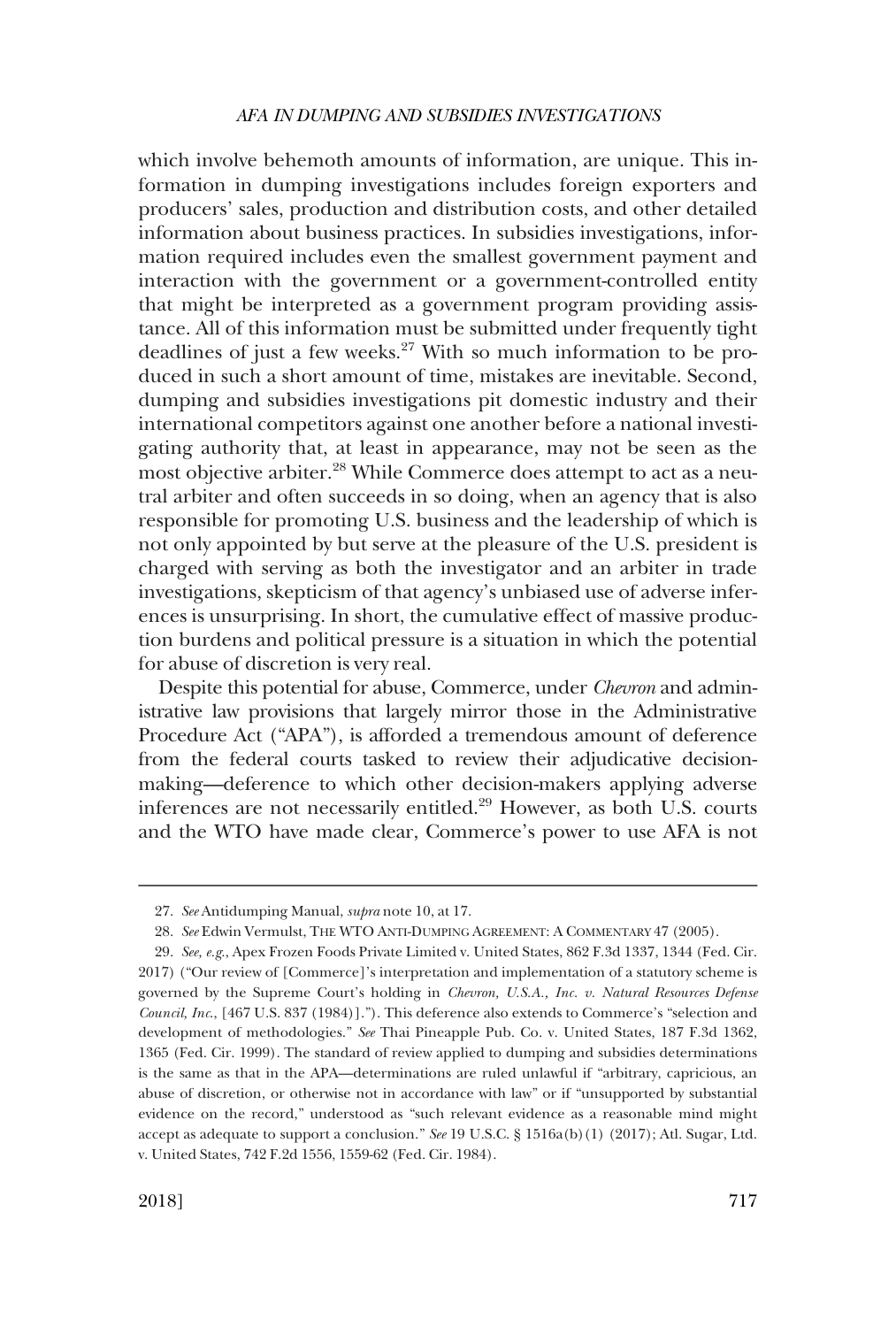<span id="page-9-0"></span>unlimited. First, there are limits on *when* Commerce can apply AFA, namely that Commerce must establish that a respondent has actually failed to cooperate. Second, there are limits on *how* Commerce applies AFA, namely on the types of information that Commerce uses to replace the information that is missing and the manner in which it goes about doing so. Although an increasingly protectionist Congress rolled back some these judicially-imposed limits in the 2015 Trade Preferences Extension Act ("TPEA"), some remain in firmly place.<sup>30</sup> Yet also preserved, if not enhanced, is Commerce's discretion "to ensure that the result is sufficiency adverse 'as to effectuate the statutory purposes of the AFA rule to induce respondents to provide [Commerce] with complete and accurate information in a timely manner."31

# II. ARGUMENTS "FOR" AND "AGAINST" AFA

Arguments for and against AFA exist at the familiar poles of administrative efficiency and process. Those who think that Commerce should have a robust and fairly unbounded authority to apply AFA point to the agency's need to expedite investigations and meet administrative deadlines. In this sense, the argument against greater process, or for even lesser process than currently exists, is rooted in pragmatic arguments centered on the need for trade remedies law to facilitate efficient agency adjudication. In turn, those critics of AFA who seek to curb Commerce's discretion argue that AFA creates opportunities for Commerce to act arbitrarily. They argue for more process. Thus, the

<sup>30.</sup> *See* Trade Preferences Extension Act of 2015, Pub. L. No. 114-27, Title V, § 502, 129 Stat. 262 (codified at 19 U.S.C. § 1677e(c)(2)-(d)) [hereinafter Trade Preferences Extension Act of 2015] (a.k.a. the Leveling the Playing Field Act). One particular limit that the TPEA most certainly did rollback, discussed *infra* Part II, is the requirement that Commerce consider a noncooperative respondent's "commercial reality." *See* Özdemir Boru San. ve Tic. Ltd. STI v. United States, 273 F. Supp. 3d 1225, 1248 (Ct. Int'l Trade 2017) (the first AFA case that the CIT considered under the amended statute); *see also* Hyundai Steel Co. v. United States, 279 F. Supp. 3d 1349, 1367 (Ct. Int'l Trade Dec. 27, 2017). The TPEA-amended AFA statute is effective for all Commerce determinations issued on or after Aug. 6, 2015. *See* Dates of Application of Amendments to the Antidumping and Countervailing Duty Law Made by the Trade Preferences Extension Act, 80 Fed. Reg. 46,793 (Dep't of Commerce Aug. 16, 2015).

<sup>31.</sup> *O¨zdemir*, 273 F. Supp. 3d at 1233; *see also* H.R. REP. DOC. NO.103-316(1), at 870 (Dec. 18, 1994), *as reprinted in* 1994 U.S.C.C.A.N. 4040, 4199 ("In employing adverse inferences, one factor the agencies will consider is the extent to which a party may benefit from its own lack of cooperation.") [hereinafter URAA Statement of Administrative Action]; F. Ili De Cecco De Filippo Fara S. Martino S.p.A. v. United States, 216 F.3d 1027, 1032 (Fed. Cir. 2000) ("[Congress] intended for an adverse facts available rate to be a reasonably accurate estimate of the respondent's actual rate, *albeit with some built-in increase intended as a deterrent to non-compliance*.") (emphasis added).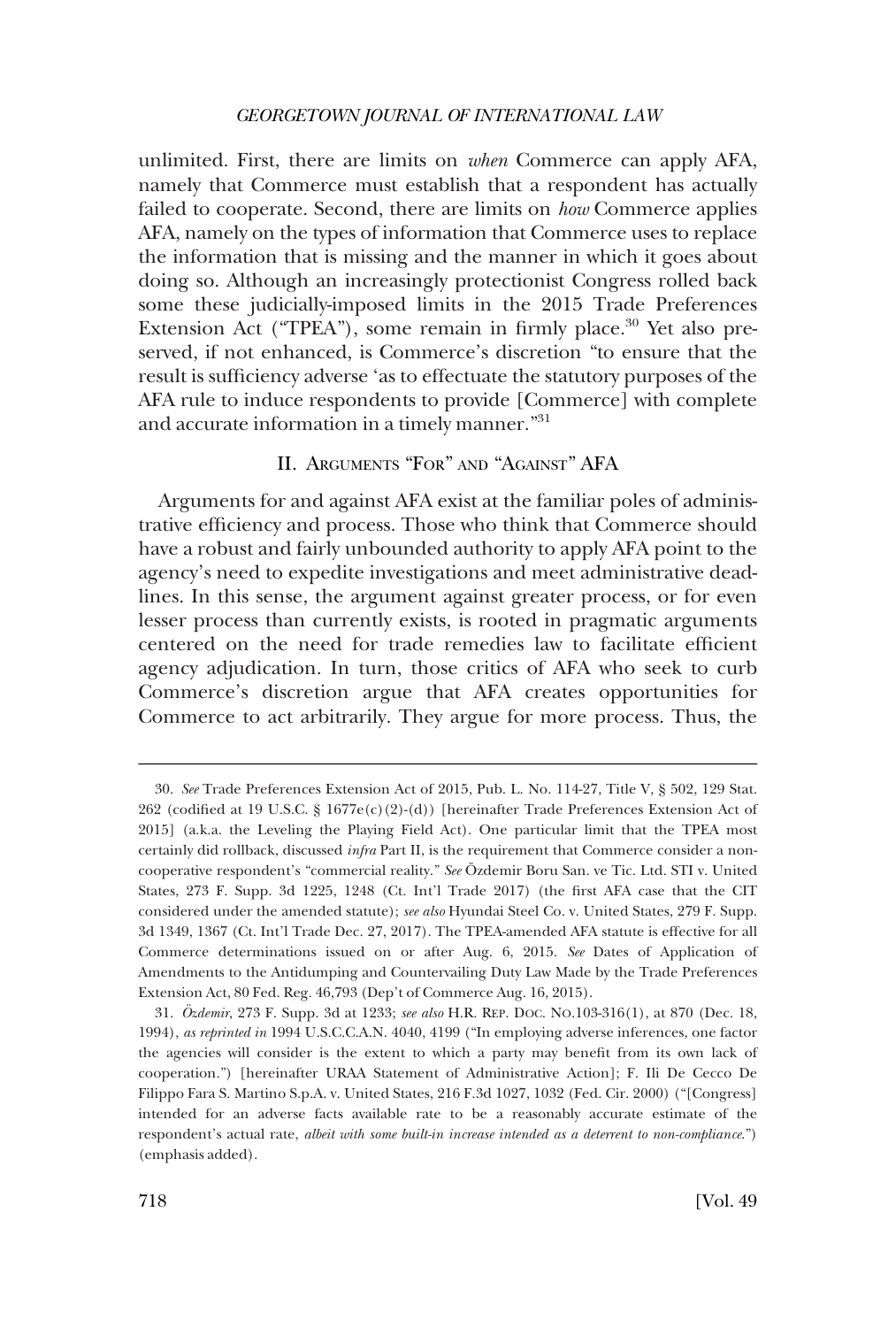<span id="page-10-0"></span>debate with regard to AFA in dumping and subsidies cases is resonant not only with the general controversy surrounding the application of adverse facts in other contexts but also the inherent tension between efficiency and process common to any question involving evidencegathering and decision-making.<sup>32</sup> This tension is also, of course, a common theme in administrative law.<sup>33</sup> Before determining how best to balance this classic tradeoff between administrative efficiency and process in the context of the AFA debate, it is useful to understand how administrative efficiency and process supply the value-laden rationales for the arguments made on both sides.

### A. *The Efficiency Argument for AFA*

Proponents of a robust use of AFA, which include petitioners, their lawyers, and—it is fair to say—Commerce frequently argue that considerable time and resources are spent resolving dumping and subsidies cases in the face of non-cooperation by respondent exporters and producers.34 Often, these proponents point to the already large number of resources that Commerce spends to locate and send questionnaires to respondents, to notify respondents of deficiencies in the information submitted, and to afford respondents multiple chances to correct deficient information.35 Accordingly, there is also a justice argument that accompanies the administrative efficiency argument: lawyers for one

<sup>32.</sup> *See* Dale A. Nance, *Adverse Inferences About Adverse Inferences: Restructuring Juridical Roles for Responding to Evidence Tampering by Parties to Litigation*, 90 B.U. L. REV. 1089, 1103-04 (2010). ("Whether within the law or in other contexts, any situation that calls for decision-making under conditions of uncertainty poses two distinct problems. Here, I will call them the 'evidence search problem' and the 'final decision problem.' First, a decision-maker must decide when she has acquired enough evidence to make the final decision, and, when that has happened, she must make that final decision under the conditions of uncertainty that remain. Both of these problems pose what are essentially problems of practical optimization. In the search context, a bit crudely put, one obtains evidence until the cost of acquisition exceeds the anticipated benefits of the search effort. In the final decision context, also crudely put, one chooses so as to minimize the expected costs of errors, given the remaining uncertainty. When the investigator and the decision-maker are the same person, these two problems may not be conspicuously separated . . . . With this in mind, the central problem of adverse inferences comes into relief: they involve a confusion of roles.").

<sup>33.</sup> *See* Nan Ya Plastics Corp. v. United States, 810 F.3d 1333, 1344-45 (Fed. Cir. 2016) (citing Vt. Yankee Nuclear Power Corp. v. Nat. Res. Def. Council, Inc., 435 U.S. 519, 558 (1978) for the proposition that the Federal Circuit and the CIT have impermissibly grafted procedures onto the AFA statute that have no basis in the text).

<sup>34.</sup> *See, e.g*., Kathleen W. Cannon & Benjamin Blase Caryl, *Salvaging Court, Agency, and Private Litigant Resources When Faced with Noncooperative Parties*, 23 TUL. J. INT'L & COMP. L. 301 (2014).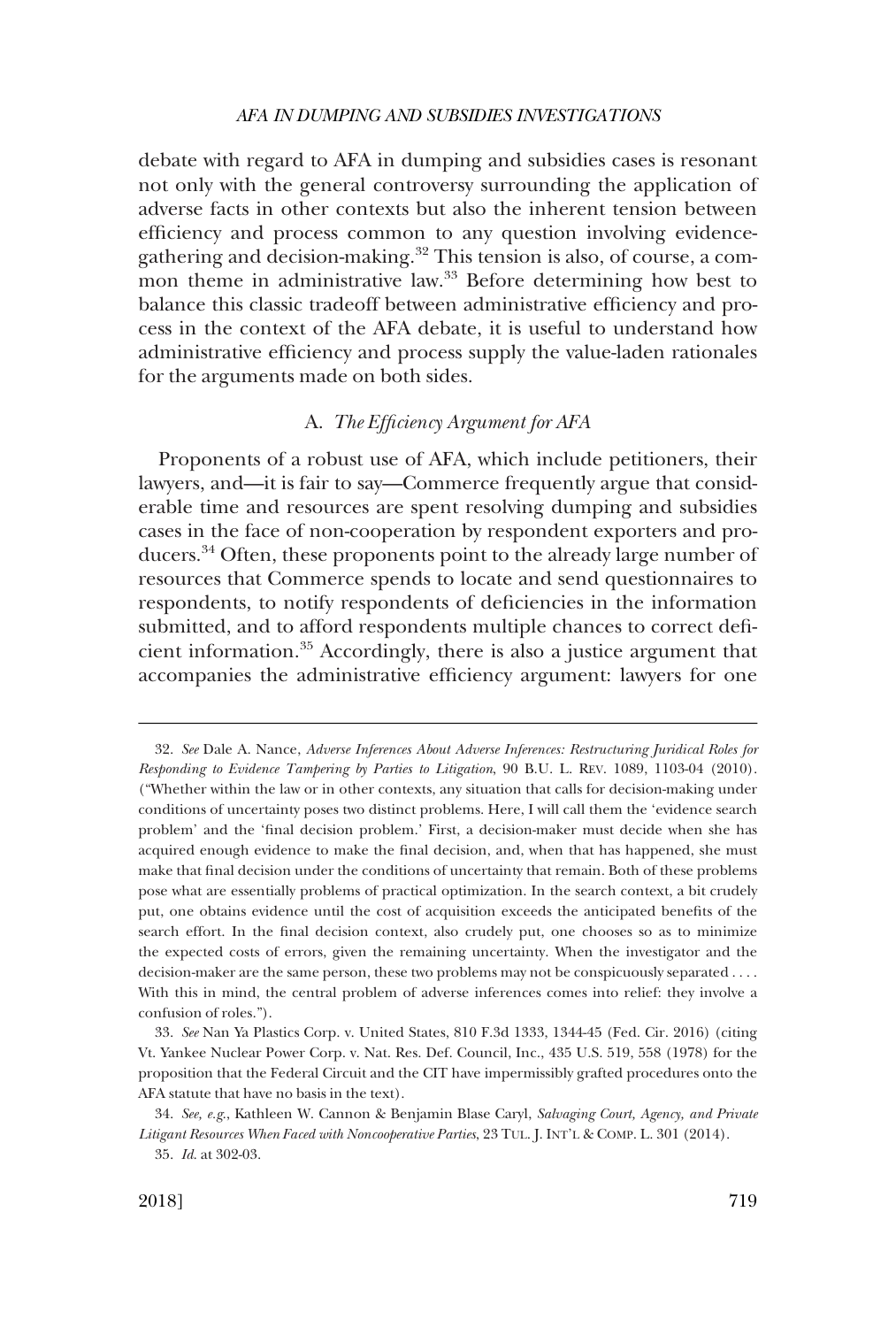petitioners' firm argue that it is not fair for Commerce, the courts, and petitioners "to incur significant time and expense to 'backfill' and compensate for the outright refusal of subject companies to submit information."36

For Commerce and petitioners, incentives matter. In order for dumping and subsidies investigations to work at all, exporters and producers must have some incentive to provide complete and accurate information; otherwise, they would submit only information that is of benefit to them.37 In the instance where respondents do not submit information, Commerce would, of course, be forced to apply FA, turning instead to other information on the record or that may be publicly available. Proponents of AFA, therefore, point sensibly to the possibility that without AFA respondents would—rather than submit all information relevant to the investigation—choose not to cooperate and force Commerce to resort to facts otherwise available. A simple example: if a respondent knows that certain of its home market sales are particularly high and would drive up its dumping margin it might—rather than submit all of its home market sales—submit only a subset in hopes that Commerce would replace those sales with the average of the home market sales it did report. Therefore, without AFA, argue Commerce and petitioners, dumping and subsidies determinations would not be accurate reflections of real levels of dumping or subsidization but rather the logical results of a self-interested calculus. Relatedly, respondents may be incentivized not to submit any information and later claim foul in court, as it may be the rates of those respondents that voluntarily submitted information, and which presumably will receive lower rates, to which courts will look when reviewing an AFA rate.<sup>38</sup> Because the rates calculated for one respondent are "not necessarily indicative" of the rate calculated for another, as reflected by the sometimes vast differences in rates assigned to two cooperative respondents in the same investigation, this practice is loath to petitioners and their lawyers.<sup>39</sup>

<sup>36.</sup> *Id*. at 302.

<sup>37.</sup> *Id*. at 305.

<sup>38.</sup> *See, e.g*., Foshan Shunde Yongjian Housewares & Hardware Co. v. United States, 163 F. Supp. 3d 1313, 1326 (Ct. Int'l Trade 2016) (finding an AFA rate determined "on the history of two different respondents," one cooperative and one non-cooperative, to better reflect "commercial reality" than an AFA rate that does not consider the data provided by cooperative respondents). This tendency to look to the rates of "similarly-sized and similarly-situated" cooperative respondents as better reflecting the "commercial reality" of the non-cooperative respondents has its roots in *Gallant Ocean (Thailand) Co. v. United States*, 602 F.3d 1319, 1324 (Fed. Cir. 2010), which was overruled by the TPEA.

<sup>39.</sup> Cannon & Caryl, *supra* note 34, at 315-16.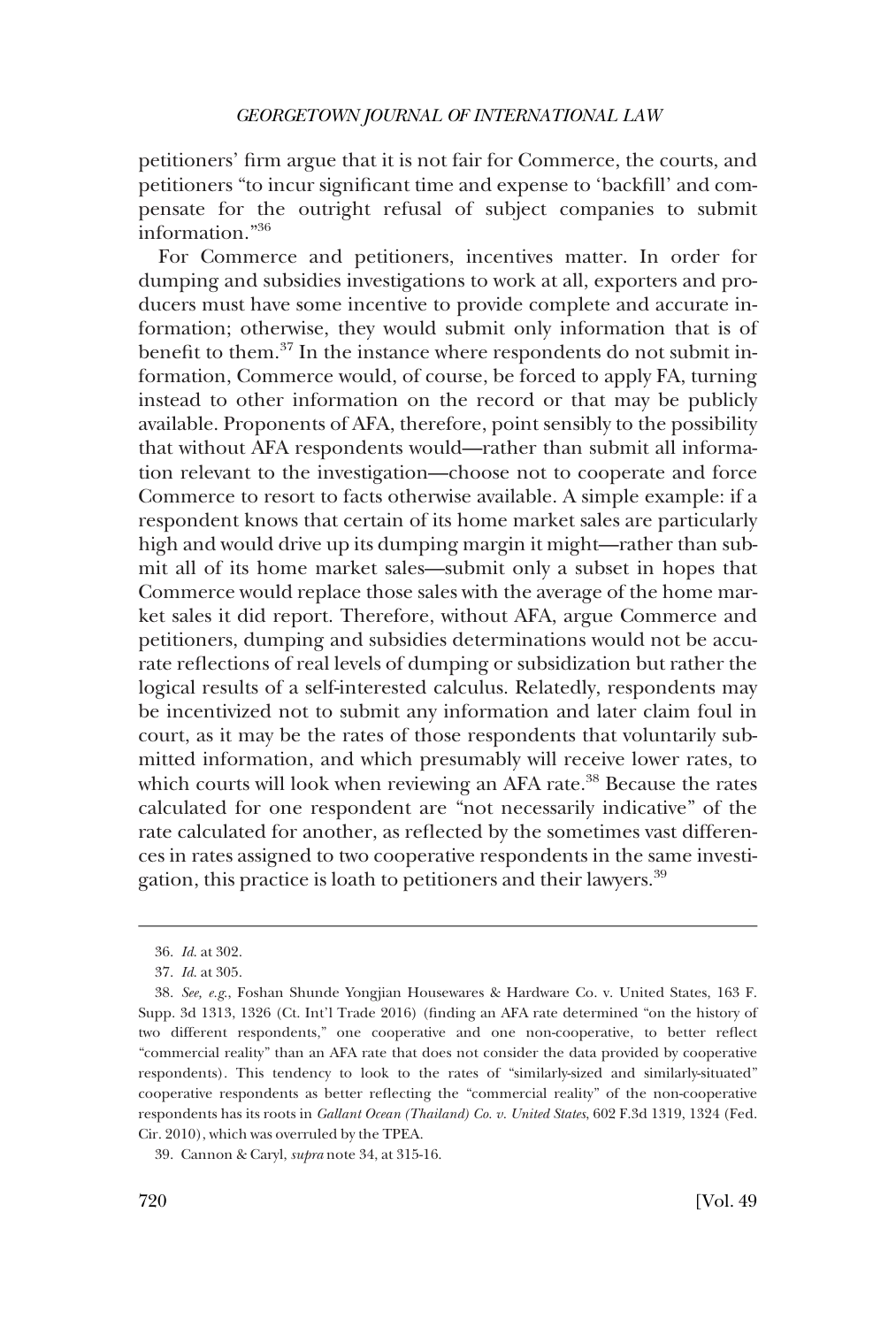This rationale of preventing the non-cooperative respondent from gaining the fruits of their non-cooperation is also advanced by Congress and the courts. According to the URAA Statement of Administrative Action ("SAA") that accompanied Congress's implementation of the Uruguay Round Agreements, which include the Anti-Dumping Agreement ("AD Agreement") and Subsidies and Countervailing Measures Agreement ("SCM Agreement"), the purpose of Commerce's authority to use AFA is to provide a disincentive for parties to hold out in order to "obtain a more favorable result by failing to cooperate."<sup>40</sup> Indeed, according to the SAA, "in employing adverse inferences, one factor [Commerce] will consider is the extent to which a party may benefit from its own lack of cooperation."41 Although finding that rates should not be punitive, the Federal Circuit recognized this purpose when it ruled that an AFA rate must be "a reasonably accurate estimate of the respondent's actual rate, *albeit with some built-in increase intended as a deterrent for non-compliance*."42 Non-compliance, of course, also includes fraud, the most egregious of all acts of bad faith, against which AFA also provides a powerful disincentive.<sup>43</sup>

Forced to defend the sometimes very high margins in which AFA results, proponents of Commerce's robust use of AFA argue that oftentimes the AFA dumping or subsidy rate is, in reality, not that much higher, if higher at all, than the dumping or subsidy rate assigned to cooperative respondents.44 Just because a rate calculated using AFA may be over  $100\%$ , the mere fact that the rate is over  $100\%$  is not sufficient to conclude that it is not reflective of commercial reality when indeed there are companies that, when analyzed on their own data, would be found to deserve margins over  $100\%$ .<sup>45</sup> To this end, proponents point to cases such as that involving respondent Bestpak where Commerce

<sup>40.</sup> URAA Statement of Administrative Action, *supra* note 31, at 4199.

<sup>41.</sup> *Id*.

<sup>42.</sup> F. Ili De Cecco De Filippo Fara S. Martino S.p.A. v. United States, 216 F.3d 1027, 1032 (Fed. Cir. 2000) (emphasis added).

<sup>43.</sup> *See, e.g*., Papierfabrik August Koehler SE v. United States, 7 F. Supp. 3d 1304, 1313-14 (Ct. Int'l Trade 2014) (justifying use of total AFA where a respondent made "a material omission" that petitioners alleged to be fraud and which Commerce found to have "undermin[ed] the credibility and reliability of Koehler's data overall.").

<sup>44.</sup> *See* Cannon & Caryl, *supra* note 34, at 310-11 (providing two examples of where Commerce has calculated dumping rates well-over 100% for respondents that submitted their own data).

<sup>45.</sup> *See id*.; *see also* Narrow Woven Ribbons with Woven Selvedge from the People's Republic of China: Final Determination of Sales at Less Than Fair Value, 75 Fed. Reg. 41,808 (Dep't of Commerce July 19, 2010); *see also* Issues and Decision Memorandum for the Final Determination in the Antidumping Duty Investigation of Narrow Woven Ribbons with Woven Selvedge from the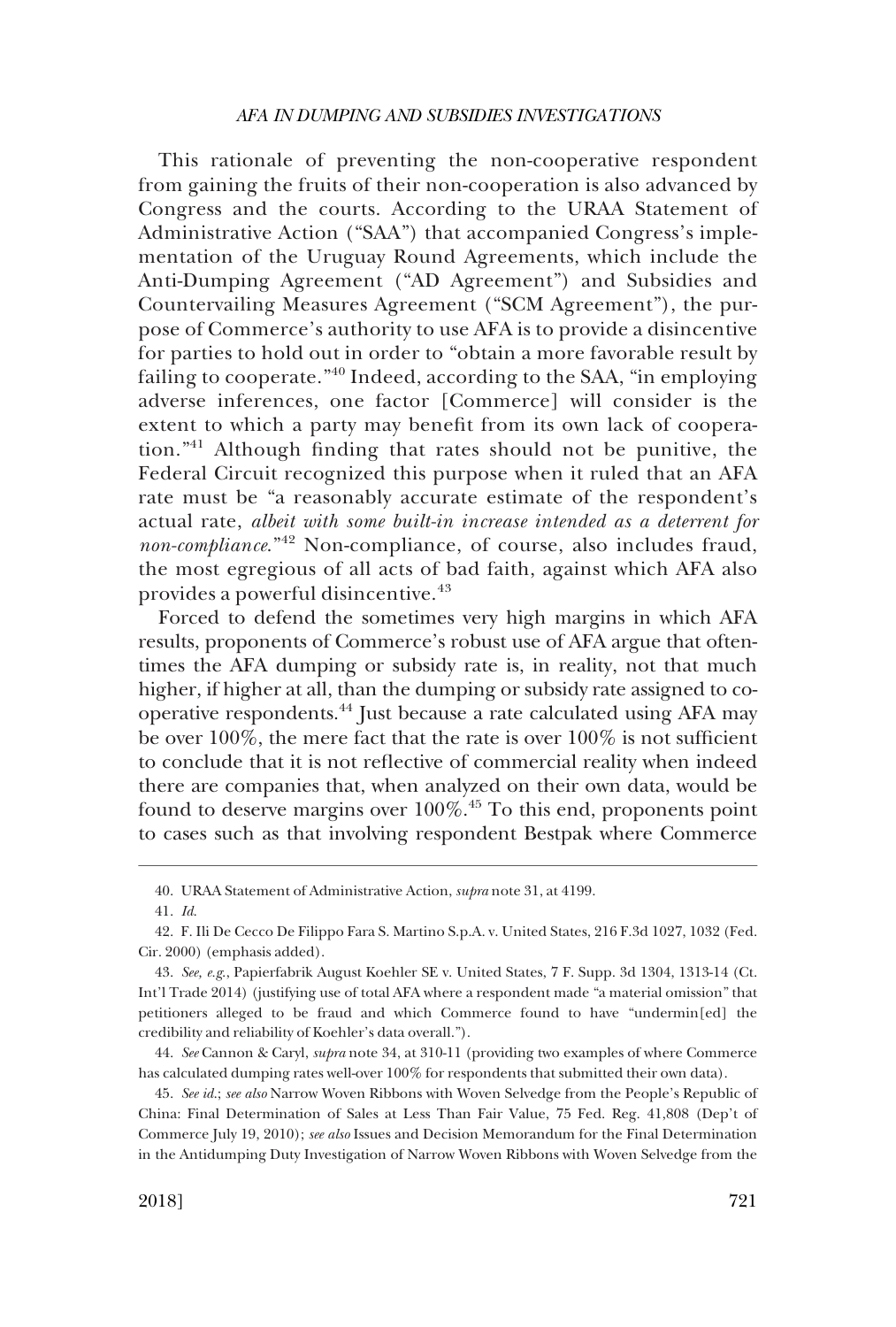assigned a cooperative respondent the all-others rate of 123.83%, which was calculated by averaging a *de minimis* rate it had assigned to a cooperative respondent and a 247.65% rate it had calculated using AFA.46 Bestpak successfully challenged the rate at the Court of International Trade ("CIT") and Federal Circuit, the latter of which, after much effort spent in litigation, eventually vacated the 123.83% rate, forcing Commerce's hand to calculate a rate for Bestpak using its own data.<sup>47</sup> However, given the opportunity to have Commerce review it individually and assign it a lower rate based on its own data, Bestpak withdrew from review and "conced[ed] that all its entries would be covered by the 123.83% separate rate."<sup>48</sup>*Bestpak*, therefore, may be held out as an example of respondents gaming the system, claiming foul in court only to renege on the opportunity to have Commerce consider their actual data when given the chance.

Proponents of AFA are also placed in the position to defend the collateral impact of AFA rates on 1) cooperative respondents assigned "allothers" rates (like in *Bestpak*); $^{49}$  2) cooperative respondents in subsidies investigations that receive AFA rates due, not to their failure to cooperate, but rather to their government's failure to cooperate; and 3) importers. As to the first, not all respondents are mandatory respondents, as Commerce does not have the resources to evaluate all exporters and producers in a given investigation.<sup>50</sup> Instead, Commerce selects a

47. *Bestpak I*, 783 F. Supp.2d at 1353 (instructing Commerce to either "more thoroughly explain whether the separate rate reasonably reflects Bestpak's potential dumping margins" or calculate a different rate); Yangzhou Bestpak Gifts & Crafts Co. v. United States (*Bestpak II*), 716 F.3d 1370, 1380 (Fed. Cir. 2013) (vacating the 123.83% rate), *rev'g* 825 F. Supp. 2d 1326, 1353 (Ct. Int'l Trade 2012) (accepting Commerce's reasons for assigning Bestpak the 123.83% rate).

48. *See* Hubscher Ribbon Corp. v. United States, 979 F. Supp.2d 1360, 1363-64 (Ct. Int'l Trade 2014) ("One wonders what Bestpak's actual rate and commercial reality would have been had Commerce completed the individual review. Would it have been higher than 123.83%? In any event, though seemingly struck down by the Federal Circuit as unreasonable, the 123.83% separate rate now appears to have regained some validity.") (discussing respondent Bestpak's decision not to be individually examined).

49. *Bestpak I*, 783 F. Supp.2d 1342; *Bestpak II*, 716 F.3d 1370.

50. *See* 19 U.S.C. § 1677f-1(c)(2)(B) (providing that Commerce when confronted with the burden of examining a large number of exporters or producers involved may limit investigations or reviews to a statistically valid sample or the two exporters and producers accounting for the largest volume of imports). Nonetheless, if respondents voluntarily request to be reviewed, Commerce must grant their request unless "the number of exporters and producers . . . is not so large that individual examination . . . would be unduly burdensome and inhibit the timely

People's Republic of China, at 18-20 (July 12, 2010), [https://enforcement.trade.gov/frn/](https://enforcement.trade.gov/frn/summary/PRC/2010-17541-1.pdf)  [summary/PRC/2010-17541-1.pdf.](https://enforcement.trade.gov/frn/summary/PRC/2010-17541-1.pdf)

<sup>46.</sup> *See* Cannon & Caryl, *supra* note 34, at 311-12; Yangzhou Bestpak Gifts & Crafts Co. v. United States (*Bestpak I*), 783 F. Supp.2d 1343, 1347 (Ct. Int'l Trade 2011).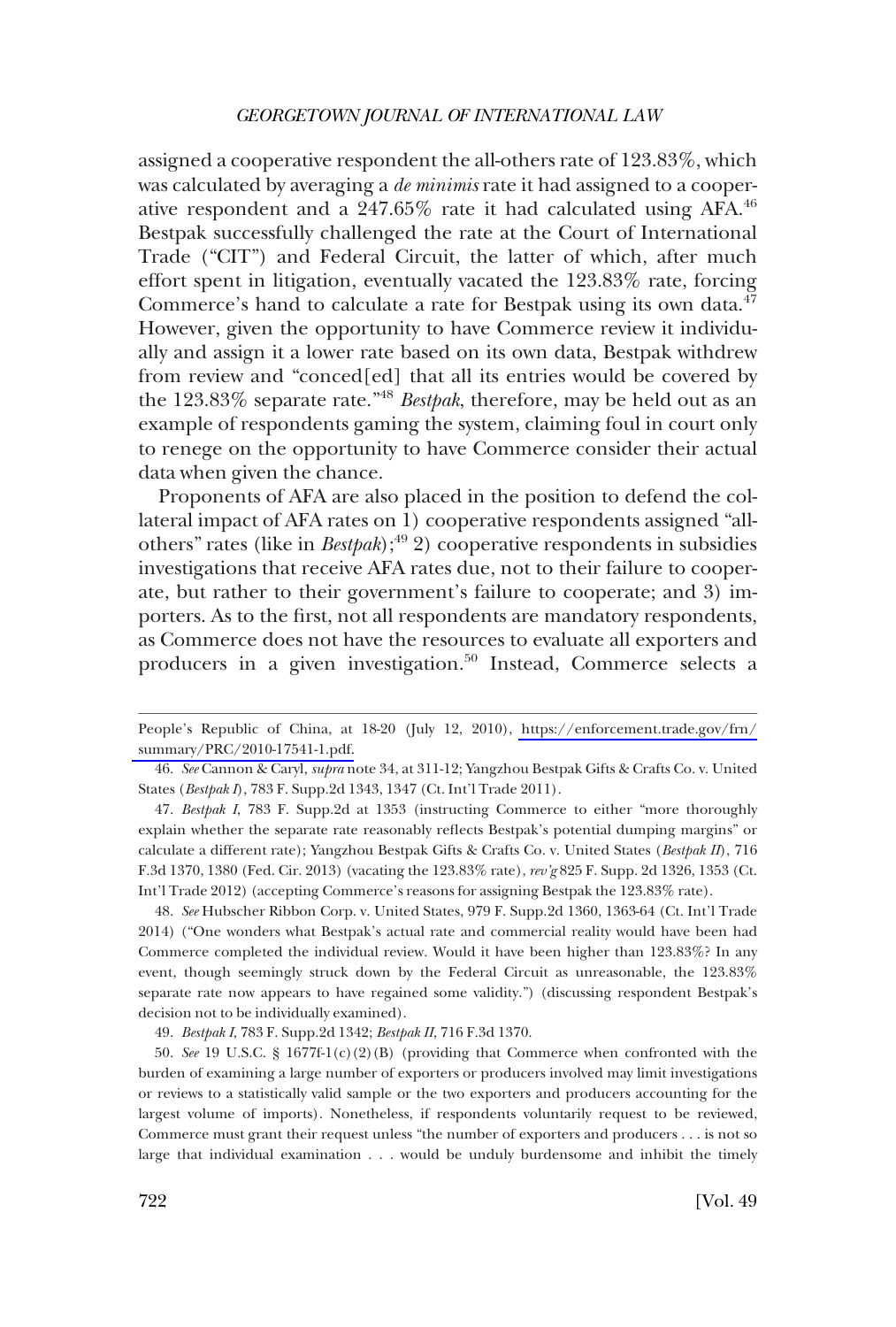limited number of respondents (often just the two largest exporters) and sets an "all-others" rate that is a weighted-average of the dumping or subsidy margin assigned to the mandatory respondents.<sup>51</sup> When Commerce does this, it excludes *de minimis* and AFA margins, *i.e*. if one respondent is *de minimis* and the other respondent is assigned a margin of 36%, then the "all-others" rate is  $36\%$ .<sup>52</sup> If there is no rate calculated for a mandatory respondent that is neither *de minimis* nor based on AFA, then the statute directs Commerce to "use any reasonable method" to establish the rate.<sup>53</sup>*Bestpak* is one in a line of cases on this subject.<sup>54</sup> Although it may seem unfair for a cooperative respondent's rate to be affected by the AFA rate of a non-cooperative respondent, *Bestpak* provides ammunition to argue that an AFA-based rate may be accurate in many cases (as it supposedly was in *Bestpak*).55 Further, in subsidies cases, AFA rates that are felt by several exporters regardless of

53. 19 U.S.C. §§ 1671d(c)(5)(A)(ii), 1673d(c)(5)(B) (2017).

54. Although this article does not discuss this distinct line of cases which deal with cooperative respondents, these cases involve several of the same procedural protections that have been extended to non-cooperative respondents. *See, e.g*., Changzhou Wukin Fine Chem. Factory Co. v. United States, 701 F.3d 1367 (Fed. Cir. 2012); Albemarle Corp. v. United States, 821 F.3d 1345 (Fed. Cir. 2016); Mueller Comercial de Mexico v. United States, 753 F.3d 1227, 1230 (Fed. Cir. 2014).

55. *Compare Changzhou Wujin Fine Chemical Factory*, 701 F.3d at 1378-79 (rejecting Commerce's application of separate rate all-others rate that was the average of a *de minimis* rate and a

completion of the investigation" *See* 19 U.S.C. § 1677m(a) (2017); Grobest & I-Mei Indus. (Vietnam) Co., Ltd. v. United States (*Grobest I*), 815 F. Supp.2d 1342, 1361-64 (Ct. Int'l Trade 2012) (rejecting Commerce's interpretation of  $\S 1577m(a)$ as giving it merely the discretion to review voluntary respondents once making a decision to sample under its § 1677f-1 authority).

<sup>51.</sup> *See* 19 U.S.C. §§ 1671d(c)(5)(A), 1673d(c)(5)(A) (2017). In addition, in NME cases, Commerce will also calculate a country-wide entity rate that applies to all exporters and producers who do not rebut a presumption of government control. *See* 19 U.S.C. § 1677(18). In these cases, there are essentially two "all-others" rates: one which is applied to exporters that demonstrate lack of government control (known as "separate rate" respondents) and another for exporters and producers that do not make this showing (the country-wide entity rate). As the country-wide entity rate is almost always based on AFA, the question has emerged as to whether it is legal to apply this AFA rate to cooperative respondents who have nonetheless failed to demonstrate a lack of government control. *See* East Sea Seafoods LLC v. United States, 703 F. Supp. 2d 1336, 1354 n.15 (Ct. Int'l Trade 2010) ("It seems that the application of an antidumping duty rate that has been based on AFA to certain companies by the operation of a 'rebuttable presumption' of government-control, without the finding of failure to cooperate required by 1677e(b), may be *ultra vires*.")

<sup>52.</sup> *See East Sea Seafoods*, 703 F. Supp. 2d at 1354 n.15. A *de minimis* rate in an antidumping investigation is a dumping margin of less than 2% *ad valorem*; in a subsidies investigation, it is a countervailable subsidy rate of less than 1% *ad valorem*. 19 U.S.C. § 1671b(b)(4); 19 U.S.C. §§ 1671b(b)(4), 1673b(b)(3) (2017). The exclusion of *de minimis* and FA/AFA margins when sampling is actually explicitly provided for in the AD Agreement. *See* AD Agreement, *supra* note 6, art. 9.4.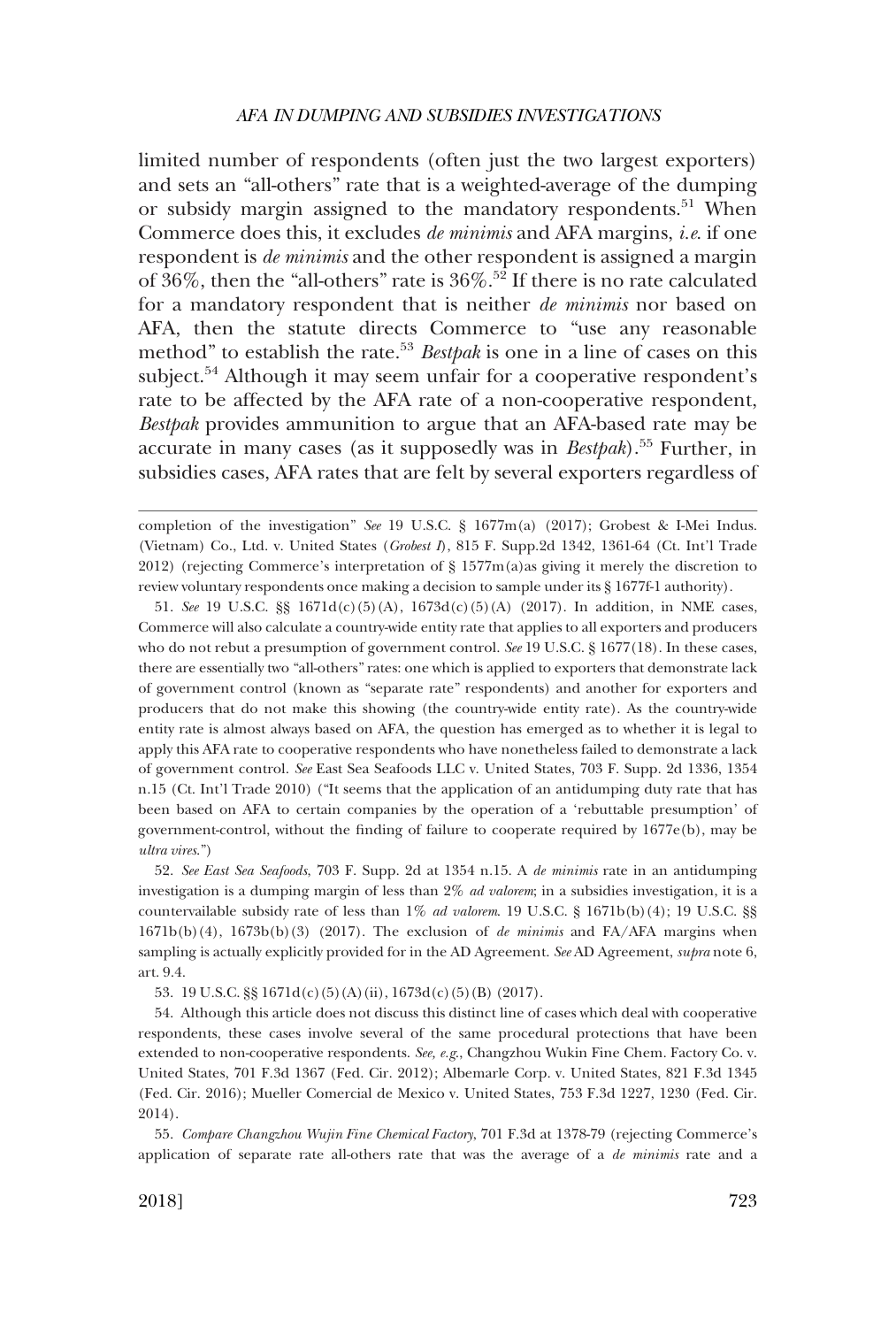cooperation with Commerce may incentivize governments to cooperate in order to prevent harm to the overall industry.<sup>56</sup>

As to cooperative respondents in subsidies investigations that are impacted by the failure of their governments to cooperate, the result is inevitable, if not understandable, because companies (not governments) are subject to antidumping and countervailing duties. Though it may seem unfair that a company falls subject to an AFA rate due to failure beyond their control, in subsidies investigations the government is often the only party that can provide Commerce the information necessary to determine if a subsidy is countervailable.<sup>57</sup> In subsidies investigations, when AFA is applied due to government non-cooperation, it is usually to find programs to provide countervailable subsidies. In contrast, when it is applied to company respondents, AFA usually results in finding that the respondent used the program. That said, a government's failure to submit information that Commerce considers necessary to finding whether or not a program confers a financial contribution and is specific will often collaterally impact the cooperative company respondent.

The collateral impact on importers is justified on similar grounds. While it may seem unfair that importers may ultimately bear the cost of a respondent's cooperation because, in many cases, it is ultimately the importer that pays the duties, the fact that importers are collaterally impacted by respondents' non-cooperation serves important policy ends because "in the aggregate . . . the importers' exposure to enhanced antidumping duties seems likely to have the effect of either directly inducing cooperation from the exporters with whom the importers deal or doing so indirectly, by leaving non-cooperative exporters without importing partners who are willing to deal in their products."58 It could, therefore, have the positive, albeit roundabout,

hypothetical AFA rate because the AFA rate only impacted cooperating respondents, thereby having no deterrent value).

<sup>56.</sup> *See* Fine Furniture (Shanghai) Ltd. v. United States, 748 F.3d 1365, 1373 (Fed. Cir. 2014). This is especially the case when the mandatory respondents under investigation comprise only a small percentage of the investigated industry since a greater percentage of the industry would therefore be subject to the "all-others" rate.

<sup>57.</sup> *See* RZBC Group Shareholding Co., Ltd. v. United States, 38 I.T.R.D. (BNA) 1418, 2016 WL 3880773 at \*2 (Ct. Int'l Trade 2016) (holding that while company respondents may be collaterally affected by a foreign government's failure to cooperate, Commerce must strive to avoid such effect by examining the record).

<sup>58.</sup> *See* KYD, Inc. v. United States, 607 F.3d 760, 768 (Fed. Cir. 2010) *rev'g* 704 F. Supp.2d 1323 (Ct. Int'l Trade 2010). In *KYD*, Commerce denied an importer's request for a specific-importer assessment rate after it had applied an AFA rate to the exporter based on the much higher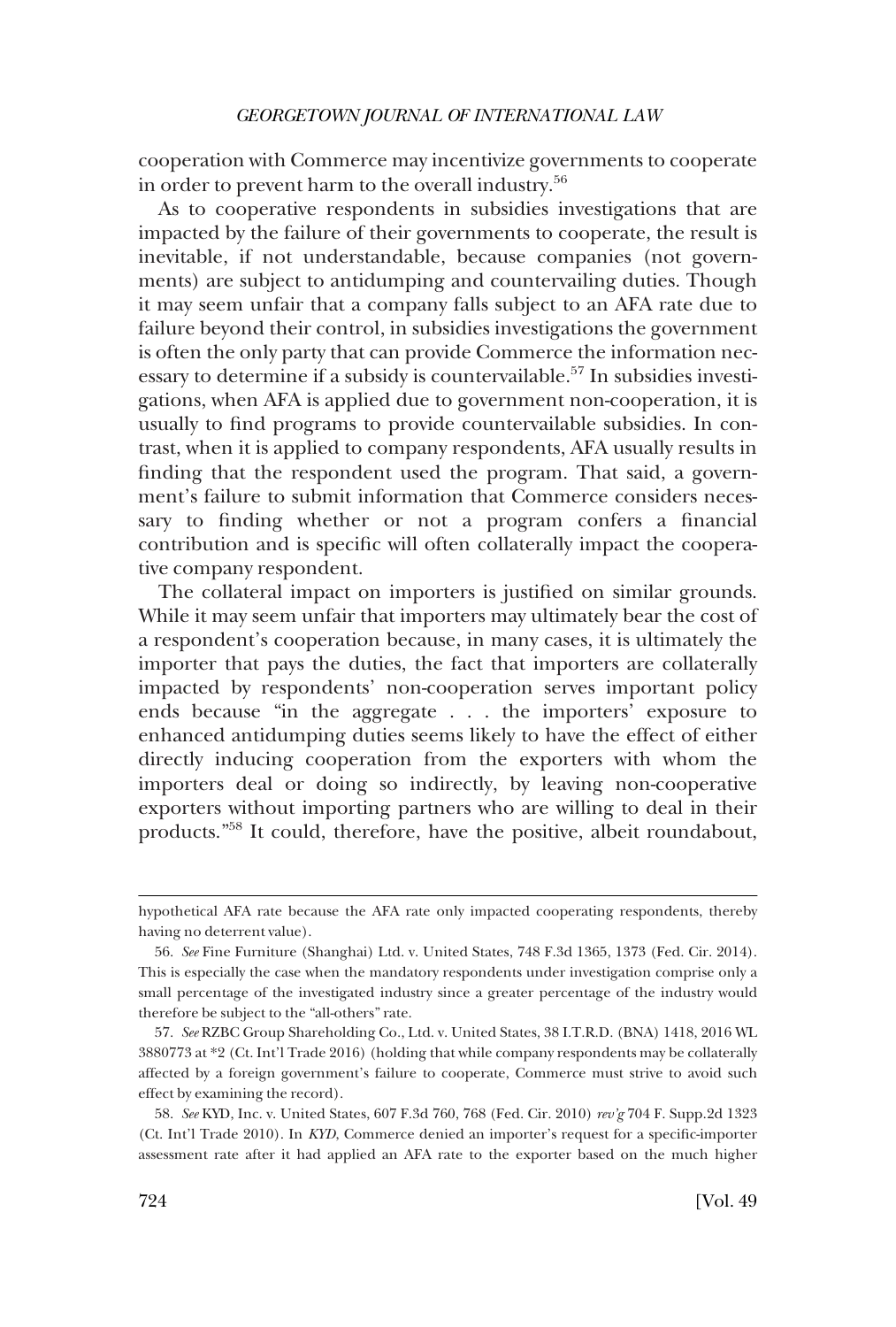<span id="page-16-0"></span>impact of deterring noncompliance and encouraging cooperation.<sup>59</sup>

In short, for proponents of AFA, it is all about incentives. AFA is necessary to compel production and deter bad behavior. Further, if Commerce were to be required to administer more procedures, such as procedures that would require Commerce to offer more opportunities to respondents to provide requested information when they fail to do so the first time or procedures that would require Commerce to apply rates that are more accurate reflections of respondents' actual rates of dumping or subsidization, administrative efficiency would be lost. For them, more procedures waste valuable resources on undeserving actors (many of which are very likely dumping or receiving subsidies—why else would they not cooperate?) that are ultimately to blame for their own failure to cooperate.

#### B. *The Process Argument Against AFA*

Critics of Commerce's use of AFA prefer to curb what they see as a tool that lends itself to abuses of discretion and a disproportionate favoring of petitioners by enhancing procedural protections and expanding judicial review.<sup>60</sup> These critics focus on the significant costs respondents face when responding to very long and detailed questionnaires and very tight deadlines, which may prove especially burdensome for smaller and less sophisticated exporters and producers.<sup>61</sup> Whereas petitioners have weeks if not months to gather data and prepare their petition, respondents have only a few weeks to file their

transaction-specific rate between the exporter and another importer. *See* KYD, Inc. v. United States, 704 F. Supp. 2d 1323, 1326 (Ct. Int'l Trade 2010). Rebuffing Commerce, the CIT had ordered Commerce to either calculate an importer-specific assessment rate or explain why it could decline to do so. *See id*. at 1334.

<sup>59.</sup> *Compare* Changzhou Wujin Fine Chemical Factory, 701 F.3d at 1378-79 (rejecting Commerce's application of separate rate all-others rate that was the average of a *de minimis* rate and a hypothetical AFA rate because the AFA rate only impacted cooperating respondents, thereby having no deterrent value).

<sup>60.</sup> *See, e.g*., Craig A. Lewis, Jonathan T. Stoel & Brian S. Janovitz, *The United States Court of International Trade in 2010: Is Commerce Suffering from Adverse Decisions It Wasn't Double-Counting On?*, 43 GEO. J. INT'L L. 47, 52 (2011).

<sup>61.</sup> *See, e.g*., Mark K. Neville, Jr., *Trade Remedy Statutes: Be Careful What You Wish For*, 26 J. INT'L TAX'N 26, 27 (2015) (describing the process one faces when selected as a mandatory respondent in a dumping or subsidies case as one "fraught with considerable costs for the producer or importer that may be measured in management time devoted to this distraction, interruptions, and attention diverted from business goals and professional fees. The process has been termed procrustean, with the numerous deadlines strictly enforced.").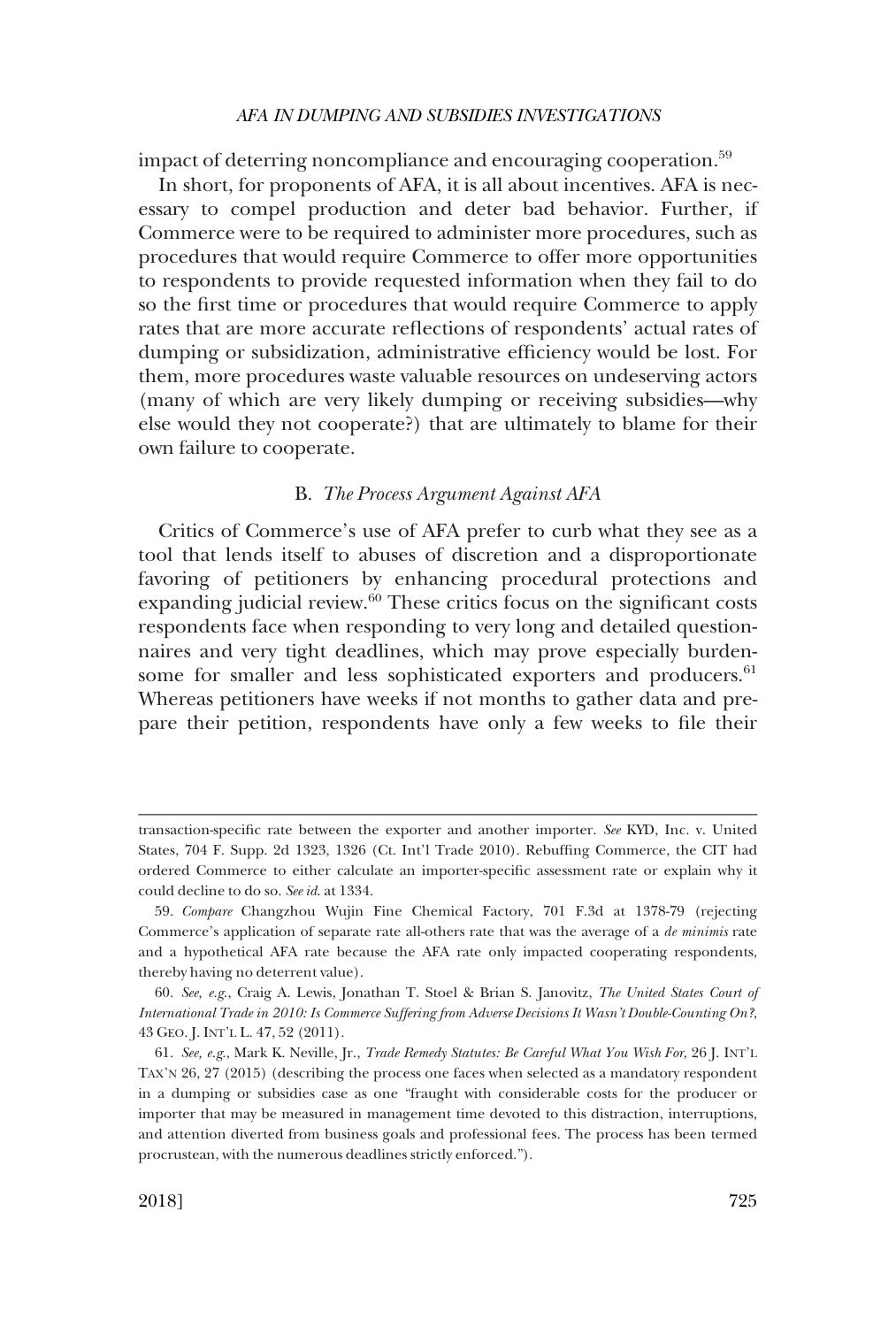responses.62 A common view from a respondents' attorney: the sheer amount of information to be collected, often from different sources and in forms in which respondents are often not used to providing information,<sup>63</sup> combined with the tight deadlines, mean respondents are inevitably bound to make mistakes, even if inadvertent, and thereby provide opportunities to Commerce to apply AFA in order to inflate margins. Further, while petitioners tend to argue that respondents will, upon the filing of a dumping or subsidies petition, often perform a quick calculation estimating the dumping margin they would likely face if they submitted information to Commerce, respondents argue that the calculus actually performed is whether the legal and managerial costs that would be incurred producing the information are worth avoiding the duty.64

One particular case to which critics point as illustrative of both the high burden that respondents face and the often inapposite AFA rates they are assigned when found non-cooperative involves Grobest, a Vietnamese shrimp exporter that after years of fighting for its own rate ended up with a rate higher than that it had been assigned.<sup>65</sup> Grobest had participated in the second and third administrative review and

64. *See* Tomer Broude and Michael Moore, *US – Anti-Dumping Measures on Certain Shrimp from Viet Nam: A Stir Fry of Seafood, Statistics, and Lacunae*, 12 WORLD TRADE REV. 433, (2013) (noting how the considerable discretion Commerce exercises in shaping questionnaires, setting deadlines, and deciding to apply AFA when respondents come up short may result in some respondent choosing not to participate, which, in turn, could result in sample-selection bias).

*See* Neville, *supra* note 61, at 27-29; Final Results of Re-Conducted Administrative Review of 65. Grobest & I-Mei Industrial (Vietnam) Co., Ltd. and Intent Not to Revoke; 2008-2009, 79 Fed. Reg. 15,309 (Dep't of Commerce Mar. 19, 2014); *see also* Certain Frozen Warmwater Shrimp from the Socialist Republic of Vietnam: Issues and Decision Memorandum for the Re-Conducted Administrative Review of Grobest & I-Mei Industrial (Vietnam) Co., Ltd. (Mar. 13, 2014), [https://](https://enforcement.trade.gov/frn/summary/vietnam/2014-06080-1.pdf)  [enforcement.trade.gov/frn/summary/vietnam/2014-06080-1.pdf.](https://enforcement.trade.gov/frn/summary/vietnam/2014-06080-1.pdf) 

<sup>62.</sup> According to Commerce's Antidumping Manual, "Typically, in investigations and reviews, respondents are given 21 days from the issuance of the questionnaire to complete Section A and 37 days from the issuance for the remainder. Extensions are usually granted for no more than 14 days." Antidumping Manual, *supra* note 10, at Ch. 4, 17.

<sup>63.</sup> One particularly difficult task for many respondents in antidumping investigations is reporting sales and cost data in the databases that Commerce requires the information to be submitted. Further, much of what Commerce considers selling expenses (packing, warehousing, warranties, etc.) many companies may not track in their accounting records in such a way that they can easily be allocated over sales. As accounting records are often not readily translatable in the form in which Commerce requests them, this increases the costs of compliance and the potential for mistakes, especially for small and medium-sized companies that lack resources and may face considerable foreign language barriers, rely on less sophisticated accounting software, and in general, have less sophisticated accounting practices.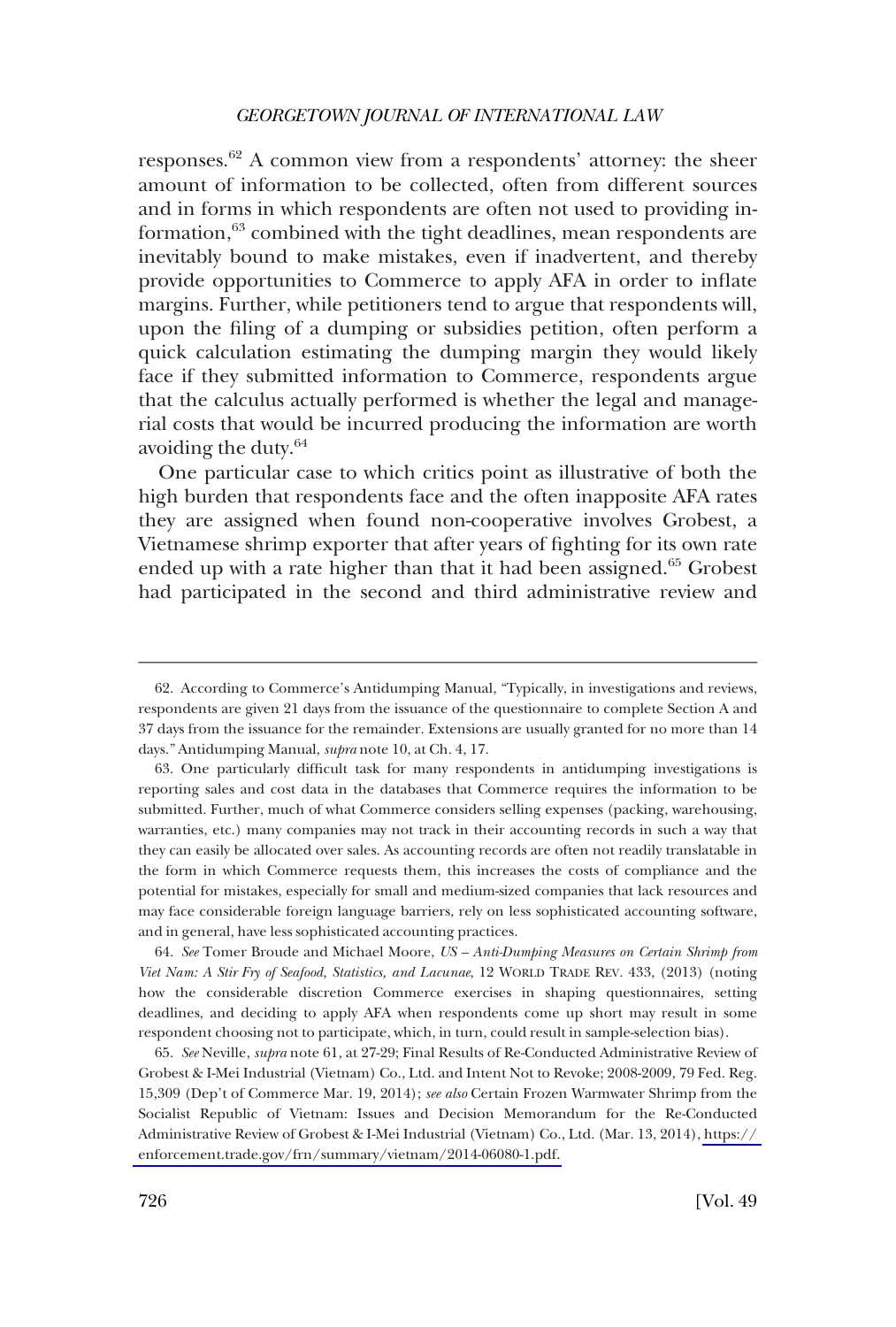received *de minimis* dumping margins based on its own data in both.<sup>66</sup> In the fourth administrative review, Grobest, tired of the continued burden of participating in multiple reviews after having twice received *de minimis* margins, sought revocation of the dumping order in order to escape it altogether.<sup>67</sup> Refusing to grant its request for revocation, Commerce instead assigned it the "all-others" rate of 4.27%.<sup>68</sup> Understandably disgruntled with being subject to antidumping duties when it had twice been individually investigated and been under *de minimis* both times, Grobest successfully challenged Commerce's decision not to review it as a mandatory respondent and subject it to the 4.27% weighted average.<sup>69</sup>

More than two years after the final results of the fourth administrative review, during which Grobest had changed ownership, Commerce commenced an individual review, at which point Grobest decided to request Commerce's permission to withdraw from administrative review citing "significant management, personnel, and accounting changes" that had since made the "administrative and legal costs" of individual examination more than the company wished to incur.70 Commerce denied this request as untimely.<sup>71</sup> After Grobest failed to

*See* Certain Frozen Warmwater Shrimp from the Socialist Republic of Vietnam: Final 67. Results and Partial Rescission of Antidumping Duty Administrative Review, 75 Fed. Reg. 47,771 (Dep't of Commerce Aug. 9, 2010); Certain Frozen Warmwater Shrimp from the Socialist Republic of Vietnam: Issues and Decision Memorandum for the Final Results of 2008–2009 Administrative Review, at 15-17 (Jul. 30, 2010), [https://enforcement.trade.gov/frn/ summary/](https://enforcement.trade.gov/frn/summary/VIETNAM/2010-19448-1.pdf)  [VIETNAM/2010-19448-1.pdf.](https://enforcement.trade.gov/frn/summary/VIETNAM/2010-19448-1.pdf) 

68. *See* Certain Frozen Warmwater Shrimp from the Socialist Republic of Vietnam: Final Results and Partial Rescission of Antidumping Duty Administrative Review, 75 Fed. Reg. 47,771 (Dep't of Commerce Aug. 9, 2010).

69. *See Grobest I*, 815 F. Supp.2d at 1348 (first remand); Grobest & I-Mei Indus. (Vietnam) Co. v. United States (*Grobest II*), 853 F. Supp.2d 1352, 1365 (Ct. Int'l Trade 2012) (second remand).

70. Viet I-Mei Frozen Foods Co. v. United States (*Grobest III*), 83 F. Supp.3d 1345, 1351 (Ct. Int'l Trade 2015).

Final Results of Re-Conducted Administrative Review of Grobest & I-Mei Industrial 71. (Vietnam) Co., Ltd. and Intent Not to Revoke; 2008-2009, 79 Fed. Reg. 15,309 (Dep't of Commerce Mar. 19, 2014); *see also* Certain Frozen Warmwater Shrimp from the Socialist Republic of Vietnam: Issues and Decision Memorandum for the Re-Conducted Administrative Review of Grobest & I-Mei Industrial (Vietnam) Co., Ltd. 3 (Mar. 13, 2014), [https://enforcement.trade.](https://enforcement.trade.gov/frn/summary/vietnam/2014-06080-1.pdf)  [gov/frn/summary/vietnam/2014-06080-1.pdf](https://enforcement.trade.gov/frn/summary/vietnam/2014-06080-1.pdf) 

<sup>66.</sup> *See* Certain Frozen Warmwater Shrimp from the Socialist Republic of Vietnam: Final Results and Final Partial Rescission of Antidumping Duty Administrative Review, 73 Fed. Reg. 52,273 (Dep't of Commerce Sept. 9, 2008) (second review); *see also* Certain Frozen Warmwater Shrimp from the Socialist Republic of Vietnam: Final Results and Final Partial Rescission of Antidumping Duty Administrative Review, 74 Fed. Reg. 47,191 (Dep't of Commerce Sept. 15, 2009) (third review).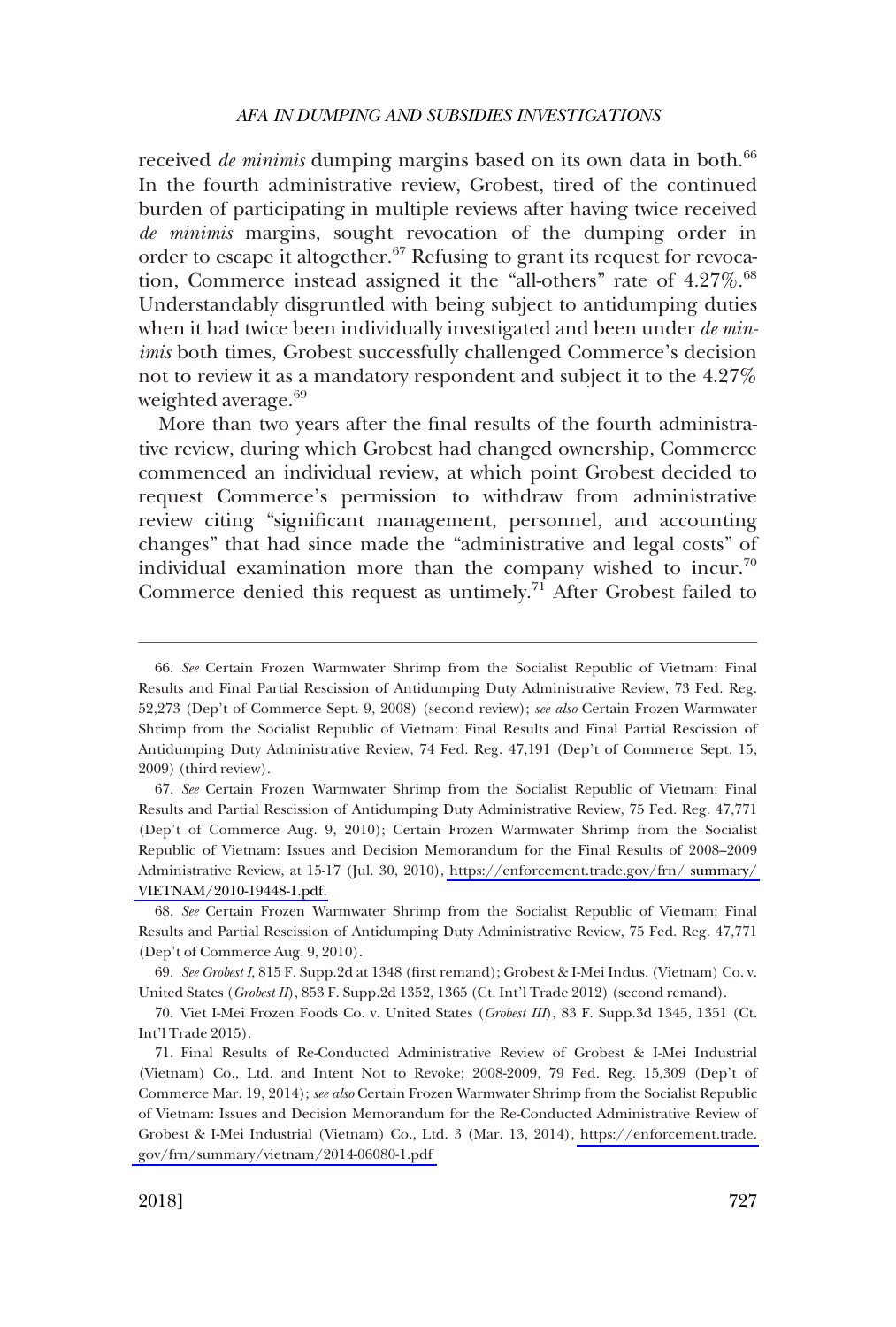respond to a supplemental questionnaire requiring it to address certain deficiencies in the original questionnaire that it had submitted two years prior before the change in ownership.<sup>72</sup> When Grobest failed to do so, Commerce applied an AFA rate of 25.76%, the highest margin it had calculated in a prior segment of the investigation despite the fact that in two prior administrative reviews it had been *de minimis*. 73 The CIT affirmed Commerce's determination, concluding that Grobest had made a "conscious decision not to incur the costs of cooperating with Commerce's examination" and that Commerce was not required to withdraw Grobest's request.<sup>74</sup> Ultimately, Grobest went from the 0% rate it had been assigned in the first and second administrative reviews, to the 4.29% all-other separate rate respondents in the third administrative review, to a Vietnam-wide rate of 25.76%.<sup>75</sup>*Grobest* illustrates two frequent complaints launched by AFA critics: 1) that the costs that exporters are required to incur when responding to Commerce's questionnaires may simply not be worth the benefit of escaping a higher rate; and 2) that AFA rates often bear questionable relation to a respondent's actual rate of dumping or subsidization and that, far too often, better evidence (*e.g*., the *de minimis* margin calculated on Grobest's own data) is often ignored.<sup>76</sup>

Proponents for greater procedural protections when it comes to application of AFA in dumping and subsidies investigations also frequently point to the unfair collateral effect of AFA on cooperative respondents discussed *supra*. 77 With regard to cooperative exporters and producers subject to the "all-others" rate, one recent case is particularly illustrative of the ripple effects of AFA findings. In the 2016-2017 antidumping review of *Certain Oil Country Tubular Goods from the Republic of Korea*, Commerce calculated an all-others rate of 16.26%, a weighted-

<sup>(</sup>finding that the deadline for Grobest to have withdrawn its request was in 2009, 90 days from publication of the notice of initiation; not 2012, 90 days after the final judgment that ordered Commerce to conduct the individual review).

<sup>72.</sup> *Grobest III*, 83 F. Supp.3d at 1352.

<sup>73.</sup> *See id*. at 1354. For a discussion of the first point, see also Michael O. Moore & Alan K. Fox, *Why Don't Foreign Firms Cooperate in U.S. Antidumping Investigations?: An Empirical Analysis*, 145 REV. WORLD ECON. 597 (2010).

<sup>74.</sup> *Grobest III*, 83 F. Supp.3d at 1361.

<sup>75.</sup> *Id*. at 1348-54.

<sup>76.</sup> It also evidences that the years that may pass in order to secure individual review might raise costs over what they would have been if Commerce had performed a review in the first place—and, if Grobest is to be taken at its word, even render review infeasible to perform.

<sup>77.</sup> *Supra* Part II.A.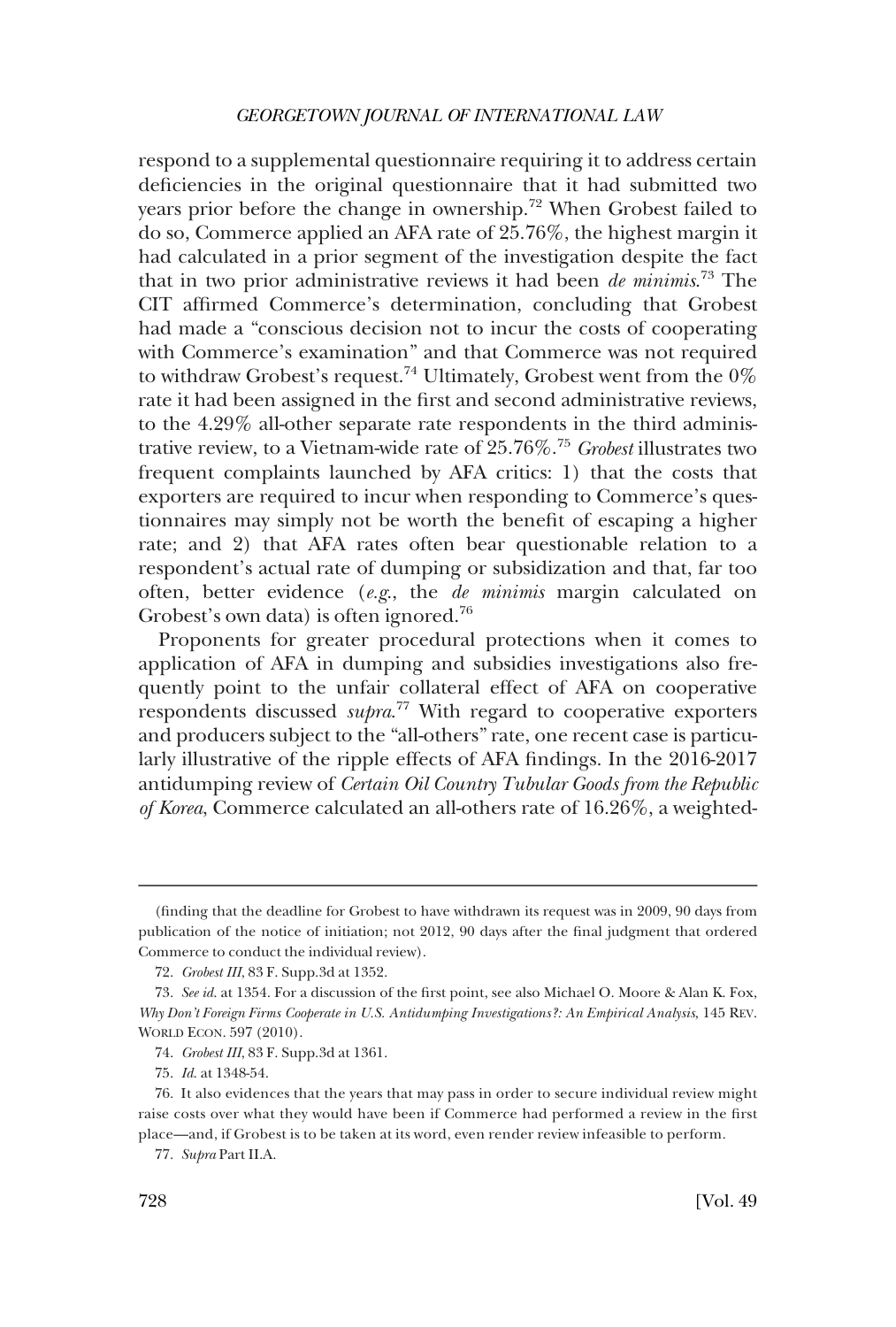average of the two cooperative mandatory respondents in the review.<sup>78</sup> However, to calculate the dumping margins for mandatory respondents, Commerce used a prior AFA finding in a subsidy investigation that it had made against a company that supplied both mandatory respondents' hot-rolled steel coil to conduct a particular market situation analysis and increase the mandatory respondents' hot-rolled steel coil cost.79 This AFA finding was used to quantify a particular market situation despite the fact that, in Commerce's own words, the rate was based on total AFA because Commerce has been deprived of "complete, accurate, and reliable data [such that] the Department cannot accurately calculate [the supplier's] CVD subsidy rate.<sup>"80</sup> In so doing, the cooperative non-examined companies were affected by an AFA finding from which they were two degrees separated, *i.e*. the AFA finding made against the supplier was imputed to the mandatory respondents, and then, once more, to the non-examined companies subject to the all-others rate. This tendency of AFA findings to bleed into other proceedings and affect cooperative respondents is becoming increasingly commonplace and belies Commerce's commitment to "accuracy and fairness," which according to the Federal Circuit, "must be Commerce's primary objectives in calculating a separate [*i.e*., "allothers"] rate for cooperating exporters."<sup>81</sup>

In short, critics of AFA see enhanced procedural safeguards as a means to check what they see as Commerce's overzealous use of AFA. Enhanced procedures, these critics argue, would curb Commerce's discretion to find a respondent non-cooperative for minor deficiencies. They could also curb Commerce's discretion in selecting the facts used

The mandatory respondents received rates of 29.76% and 2.76%. *See Certain Oil Country*  78. *Tubular Goods from the Republic of Korea: Final Results of Antidumping Duty Administrative Review; 2014- 2015*, 82 Fed. Reg. 18,105 (Dep't Commerce Apr. 17, 2017) (amended in *Certain Oil Country Tubular Goods from the Republic of Korea: Amended Final Results of Antidumping Duty Administrative Review; 2014-2015*, 82 Fed. Reg. 31,750 (Dep't Commerce July 10, 2017)); Issues and Decision Memorandum for the Final Results of the 2014-2015 Administrative Review of the Antidumping Duty Order on Certain Oil Country Tubular Goods from the Republic of Korea (Apr. 10, 2017), <https://enforcement.trade.gov/frn/summary/korea-south/2017-07684-1.pdf> [hereinafter *OCTG from Korea Final IDM*].

<sup>79.</sup> *See OCTG from Korea Final IDM*, at 43.

*See Certain Hot-Rolled Steel Flat Products from Brazil and the Republic of Korea: Amended Final*  80. *Affirmative Countervailing Duty Determinations and Countervailing Duty Orders*, 81 Fed Reg. 67,960 (Dep't Commerce Oct. 3, 2016) [hereinafter *HR Amended Final Results*]; Issues and Decision Memorandum for the Final Determination in the Countervailing Duty Investigation of Certain Hot-Rolled Steel Flat Products from the Republic of Korea, at 61 (Aug. 4, 2016), [https://](https://enforcement.trade.gov/frn/summary/korea-south/2016-19377-1.pdf) [enforcement.trade.gov/frn/summary/korea-south/2016-19377-1.pdf.](https://enforcement.trade.gov/frn/summary/korea-south/2016-19377-1.pdf)

<sup>81.</sup> Albemarle Corp. v. United States, 821 F.3d 1345, 1354 (Fed. Cir. 2016).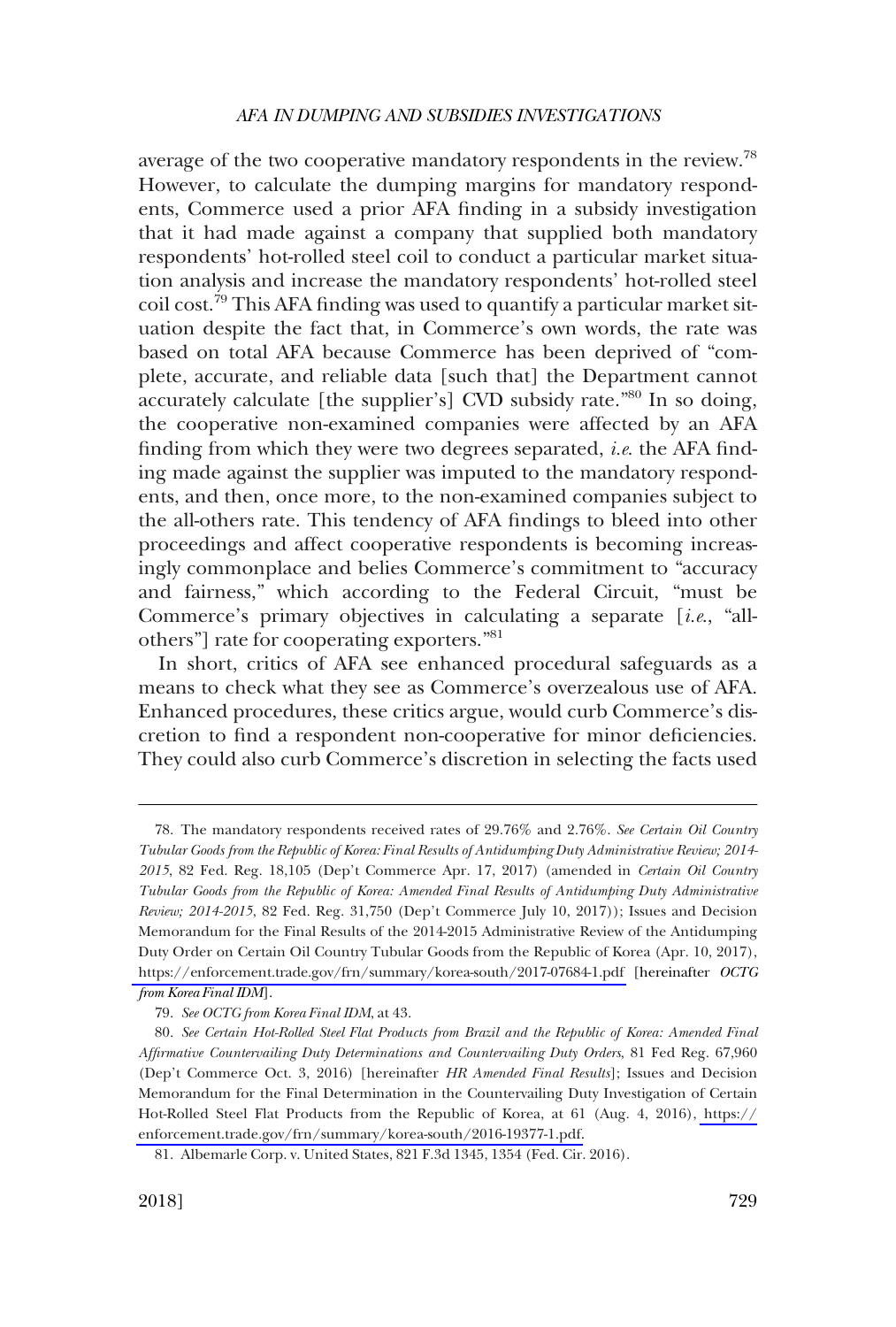<span id="page-21-0"></span>to draw adverse inferences, and thus, ultimately, the AFA rate. Rather than Commerce throwing out the proverbial baby with the bathwater whenever a respondent is found non-cooperative—or, as the CIT recently put it, "throw its hands in the air"—greater procedures could require Commerce to more carefully examine the record when selecting among facts available, tying the AFA rate to the information that is on the record, and to explain why the adverse inference is needed to deter non-compliance.<sup>82</sup> In the absence of more procedures, respondents will continue to advocate for increased judicial scrutiny of agency fact-finding and reasoning.

# III. JUDICIAL REVIEW OF COMMERCE'S USE OF AFA IN U.S. COURTS: LIMITS ON WHEN AND HOW AFA MAY BE APPLIED

Although Congress has given Commerce considerable discretion to apply AFA in dumping and subsidies cases, the CIT and the Federal Circuit have made clear that Commerce's discretion is not unbounded.83 Indeed, in the years following the United States' implementation of the Uruguay Round through passage of the Uruguay Round Agreement Act ("URAA"), which implemented the AD and SCM Agreements, up through passage of the TPEA, U.S. courts had begun to more vigorously exercise their authority to review Commerce's application of AFA, finding several of Commerce's determinations of dumping and subsidies duties in which AFA was used to be unsupported by substantial evidence on the record.<sup>84</sup> The two principal sets of challenges to Commerce's use of AFA have been to 1) Commerce's determination

84. The standard of review applied to dumping and subsidies determinations on the record is substantial evidence of review understood as "such relevant evidence as a reasonable mind might accept as adequate to support a conclusion." *See* 19 U.S.C. § 1516a(b)(1)(B)(i) (2017); Atl. Sugar, Ltd. v. United States, 742 F.2d 1556, 1559-62 (Fed. Cir. 1984). Commerce's interpretations of statutes are accorded *Chevron* deference. United States v. Eurodif S.A., 555 U.S. 305, 316 (2009). Its reasoning is reviewed under the same "arbitrary and capricious" standard as that of other agencies subject to the APA. *See* 19 U.S.C. § 1516a(b)(1)(B)(ii) (2017). When the Federal Circuit reviews decisions of the CIT, it reviews *de novo*, though "giv[ing] great weight to the informed opinion of the [CIT] . . . [which] is nearly always the starting point of [its] analysis." Ningbo Dafa Chem. Fiber Co. v. United States, 580 F.3d 1247, 1253 (Fed. Cir. 2009) (quoting Nippon Steel Corp. v. United States, 458 F.3d 1345, 1351 (Fed. Cir. 2006)); *see* Thai Pineapple Pub. Co. v. United States, 187 F.3d 1362, 1365 (Fed. Cir. 1999) ("Commerce is the master of the

<sup>82.</sup> *See* Tai Shan City Kam Kiu Aluminum Extrusion Co. Ltd. v. United States (*Kam Kiu I*), 58 F. Supp.3d 1384, 1395-96 (Ct. Int'l Trade 2015).

<sup>83.</sup> The CIT is a specialized Article III court with exclusive jurisdiction over trade and customs issues, including antidumping and countervailing duty determinations issued by Commerce. *See*  28 U.S.C. §§ 1581(c), 1516a(a) (2017). The CIT's decisions are subject to the review of the Federal Circuit. 28 U.S.C. § 1295(a)(6) (2017).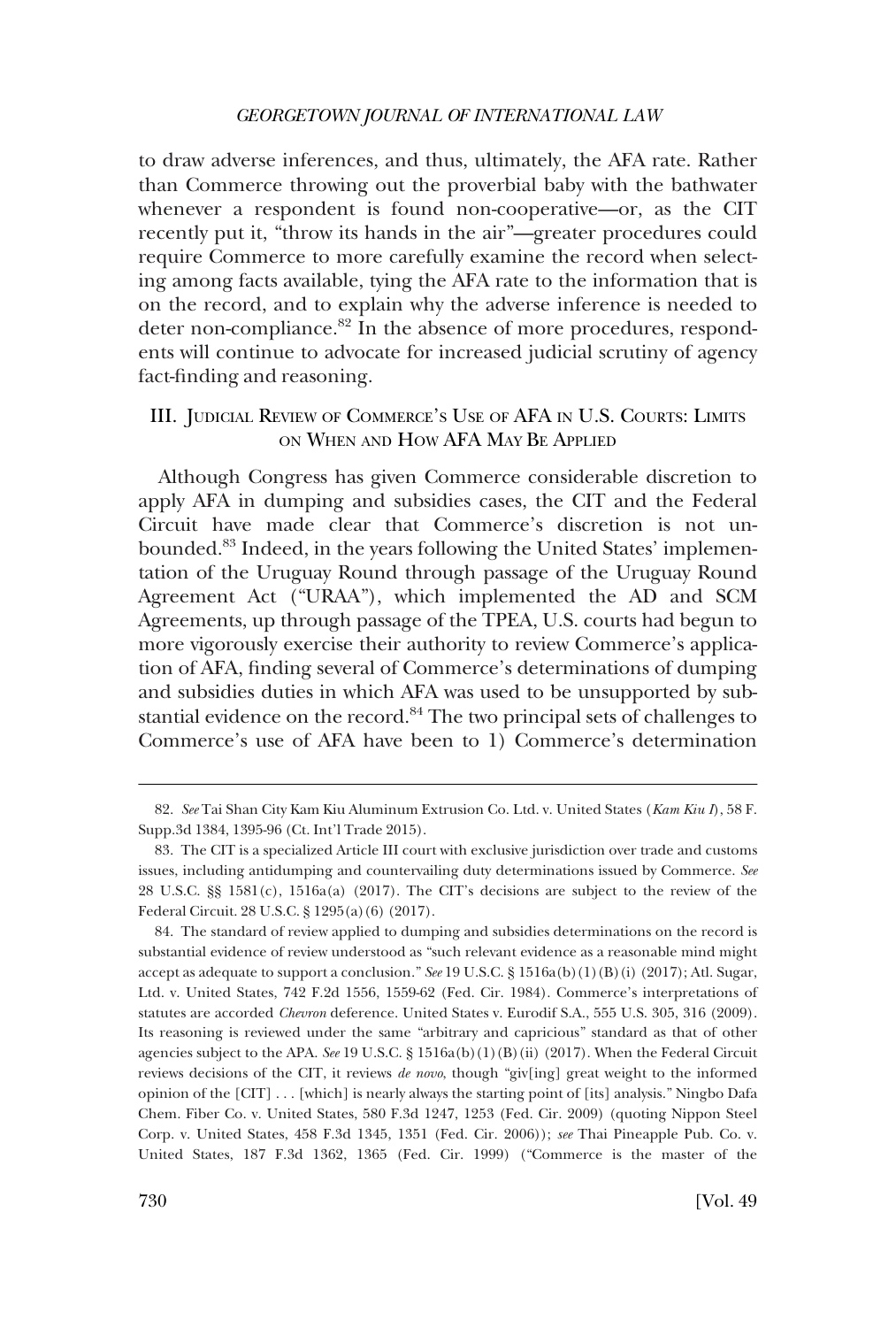<span id="page-22-0"></span>that a respondent was not cooperative and 2) Commerce's use of evidence to determine the AFA rate. The first set provides limits on *when*  Commerce may draw an adverse inference, whereas the second set provides limits on *how* Commerce applies an adverse inference. The following section will address both.

# A. *Reviewing Commerce's Finding that a Respondent Was Non-Cooperative*

Commerce may apply AFA only when it "finds that an interested party has failed to cooperate by not acting to the best of its ability to comply with a request for information.<sup>"85</sup> Commerce's regulation simply parrots the statute.<sup>86</sup> While the statute defines a lack of cooperation as failure to act to the best of one's ability to comply with a request for information, it is not clear from either the statute or Commerce's regulations how to determine whether a respondent has actually acted to the best of one's ability. Because exporters vary in size and sophistication, some will be better suited than others to comply with Commerce's requests for information. Also unclear from the plain language of the statute is whether a respondent has to intend not to cooperate. If intent is not at issue, does any deficiency in responding to Commerce's question count as noncooperation? In the absence of an intent-based standard, can any mistake or deficiency serve as a basis for applying AFA? Are there any requests for information with which respondents do not have to comply, and how much notice and time must Commerce give respondents so that they can correct a deficiency?

The most instructive case that touches on many of these questions remains the 2003 Federal Circuit opinion in *Nippon Steel Corporation v. United States*, which, far from a lodestar, offers the most guidance for how courts have treated approached issue.87 In *Nippon*, the Federal Circuit recognized that while "the statute does not provide an express definition of 'the best of its ability,'" it does mean that a respondent has

antidumping law, and reviewing courts must accord deference to the agency in its selection and development of proper methodologies.") (internal quotation marks omitted).

<sup>85. 19</sup> U.S.C. § 1677e(b) (2017). Note that in order to apply facts available at all, including AFA, one of the triggers in § 1677e(a), listed *supra* note 4, must be met. *See, e.g*., Shandong Huarong Machinery v. United States, 435 F.Supp.2d 1261, 1289 (Ct. Int'l Trade 2006) ("Absent a valid decision to use facts otherwise available, Commerce may not use an adverse inference."). As discussed *supra* Part I, Commerce may apply facts available without a separate finding that a respondent has failed to act to the best of their ability. If Commerce does make this separate finding, then Commerce applies not just facts available, but AFA. *Id*.

<sup>86. 19</sup> C.F.R. § 351.308(a) (2017).

<sup>87.</sup> Nippon Steel Corp. v. United States, 337 F.3d 1373, 1382 (Fed. Cir. 2003).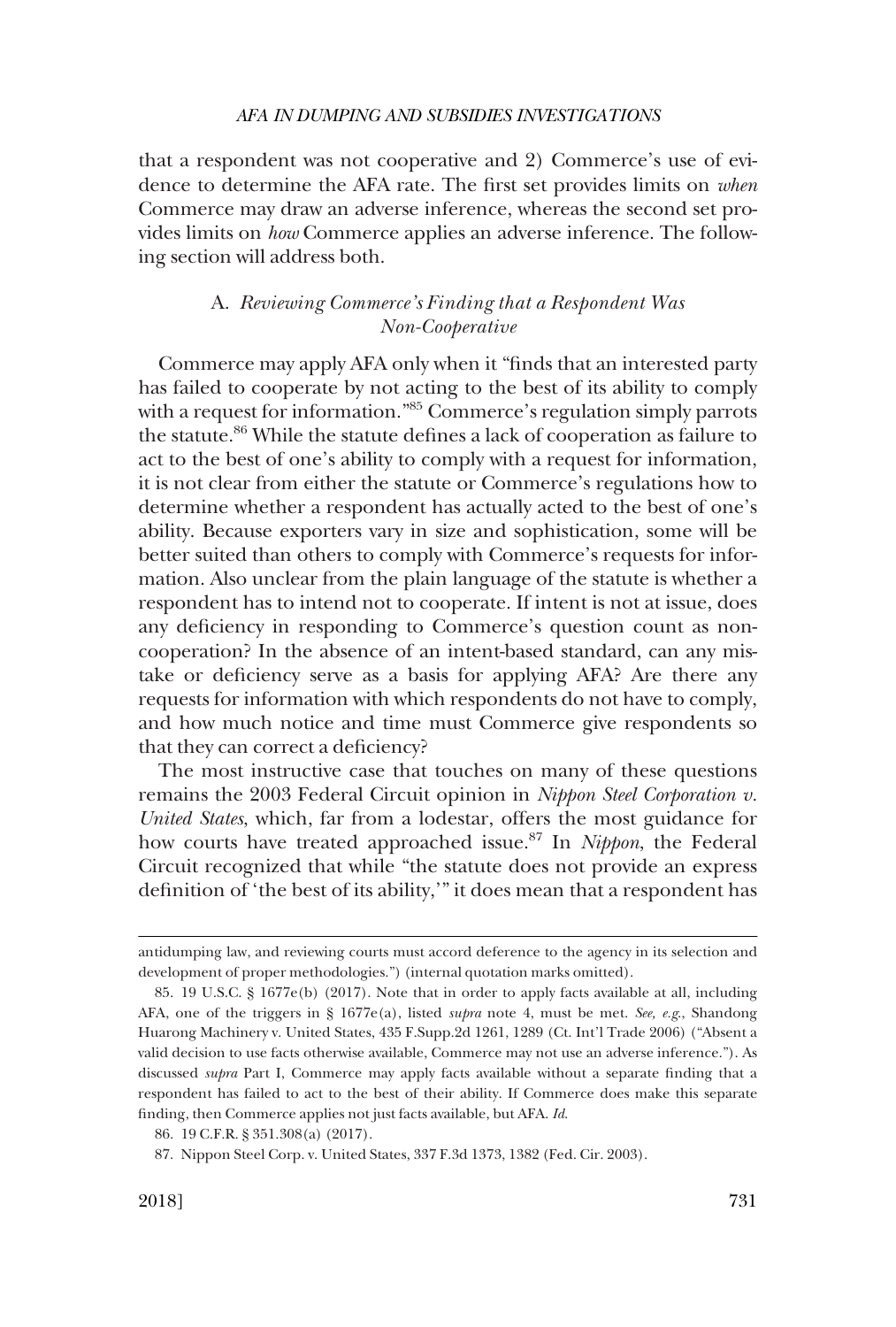an obligation "to do the *maximum* it is able to do."88 This does not mean that the respondent must perform to "perfection," but rather that Commerce is required to "examine respondents' actions and assess the extent of respondents' abilities, efforts, and cooperation in responding to Commerce's requests for information."89 Although cases of "deliberate concealment or inaccurate reporting" represent clear cases of a failure to cooperate under *Nippon*, the *Nippon* court also recognized that "mistakes sometimes occur," which seems to leave some room for respondents to make small errors—"[a]n adverse inference may not be drawn merely from a failure to respond."90 Yet the *Nippon* court makes clear that the standard is an objective one—Commerce may apply AFA "regardless of motion or intent."91 Under *Nippon*, what really matters is whether it is "reasonable for Commerce to expect that more forthcoming responses should have been made."92 To that end, Commerce is reasonable not to "condone inattentiveness, carelessness, or inadequate record keeping."93 It must merely demonstrate that 1) a "reasonable and responsible" respondent would have the requested information at their disposal, and that, 2) the respondent failed to provide the information due to either the exporter or producer's failure to maintain those records or failure to "put forth maximum efforts to investigate and obtain the requested information."94

Most AFA findings result from failures to provide complete and accurate information. For instance, and increasingly more common, a respondent may make an assertion in a questionnaire that at verification turns out to contain either a commission or omission of error.<sup>95</sup> If a respondent "fails" verification, AFA is almost certain to result. In other instances, a petitioner may present information to Commerce that contradicts a respondent's answers and leads Commerce to the conclusion

<sup>88.</sup> *Id*. at 1382-83 (emphasis added).

<sup>89.</sup> *Id*. at 1382.

<sup>90.</sup> *Id*.

<sup>91.</sup> *Id*. at 1382-83 (rejecting the CIT's conclusions that Commerce must show that a respondent "made more than 'a simple mistake' or exercised a 'lack of due regard for its responsibilities in the investigation'").

<sup>92.</sup> *Id*. at 1383.

<sup>93.</sup> *Id*. at 1382.

<sup>94.</sup> *Id*.

<sup>95.</sup> *See* Özdemir Boru San. ve Tic. Ltd. STI v. United States, 273 F. Supp. 3d 1225, 1235 (Ct. Int'l Trade 2017). For a worthwhile discussion of verification procedures and steps that respondents must take to prepare, *see* Julie C. Mendoza & Susan M. Crawford, *Surviving Verification: Practical Strategies*, TRADE REMEDIES FOR GLOBAL COMPANIES 51 (eds. Timothy C. Brightbill, Linda S. Chang, and Peggy A. Clarke) (2006).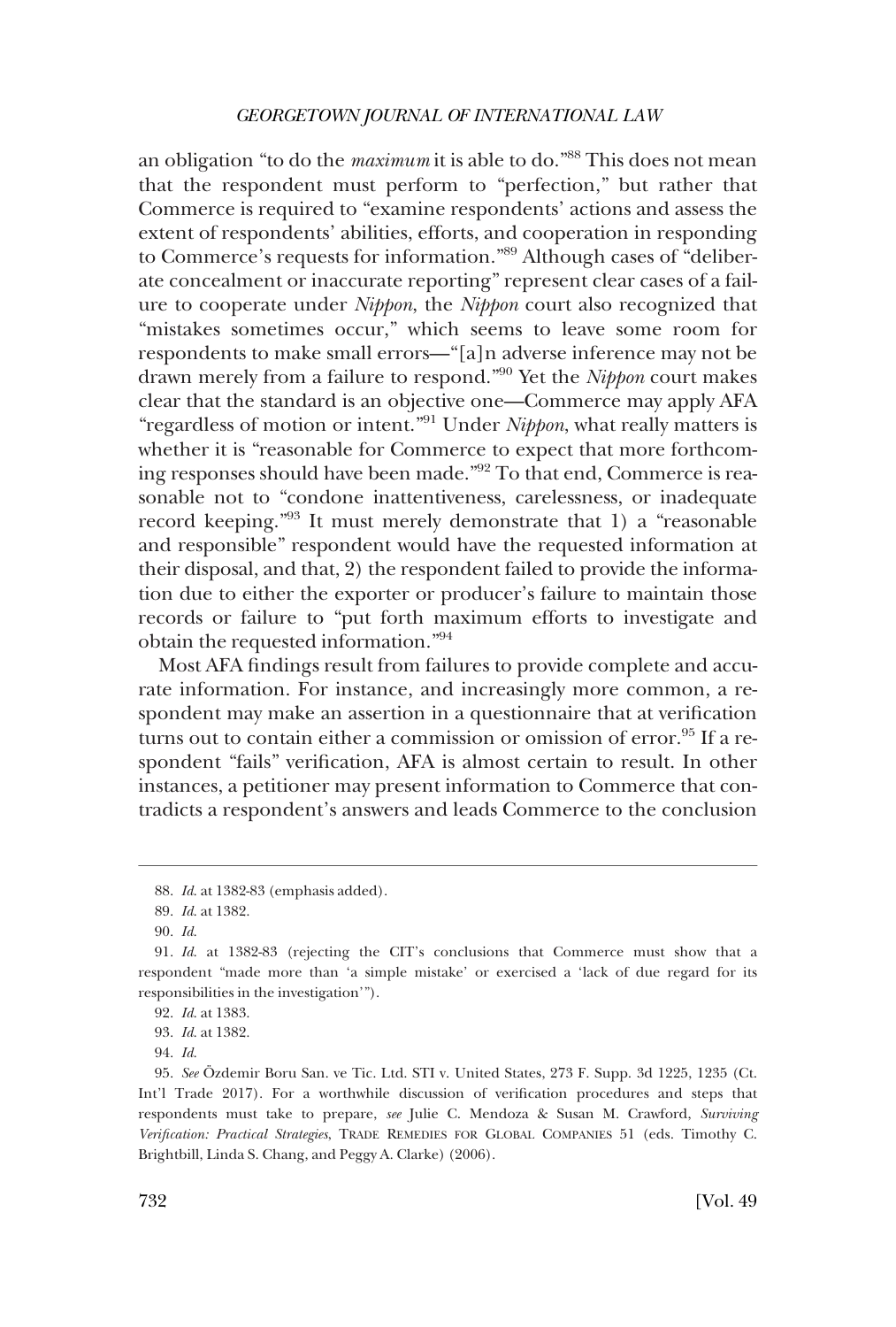that the respondent misled it. $96$  Other applications of AFA occur simply because the respondent did not fully respond to Commerce's information request or did not do so by the deadline that Commerce set.<sup>97</sup> AFA can also be applied when Commerce finds that respondents have avoided providing information or unduly delayed a proceeding.<sup>98</sup> Even if respondents later offer to provide requested data, failure to do so initially can result in AFA, especially if Commerce may have reason to believe that respondents could have benefitted from the delay.<sup>99</sup>

Yet should all deficiencies serve as a basis for applying AFA? In some cases, a respondent's non-cooperation is much clearer than in other cases. In other words, as in other areas of life, wrong exists on a spectrum. Take, for example, two recent cases both involving misrepresentation. In *Yantai Xinke Steel Structure Co. v. United States*, in response to questions about input suppliers used by a steel producer in a subsidies investigation, respondent Jiulong's senior management produced fabricated mill certificates that the company did not admit to having fabricated until after verification when Commerce became suspicious of their reliability.100 In the second, *Papierfabrik August Koehler SE v. United States*, respondent Koehler submitted a home market sales database in a dumping review that did not include all of the home market sales that should have been reported, namely sales that the company's senior management learned during the course of the dumping review had

100. Yantai Xinke Steel Structure Co., Ltd. V. United States, 2015 WL 5333508, at \*3 (Ct. Int'l Trade 2015).

<sup>96.</sup> *See* Fresh Garlic Producers Ass'n v. United States, 121 F. Supp.3d 1313, 1320-21 (Ct. Int'l Trade 2015) (where petitioner raised allegations that respondent had submitted incorrect quantity and value data because the volume of shipments it had submitted were not reported to Chinese customs).

<sup>97.</sup> *See, e.g*., Nippon Steel Corp. v. United States, 337 F.3d 1373, 1378 (Fed. Cir. 2003) (applying AFA because respondent had inexplicably filed conversion factor data three days late).

<sup>98.</sup> *See* Qingdao Taifa Grp. Co., Ltd. v. United States (*Taifa I*), 637 F. Supp.2d 1231, 1239-40 (Ct. Int'l Trade 2009) (where at verification respondent told verifiers that it could not produce certain production records because they were not maintained, only for Commerce to later discover that at least some of the records were, in fact, maintained, and that respondents' employees had deliberately withheld them).

<sup>99.</sup> *See* Mukand, Ltd. v. United States, 767 F.3d 1300, 1306-07 (Fed. Cir. 2014) (finding respondent to have "evaded providing a direct response" when after the preliminary determination respondent offered to provide information it had previously said was not reasonably available) ("Absent the threat of an adverse inference, respondents could sit out the preliminary phase of the investigation and submit requested data only when the resulting preliminary antidumping rates are higher than the rate that would have been established with the withheld data.").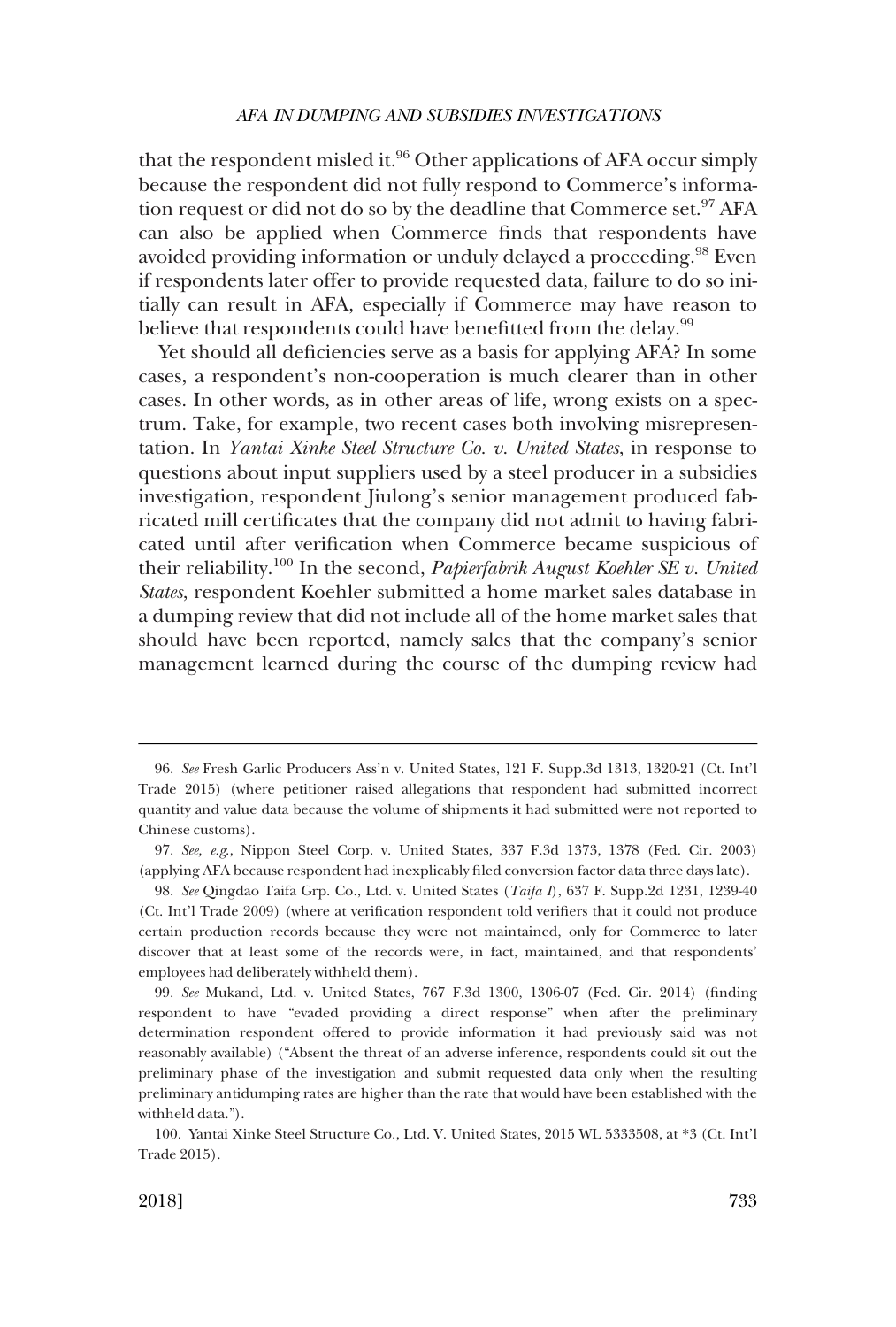been transshipped to the home market through third countries.<sup>101</sup> However, unlike in *Xinke*, where senior management intentionally fabricated information in order to deceive Commerce during an ongoing investigation, in *Koehler* a small number of employees who sought to make sales despite Koehler's antidumping protocol deceived their supervisors and senior management in a scheme that predated the dumping review.<sup>102</sup> Thus, if Koehler is to be taken at its word, when senior management submitted Koehler's home market sales database, it did not know that the database did not contain all sales.<sup>103</sup>

Upon learning of the scheme, Koehler hired outside counsel to investigate the transshipment scheme, admitted to Commerce that some of its employees had knowingly transshipped products that should have been reported in its home market sales database, and attempted to submit a new home market sales database that was included in the unreported transshipped sales in a supplemental questionnaire.104 Commerce, however, rejected the new database on grounds that it was unreliable due to the prior fraud, assigning Papierfabrik a total AFA rate, a decision that both the CIT and the Federal Circuit affirmed.<sup>105</sup> That senior management did not participate in the scheme was of no matter to either the CIT or the Federal Circuit, the latter opining that "Koehler is responsible for the conduct of its employees and for the responses it provided Commerce. Indeed, Koehler and its outside counsel certified the accuracy and completeness of the original responses. Thus, Commerce was entitled to make

*See* Papierfabrik August Koehler SE v. United States, 843 F.3d 1373, 1376-77 (Fed. Cir. 101. 2016), *cert. denied*, 138 S. Ct. 555 (U.S. Dec. 11, 2017) (No. 17-171). Commerce became aware of the transshipment scheme after petitioners filed an affidavit from a confidential source. *Id*. at 1376; *see also Lightweight Thermal Paper From Germany: Final Results of Antidumping Duty Administrative Review; 2010-2011*, 78 Fed. Reg. 23,220 (Dep't Commerce Apr. 18, 2013); Issues and Decision Memorandum for the Final Results of the 2010-2011 Administrative Review on Lightweight Thermal Paper from Germany, at 2-14 (Apr. 10, 2013), [https://enforcement.trade.](https://enforcement.trade.gov/frn/summary/germany/2014-14243-1.pdf)  [gov/frn/summary/germany/2014-14243-1.pdf](https://enforcement.trade.gov/frn/summary/germany/2014-14243-1.pdf) [hereinafter *Lightweight Thermal Paper Final IDM*].

<sup>102.</sup> *See* Corrected Non Confidential Brief for Appellant, Papierfabrik August Koehler SE v. United States, 843 F.3d 1373 (Fed. Cir. 2016) (No. 15-1489), 2015 WL 12696226, at \*6-7.

<sup>103.</sup> *See id*. at \*4-5 (asserting that Koehler senior management did not become aware of the scheme until Commerce had, which was, *see supra* note 97, at the time petitioners filed their confidential source affidavit).

<sup>104.</sup> Koehler also disciplined and/or terminated some of its employees who had "developed and directed the sales strategy that resulted in the underreporting"; enhanced its internal controls, including employee training; and taken steps to conduct additional controls and checks for data submission. *Id*. at 6-7.

<sup>105.</sup> Koehler, 843 F.3d at 1378-80; Papierfabrik August Koehler SE v. United States, 7 F. Supp.3d 1304, 1310-1311 (Ct. Int'l Trade 2014).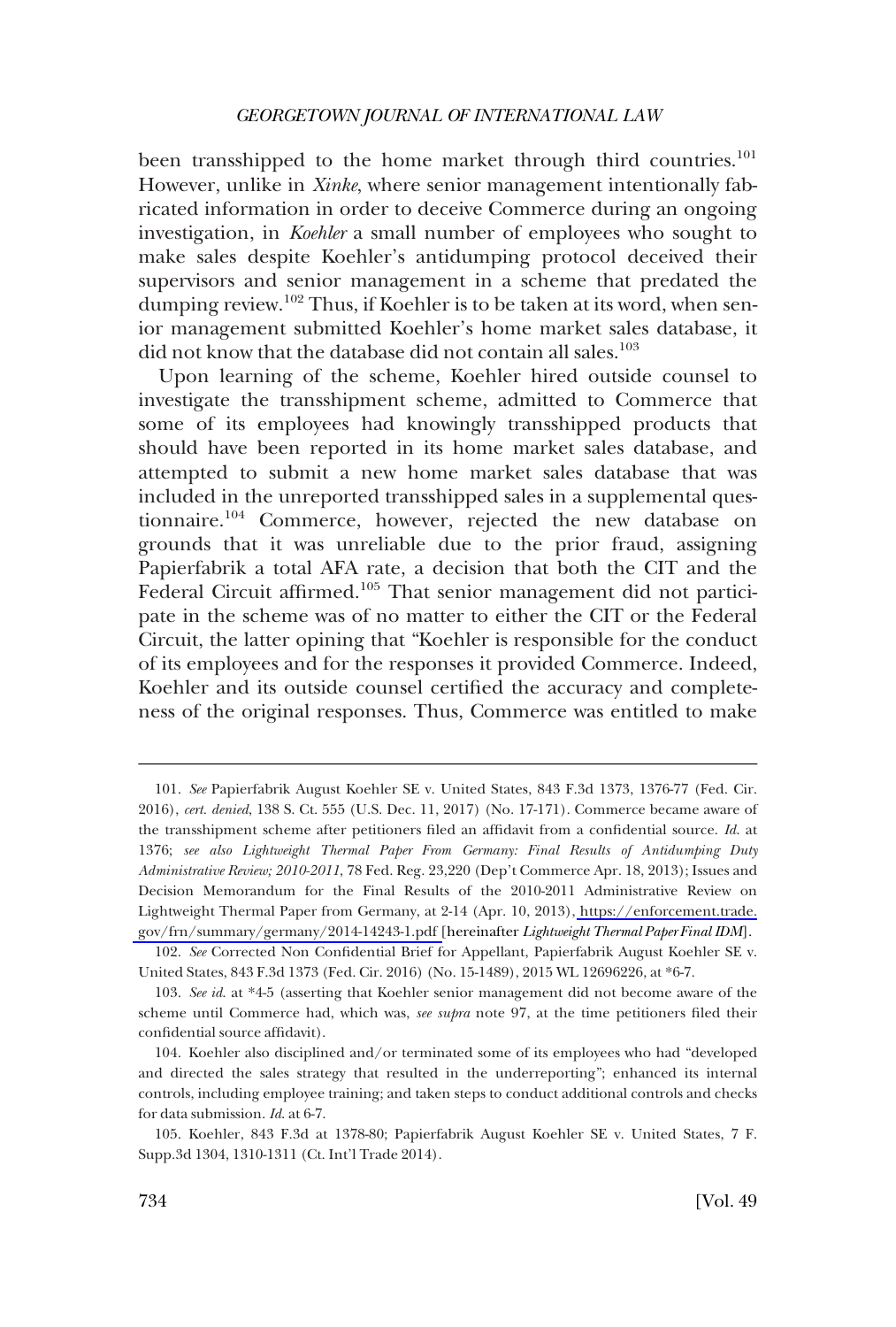adverse inferences."106 For the Federal Circuit, all that seemed to matter with regard to 19 U.S.C. § 1677e(b) was that the response was inaccurate and incomplete. Senior management's knowledge of that incompleteness did not enter the picture. Although reasonable minds can disagree as to whether it was appropriate to find Koehler non-cooperative and assign it total AFA, the misrepresentation that occurred—if Papierfabrik is to be taken at its word—is clearly less egregious than the misrepresentation in the first case which was a clearly intentional and direct effort to mislead Commerce after a dumping investigation had been commenced.

As deficiencies involve varying degrees of offensiveness, the question must be asked if all deficiencies, regardless of either intention or materiality (*i.e*., the gravity of the mistake and its impact on the result), should be the basis for finding a respondent non-cooperative.<sup>107</sup> Under *Nippon*, the answer seems to be "no." Neither intention nor the materiality of the deficiency matter so long as Commerce demonstrates that a "reasonable and responsible" importer would have maintained the information requested and that the respondent failed to provide the information. Yet this has not stopped courts from discussing intentionality and the materiality of the offense.<sup>108</sup> For instance, in *Papierfabrik*, it was important for the Federal Circuit that the respondent has "*intentionally* submitted *materially* false responses."109 The mistake was not "inadvertent."110 And according to one recent CIT case, *Changzhou Trina Solar Energy Co., Ltd. v. United States* ("*Trina Solar*"), the AFA statute "does not support the use of AFA on the basis of an

<sup>106.</sup> *Papierfabrik August Koehler SE*, 843 F.3d at 1379.

<sup>107.</sup> A separate but related question also emerges—even if any deficiency is enough to be used as a basis for finding a respondent non-cooperative, might the nature of the offense matter in terms of the AFA rate that is applied, *e.g*. whether to apply partial or total AFA? For instance, in cases of fraud, where misrepresentation is both intentional and material, Commerce can determine that the entirety of the data that the respondent submitted is no longer "reliable or usable." *See, e.g*., *id*. at 1379-80.

<sup>108.</sup> *Nippon Steel*, 337 F.3d at 1381-83.

<sup>109.</sup> *Papierfabrik Aug. Koehler SE*, 843 F.3d at 1379 (emphasis added). The Federal Circuit also discusses intentionality in the context of Commerce's obligation under 1677m(d), discussed *infra*, to issue deficiency notices. *Papierfabrik Aug. Koehler SE*, 843 F.3d at 1384 ("But nothing in that language compels Commerce to treat *intentionally* incomplete data as a "deficiency" and then to give a party that has *intentionally* submitted incomplete data an opportunity to 'remedy' as well as to 'explain.'").

<sup>110.</sup> *See Lightweight Thermal Paper Final IDM*, *supra* note 101, at 9 (contrasting Koehler's mistake to the inadvertent omission of sales due to an unintentional computer programming error that generated an incomplete home market sales database).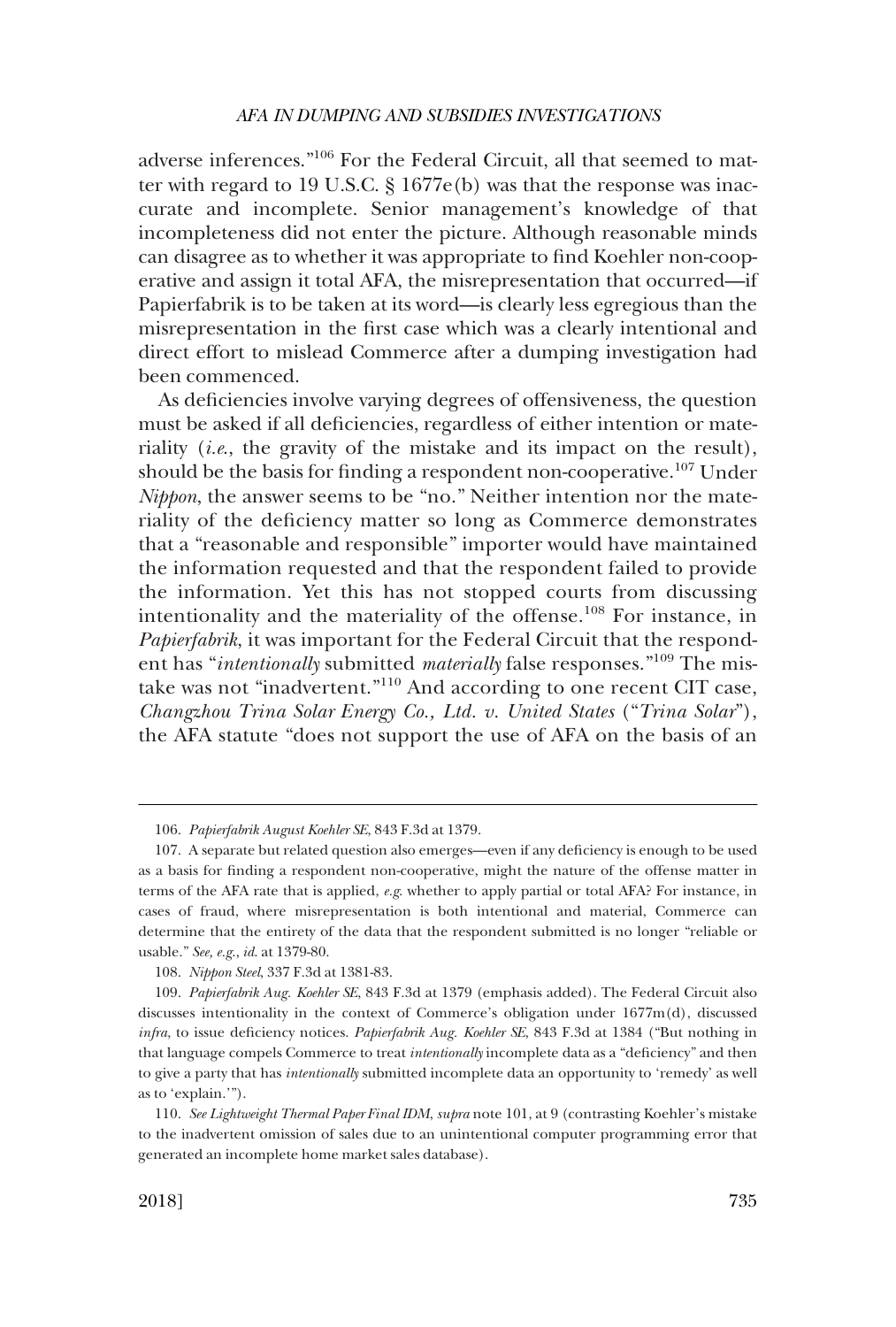inadvertent failure to cooperate."111

The notion that inadvertent mistakes cannot serve as the basis for non-cooperation is grounded in statute and case law. Under 19 U.S.C. §1677m(e), Commerce is required to accept information from respondents that have acted to the best of their ability so long as the information is timely submitted, verifiable, "not so incomplete that it cannot serve as a reliable basis for reaching the applicable determination," and "can be used without undue difficulties." In *NTN Bearing Corp. v. United States*, the Federal Circuit interpreted 19 U.S.C. § 1677m(e) to find that Commerce cannot deny respondents the opportunity to correct clerical errors, which "are by their nature not errors in judgement but merely inadvertencies," where the correction does not require "beginning anew" or result in "delay[] making the final determination."<sup>112</sup> Although Commerce may argue that 19 U.S.C. § 1677m(e) only applies when respondents have acted to the best of their ability, to the extent that such an argument does not consider the inadvertency of the mistake it effectively renders 19 U.S.C. § 1677m(e) and *NTN* null. Even under *Nippon*, which, as discussed *supra*, makes clear that the standard to which respondents are to be held is not that of perfection,<sup>113</sup> there is at least some room for innocent reporting mistakes and *pecadillos*. Further, following *NTN*, for some time Commerce adjudged it to be within its power to draw a distinction between "clerical" errors and other errors it deemed more substantive, *i.e*., errors in methodology or judgment.114 However, as the Federal Circuit articulated in *Timken U.S. Corp. v. United States*, Commerce does not have the authority to limit respondents' correction of errors only to those that Commerce deems "clerical" in nature but rather must evaluate the nature of respondents' mistakes.115 Further, courts, in reviewing those decisions, are within their power to find Commerce to have abused its discretion by "balanc [ing] the desire for accuracy . . . with the need for finality at the final results stage."116 Therefore, any conclusion that a respondent has not

<sup>111.</sup> Changzhou Trina Solar Energy Co., Ltd. V. United States, 195 F. Supp.3d 1334, 1346 (Ct. Int'l Trade 2016) (citing 19 U.S.C. § 1677e(a) (use of facts otherwise available is subject to 19 U.S. C. § 1677m(d)); *id*. § 1677m(d) (requiring Commerce to provide an opportunity to remedy or explain submissions deemed to be deficient); *id*. § 1677e(b)).

<sup>112.</sup> NTN Bearing Corp. v. United States, 74 F.3d 1204, 1208-09 (Fed. Cir. 1995) (finding that respondents have the right to submit corrections to remedy data entry errors).

<sup>113.</sup> *See supra* Part III.A.

<sup>114.</sup> *See Certain Fresh Cut Flowers from Colombia; Final Results of Antidumping Administrative Review*, 61 Fed. Reg. 42,833, 42,834, 42,861-42,864 (Dep't of Commerce Aug. 9, 1996).

<sup>115.</sup> *See* Timken U.S. Corp. v. United States, 434 F.3d 1345, 1352-54 (Fed. Cir. 2006).

<sup>116.</sup> *Id*.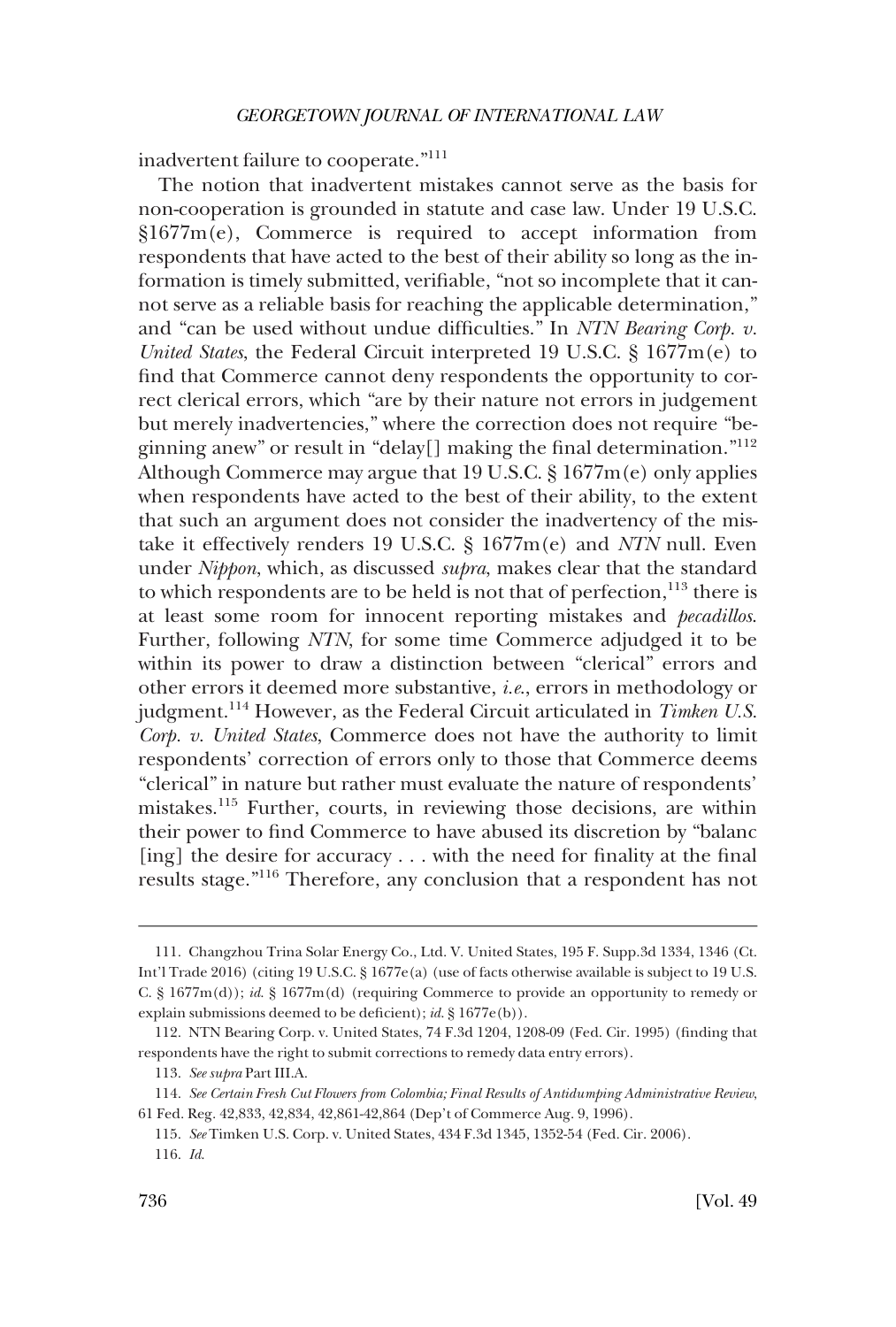acted to the best of its ability must take into account the nature of the mistake, not merely find one to have been made and end the inquiry there.

Yet the CIT, in Özdemir Boru San ve Ticaret Ltd. Sti. v. United States, recently rejected respondents' arguments that Commerce must consider the intentionality and materiality of the deficiency.<sup>117</sup> In  $\ddot{O}zdemir$ , a respondent in a subsidies investigation reported that it was not eligible for location-specific benefits because it did not operate a plant in the province extending those benefits; however, at verification Commerce discovered that because the respondent did, in fact, have a plant in this province, it was eligible for benefits after all.<sup>118</sup> Respondent Özdemir argued that because it had elsewhere in Commerce's questionnaire disclosed the existence of the plant, thereby manifesting it lack of intention to defraud Commerce, that it was improper for Commerce to have found that it did not act to the best of its ability.<sup>119</sup> However, citing *Nippon*, the CIT ruled that "Özdemir's assertion that it inadvertently provided the incorrect questionnaire statement . . . [did] not advance its argument" because intentionality is irrelevant—what matters is whether the respondent "provide[d] Commerce with full and complete answers to all inquiries." $120$  In the words of the CIT, "while intentional conduct, such as deliberate concealment or inaccurate reporting surely evinces a failure to cooperate, the [AFA] statute does not contain an intent element." 121 Thus, the CIT seemed to reason, to the extent that intentionality may be discussed in some cases, it is with respect to determining whether the entirety of respondents' data should be dismissed as unreliable due to a discovered fraud.<sup>122</sup> In other words, it is not, however, relevant to the underlying finding that the respondent did not act to the best of its ability.

In addition to intention, respondents also argued that Commerce ought to assess the materiality of the deficiency, namely that the respondent did not actually receive any benefits under an alleged tax program during the period of the investigation ("POI") such that its false statement that it was ineligible for benefits under the program was

<sup>117. 273</sup> F. Supp. 3d 1225, 1240 (Ct. Int'l Trade 2017).

<sup>118.</sup> *Id*. at 1234-35, 1240.

<sup>119.</sup> *Id*. at 1240.

<sup>120.</sup> *See id*. at 1241 (citing Maverick Tube Corp. v. United States, 857 F.3d 1353, 1360 (Fed. Cir. 2017)).

<sup>121.</sup> *Id*. (citing Nippon Steel Corp. v. United States, 337 F.3d 1373, 1383 (Fed. Cir. 2003)).

<sup>122.</sup> See, for example, the facts the CIT found relevant in *Koehler*, *supra* note 109, in which the CIT upheld Commerce's application of AFA.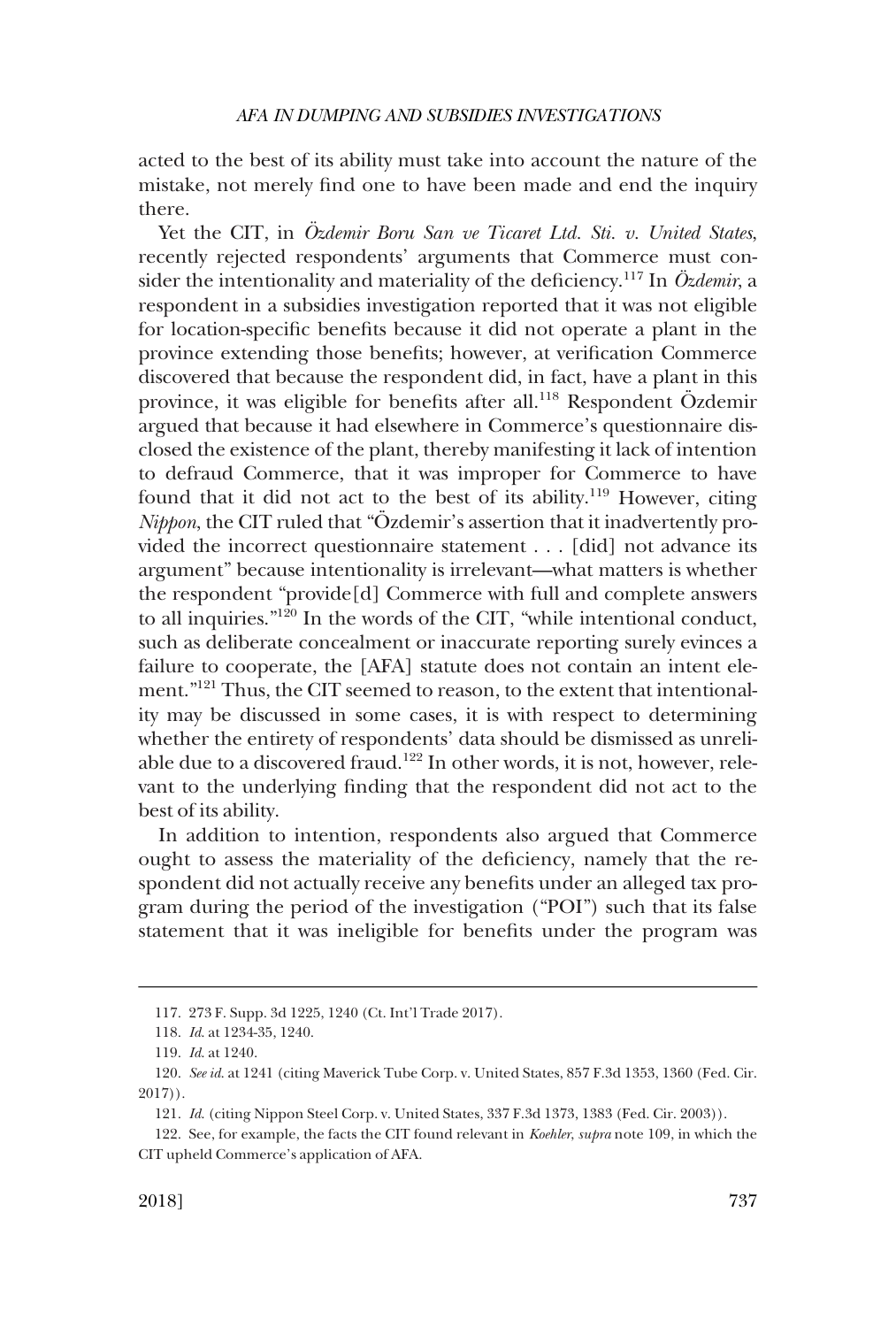immaterial.<sup>123</sup> However, the CIT affirmed Commerce's reasoning that respondent's actual non-use of the program during the POI was immaterial because Commerce had asked the respondent detailed questions about its history with the program, including receipt of benefits in prior years, and had, in turn, been given inaccurate responses because the respondent was eligible for the program and, in fact, in prior years had received benefits.<sup>124</sup> For the CIT, "[t]he operative point is that [the respondent] possessed information that Commerce requested in its Questionnaire, and upon being asked to provide that information with supportive details and explanations,  $\lceil \cdot \rceil$  did not provide it."<sup>125</sup> While there remains tension between notions of inadvertence expressed in cases like *Trina Solar* and the much harder and less forgiving line struck in *Ozdemir*, if *Ozdemir* is any indication of the direction in which the CIT will veer in the future, then the future for respondents challenging Commerce's non-cooperation findings will be far from hopeful.

Yet it is not as if prior to *Ozdemir* the jurisprudence was particularly rosy for respondents challenging Commerce's non-cooperation findings. Since *Nippon*, there have been few AFA cases where either the CIT or the Federal Circuit has reversed Commerce's determination that a respondent did not act to the best of its ability, but, by the same token, the CIT and Federal Circuit have also generally upheld Commerce when it finds that respondents have cooperated to the best of their ability. 126 That said, there are three principal limits on Commerce's ability to apply AFA on which successful challenges have been made: 1) Commerce must issue deficiency notices as required under 19 U.S.C. § 1677m(d); 2) Commerce must demonstrate that the respondent had the actual ability to comply with Commerce's request; and 3) Commerce must demonstrate that information of which it has been deprived is relevant to the applicable determination.<sup>127</sup>

<sup>123.</sup> *See* Özdemir Boru San ve Ticaret Ltd. Sti. v. United States (Özdemir), 1225, 1235, 1240 (Ct. Int'l Trade 2017).

<sup>124.</sup> *Id*. at 1241.

<sup>125.</sup> *Id*. at 1242.

<sup>126.</sup> *See, e.g*., Maverick Tube Corp. v. United States, Court No. 15-00303, Slip Op. 17-146, 2017 WL 4864914, at \*15-16 (Ct. Int'l Trade Oct. 27, 2017) (upholding Commerce's decision not to apply AFA with regard to the Government of Korea because it allegedly "did not provide cost data in an electric format, did not make necessary officials available, did not provide electricity generation costs, and . . . provided 'insufficient, incomplete and inconsistent questionnaire responses'").

<sup>127.</sup> Although the limit as to the relevance of the information requested has been rolled back by the Federal Circuit and the CIT, it is still discussed as it is commonly raised by respondents and as Commerce itself frequently speaks of the relevance or necessity of information in rendering determinations.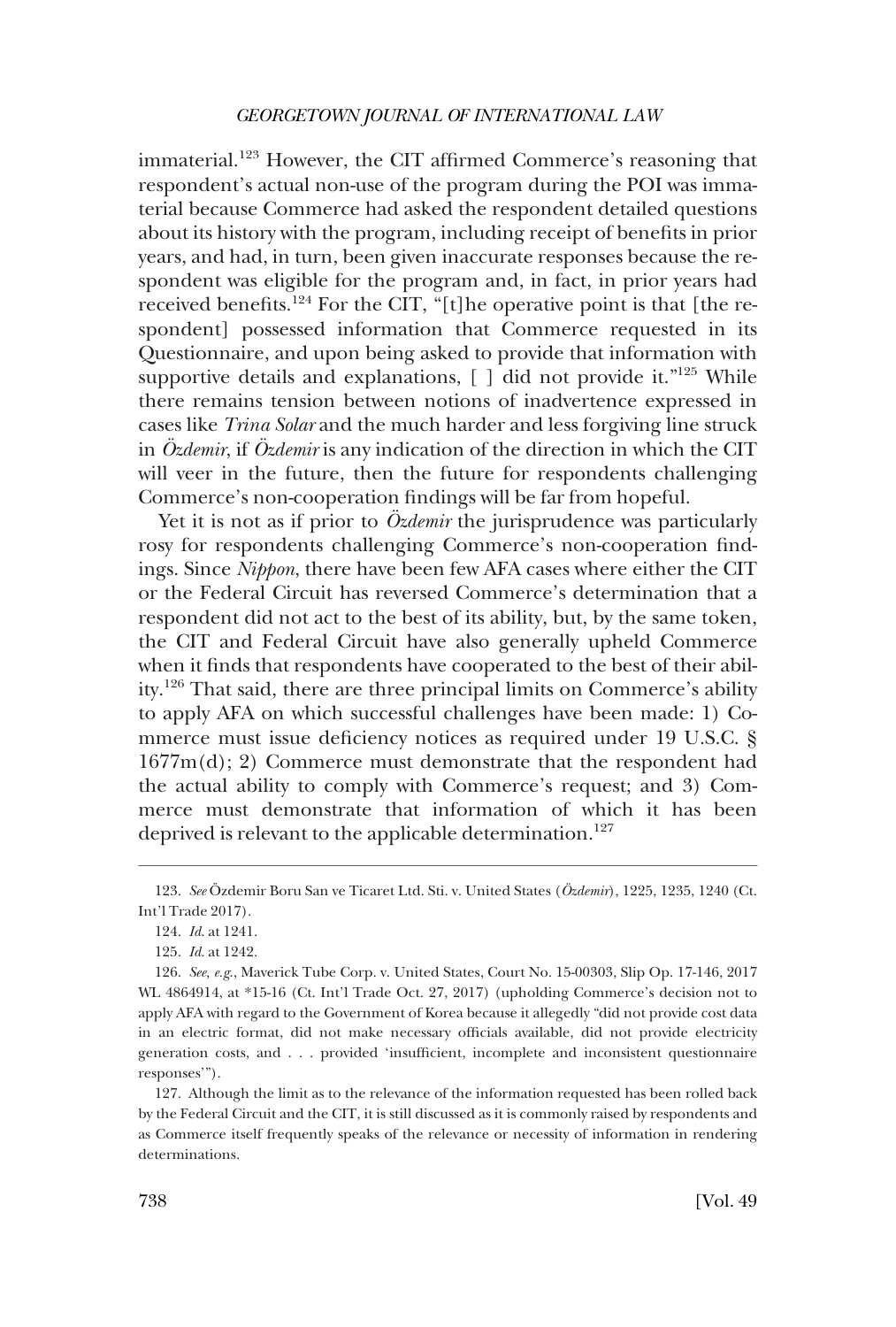## 1. Deficiency Notices

<span id="page-30-0"></span>Any FA or AFA finding made under 19 U.S.C. § 1677e(a) is subject to 19 U.S.C. § 1677m(d), which states that Commerce, after receiving a deficient response, "shall promptly inform the person submitting the response of the nature of the deficiency and shall, to the extent practicable, provide that person with an opportunity to remedy or explain the deficiency in light of the time limits established for the completion of investigations and reviews." This requirement is basically one of fairness.128 If Commerce were allowed to know of a particular mistake or piece of information that was missing that prevented it from performing its analysis only to withhold this knowledge from respondents so that it could apply FA or AFA, then the result would be less accurate than it would have been if this information would have provided otherwise. Additionally, there is a likely benefit to petitioners and domestic industry that would rather have the information replaced using FA or even AFA. Thus the CIT has made clear that Commerce cannot "hide the ball" by making ambiguous requests for information.<sup>129</sup> For instance, in *Ta Chen Stainless Steel Pipe Ltd. v. United States*, Commerce applied AFA to a respondent in a dumping investigation because the respondent had not provided its affiliates' sales, information that Commerce required in order to calculate a constructed export price.<sup>130</sup> However, because Commerce could foresee that this information would be required and because it "did not ask for this information specifically," Commerce had not provided the respondent adequate notice.<sup>131</sup> In order to put respondents on notice, Commerce must, therefore, ask specific rather than broad questions and notify respondents of *specific*  deficiencies that they are able to remedy such that the exact deficiency

<sup>128.</sup> *See* Koyo Seiko Co. v. United States, 92 F.3d 1162, 1165 (Fed. Cir. 1996) (holding that it was fair to apply FA where respondent understood Commerce's question but would be unfair otherwise); Olympic Adhesives, Inc. v. United States, 899 F.2d 1565, 1572-75 (Fed. Cir. 1990) ("[Commerce] may not properly conclude that resort to the best information rule is justified in circumstances where a questionnaire is sent and completely answered, just because [Commerce] concludes that the answers do not definitely resolve the overall issue presented. Although [Commerce] may properly request additional supplemental information, if needed, to fully resolve the issue, section 1677e(b) clearly requires *noncompliance with an information request* before resort to the best information rule is justified, whether due to refusal or mere inability.").

<sup>129.</sup> Allegheny Ludlum Corp. v. United States, 215 F. Supp. 2d 1322, 1339 (Ct. Int'l Trade 2000) (finding that Commerce had not "hidden the ball" where Commerce had requested information related to all market sales and defined this term to include affiliate sales).

<sup>130.</sup> Ta Chen Stainless Steel Pipe Ltd. v. United States, No. 97-08-01344, 1999 WL 1001194 at \*12-13 (Ct. Int'l Trade 1999).

<sup>131.</sup> *Id*.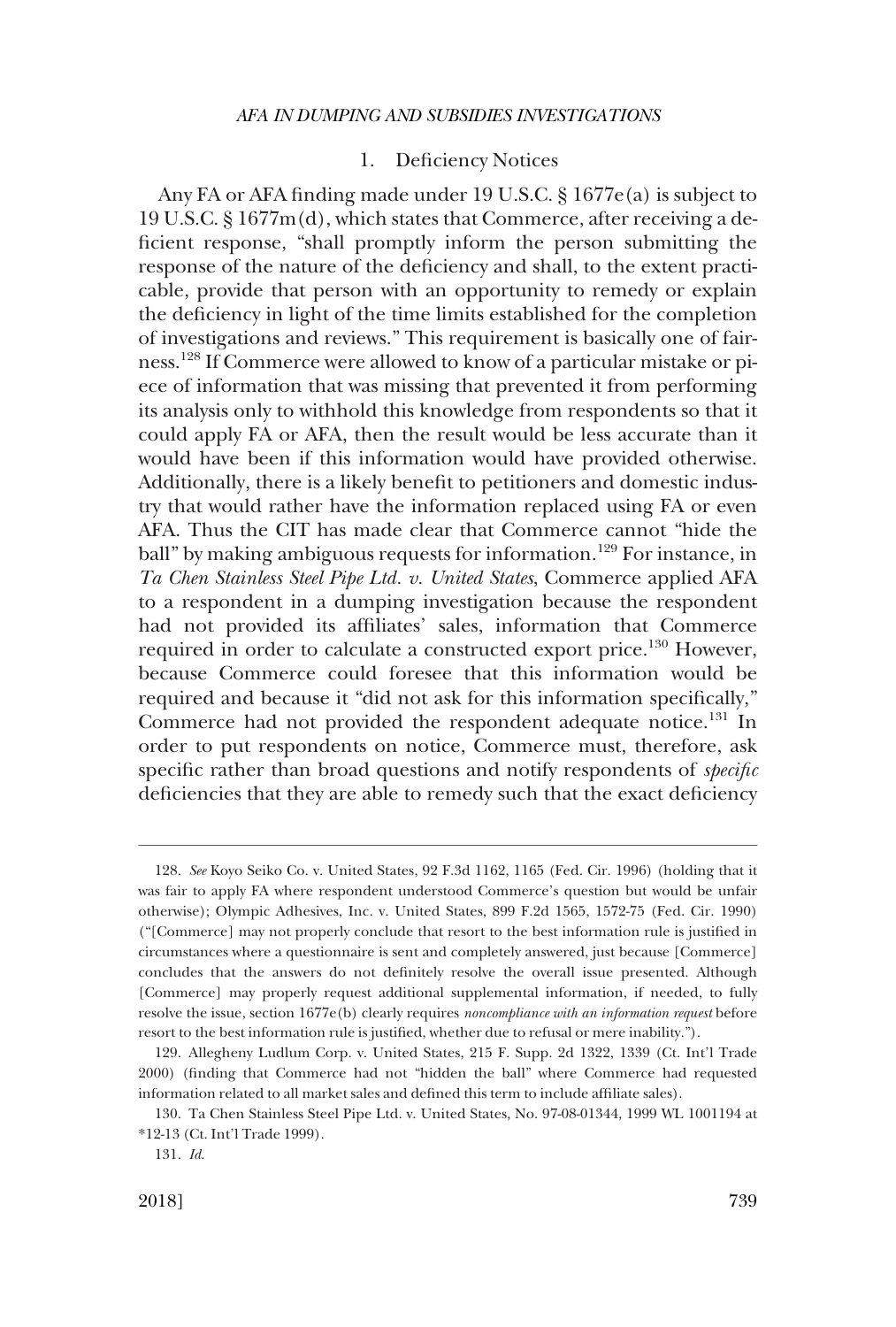does not come as a surprise once a determination is issued.<sup>132</sup> Further, Commerce must, when issuing instructions to respondents, must ensure those instructions are unambiguous and clearly communicate expectations.<sup>133</sup> In addition to pointing out specific deficiencies, Commerce must also provide respondents an opportunity to remedy them.134

However, challenging the sufficiency of Commerce's notice to respondents is not an easy task. While Commerce is required to ask specific questions, where regulations are cited in Commerce's requests, it is the responsibility of the respondent to consult those regulations so that they are able to understand exactly what Commerce is asking and to ask Commerce if a misunderstanding exists.135 Further, before applying FA or AFA, all that is required of Commerce is that it demonstrates that a respondent "had already failed to provide the information requested in [its] original questionnaire, and the supplemental questionnaire notified [the respondent] of that defect. Section 1677m(d) does not require more."<sup>136</sup> To put it simply, Commerce is required to

133. *See* Shantou Red Garden Foodstuff Co., Ltd. v. United States, 815 F. Supp. 2d 1311, 1322- 25 (Ct. Int'l Trade 2012) (finding that Commerce failed to communicate to respondents a request for it to request factors of production data from the former owners of its suppliers when the current owners communicated that the information was no longer available).

134. Relatedly, Commerce must not promise an opportunity to remedy deficiencies and then not provide it. *See* Hyundai Steel Co. v. United States, 282 F. Supp. 3d 1332, 1348 (Ct. Int'l Trade 2018) (finding Commerce to have acted contrary to § 1677m(d) where it informed respondents of database inconsistencies and a mathematically incorrect methodology for reporting sales quantity in its initial reporting, promised in its preliminary determination to give respondents additional opportunity to make corrections, and then never did so).

135. *See* Final Affirmative Determination, and Final Affirmative Critical Circumstances Determination, in Part, Countervailing Duty Investigation, 82 Fed. Reg. 53,473 (Nov. 16, 2017); Hardwood Plywood Final IDM, *supra* note 24, cmt. 1, at 26 (rejecting respondents' argument that because they had a different understanding of family affiliation than that contained in Commerce's regulations, they were not on notice to provide Commerce information requested about affiliate companies).

136. Maverick Tube Corp. v. United States, 857 F.3d 1353, 1361 (Fed. Cir. 2017) (citing NSK Ltd. v. United States, 481 F.3d 1355, 1360 n. 1 (Fed. Cir. 2007) ("Commerce . . . satisfied its obligations under section 1677m(d) when it issued a supplemental questionnaire specifically pointing out and requesting clarification of [the] deficient responses.").

<sup>132.</sup> *See id*. at 13 (citing Bow-Passat v. United States, No. 92-01-00058, 1993 WL 179269, at \*6-7 (holding that Commerce cannot "sen[d] out a general questionnaire and a brief deficiency letter, then effectively retreat[ ] into its bureaucratic shell, poised to penalize [respondents] for deficiencies not specified in the letter that the ITA would only disclose after it was too late, *i.e.*, after the preliminary determination. This predatory "gotcha" policy does not promote cooperation or accuracy or reasonable disclosure by cooperating parties intended to result in realistic dumping determinations. Rather, this behavior encourages parties to front-load investigations with all manner of unnecessary information to back up their claims.").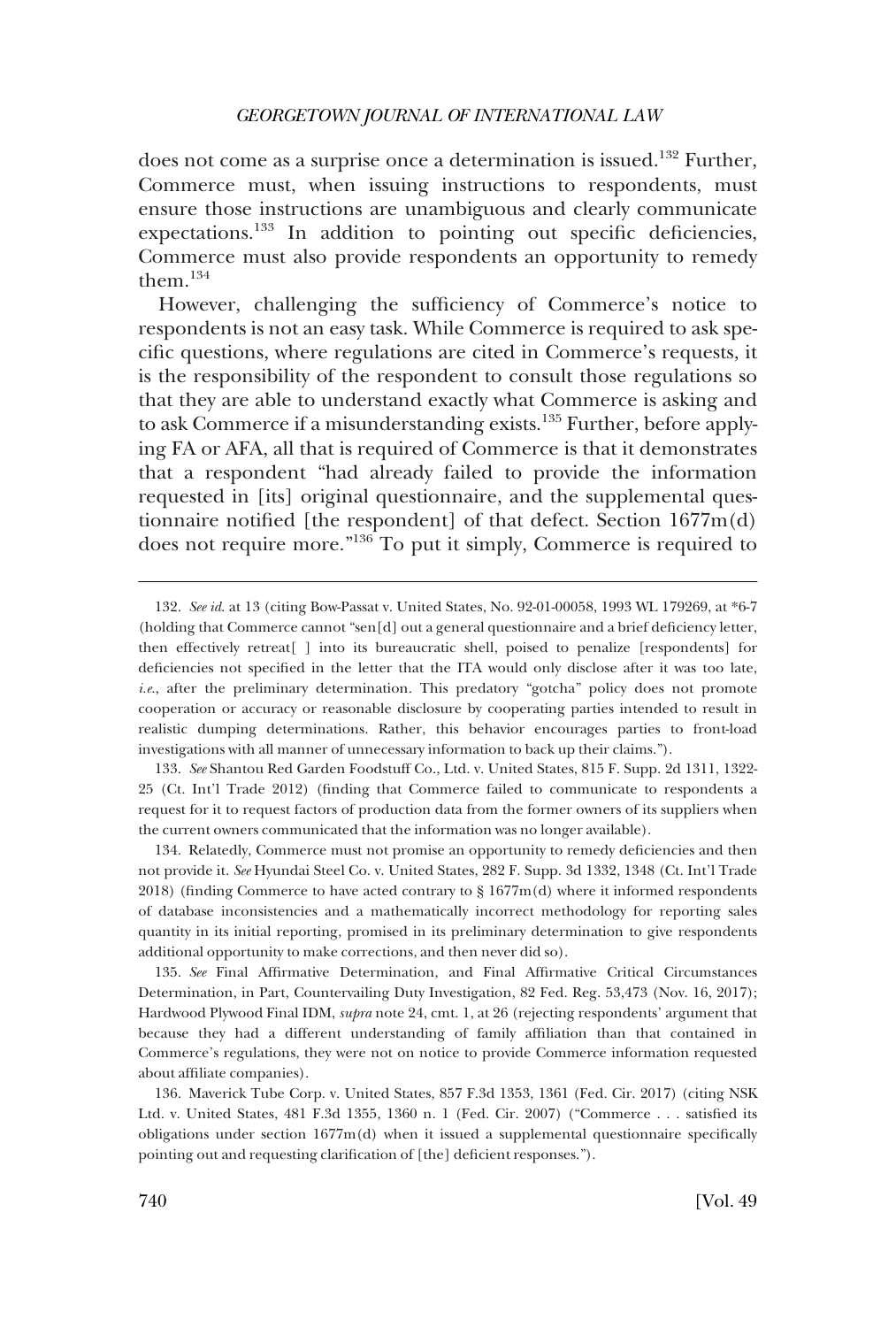provide but one deficiency notice—after that, no more are required. And Commerce is, at least in some cases, interpreting § 1677m(d) to require even less. For instance, in Commerce's recent subsidies investigation of hardwood plywood from China, Commerce concluded that it is not required to issue respondents' deficiency notices "when a respondent outright refuses to submit requested information" because "further request for that necessary information would be fruitless."<sup>137</sup> Such an interpretation, if accepted by the CIT and the Federal Circuit, would hopefully require Commerce to at the very least determine some articulable standard by which to determine whether the respondent has made an "outright refusal," though whether such a standard could be developed remains to be seen.<sup>138</sup>

Section 1677m(d) has proved particularly ineffective when it comes to verification, over which the CIT and Federal Circuit have afforded Commerce a particularly wide berth when it comes to requesting new information and rejecting it when it is deficient.<sup>139</sup> For instance, in *Hyundai Steel Co. v. United States*, the CIT recently affirmed Commerce's rejection of a respondent's information submitted at verification, asserting that Commerce had no obligation to allow respondent to remedy its deficiency.140 Here, Commerce had asked respondent Hyundai to provide freight and insurance contracts that its affiliates had with unaffiliated parties to verify that certain transactions between Hyundai and its affiliates were at arm's length; in turn, Hyundai provided sample contracts in its supplemental questionnaire response which Commerce did not ask more about until verification.<sup>141</sup> However, at verification, and despite the fact that a specific request for all such contracts was not made in Commerce's verification outline, which is typically issued one

<sup>137.</sup> Hardwood Plywood Final IDM, *supra* note 24, at 71.

<sup>138.</sup> Although Commerce characterized the Government of China's ("GOC") failure to provide the internal regulations it sought as an "outright refusal," examination of the record reveals that refusal was not quite so clear. In fact, the GOC stated that it could not procure the requested regulation because it was issued by the China EXIM Bank, a separate private entity over which the GOC purported it had no power to compel. *See* Hardwood Plywood Final IDM, *supra*  note 24, cmt. 24, at 66. Further, the GOC offered Commerce other alternative means to verify that respondents had not benefitted from the program, including requesting that China EXIM Bank check its own records to discover if the respondent had benefitted from the program. *Id*. at 66-67.

<sup>139.</sup> *See* Micron Technology, Inc. v. United States, 117 F.3d 1386, 1396 (Fed. Cir. 1997) ("Congress has implicitly delegated to Commerce the latitude to derive verification procedures *ad hoc*.").

<sup>140.</sup> Hyundai Steel Co. v. United States, 279 F. Supp. 3d 1349, 1364 (Ct. Int'l Trade Dec. 27, 2017).

<sup>141.</sup> *Id*. at 1361.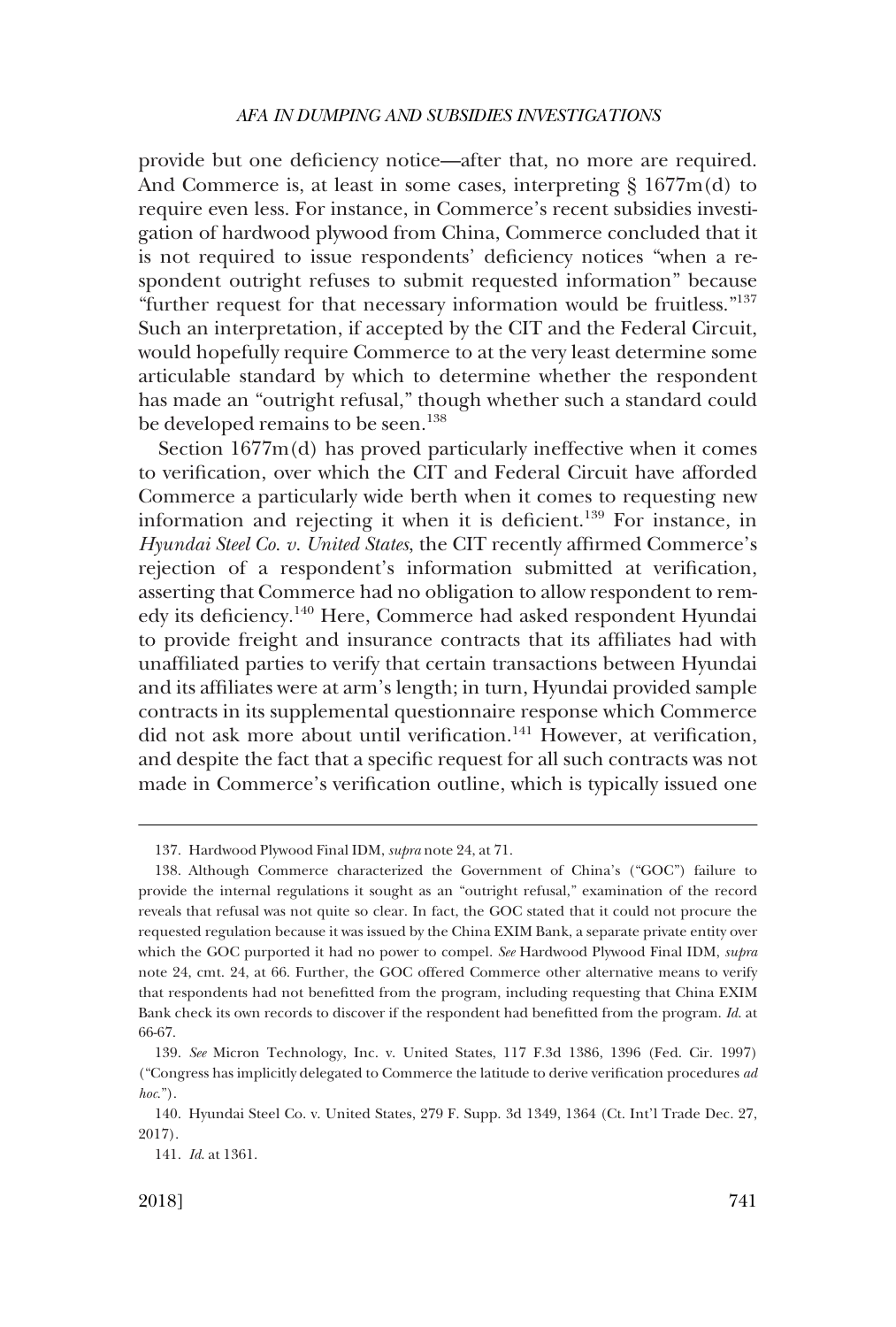<span id="page-33-0"></span>week before verification and puts respondents on notice of what they are expected to provide, Commerce asked for certain freight contracts, which, when Hyundai could not provide them, Commerce used as a basis for applying  $AFA$ <sup>142</sup>. The CIT ruled that because the initial questionnaire had asked information about all of Hyundai's affiliates and the supplemental questionnaire had informed respondents of deficiencies in that response, Commerce was not again required to notify Hyundai of continued deficiencies.143 With regard to the verification outline, because Commerce characterized it as '"not necessarily all inclusive' and 'reserve[d] the right to request any additional information or materials necessary for a complete verification,'" Commerce was under no obligation to put Hyundai on additional notice that its affiliates would be required to produce freight and insurance contracts with unaffiliated companies.144 The lesson to be taken: although Commerce is not obligated to accept new information from respondents at verification, Commerce may ask for additional information from respondents which it had not before previously requested or noticed in its verification outline;<sup>145</sup> and if respondents fail to provide that information, Commerce is under no  $\S$  1677m(d) obligation to issue a deficiency notice and provide an opportunity to remedy so long as respondents were on notice that Commerce may ask for the information.

#### 2. Power to Compel

Respondents cannot be found non-cooperative for failing to provide information to which they do not have access and have no power to compel. The corollary to this, of course, is that Commerce can apply AFA if it finds that a respondent could have exercised its power to induce a non-cooperating party from which Commerce requested to comply and did not exercise that power.<sup>146</sup> Typical relationships where this situation emerges involve respondents' relationships with affiliates,

<sup>142.</sup> *Id*. at 1360.

<sup>143.</sup> *Id*. at 1364.

<sup>144.</sup> *Id*.

<sup>145.</sup> See id. (discussing *Certain Oil Country Tubular Goods from the Republic of Turkey: Final Affirmative Countervailing Duty Determination and Final Affirmative Critical Circumstances Determination*, 79 Fed. Reg. 41,964 (Dep't of Commerce July 18, 2014); Issues and Decision Memorandum for the Final Affirmative Determination in the Less than Fair Value Investigation of Certain Oil Country Tubular Goods from the Republic of Turkey, at 45 (July 10, 2014), [https://enforcement.trade.gov/frn/summary/turkey/2014-16860-1.pdf.](https://enforcement.trade.gov/frn/summary/turkey/2014-16860-1.pdf) 

<sup>146.</sup> *See, e.g*., Mueller Comercial de Mexico v. United States, 753 F.3d 1227, 1233-36 (Fed. Cir. 2014).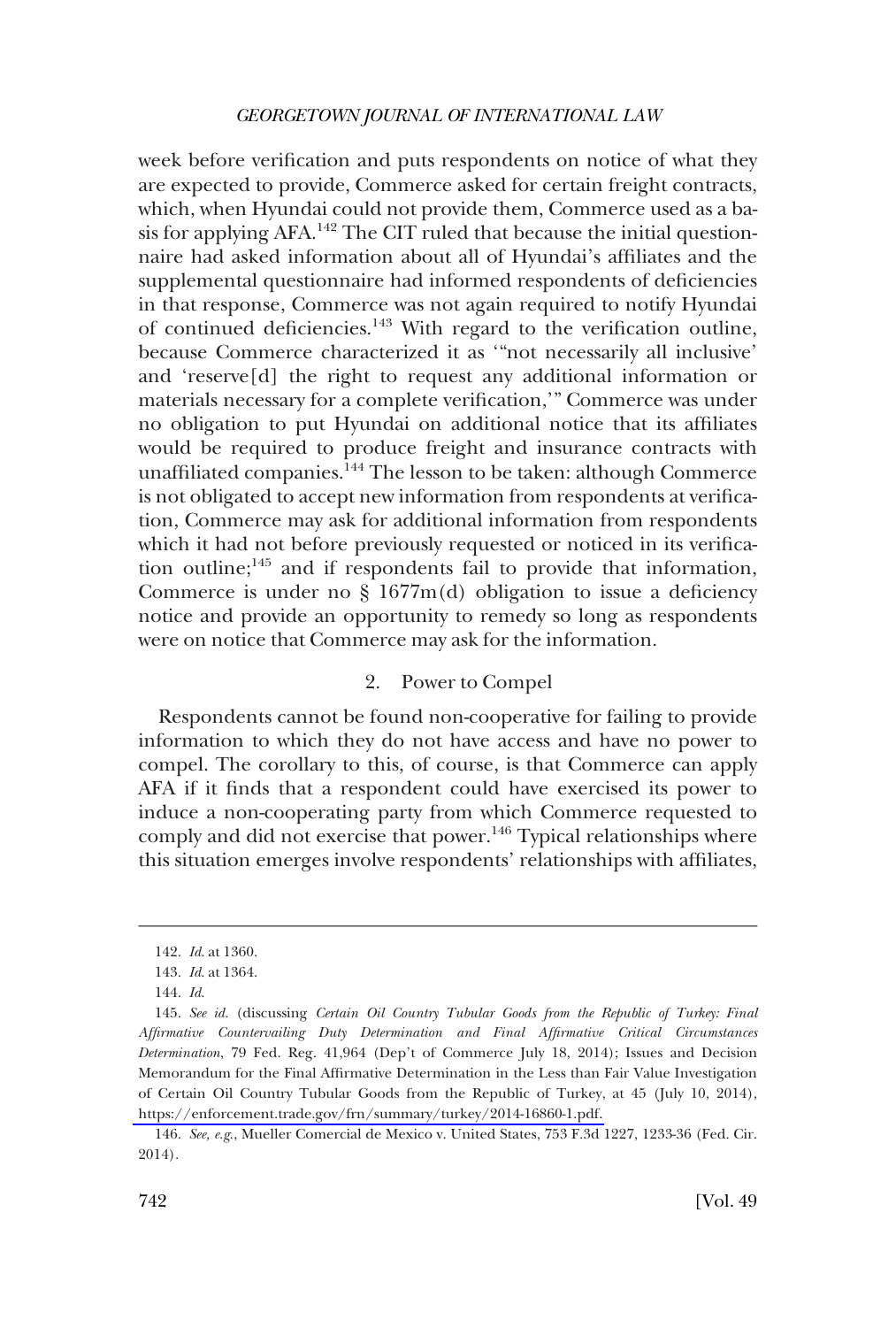suppliers, and subcontractors, and cases in which a change of ownership has occurred in the company.

With regard to affiliates, Commerce determines whether the non-cooperative party is "controlled" by the respondent, which it determines based on the understanding of control set forth in 19 U.S.C. § 1677 (33): "[A] person shall be considered to control another person if the person is legally or operationally in a position to exercise restraint or direction over the other person." Thus, if the respondent owns a majority shares in a non-cooperative company, it will be found to be in control of that non-cooperative company. Control will also be found if Commerce determines that the respondent and non-cooperating party are part of an overarching "group" that "possesses the ability to directly or indirectly control its members."<sup>147</sup>

A respondent's ability to induce its unaffiliated suppliers and subcontractors to cooperate with Commerce's requests for information is more difficult to analyze. In *Mueller Comercial de Mexico v. United States*, the CIT upheld the application of an AFA rate to otherwise cooperative respondent Mueller Comercial, which purchased the majority of its subject merchandise from a supplier that refused to comply with Commerce's information requests.<sup>148</sup> The CIT found Commerce to have appropriately applied AFA to Mueller Comercial because it could have induced its supplier to cooperate by leveraging the economic pull it had over it as a significant customer of the non-cooperative respondent.149 However, in other cases the CIT and Federal Circuit have found this control dynamic insufficient to warrant applying AFA to a respondent for the misdeeds of its non-cooperative supplier or subcontractor. For instance, in *Stanley Works (Langfang) Fastening Systems Co., Ltd. v. United States*, the CIT affirmed Commerce's finding that respondent Stanley Works did not have the power to compel factors of production data from an unaffiliated subcontractor.<sup>150</sup> Important to the CIT was that the respondent had been "forthcoming" with Commerce and made "multiple attempts" to obtain the information from the non-

<sup>147.</sup> *See, e.g*., *Hyundai Steel*, 279 F. Supp. 3d at 1358, 1362.

<sup>148.</sup> *Mueller Comercial de Mexico*, 753 F.3d at 1229.

<sup>149.</sup> *Id*. at 1234-35. Also important to Commerce is that it thought assigning Mueller the AFA rate calculated for the non-cooperative respondent would provide a more accurate calculation of Mueller's ultimate dumping margin and its fears that the non-cooperative respondent could evade the antidumping order by selling its goods to Mueller, which would then import using a lower rate. *Id*. at 1232-35.

<sup>150.</sup> Stanley Works (Langfang) Fastening Systems Co., Ltd. v. United States, 964 F. Supp. 2d 1311, 1329 (Ct. Int'l Trade 2014).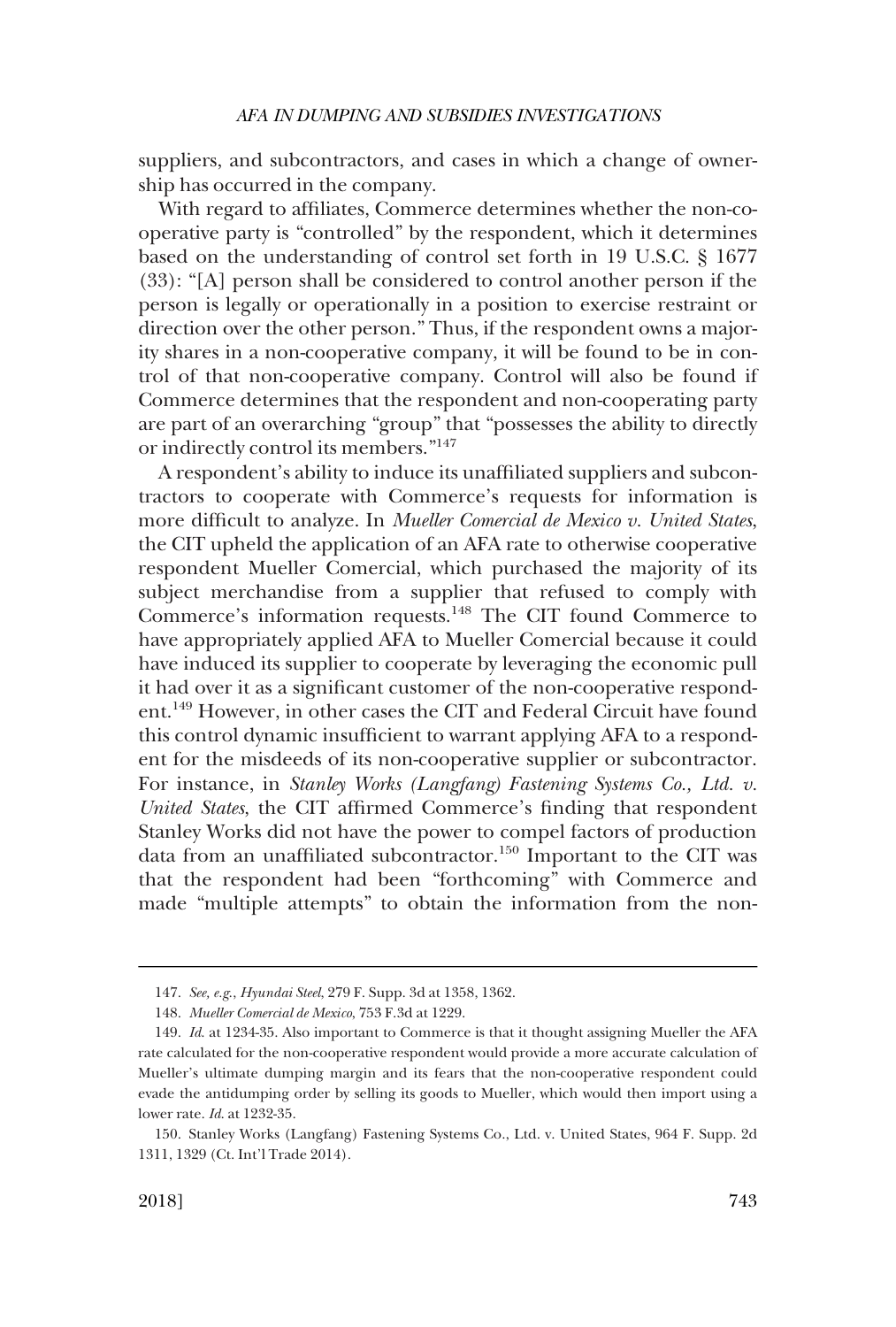cooperative subcontractor and failed in each.<sup>151</sup>

The basic rule is the following: in order for Commerce to apply AFA to an otherwise cooperative respondent due to the failures of an unaffiliated supplier or contractor to comply with Commerce's requests for information, Commerce "must link [the cooperative respondent] to its supplier's failures, as a matter of fact."<sup>152</sup> To do otherwise would be to "accept a construction of 19 U.S.C. § 1677e(b) under which a party who suffers the effect of the adverse inference is not the party who failed to cooperate."153 While *Mueller* to some degree may seem to belie this principle, *Mueller* can be distinguished from other cases where the business relationship between the respondent and the supplier is not as strong such that it would be inappropriate to attribute the supplier's noncooperation to the respondent. However, *Mueller Comercial* does open the door to the idea that an otherwise cooperative respondent might be found non-cooperative for the sins of unaffiliated companies should Commerce hold that the respondent exercises a special pull over the non-cooperative respondent such as, perhaps, comprising a large portion of the non-cooperative respondent's business.

Cases of changes in ownership also raise difficult questions. For instance, in *Peer Bearing Co.-Changshan v. United States*, the Federal Circuit reversed the CIT's decision to reverse Commerce's finding that a respondent was non-cooperative for failing to provide requested information after a change in ownership.154 There Commerce requested the sales records of respondent Peer Bearing's affiliate in order to conduct an export price analysis in an antidumping administrative review only after the case had been remanded back to Commerce.155 During the time between the final results of the administrative review and the remand redetermination, Peer Bearing had changed ownership and the export price data that Commerce requested was no longer readily

<sup>151.</sup> *Id*.

<sup>152.</sup> *See* Tianjin Magnesium Intern. Co., Ltd. v. United States, Court No. 09-00535, 2011 WL 637623, at \*2 (Ct. Int'l Trade Feb. 11, 2011) (reversing Commerce's determination to apply AFA because there was no specific action that respondent should have taken but did not take to which Commerce could point ).

<sup>153.</sup> *Id*.

<sup>154.</sup> *See* Peer Bearing Co.-Changshan v. United States, 766 F.3d 1396 (Fed. Cir. 2014), *rev'g*, 853 F. Supp.2d 1365 (Ct. Int'l Trade 2012); *see also* Ta Chen Stainless Steel Pipe, Inc. v. United States, 298 F.3d 1330, 1335-38 (Fed. Cir. 2002) (finding a respondent non-cooperative following a change in ownership when it was no longer able to produce CEP data during a subsequent remand proceeding that Commerce had asked it to provide in the prior administrative review). Unlike in *Ta Chen*, in *Peer Bearing* Commerce had never requested the price data prior to the remand redetermination. *See Peer Bearing*, 853 F. Supp. 2d at 1374.

<sup>155.</sup> *Peer Bearing*, 766 F.3d at 1398-99.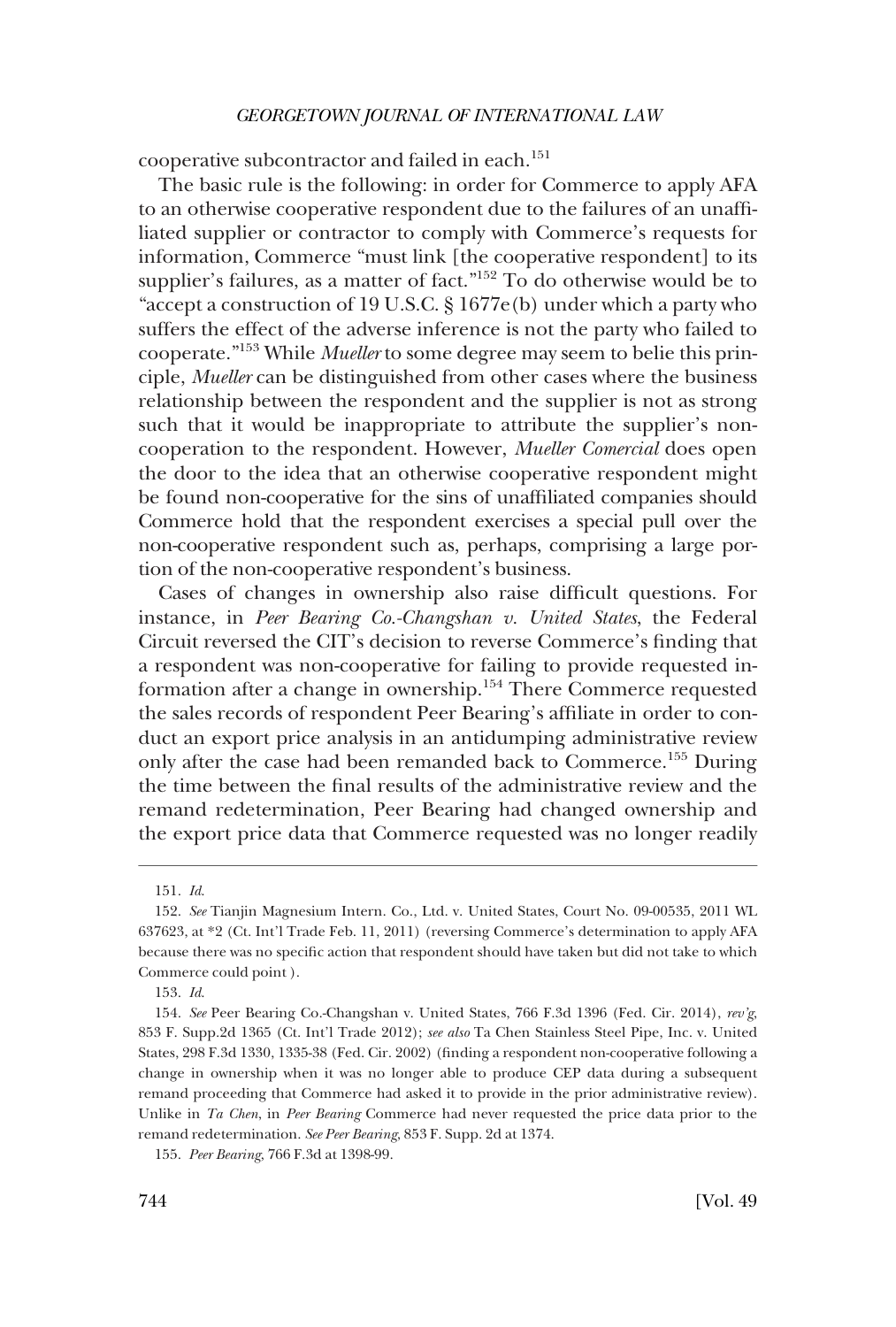available.156 While the CIT held that Peer Bearing was under no obligation to anticipate a request that Commerce made only after remand, *i.e*. providing export price data, the Federal Circuit reversed, finding that the sort of export price data requested is that which a "reasonable importer should anticipate being called upon to produce."157 Therefore, when the respondent sold its ownership interest, it was required to ensure that the new owners would maintain records necessary for the EP analysis when it, according to the Federal Circuit, could have anticipated needing those records because there was an ongoing dispute as to the pricing methodology that Commerce had used in the administrative review.158 Although *Peer Bearing* ultimately upheld Commerce's non-cooperation finding, the case is instructive insomuch as it illustrates how courts may come out differently when reviewing Commerce's non-cooperation findings, all of which are highly facts-based and leave ample room for distinction.

Lastly, Commerce clearly cannot compel respondents to provide information that they do not have and cannot be expected to maintain. This issue often emerges in subsidies investigations in terms of requests for information that Commerce serves on foreign governments. For instance, in *Maverick Tube Corp. v. United States*, Commerce requested that the Government of Turkey ("GOT") provide it with production and consumption data that the GOT, in turn, said it did not possess. Although the CIT found that Commerce casted doubts on the truthfulness of the GOT's assertion, it ultimately held that Commerce must do more than assume "that the GOT in fact maintained, or had access to" the information requested, for "[s]peculation is not substantial evidence."159 Despite this ruling, Commerce has routinely found that governments have withheld information about government programs despite governments' assertions to the contrary that the information requested is not available because it does not exist (*e.g*., the information

<sup>156.</sup> *Id*. at 1398.

<sup>157.</sup> *Id*. at 1400 (citing *Nippon Steel*, 337 F.3d at 1382). This case presents facts similar to the *Grobest* case discussed *supra* Part II.B., where respondent Grobest was found non-cooperative for its failure to respond to Commerce's information requests after a change in ownership, although there Grobest attempted to withdraw from review and flatly did not respond to Commerce's requests.

<sup>158.</sup> *Id*. at 1401.

<sup>159.</sup> *See* Maverick Tube Corp. v. United States, 37 I.T.R.D. 2829, 2016 WL 703575 (Ct. Int'l Trade Feb. 22, 2016) at \*3; *see also* Olympic Adhesives, Inc. v. United States, 899 F.2d 1565, 1572 (Fed. Cir. 1990) (finding that it would be unreasonable for Commerce to request information from respondents that they did not have at its disposal) ("[A] 'No' answer is not a refusal to provide data. If there is no data, 'no' is a complete answer.").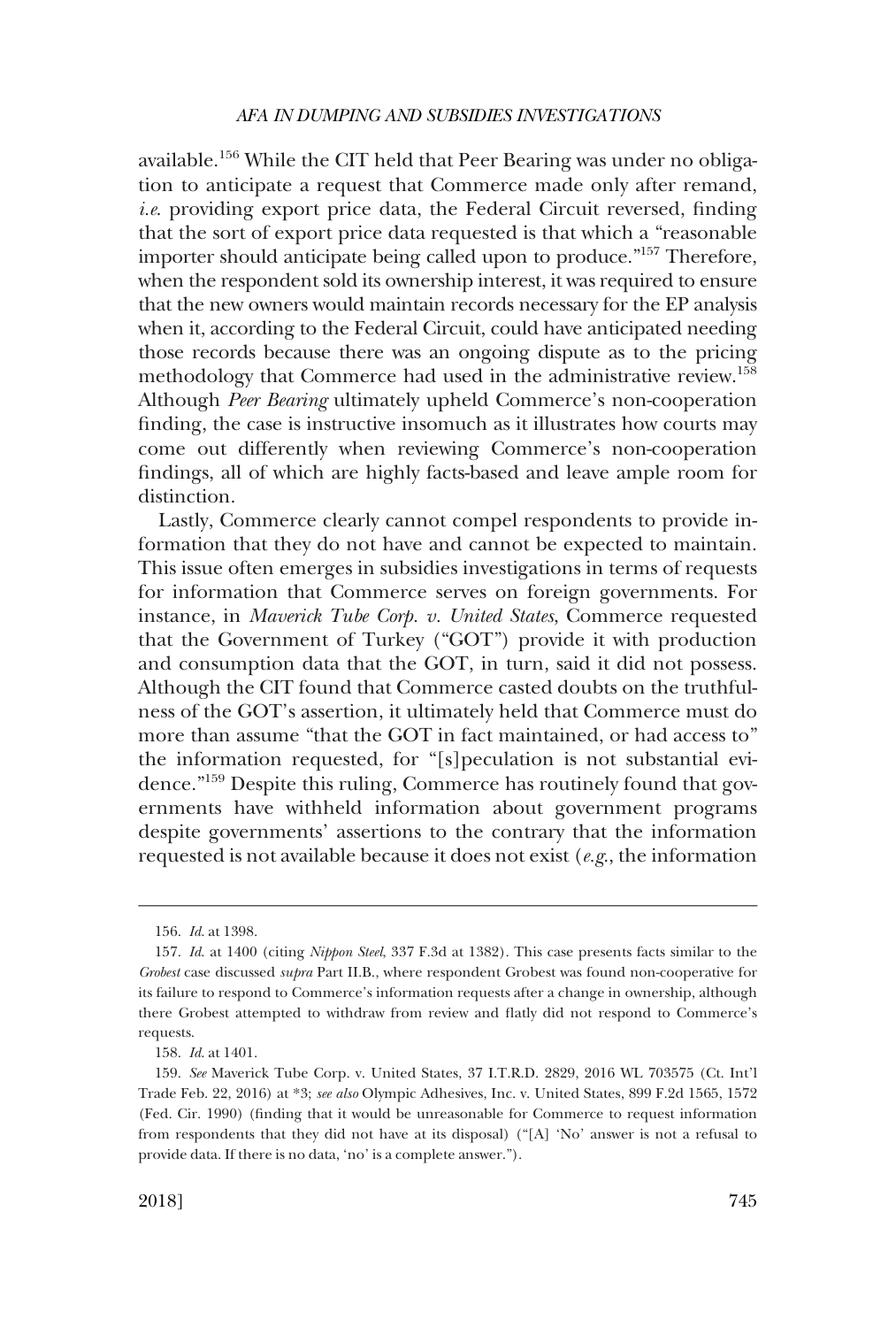requested is not collected and/or maintained in the ordinary course), is confidential, or because it pertains to an entity over which the government has no formal power to compel.<sup>160</sup>

# 3. Relevance

Commerce may only apply FA or AFA when "necessary information is not available on the record" *or* if one of the other four triggers of 19 U.S.C. § 1677e(a) is met.<sup>161</sup> Although the plain language of the statute, as recognized by the Federal Circuit,  $162$  does not require that the information Commerce replaces using FA or AFA be "necessary information," Commerce typically does not apply FA or AFA unless it finds that the information of which it has been deprived is necessary for the investigation.<sup>163</sup> This understanding squares with language in the AFA statute that directs Commerce to "use facts otherwise available in reaching the *applicable* determination," which suggests that the information that Commerce requests, and that the interested party withholds, must be—at the very least—related to the instant investigation or review.<sup>164</sup> However, in the absence of clear statutory language, the Federal Circuit and the CIT have been reluctant to impose a requirement on Commerce that the withheld information that Commerce uses as a basis to apply AFA must be necessary or relevant, holding Commerce instead to the basic requirement in *Nippon* that the information need only be "*requested*."165 In 2015, in *Borusan Manessman Boru Sanayi ve Ticaret A.S*. (*Borusan*) *v. United States*, the CIT seemed to impose this additional requirement, but in a later decision the CIT stopped short, explaining that its prior decision to remand Commerce's application of AFA to respondent Borusan was not because it found that Commerce applied AFA based on the failure of Borusan to provide it unnecessary

<sup>160.</sup> See discussion of the Government of China's alleged withholding of an internal regulation pertaining to administration of the Export Buyer's Credit program, *supra* note 24.

<sup>161. 19</sup> U.S.C. § 1677e(a) (2017). For the other four statutory triggers that may allow Commerce to apply FA, *see supra* note 4.

<sup>162.</sup> *See* Ad Hoc Shrimp Trade Action Committee v. United States, 802 F.3d 1339, 1352 (recognizing a distinction between 19 U.S.C.  $\S 1677e$  (a)(1) and (a)(2)).

<sup>163.</sup> See, e.g., Certain Oil Country Tubular Goods from the Republic of Turkey, 79 Fed. Reg. 41,964 (Dep't of Commerce July 18, 2014) (final affirmative determination); Issues and Decision Memorandum C-533-858 for the Final Determination in the Countervailing Duty Investigation of Certain Oil Country Tubular Goods from India, at 11 (July 10, 2014), [https://enforcement.trade.](https://enforcement.trade.gov/frn/summary/india/2014-16859-1.pdf)  [gov/frn/summary/india/2014-16859-1.pdf.](https://enforcement.trade.gov/frn/summary/india/2014-16859-1.pdf) 

<sup>164. 19</sup> U.S.C. § 1677e(a) (2017) (emphasis added).

<sup>165.</sup> Nippon Steel Corp. v. United States, 337 F.3d 1373, 1381 (Fed. Cir. 2003) (emphasis added).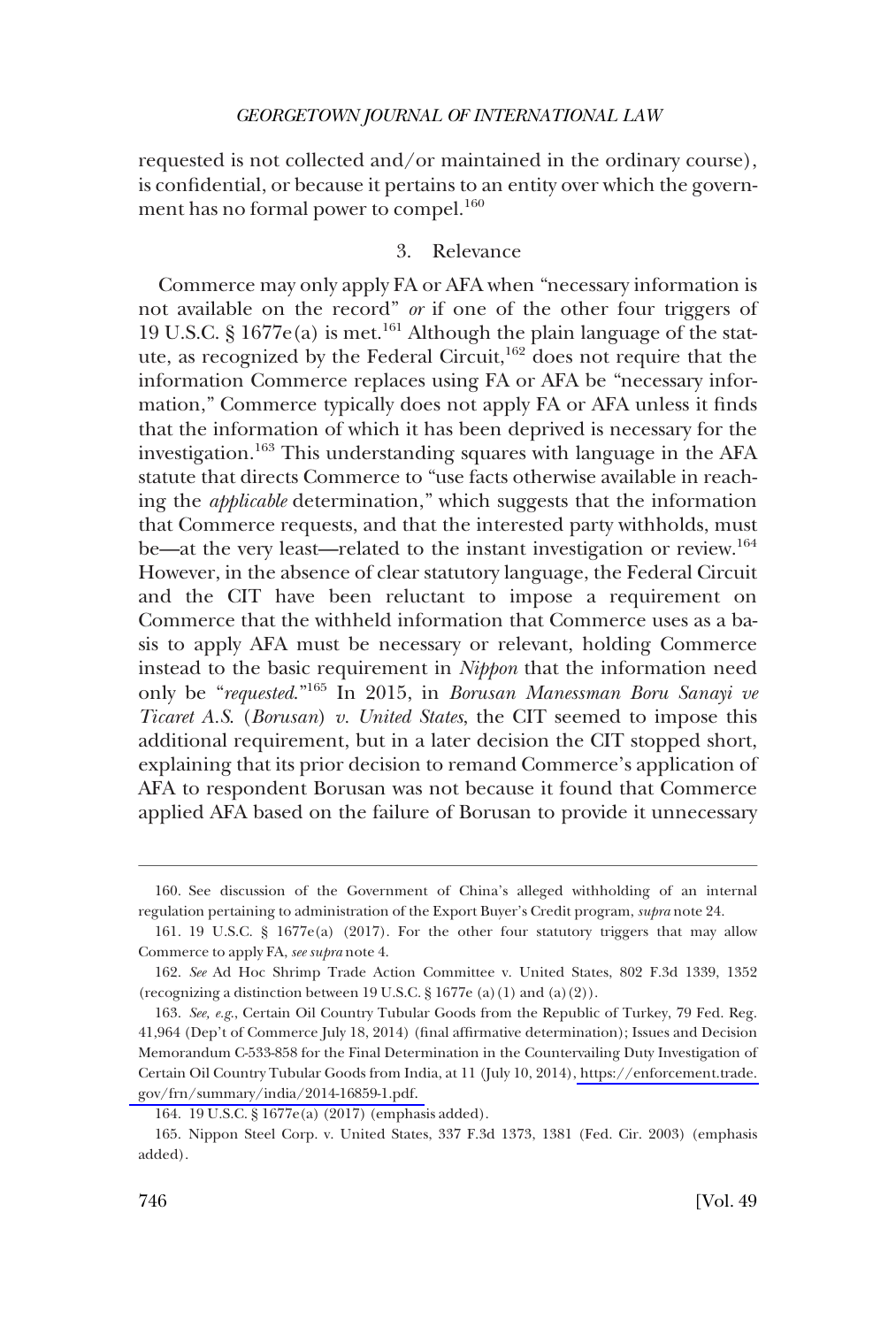information, and thus, acted contrary to  $\S 1677e(a)$ ; rather, it was due to Commerce's own assertion that the requested information was necessary when it had not explained why this was so.<sup>166</sup> Therefore, unless the CIT or Federal Circuit rule otherwise, it is far from clear that the statute imposes any requirement that the information requested by Commerce, the denial of which Commerce uses as a basis for AFA, actually be either necessary or relevant. Until then, the extent to which Commerce is bounded by this requirement is the extent to which Commerce binds itself.

Further, where courts have reviewed whether the information Commerce requested is "necessary" or "relevant," the Federal Circuit and the CIT have been extremely deferential to Commerce, opining that "[i]t is Commerce, not the respondent, that determines what information is to be provided."167 For this reason, the CIT has typically been loath to consider respondents' arguments that information is not necessary or relevant because there is other information on the record that would demonstrate the same proposition.<sup>168</sup> Yet while Commerce is typically quick to assert this prerogative to determine relevance,

168. *See, e.g*., Essar Steel Ltd. v. United States, 721 F. Supp.2d 1285, 1298-99 ("Regardless of whether Essar deemed the . . . information relevant, it nonetheless should have produced it [in] the event that Commerce reached a different conclusion.") (rejecting respondents' arguments that it should provide duty exemption licenses for certain products to demonstrate its non-use of a subsidy program because, according to respondents, the information was not necessary as the respondent did not import those products); *see also* PAM, S.p.A. v. United States, 495 F. Supp. 2d 1360, 1369 n.17 (rejecting respondent's argument that Commerce could not apply AFA for respondent's failure to report all home market sales because some sales were made outside the ordinary course of business, and therefore, irrelevant).

<sup>166.</sup> *See* Maverick Tube Corp. v. United States, 37 I.T.R.D. 2829, 2016 WL 703565 at \*4 (Ct. Int'l Trade Feb. 22, 2016). In the prior decision, Borusan Mannesman Boru Sanayi v. United States, 61 F. Supp.3d 1306, 1348 (Ct. Int'l Trade 2015), the CIT had found that Commerce could not apply AFA to respondent Borusan for failing to provide information about inputs purchased for less than adequate remuneration ("LTAR") into non-subject merchandise because the information was not relevant to calculating Borusan's countervailable subsidy rate. *See also* CIT 19th Judicial Conference AFA Session, *supra* note 8 at 8 ("Where it seeks to apply AFA, Commerce must demonstrate that the omitted data is necessary and relevant; not simply that it was requested."). In *Maverick Tube*, the CIT, after clarifying that the issue before it was not one of statutory interpretation of 19 U.S.C. § 1677e(a), reversed its finding that the provisions of goods for LTAR in Borusan's non-subject merchandise was irrelevant, reasoning that, under Commerce's input-attribution methodology, the information was, after all, necessary. *See Maverick Tube*, 2016 WL 703565 at \*6.

<sup>167.</sup> *See* Ansaldo Componenti, S.p.A. v. United States, 628 F. Supp. 198, 205 (Ct. Int'l Trade 1986); *see also* Acciai Speciali Terni S.p.A. v. United States, 24 I.T.R.D. 1108, 2002 WL 342659 at \*16-17 (Ct. Int'l Trade Feb. 1, 2002) (accepting Commerce's finding that information about a company's pre-privatization spinoffs and post-privatization sale of assets was relevant to its change-in-ownership analysis).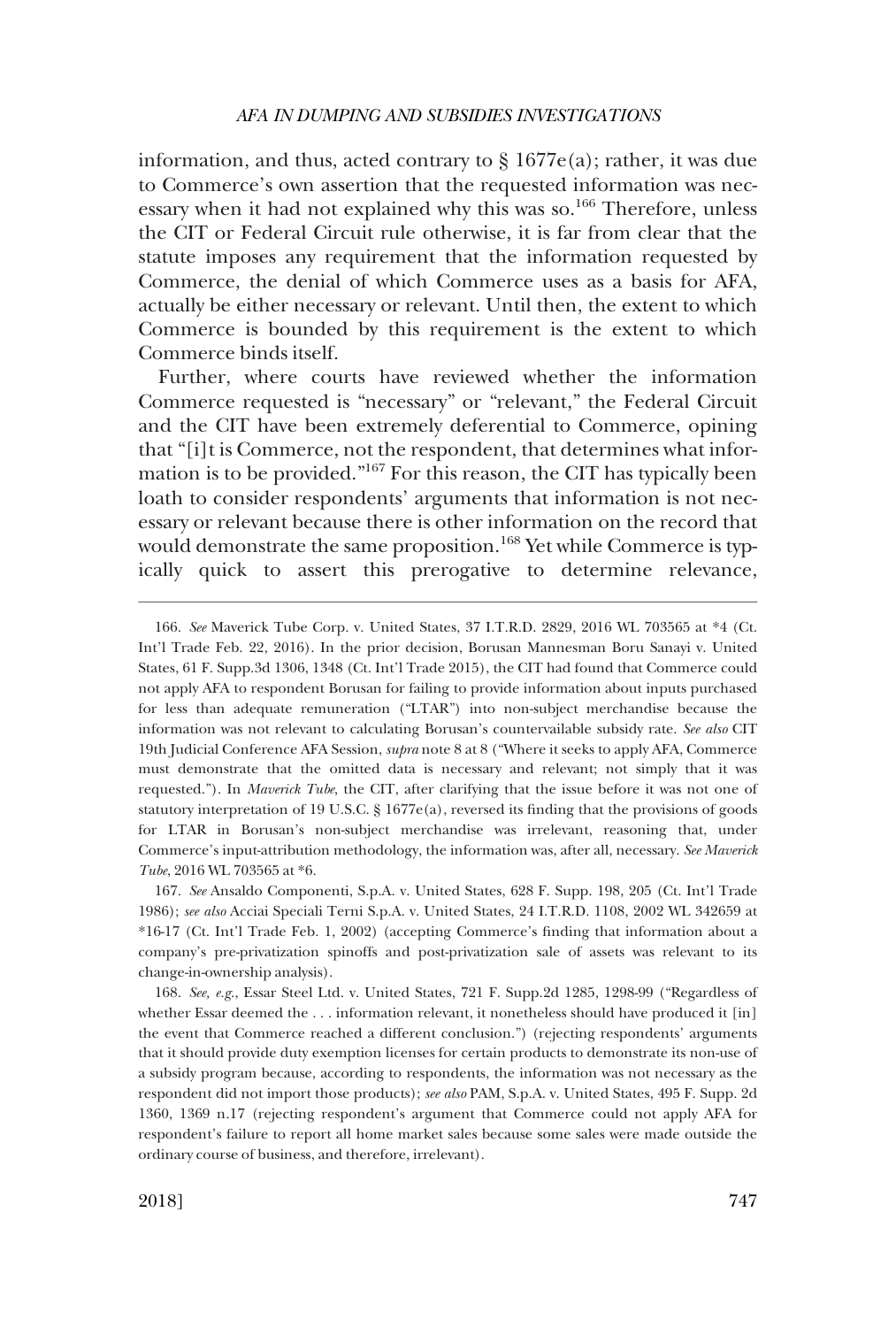Commerce surely cannot request *any* information from an interested party and, if the party withholds this information, no matter how irrelevant to the applicable determination, resort to AFA. Rather, Commerce is bound by a minimal requirement to act reasonably, for Commerce "has not been given power that can be 'wielded' arbitrarily as an 'informal club.'"169 To this end, there is at least perhaps some room in the jurisprudence for Commerce to determine certain requests unreasonable because the information requested is irrelevant, though this has rarely if ever happened.170 Rather, arguments that requested information is not necessary or is irrelevant are more likely to bolster other arguments. And, of course, there is hope that the CIT might actually take the position it initially seemed to take in *Borusan* by actually requiring that Commerce demonstrate the necessity of requested information omitted in a respondent's response before simply concluding it missing and applying AFA. However, that day, much to the rue of respondents, has yet to come.

## B. *Reviewing Commerce's Use of Evidence to Determine the AFA Rate*

While Congress has given Commerce broad discretion on *how* to apply AFA using secondary information, this discretion, like its discretion as to *when* to apply AFA, is not unbounded; yet it is considerable.<sup>171</sup> When Commerce finds a respondent non-cooperative, the statute makes clear that Commerce may apply AFA by turning to facts derived from secondary sources, including the petition, a determination in the current or any prior proceeding, or any other information on the record.172 Thus, Commerce is not required to base its adverse inference on any one particular source.

To further illustrate how Commerce's discretion is considerable, it is useful to understand how Congress has understood the meaning of "facts otherwise available" as set forth in 19 U.S.C. § 1677e(a). Prior to the URAA and subsequent amendment of the AFA statute, the AFA statute read that Commerce had the authority to apply the "best

<sup>169.</sup> *See* Olympic Adhesives, Inc. v. United States, 899 F.2d 1565, 1572 (Fed. Cir. 1990) (finding that it would be improper for Commerce "to mak[e] repeated requests for information which a party has already submitted until the party becomes frustrated and refuses to comply" or to request information about sales when, in fact, a respondent did not make sales.).

<sup>170.</sup> Also note 19 U.S.C.  $\S$  1677m(c)(1) (2017) states that Commerce, in requesting information from respondents, must "consider the ability of the interested party to submit the information in the requested form and manner and may modify such requirements to the extent necessary to avoid imposing an unreasonable burden."

<sup>171.</sup> *See* De Cecco, 216 F.3d at 1032.

<sup>172. 19</sup> U.S.C. § 1677e(b)(2) (2017).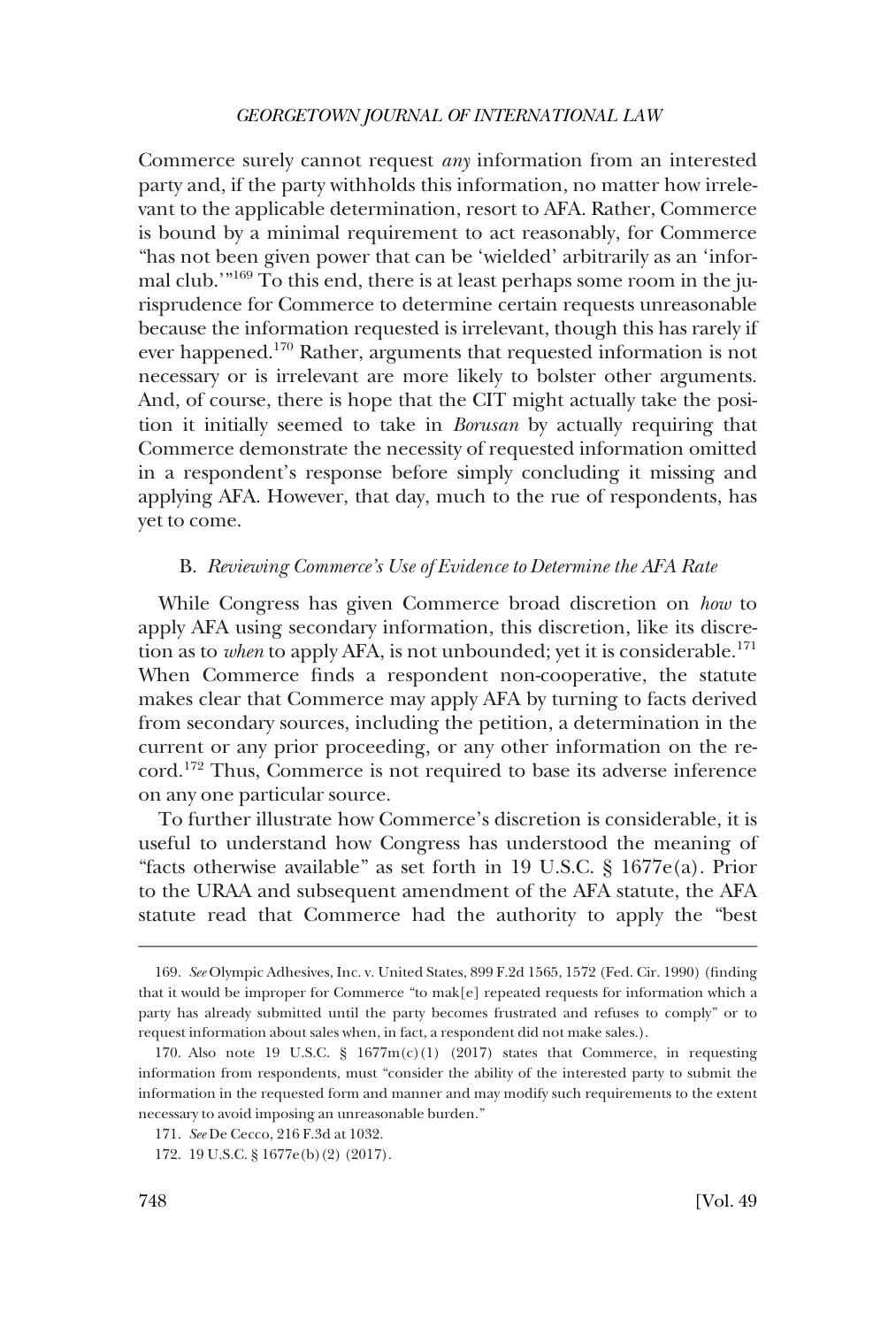information available," but after passage of the URAA, "best information available" was changed to "facts available"; the change "was one in terminology only and was intended to incorporate prevailing practice."173 However, the term "best information available" does not mean that the facts used by Commerce to replace missing information "are the best alternative information."174 According to the SAA accompanying the URAA, "proving that the facts selected are the best alternative facts would require that the facts available be compared with the missing information, which obviously cannot be done."175 Where Commerce also has the authority to apply AFA under 19 U.S.C. § 1677e(b), its latitude is even greater, extending also to Commerce's determination of whether to apply partial or total AFA, as discussed *supra*. 176

In reviewing Commerce's determinations of AFA rates, courts have proscribed how Commerce determines the AFA rate in two principal ways: 1) by subjecting Commerce to the corroboration requirements laid out in 19 U.S.C. § 1677e(c) and 2) by requiring Commerce not to ignore information record information when it is credible. While both proscriptions are certainly related, it is useful to discuss both separately because the second pre-existed the corroboration requirement. The corroboration requirement was not placed in the AFA law until the URAA, while the requirement not to ignore record evidence is part of the substantial evidence requirement that undergirds all of Commerce's fact-finding. Further, the corroboration requirement does not apply when Commerce uses "primary information," *i.e*., information derived from the record collected in the same investigation or review (even if not the non-cooperative respondent's own data), such as it does when

<sup>173.</sup> Ningbo Dafa Chem. Fiber Co. v. United States, 580 F.3d 1247, 1255, n. 3 (Fed. Cir. 2009) (citing URAA Statement of Administrative Action, 1994 U.S.C.C.A.N. at 4156). It should be noted that both the AD and SCM Agreements also use the term "best information available" to elaborate upon what is meant by "facts available." *See, e.g*., AD Agreement, *supra* note 6, Annex II; SCM Agreement, *supra* note 6, art. 18.6. For instance, Article 6.8 of the AD Agreement stipulates that determinations "may be made on the basis of facts available," AD Agreement, *supra* note 6, art. 6.8, while the heading of Annex II of the AD Agreements reads "Best Information Available in Terms of Paragraph 8 of Article 6." AD Agreement, *supra* note 6, Annex II.

<sup>174.</sup> URAA Statement of Administrative Action, *supra* note 31, at 4198.

<sup>175.</sup> *Id*. at 4199.

<sup>176.</sup> *Compare* De Cecco, 216 F.3d at 1032 ("In the case of uncooperative respondents, the discretion granted by statute appears to be particularly great, allowing Commerce to select among an enumeration of secondary sources as a basis for its adverse factual inferences.") *with*  Shakeproof Assembly Components v. United States, 268 F.3d 1376, 1382 (Fed. Cir. 2001) (finding that the methodology by which Commerce applies FA to cooperative respondent is "based on the best available information and establishes antidumping margins as accurately as possible."); *see also* AK Steel Corp. v. United States, 346 F. Supp.2d 1348, 1355 (Ct. Int'l Trade 2004).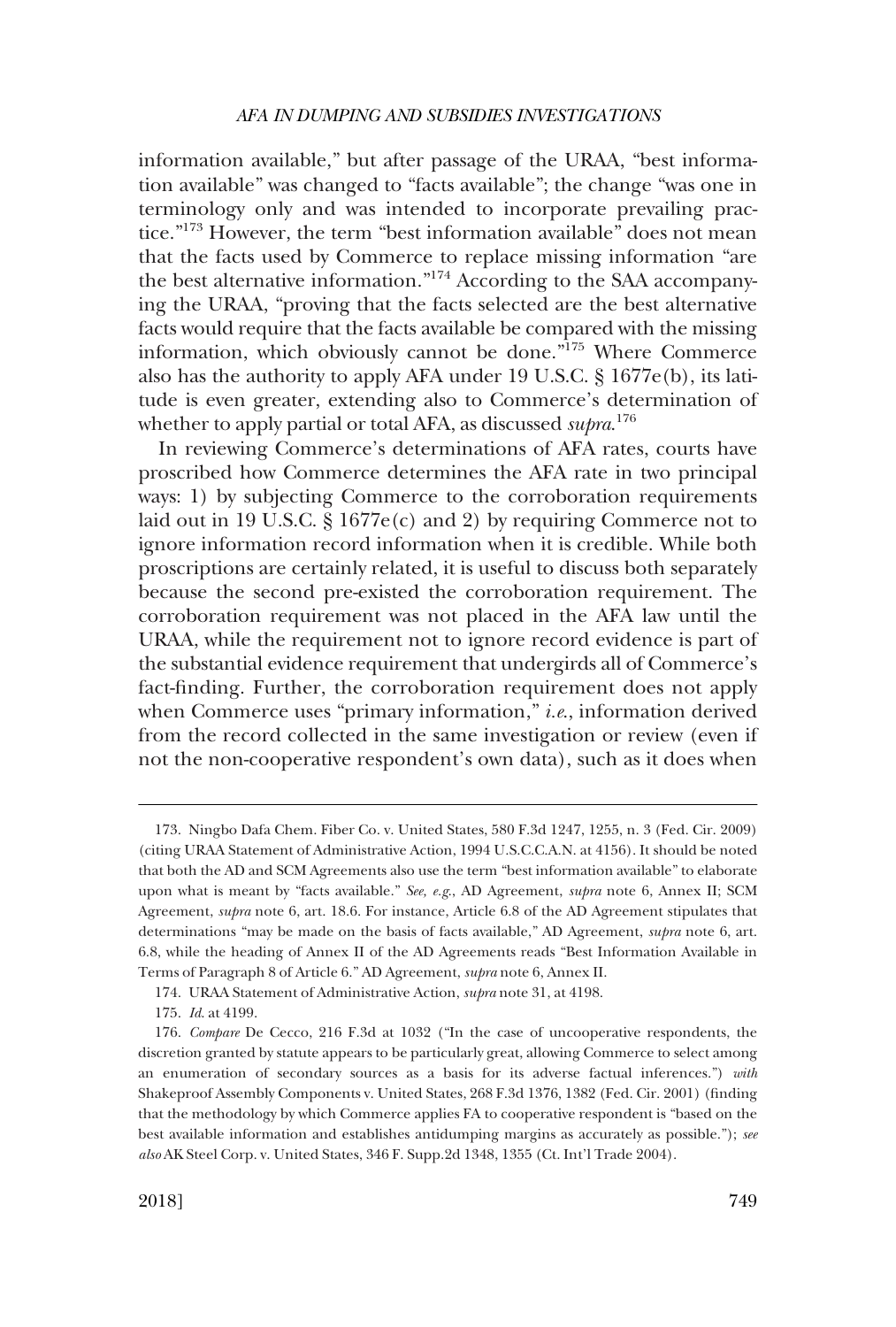applying partial AFA.<sup>177</sup> The requirement not to ignore record evidence, on the other hand, applies to all of Commerce's findings, regardless of whether primary or secondary information is used.

## 1. The Requirement to Corroborate

The requirement to corroborate emerges from 19 U.S.C. § 1677e(c) and requires that Commerce, "to the extent practicable, *corroborate* the information from secondary sources that are reasonably at their disposal."178 However, the statute provides no detail as to the meaning of the term "corroborate" or any methodology as to how Commerce is to approach corroboration.<sup>179</sup> As a result, its meaning has been hotly contested in the past two decades as both the Federal Circuit and the CIT have used it to curtail Commerce's discretion and invalidate AFA rates. The TPEA's amendments to the AFA statute were a reaction to these court decisions. This section will discuss the history of the corroboration requirement and what remains of it after the TPEA.

Before the URAA, in applying total AFA Commerce largely assigned the highest prior margin calculated for a cooperative respondent in the same investigation or review or a prior review, "reflect[ing] a common sense inference that the highest prior margin is the most probative evidence of current margins because, if it were not so, the [non-cooperative respondent], knowing of the rule, would have produced *current* information

<sup>177.</sup> See Ta Chen Stainless Steel Pipe, Inc. v. United States, 298 F.3d 1330, 1340 (Fed. Cir. 2002) ("Because Commerce selected a dumping margin within the range of Ta Chen's actual sales data, we cannot conclude that Commerce 'overreached reality.' Thus, we will not disturb Commerce's selection of the 30.95% dumping margin."). Despite the extensive discussion of corroboration in *Ta Chen*, that the corroboration requirement did not apply is supported by the Federal Circuit's discussion of the case in *Gallant Ocean*. *See* Gallant Ocean (Thailand) Co., Ltd. v. United States, 602 F.3d 1319, 1324 (Fed. Cir. 2010) ("Ta Chen was not a corroboration case as Commerce relied on primary information-i.e., Ta Chen's sales data from the relevant review period-in calculating the AFA rate."); *see also Nan Ya Plastics Corp. v. United States*, 810 F.3d 1333, 1349 (Fed. Cir. 2016). Often the primary information used is not data that the respondent placed on the record, but rather comes from other respondents, *e.g*. the highest transaction-specific margin for a cooperating respondent in the course of the same investigation or review. *See, e.g*., Steel Concrete Reinforcing Bar From Taiwan, 82 Fed. Reg. 34,925 (Dep't of Commerce July 27, 2017) (final determination); Issues and Decision Memorandum for the Final Affirmative Determination in the Antidumping Duty Investigation of Steel Concrete Reinforcing Bar from Taiwan, at 14 (July 20, 2017)[, https://enforcement.trade.gov/ frn/summary/taiwan/2017-15840-](https://enforcement.trade.gov/frn/summary/taiwan/2017-15840-1.pdf)  [1.pdf.](https://enforcement.trade.gov/frn/summary/taiwan/2017-15840-1.pdf) 

<sup>178. 19</sup> U.S.C. § 1677e(c) (2017) (emphasis added).

<sup>179.</sup> *See, e.g*., Mittal Steel Galati S.A. v. United States, 491 F. Supp.2d 1273, 1278 (Ct. Int'l Trade 2007).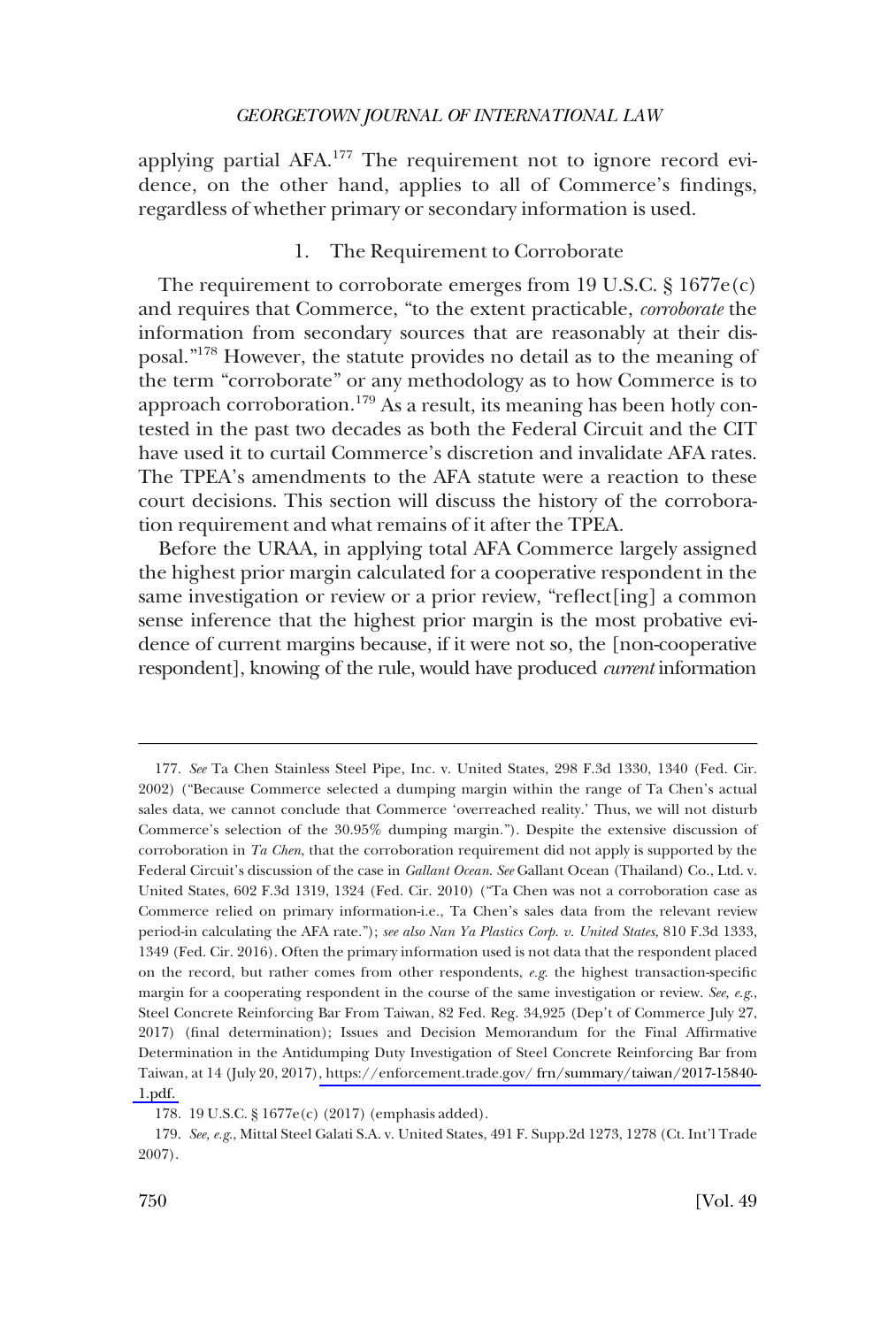showing the margin to be less."180 Yet, as the CIT has recognized, "as part of the implementing legislation, however, Congress directed Commerce to make additional findings in AFA cases."181 The corroboration requirement in 19 U.S.C. § 1677e(c) requires those additional findings. According to the SAA and Commerce's own rule, corroboration means that Commerce will "examine whether the secondary information to be used has "probative value."182

In assessing whether a rate assigned to a non-cooperative respondent has "probative value," Commerce has long looked to whether the secondary information used to establish the rate is "reliable and relevant."<sup>183</sup> The Federal Circuit and CIT have also held Commerce to this requirement.184 Yet what is meant by "reliable" and "relevant" is not clear. Is a rate reliable and relevant simply because Commerce applied it—even if to another respondent—in a previous segment of the same proceeding even if that rate was determined years before? And what if Commerce uses a petition rate? Does Commerce simply have to establish that the alleged rate of dumping or subsidization might be possible? Where a respondent has not provided any data or Commerce has disregarded it as wholly unreliable and applied total AFA, does Commerce somehow have to compare the rate it establishes for the non-cooperative respondent using what little reliable information it can dig up to the rate of a comparable cooperative respondent on which it bases its AFA finding? What does "to the extent practicable" mean, and are there ever any circumstances when corroboration is wholly impracticable, *e.g*., when a respondent has not provided any response at all?

<sup>180.</sup> Rhone Poulene, Inc. v. United States, 899 F.2d 1185, 1190 (Fed. Cir. 1990); *see* D & L Supply Co. v. United States, 113 F.3d 1220, 1223 (Fed. Cir. 1997) ("While the highest prior margin is obviously not a precise indicator of current dumping practices, it provides at least some guidance . . . and it is preferable in that respect to an arbitrarily selected figure that has no pretension to accuracy.").

<sup>181.</sup> Tianjin Mach. Import & Export Corp. v. United States (*Tianjin II*), 752 F. Supp. 2d 1336, 1347-48 (Ct. Int'l Trade 2011).

<sup>182.</sup> URAA Statement of Administrative Action, *supra* note 31, at 4199; 19 C.F.R. § 351.308(d) (2017). The rule also notes that "[t]he fact that corroboration may not be practicable in a given circumstance will not prevent the Secretary from applying an adverse inference as appropriate and using the secondary information in question." 19 C.F.R. § 351.308(d) (2017).

<sup>183.</sup> *See* Fresh Cut Flowers From Mexico, 61 Fed. Reg. 28,166, 28,167 (Dep't of Commerce June 4, 1996) (prelim. results).

<sup>184.</sup> *See, e.g*., Ad Hoc Shrimp Action Comm. v. United States, 802 F.3d 1339, 1354 (Fed. Cir. 2014) ("To corroborate secondary information, Commerce must find the information has 'probative value' by demonstrating the rate is both reliable and relevant.").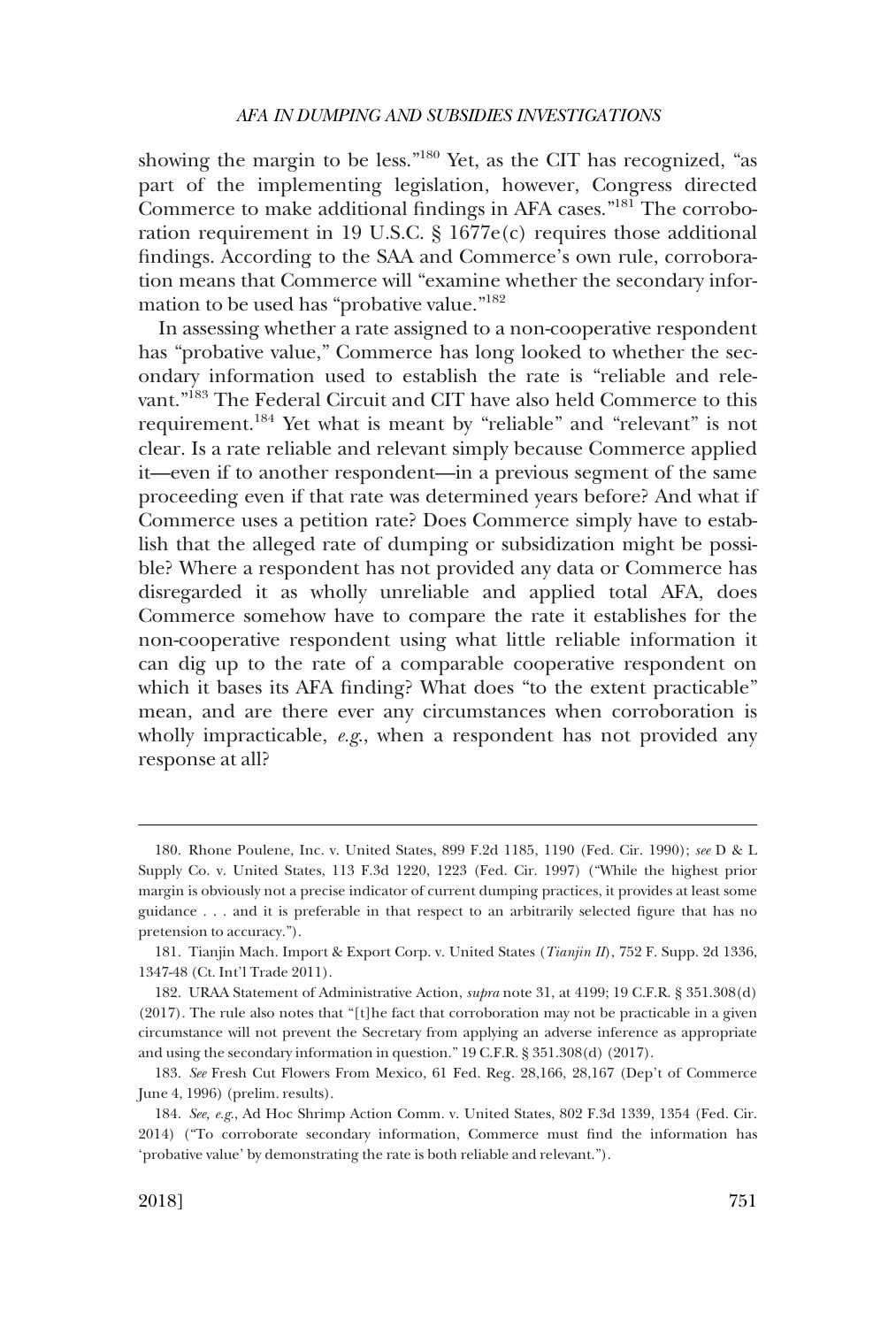Not surprisingly, given the ambiguity of the requirement, Commerce and the courts had, at least before the TPEA, long disagreed on what these terms mean. For instance, in *Lifestyle Enterprise, Inc. v. United States*, Commerce argued that the 216.01% margin that it had assigned respondent Lifestyle based on the rate it had calculated for another respondent in a previous new shipper review was both reliable and relevant because it had been calculated in the same proceeding, albeit in a previous segment four years prior and for a very small new shipper (and only a small percentage of respondent's transaction-specific dumping margins were in that range).<sup>185</sup> However, the rate assigned to Lifestyle was 3,000% higher than that which it had been assigned in a prior review based on its own data and was 700% greater than the highest rate assigned to any cooperative respondent.<sup>186</sup> Reasoning that the small percentage of the transaction-specific sales used to corroborate the margin were not probative given the disparity between the AFA rate and the other rates calculated in this and prior reviews and given that the company on which the rate was based was in no way comparable to Lifestyle, as it was based on a much older rate for a much smaller company, the CIT rejected the rate and remanded to Commerce.<sup>187</sup> In doing, the CIT made clear that Commerce "cannot 'proceed[ ] on the basis that prior calculated margins are *ipso facto* reliable'"—rather, Commerce must do more to show relevancy and reliability in relation to [a respondent's] commercial reality" than simply assert that the rates are reliable and relevant because they were calculated in a prior investigation or review.188 Although the TPEA has since rejected that Commerce must tie the AFA rate it applies to non-cooperative respondents to their commercial reality, and more so, excepted dumping and countervailable subsidy rates determined in previous segments of the same proceeding from the corroboration requirement altogether, it is important to understand how such notions of tying the adverse information applied to the actual situation of the respondent (*i.e*., their commercial reality) sprang up before discussing what, if anything, is left of the doctrine in today's post-TPEA world.

The guiding case giving birth to the notion that a non-cooperative respondent's rate ought to be corroborated to reflect some relation to

<sup>185.</sup> Lifestyle Enterprise, Inc. v. United States (*Lifestyle*) 844 F. Supp.2d 1283, 1289-90 (Ct. Int'l Trade 2012).

<sup>186.</sup> *Id*. at 1290.

<sup>187.</sup> *Id*. at 1290-91.

<sup>188.</sup> *Id*. at 1288, n.5 (citing Ferro Union, Inc. v. United States, 44 F.Supp.2d 1310, 1334 (Ct. Int'l Trade 1999)).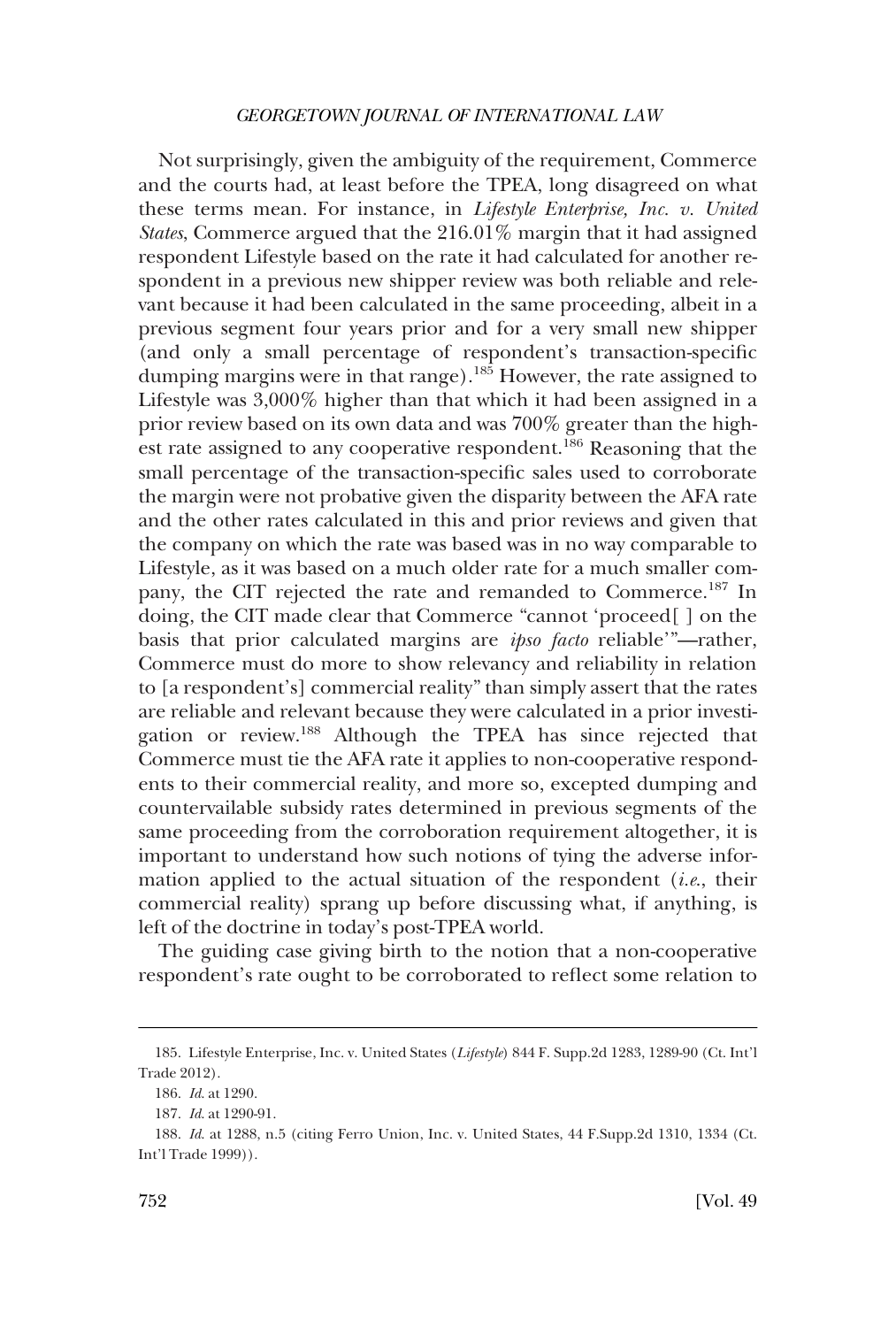their actual rate, *i.e*., the rate that would have been determined if the respondent had cooperated, is *F. Illi De Cecco Di Filippo Fara S. Martin S.p. A. v. United States* ("*De Cecco*") (2002), which instructs that

Congress could not have intended for Commerce's discretion to include the ability to select unreasonably high rates *with no relationship to the respondent's actual dumping margin* . . . Congress tempered deterrent value with the corroboration requirement. It could have only done so to prevent the petition rate (or other adverse inference rate), when unreasonable, from prevailing and to block any temptation by Commerce to *overreach reality* in seeking to maximize deterrence."<sup>189</sup>

In *De Cecco*, Commerce arrived at its AFA rate by averaging the alleged margins of dumping in its initiation notice, which, of course, were based on the dumping margins alleged by the petitioner.<sup>190</sup> Commerce argued that the petition rate, because it was based on public data, was self-corroborating, an argument with which both the CIT and the Federal Circuit strongly disagreed.<sup>191</sup> In interpreting the statute, the Federal Circuit made clear that the corroboration requirement had teeth; Commerce must, at least with regard to AFA rates based on

190. *De Cecco*, 216 F.3d at 1030.

<sup>189.</sup> F. Ili De Cecco De Filippo Fara S. Martino S.p.A. v. United States, 216 F.3d 1027, 1032 (Fed. Cir. 2000) (emphasis added). Note that prior cases had laid similar requirements on Commerce, though stopped short of requiring the AFA rate to be a "reasonably accurate estimate" of the respondent's actual margin. *See, e.g*., D&L Supply Co. v. United States, 113 F.3d 1220, 1223-24 (Fed. Cir. 1997) (holding that Commerce cannot select a rate based solely on inducing cooperation but rather must ensure that the rate "have some relationship to commercial practices in the particular industry" of which the non-cooperative exporter is a member). In  $D\mathcal{G}$  L Supply, Commerce had applied a 92.74% rate that it had calculated in a prior review; however, that rate was subsequently invalidated by the CIT and, upon remand, Commerce calculated a rate of 31.05%. *Id*. at 1221-22. Despite the CIT having invalidated the prior rate, Commerce argued that it could continue to apply it as AFA because the rate is supposed to be sufficiently high to induce cooperation even if that rate is "grossly excessive." *Id*. at 1222-23. The Federal Circuit disagreed, finding that because the rate was, in fact, "grossly excessive" and "seriously flawed," it could not serve as a "rough index of conditions in the industry." *Id*. at 1223-24.

<sup>191.</sup> *See* Borden, Inc. v. United States, 4 F. Supp.2d 1221, 1247-48 (Ct. Int'l Trade 1999) (first remand). Another interesting question emerging from *De Cecco* is whether the CIT or Federal Circuit might be able to require Commerce to use a particular rate. According to the Federal Circuit, suggesting a rate is "not an impermissible limitation on Commerce's discretion. Indeed, in our view, the court's remand order imposes no limitation on Commerce at all." *De Cecco*, 216 F.3d at 1033. However, the Federal Circuit left open the question of whether it would be permissible for a court to order Commerce to apply a particular rate. *See id*.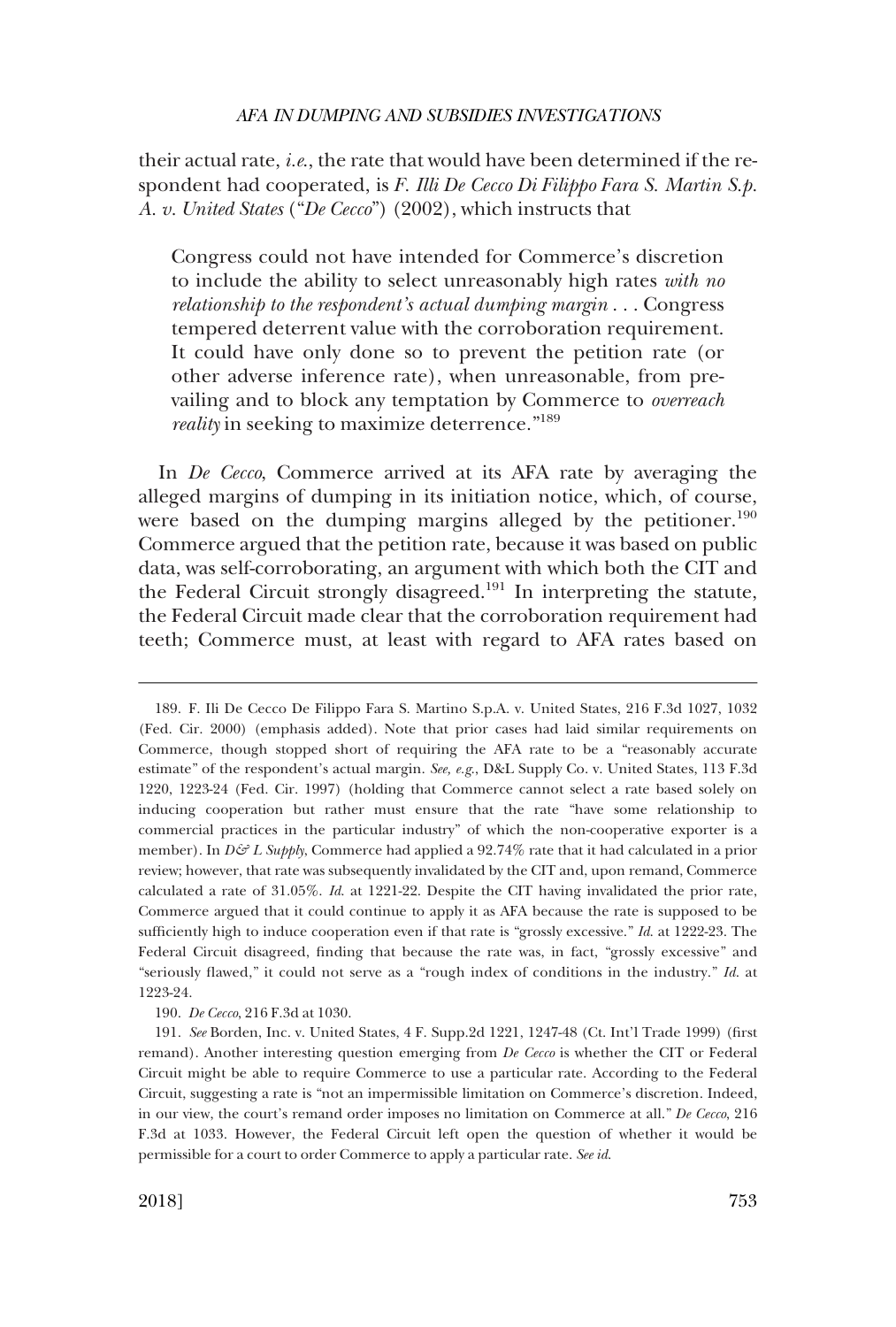petitions, take some step to ensure that the AFA rate bears some relation to—even that it be a "reasonably accurate estimate of"—the respondent's actual rate of dumping or subsidization, "albeit with some built-in increase intended as a deterrent to non-compliance."<sup>192</sup>

For the next ten years, *De Cecco*'s "reasonably accurate estimate" requirement continued to be used to invalidate AFA rates that crept too far from the rate that would have been calculated for respondents if they had cooperated; however, it was not until 2010, in *Gallant Ocean (Thailand) Co., Ltd. v. United States*, that the Federal Circuit first used the term "commercial reality" in the context of AFA.193 In *Gallant Ocean*, the Federal Circuit invalidated an AFA rate of 57.64% that Commerce based on an adjusted petition rate, noting that it was more than ten times higher than the average dumping margin for cooperating respondents and more than five times higher than the highest rate assigned to a cooperative respondent.194 In order to corroborate the adjusted petition rate, Commerce took the fact that a small percentage of all of the mandatory respondents' sales were made at the 57.64% dumping rate as sufficient to conclude that the rate was a "reasonably accurate estimate" even though "most transactions during the period of review had significantly lower dumping margins."195 However, "[b]ecause Commerce did not identify any relationship between the small number of unusually high dumping margin transactions with Gallant's actual rate, those transaction [could not] corroborate the adjusted petition rate."196 In the words of the Federal Circuit, the rate, therefore, did not "represent commercial reality."197

As in *Gallant Ocean*, to corroborate total AFA dumping margins, Commerce usually takes a subset of the transaction-specific margins calculated for the respondent's actual sales to determine if any of these transaction-specific margins are within the range of the total AFA

197. *Id*. at 1323.

<sup>192.</sup> *De Cecco*, 216 F.2d at 1032 ("[Congress] intended for an adverse facts available rate to be a reasonably accurate estimate of the respondent's actual rate, *albeit with some built-in increase intended as a deterrent to non-compliance*.") (emphasis added); *see also* Ta Chen Stainless Steel Pipe, Inc. v. United States, 298 F.3d 1330, 1340 (Fed. Cir. 2002) (holding that Commerce in antidumping investigations may consider deterrence when deciding what the AFA rate will be "so long as the rate chosen has a relationship to the actual sales information available.").

<sup>193. 602</sup> F.3d 1319, 1323 (Fed. Cir. 2010).

<sup>194.</sup> *Id*. at 1323-24.

<sup>195.</sup> *Id*. at 1324.

<sup>196.</sup> *Id*.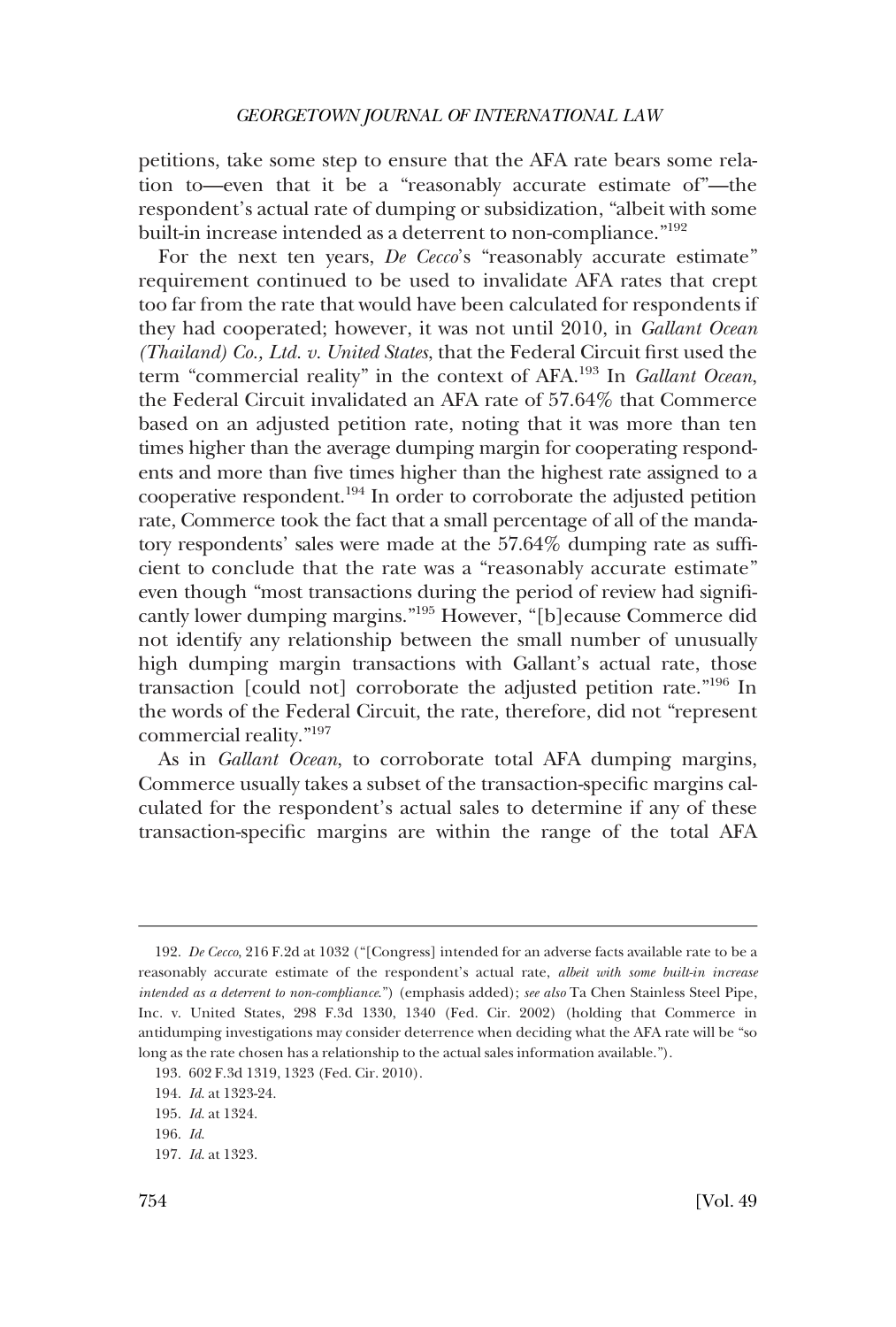margin it wants to assign.<sup>198</sup> In cases where Commerce has not been able to identify even a single instance where the non-cooperative respondent's transaction-specific margins are higher than the AFA rate selected, the CIT has invalidated the AFA rate.<sup>199</sup> However, in cases where Commerce has found a reasonable number of transactionspecific margins to be higher than the AFA rate selected, even when the AFA rate selected is from a prior review many years in the past, the CIT has affirmed Commerce's corroboration of the rate.<sup>200</sup> Nonetheless, the Federal Circuit and CIT have been critical when Commerce uses only a small percentage of respondent's sales data to corroborate total AFA rates, as was the case in *Gallant Ocean* and *Lifestyle*, discussed above. Another example of this occurred in *Dongguan Sunrise Furniture v. United States* ("*Dongguan I*"), where Commerce calculated a partial AFA rate of 43.23% for respondent Fairmont that used a rate of 216% rate taken from a new shipper review four years previous to calculate transaction-specific margins for Fairmont's unreported sales.<sup>201</sup> Here, Commerce claimed that it had corroborated use of the 216% rate because 1.21% of Fairmont's sales were dumped at margins above 216%.202 Because there was only a "small percentage of sales" that were

199. *See* Shandong Huarong General Group Corp. v. United States, 29 C.I.T. 1227,1235-38, 2005 WL 2365322 at \*6-7 (Ct. Int'l Trade Sept. 27, 2005) (rejecting a 139.31% rate as uncorroborated for another respondent in the prior review where the highest of eighty-seven transaction specific margins was 120.53% and only thirteen others were above *de minimis*, ranging from 97.84% to 117.20%); Am. Silicon Technologies v. United States, 240 F. Supp.2d 1306, 1312- 13 (Ct. Int'l Trade 2002) (rejecting a 93.20% rate from a rate calculated for another respondent six years previous as uncorroborated where the highest transaction-specific margin was 25% lower than the AFA rate selected).

200. Mittal Steel Galati S.A. v. United States, 491 F. Supp.2d 1273, 1278-79 (Ct. Int'l Trade 2007) (holding a 75.04% rate to be corroborated even though it was from a twelve-year old petition rate because it "relied on sales margins that exceeded 75.04% as well as sales with a calculated margin within a 10% range of the AFA rate"). Further, the petition rate calculated used NME methodology, as the exporter was from Romania, and at the time Romania was considered a NME, even though at the time of the review twelve years later it was no longer. *See id*. at 1278.

201. Dongguan Sunrise Furniture Co. v. United States (*Dongguan I*), 865 F. Supp. 2d 1216, 1225 (Ct. Int'l Trade 2012).

<sup>198.</sup> See, e.g., 1,1,1,2 Tetrafluoroethane (R-134a) From the People's Republic of China, 82 Fed. Reg. 12,192 (Dep't of Commerce Mar. 1, 2017) (final determination); Issues and Decision Memorandum A-570-044 for the Final Determination of the Antidumping Duty Investigation of 1,1,1,2 Tetrafluoroethane (R-134a) from the People's Republic of China, at 3-4 (Feb. 21, 2017), <https://enforcement.trade.gov/frn/summary/prc/2017-03961-1.pdf>(finding a petition rate of 220.90% and the highest rate for any respondent in the same proceeding (here, the PRC-wide entity rate of 232.30%) uncorroborated because it was higher than any of the non-cooperative respondent's transaction-specific margins).

<sup>202.</sup> *Id*. at 1232-34.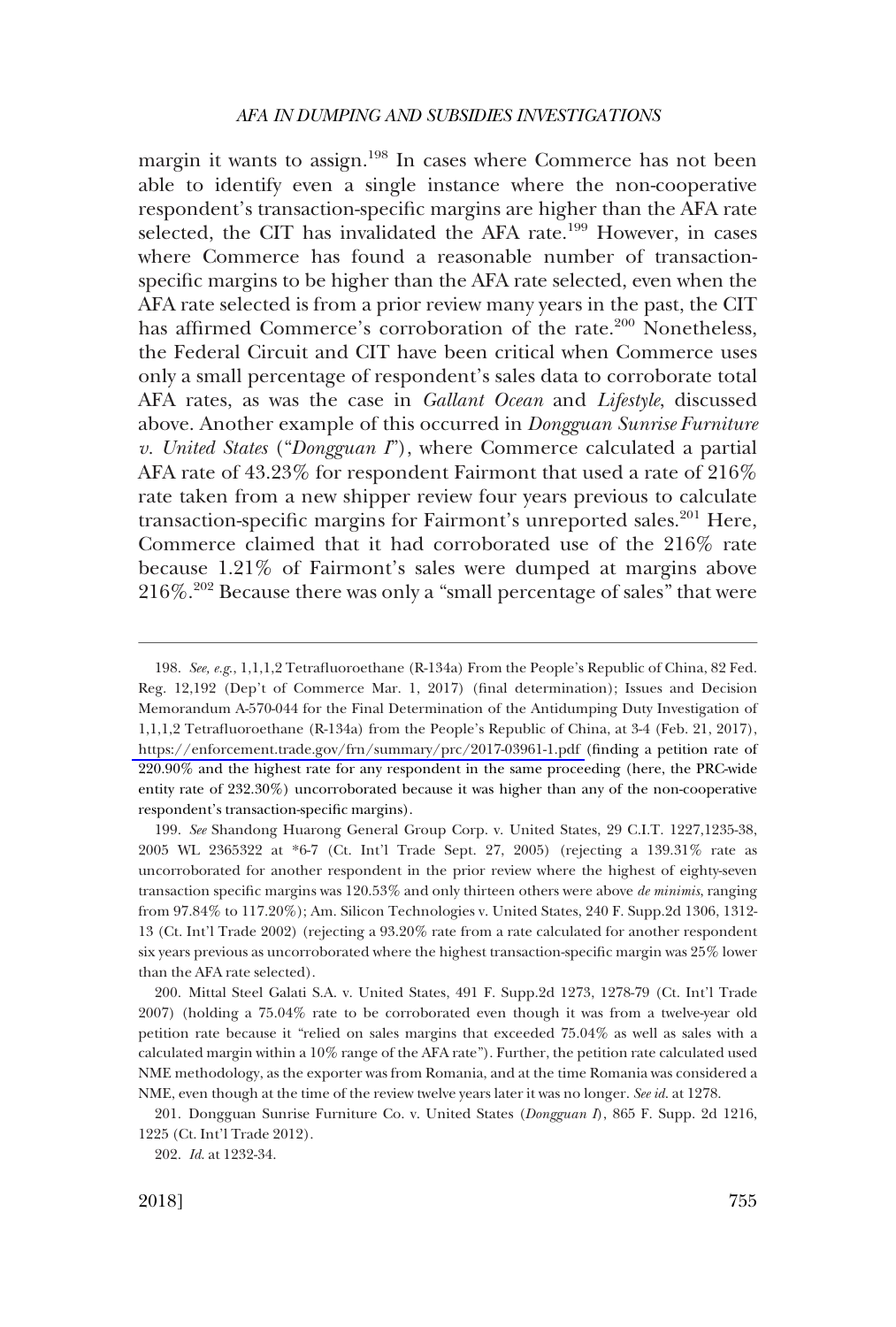higher than the 216% rate used, the CIT rejected the AFA rate, ruling it not commercially reasonable.<sup>203</sup> Yet, in other cases where Commerce uses a higher percentage of transaction-specific margins to corroborate the selected AFA rate, the CIT is more likely to affirm—as it is reasonable to conclude, the higher the percentage the transactionspecific margins sales taken, the more reliable and relevant the AFA rate.204 Yet a substantial percentage of transaction-specific margins is by no means necessary. In one case the Federal Circuit affirmed the corroboration of an AFA rate calculated for the same respondent but in a prior review two years previous where Commerce could only point to 0.5% of sales that yielded higher transaction-specific margins than the AFA selected rate of  $45.49\%$ .<sup>205</sup> The same can be said of rates selected that are taken from more recent reviews as opposed to reviews many years in the past and rates where the rate selected resembles the rate assigned in prior reviews, especially where the rates calculated in prior reviews have not been volatile.<sup>206</sup>

Corroboration in subsidies cases is slightly different. When applying total AFA in subsidies cases, Commerce essentially makes two AFA findings. First, it identifies all of the countervailable subsidy programs from which the respondent could have conceivably benefitted; second, it then assumes that the respondent benefitted from all of these subsidy programs simultaneously.<sup>207</sup> With regard to the first, for each subsidy program Commerce applies its standard AFA methodology codified in

207. Tai Shan City Kam Kiu Aluminum Extrusion Co. Ltd. v. United States (*Kam Kiu I*), 58 F. Supp.3d 1384, 1392 (Ct. Int'l Trade 2015).

<sup>203.</sup> *Id*. at 1234.

<sup>204.</sup> *See, e.g*., Nan Ya Plastics Corp., Ltd. v. United States, 6 F. Supp.3d 1362, 1369-70 (Ct. Int'l Trade 2014) (holding a 74.34% rate to be corroborated where Commerce found "*numerous*  transaction-specific margins" calculated using respondent's data from a prior review above 74.34%) (emphasis added).

<sup>205.</sup> PAM S.p.A. v. United States, 582 F.3d 1336, 1340 (Fed. Cir. 2009).

<sup>206.</sup> *See* Tianjin Machinery Import & Export Corp. v. United States (*Tianjin II*), 752 F. Supp.2d 1336, 1349-50 (Ct. Int'l Trade 2011) (second remand) (rejecting an AFA rate of 139.31% because Commerce had never calculated a non-AFA rate for the same respondent of more than 34.00%); Tianjin Machinery Import & Export Corp. v. United States (*Tianjin I*), 31 C.I.T. 1416, 1434-35, 2007 WL 2701368 at \*14-15 (Ct. Int'l Trade Aug. 28, 2007) (first remand). In a previous administrative review, Commerce had attempted to assign this same rate to the respondent. *See*  Shandong Huarong Gen. Grp. Corp. v. United States, 31 C.I.T 42, 45-47 (Ct. Int'l Trade 2007) (affirming a rate that was just 13.88% higher than the 34.00% rate after two remands where Commerce had rejected the 139.31% AFA rate); Shandong Huarong Gen. Grp. Corp. v. United States, 29 C.I.T. 1227, 1232-36 (Ct. Int'l Trade 2005) (rejecting the 139.31% AFA rate and Commerce's argument that the rates calculated for the same respondent in prior reviews had been volatile because this volatility was not enough to justify "such a large absolute increase").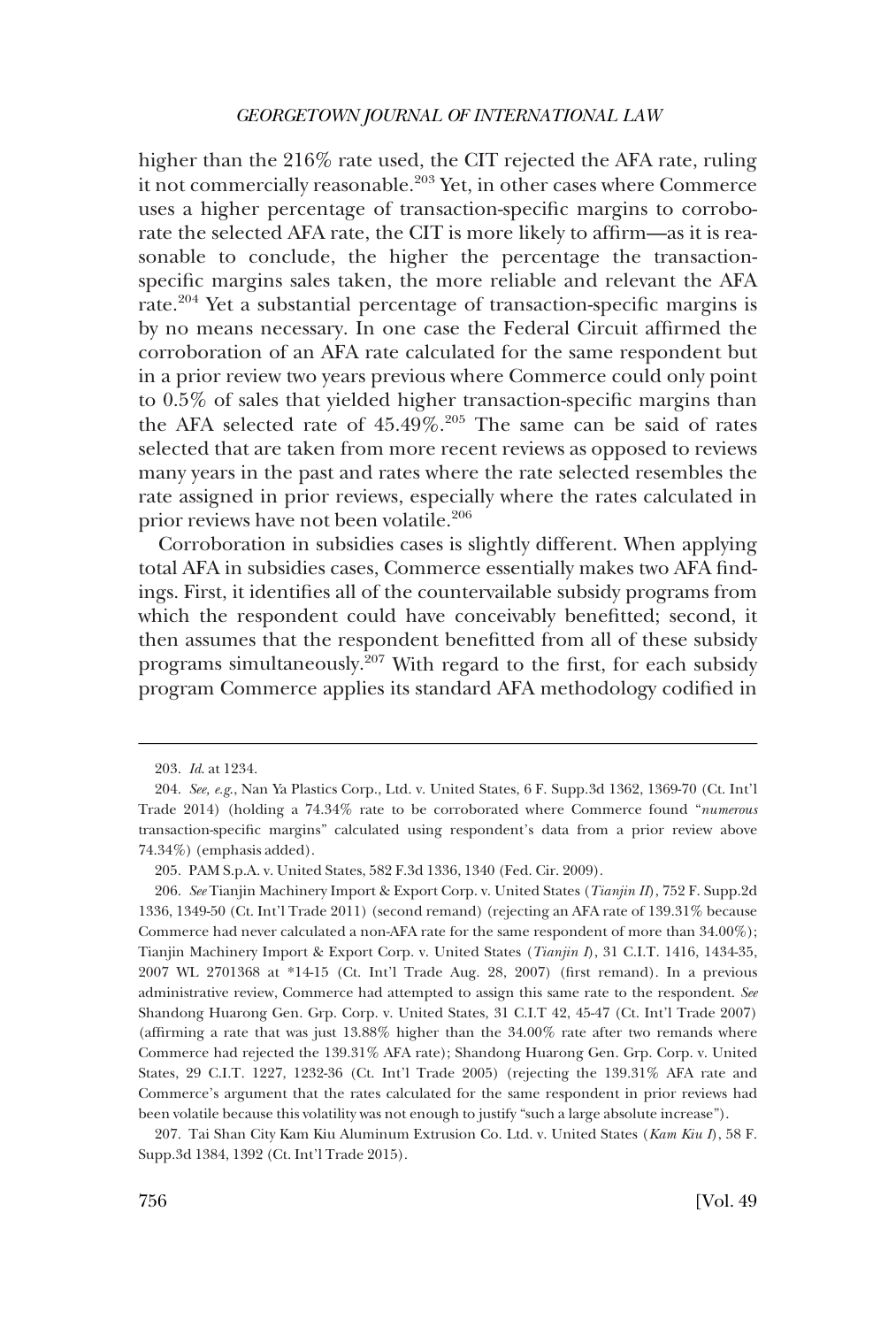19 U.S.C. §  $1677e(d)(1)(A)$ , discussed *supra*,<sup>208</sup> applying either the highest countervailable subsidy rate for the same or similar program calculated for a cooperating respondent in a prior segment of the same proceeding; or, if there is no such rate available, the same or similar program in a different countervailing duty proceeding involving the same country.<sup>209</sup> According to Commerce, such a rate is corroborated because it is both reliable and relevant—it is reliable because it has been calculated in a previous investigation or review; and it is relevant because the program is either the same program or a similar program to one that the respondent could have received a benefit. $2^{10}$ 

The Federal Circuit and the CIT have for the most part accepted this approach, finding that it corroborates to the extent practicable the rate of actual subsidization at least where Commerce has been deprived of the information it requires to determine actual use and the actual rate of subsidization due to either the failure of respondent companies or the subsidizing government to develop the record. $2^{11}$  This is certainly the case where no other company in the subsidy proceeding cooperated and there is no independent information to determine program use and the rate of subsidization.<sup>212</sup> For instance, in *Essar Steel, Ltd. v. United States*, no respondent cooperated in the investigation and no rates for the specific programs alleged had been calculated in prior proceedings such that "Commerce had limited available data (from any proceeding) about the [alleged] programs."<sup>213</sup> However, in *Tai Shan City Kam Kiu Aluminum Extrusion Co. Ltd. v. United States* ("*Kam Kiu*"), the CIT held that where Commerce has not explained that there were "no other independent sources of company specific benefits on the record," it cannot claim that the rate has been corroborated.<sup>214</sup> At

<sup>208.</sup> *Supra* Part I.

<sup>209.</sup> Commerce does not have to corroborate rates calculated calculated using evidence gathered in the course of the same proceeding because that evidence is considered primary, not secondary, information. *See* 19 U.S.C. § 1677e(c)(2) (2017).

*See Kam Kiu I*, 58 F. Supp. 3d at 1392 (citing *Aluminum Extrusions from the People's Republic of*  210. *China: Final Results of Countervailing Duty Administrative Review; 2010 and 2011*, 79 Fed. Reg. 106 (Dep't of Commerce Jan. 2, 2014); Decision Memorandum for the Final Results of the Countervailing Duty Administrative Review: Aluminum Extrusions from the People's Republic of China, at 8-9 (Dec. 26, 2013), [https://enforcement.trade.gov /frn/ summary/prc/2013-31408-1.](https://enforcement.trade.gov/frn/summary/prc/2013-31408-1.pdf)  [pdf.](https://enforcement.trade.gov/frn/summary/prc/2013-31408-1.pdf) 

<sup>211.</sup> *See, e.g*., Fengchi Imp. & Exp. Co., Ltd. of Haicheng City v. United States, 59 F. Supp. 3d 1386, 1397 (Ct. Int'l Trade 2015).

<sup>212.</sup> *See Kam Kiu I*, 58 F. Supp.3d at 1395-96 (distinguishing the facts in Essar Steel, Ltd. v. United States, 753 F.3d 1368, 1370-71 (Fed. Cir. 2014) from those in the instant case).

<sup>213.</sup> Essar Steel, Ltd. v. United States, 908 F. Supp.2d 1306, 1312 (Ct. Int'l Trade 2013).

<sup>214.</sup> *Kam Kiu I*, 58 F. Supp. 3d at 1395-96 (Ct. Int'l Trade 2015).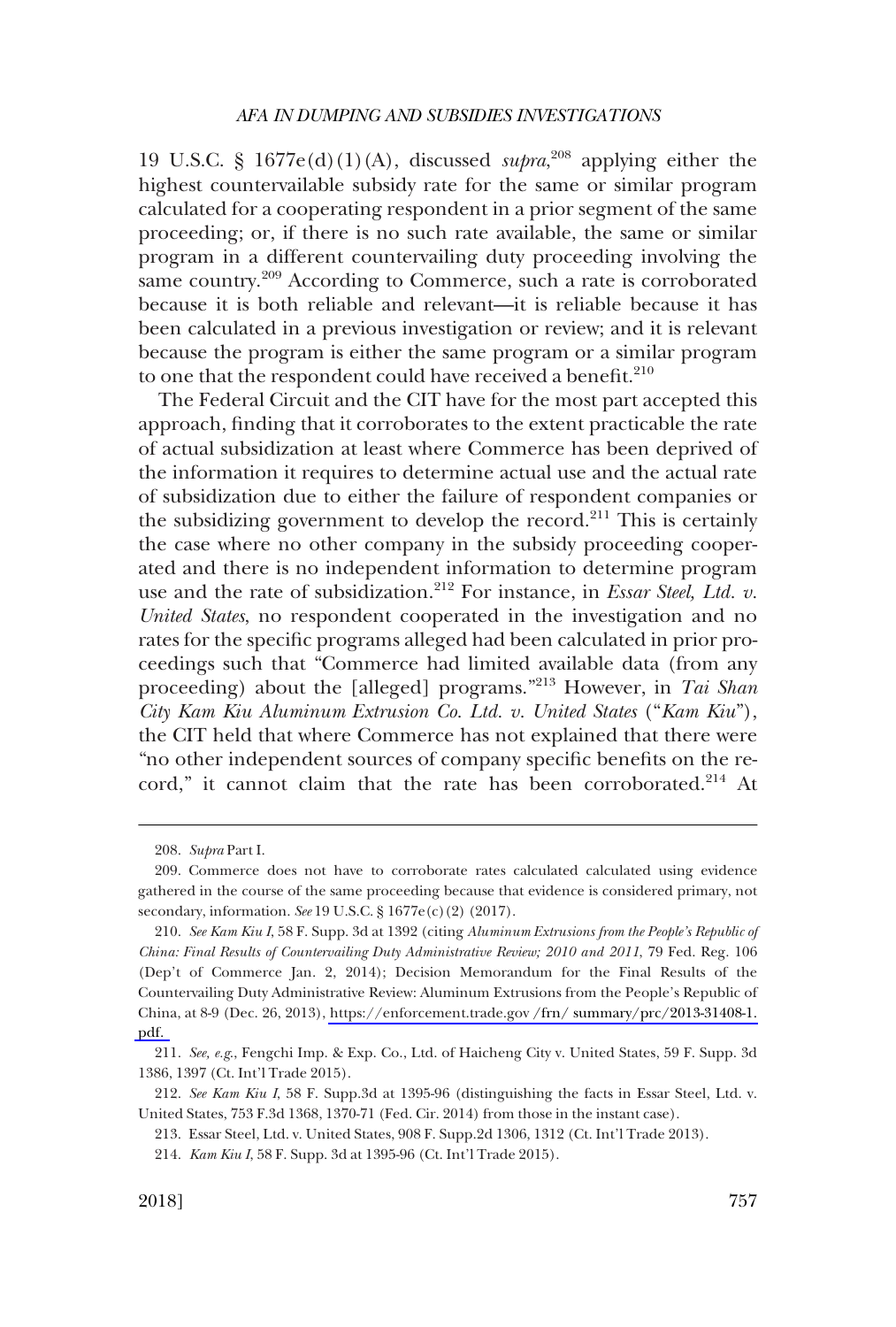fundamental issue in *Kam Kiu* was whether Commerce could reasonably conclude, as it had in *Essar Steel*, that respondent Kam Kiu could have simultaneously benefitted from every program on which Commerce initiated regardless of its location.215 In *Kam Kiu*, Commerce calculated a total AFA rate of 121.22% based on the assumption that respondent Kam Kiu had benefitted from every Chinese program on which Commerce initiated regardless of the location of its plants, which Commerce said, due to the unreliability of Kam Kiu's data, it could not determine because the company had failed to submit quantity and value information by Commerce's deadline.216 However, the CIT rejected this reasoning, arguing that even if it determined that all of Kam Kiu's data was wholly unreliable, Commerce could have used independent information to corroborate whether Kam Kiu could have simultaneously benefitted from every program, *e.g*., information Kam Kiu had submitted in prior proceedings or the information other respondents had submitted in the same segment of the proceeding at issue.217 Thus, at least where location-specific benefits are at issue and a respondent's location can be corroborated to determine non-use, Commerce must do more than resort to its standard AFA methodology. To the extent that Commerce may be required to do more where independent information exists that may be used to corroborate nonuse in other circumstances—for instance, if information from a prior proceeding evidences that a respondent does not qualify for a program for some other reason—*Kam Kiu* is powerful precedent. For

216. *Id*. at 1386-87.

217. *Id*. at 1394. In its remand redetermination, Commerce, under protest, calculated a lower AFA rate of 79.80% that excluded the location-specific programs for which it could not provide evidence that Kam Kiu could have benefitted. *See* Tai Shan City Kam Kiu Aluminum Extrusion Co. Ltd. v. United States (*Kam Kiu II*), 125 F. Supp. 3d 1337, 1345-46 (Ct. Int'l Trade 2015). In doing, the CIT rejected Commerce's argument that it is the respondent's responsibility to provide crossownership structure and facility locations, arguing that doing so "effectively implements a rebuttable presumption" that can only be rebutted if the respondent "could definitively show . . . that either the respondent or the respondent's industry did not use a program. *Id*. at 1347. Simply put, Commerce shifts its congressionally mandated affirmative burden to the respondent. Such an approach cannot coexist with the corroboration requirement. *Id*. Congress could not have possibly intended to place the burden on the interested parties, especially considering Congress requires Commerce to look beyond the record and use independent sources to corroborate secondary information." *Id*. (citing the URAA Statement of Administrative Action, *supra* note 31 at 4199).

<sup>215.</sup> *Id*. at 1394 ("Commerce's explanations do not address the overarching problem identified above, that Kam Kiu could conceivably benefit from all of the programs simultaneously. While it is true that Commerce's methodology does lead to the selection of programs which have some probative value, evidence reasonably at Commerce's disposal suggests that Kam Kiu could not have benefited from all of these programs at the same time.").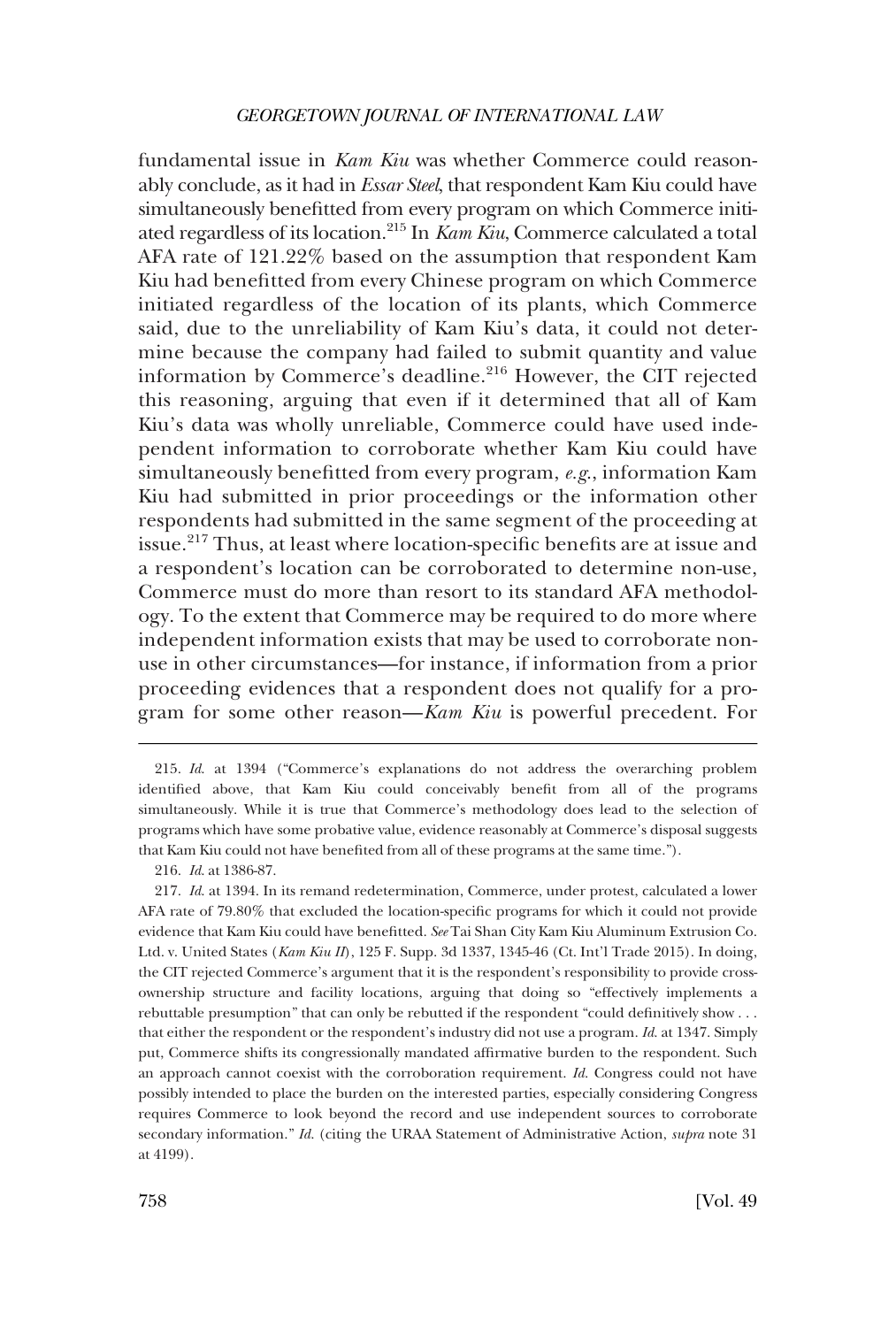instance, in *Essar Steel*, the CIT ruled that Commerce was not required to use information from a prior administrative review that evidenced that a respondent had applied for and been found eligible for a particular program but only because this information had been placed on the record of the prior administrative review *after* the final results had been issued in the administrative review being challenged; thus, the CIT did not reach this issue. $218$ 

*Kam Kiu* is also important for another proposition it makes—that where Commerce has applied a total AFA rate that is "in stark contrast" to the countervailable subsidy rate calculated for other mandatory respondents in the same investigation or review, it has to corroborate the AFA rate in the aggregate if it is to be considered "a reasonably accurate estimate of [a respondent's] actual countervailing duty rate.<sup>219</sup> According to the CIT, "inherent in Commerce's methodology of applying all conceivably used subsidies to Kam Kiu is another adverse inference. This building of adverse inferences on top of each other to create a rate that Commerce does not corroborate in the aggregate leaves the court with the impression that the rate is punitive" and not "a reasonably accurate estimate."220 Thus, at first glance, in terms of the second stage of Commerce's total AFA approach, *Kam Kiu* would seem to require that Commerce at least make some additional effort to tie the total aggregate rate to the respondent's particular situation as it may compare with other respondents in the same proceeding. However, in its review of Commerce's remand redetermination, the CIT clarified that where Commerce has corroborated the individual programs used to calculate a non-cooperative respondent's rate, it does not have to perform an additional step.221 Commerce need only perform this step if it carries over a previously calculated rate from a different proceeding, which, unlike in dumping investigation, has not been Commerce's practice.<sup>222</sup>

Despite the corroboration requirement's checks on Commerce, there is reason to doubt that the requirement still has much bite after

<sup>218.</sup> Essar Steel, Ltd. v. United States, 908 F. Supp. 2d 1306, 1313 (Ct. Int'l Trade 2013).

<sup>219.</sup> Tai Shan City Kam Kiu Aluminum Extrusion Co. Ltd. v. United States (*Kam Kiu I*), 58 F. Supp. 3d 1384,1396 (Ct. Int'l Trade 2015). The CIT was particularly disturbed by the fact that the total AFA rate of 121.22% was "in stark contrast" to the rates applied to the other two mandatory respondents in the review, for which, calculated across two years, were 15% and 1%, and which also involved adverse inferences. *Id*.

<sup>220.</sup> *Id*.

<sup>221.</sup> *Kam Kiu II*, 125 F. Supp. 3d at 1352.

<sup>222.</sup> *Id*.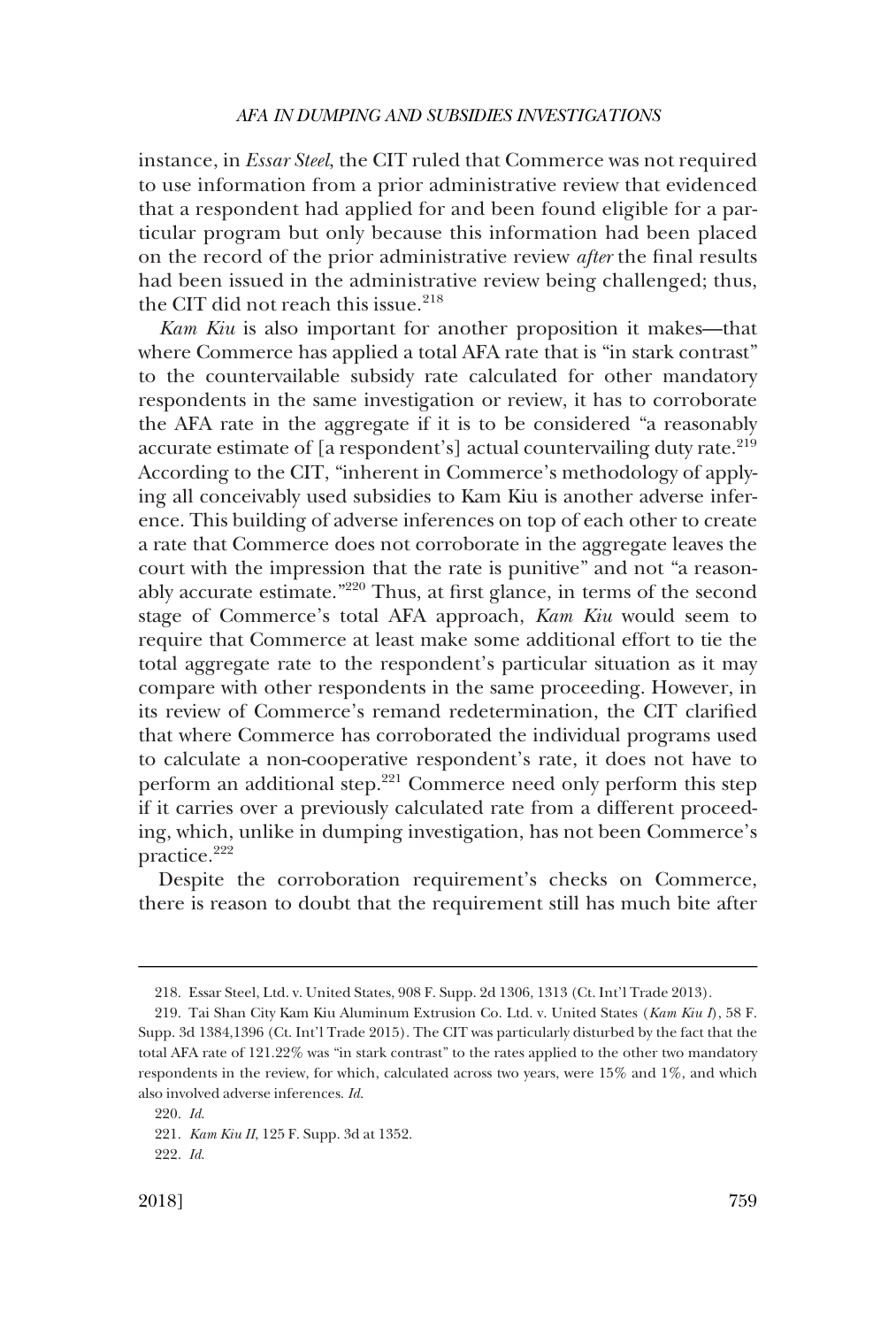passage of the TPEA.<sup>223</sup> Under the AFA statute as amended by the TPEA, Commerce is no longer required "for the purpose of [the corroboration requirement] or any other purpose—to estimate what the countervailable subsidy rate or dumping margin would have been if the interested party found to have failed to cooperate . . . had cooperated; or to demonstrate that the countervailable subsidy rate or dumping margin used by the administering authority reflects an alleged commercial reality of the interested party."224 This clearly eviscerates *De Cecco*'s requirement that Commerce calculates a rate that is a "reasonably accurate estimate" of a non-cooperative respondent's actual rate if the respondent had cooperated, and, in fact, seems to go even further because there were cases before *De Cecco* that referred to Commerce "assign[ing] a rate that accurately reflects what a company's rate would have been had it cooperated."<sup>225</sup> It also clearly eliminates that the AFA rate applied have any semblance to a respondent's "commercial reality."226 Further, Congress's use of the term "alleged commercial reality" in 19 U.S.C.  $\S 1677e(d)(3)(B)$  no doubt reflects its discontent with the CIT and the Federal Circuit's attempts to place limits on Commerce's power to use AFA.<sup>227</sup> In *Özdemir*, the first decision heard by the CIT under the amended AFA statute, the CIT did not apply either *De Cecco*  or *Gallant Ocean*, and with regard to *De Cecco*, referenced its requirement that an AFA rate "be a reasonably accurate estimate of the respondent's actual rate" as tied to "the previous iteration of the statute."228 Further, under the amended statute, Commerce is excepted from

<sup>223.</sup> Trade Preferences Extension Act of 2015, *supra* note 30. The TPEA is also known as the Leveling the Playing Field Act. Although TPEA was signed into law on June 29, 2015, Commerce did not immediately begin operating under the new statute and issued an interpretive rule to establish its dates of application. *See* Dates of Application of Amendments to the Antidumping and Countervailing Duty Law Made by the Trade Preferences Extension Act of 2015, 80 Fed. Reg. 46,793, 46,794 (Aug. 6, 2015). The amendments pertaining to AFA apply only to Commerce's determinations made on or after Aug. 6, 2015. *Id*. at 46,794.

<sup>224. 19</sup> U.S.C. § 1677e(d)(3) (2017).

<sup>225.</sup> *See* Shandong Huarong General Grp. Corp. v. United States, 29 C.I.T. 1227, 1232 2005 WL 2365322 at \*3 ("Commerce's goal is to assign a rate that accurately reflects what a company's rate would have been had it cooperated. It is to that rate that Commerce is then permitted to add an amount to deter non-compliance.").

<sup>226.</sup> *See* Fresh Garlic Producers Ass'n v. United States, 121 F. Supp. 3d 1313, 1329 (Ct. Int'l Trade 2015) (comparing 19 U.S.C. § 1677e(d)(3)(B) (2012) with Gallant Ocean (Thai.) Co. v. United States, 602 F.3d 1319, 1324 (Fed. Cir. 2010)).

*See Senators Tell Commerce to Ensure 'Level the Playing Field Act' Is Enforced*, INSIDE U.S. TRADE 227. (Mar. 24, 2016), [https://insidetrade.com/inside-us-trade/senators-tell-commerce-ensure-level](https://insidetrade.com/inside-us-trade/senators-tell-commerce-ensure-level-playing-field-act-enforced)[playing-field-act-enforced](https://insidetrade.com/inside-us-trade/senators-tell-commerce-ensure-level-playing-field-act-enforced).

<sup>228.</sup> Özdemir Boru San. ve Tic. Ltd. STI v. United States, 273 F. Supp. 3d 1225, 1245 (Ct. Int'l Trade 2017) (quoting De Cecco 216 F.3d at 1032).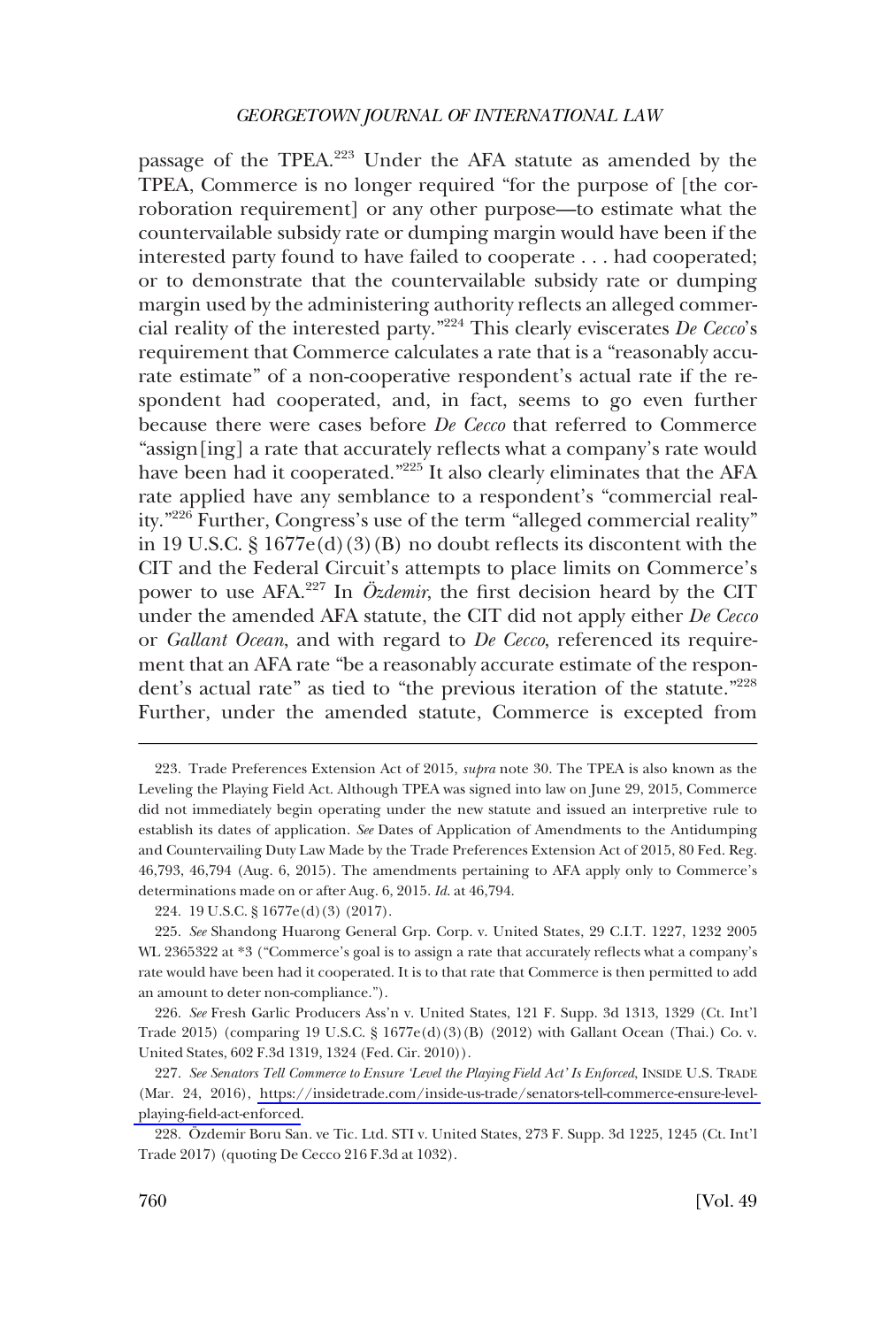corroborating dumping margins or countervailing duty rates applied in separate segments of the same proceeding.<sup>229</sup> Therefore, all of the cases pertaining to corroboration of rates calculated for the same respondent in previous investigations and reviews are null. Although it is still far from clear what is left of the corroboration requirement, for surely it must mean something, the most likely result is that the Federal Circuit and CIT, if they even go this far, revert to pre-*De Cecco* understandings that the rate be a "rough index of conditions in the industry," and that, to the extent they are "grossly excessive," would not be corroborated.<sup>230</sup>

# 2. The Requirement Not to Ignore Record Evidence

Different, albeit related, to the requirement to corroborate is the requirement not to ignore record evidence. Put another way, just because Commerce is applying AFA, it cannot operate in a factual vacuum devoid of the record information it has before it. Considering the full record before it does not bar Commerce from ignoring nonrecord information, such as information it rejects at verification for having come too late in the proceeding; however, it does require that Commerce consider all relevant record information. This requirement is separate from the corroboration requirement, and in some ways, more powerful because its undergirding is the substantial evidence requirement and the requirement that Commerce must offer reasonable explanations of its decisions. These standard administrative law requirements, unlike the corroboration requirement, which applies only to AFA rates calculated using secondary information, apply to all AFA rates regardless of whether primary or secondary information is used.231 For example, in *De Cecco*, the Federal Circuit ruled that Commerce could not use information from the petition that its own investigation had "thoroughly discredited."<sup>232</sup> There, Commerce had evidence that dumping margins for most respondents were much lower than alleged in the petition and that high-end producers, similar to the non-cooperative respondent against which AFA had been applied, tended to have among the lowest dumping

<sup>229. 19</sup> U.S.C. § 1677e(c)(2) (2017).

<sup>230.</sup> D&L Supply Co. v. United States, 113 F.3d 1220, 1223-24 (Fed. Cir. 1997).

<sup>231.</sup> *See, e.g*., Ningbo Dafa Chem. Fiber Co. v. United States, 580 F.3d 1247, 1258 (Fed. Cir. 2009); *see also* Mueller Comercial de Mexico v. United States, 807 F. Supp. 2d 1361, 1371 (Ct. Int'l Trade 2011) ("[A]ny decision to abandon the application of this rate in favor of the highest transaction specific rate of another respondent in a previous administrative review must be fully explained and based on substantial evidence," or would otherwise be 'arbitrary.'").

<sup>232.</sup> F. Ili De Cecco De Filippo Fara S. Martino S.p.A. v. United States, 216 F.3d 1027, 1032 (Fed. Cir. 2000).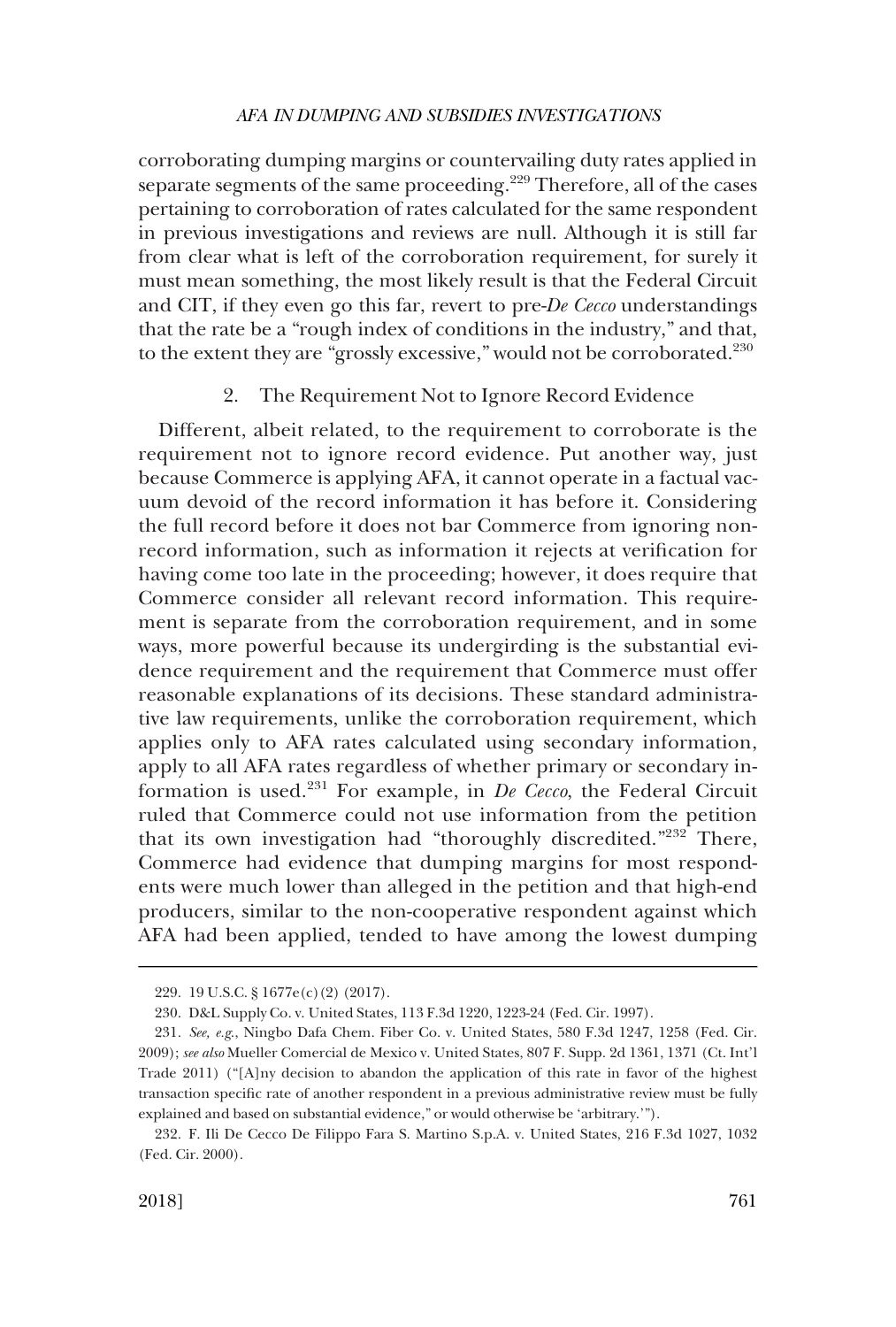margins.233 The SAA also addresses the requirements of substantial evidence and reasonableness, stating that Commerce "must make their determinations based on all evidence on the record, weighing the record evidence to determine that which is most probative of the issue under consideration."234 Although "[t]he possibility of drawing two separate conclusions from the evidence does not prevent an administrative agency's finding from being supported by substantial evidence,<sup>"235</sup> to the extent that Commerce ignores record information, especially when that record evidence squarely contradicts its findings, the Federal Circuit and the CIT are less likely to find an AFA rate supported by substantial evidence. As will be discussed at the conclusion of this section, the requirement not to ignore record information is all the more powerful given the TPEA's weakening of the corroboration requirement.

Even when Commerce applies total AFA, it must not ignore record information. For instance, in *Gerber Food (Yunnan) Co., Ltd. v. United States*, Commerce applied the PRC-Wide entity rate, almost always calculated using AFA, as the AFA rate applicable to respondent Gerber—this despite information that Gerber had placed on the record evidencing its separate rate status.<sup>236</sup> Although Commerce argued that the total AFA rate was justifiable because all of the information on the record that Gerber submitted was unreliable due to the fact that Gerber had misrepresented its relationship with an affiliated exporter of the subject merchandise it produced, the CIT rejected this argument and invalidated the total AFA rate.<sup>237</sup> In doing, the CIT concluded that assignment of a total AFA rate to Gerber "required Commerce to ignore evidence on the record unfavorable to its desired outcome and to act in the absence of required findings of fact," and that, therefore, the rate was unsupported by substantial evidence.<sup>238</sup> The underlying reasoning of this conclusion was that Commerce lacked substantial evidence for its finding that Gerber's misrepresentation rendered all of the evidence that it had submitted as to its actual rate of dumping "unreliable," and thus, not verifiable, under 19 U.S.C. § 1677 $m(e)$ .<sup>239</sup> Even though § 1677m(e) does not apply when Commerce finds that a respondent has

<sup>233.</sup> *Id*.

<sup>234.</sup> URAA Statement of Administrative Action, *supra* note 31, at 4198.

<sup>235.</sup> Hebei Jiheng Chemicals Co. v. United States, 161 F. Supp. 3d 1322, 1330 (Ct. Int'l Trade 2016) (citing Consolo v. Fed. Mar. Comm'n, 383 U.S. 607, 620 (1966)).

<sup>236. 387</sup> F. Supp. 2d 1270, 1272-73 (Ct. Int'l Trade 2005).

<sup>237.</sup> *Id*. at 1284.

<sup>238.</sup> *Id*. at 1290.

<sup>239.</sup> *Id*. at 1279.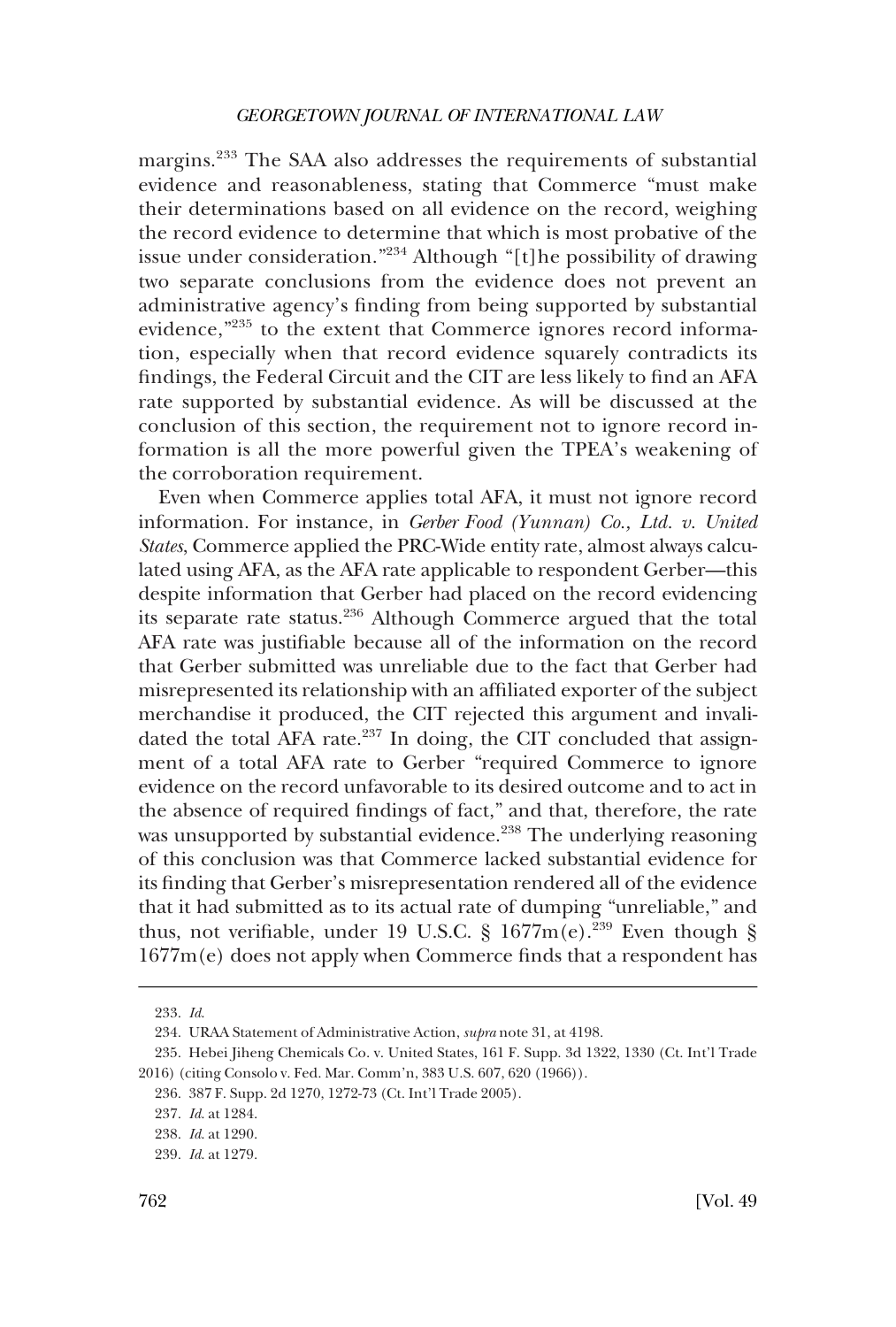not acted to the best of its ability, as discussed *supra*<sup>240</sup> and as Commerce did here, the CIT found that the non-cooperation finding did not apply to evidence Gerber provided that substantiated its claim that it was free from government control—ruling that the misrepresentation "uniquely concerns the terms and execution of the export agency agreement" between Gerber and its affiliate, it did not apply beyond that finding.<sup>241</sup>

Similarly, in *Since Hardware (Guangzhou) Co. v. United States*, Commerce applied an AFA rate to a respondent that had "submitted false and fraudulent documentation" of its market economy purchases, an offense worse than that committed in *Gerber Food*. 242 Although the respondent was clearly non-cooperative and its non-cooperation had resulted in depriving Commerce of credible information the agency needed to determine its dumping rate, the CIT followed *Gerber Food*  and ruled that Commerce could not rescind the respondent's separate rate status.<sup>243</sup> Reasoning that "Commerce may not stray too far from the questionnaire responses that justified the use of AFA," the CIT made clear that the fraudulent responses with regard to the exporter's factors of production had no bearing on the information it submitted establishing its independence from government control, and thus, eligibility for separate rate status.244 The CIT recently affirmed this approach in *Fresh Garlic Producers Association v. United States*, rejecting Commerce's finding that a respondent's failure to support its quantity and value information did not mean that Commerce could reject its separate rate certification without adequately explaining why the certification could not be trusted.245 Although the CIT has been less forgiving in cases like *Koehler* that do not involve separate rate determinations, cases involving separate rate respondents like *Gerber Food* and its progeny evidence that the Federal Circuit and the CIT will at least sometimes question Commerce's finding that all information submitted by a

<sup>240.</sup> *Supra* Part III.A.

<sup>241.</sup> Gerber Food (Yunnan) Co., Ltd. v. United States (*Gerber Food*) 387 F. Supp. 2d 1270, 1282- 83 (Ct. Int'l Trade 2005).

<sup>242. 34</sup> C.I.T. 1262, 1266 (Ct. Int'l Trade 2010); *see* Qingdao Taifa Grp. Co. v. United States (*Taifa I*), 637 F.Supp.2d 1231, 1240-41 (Ct. Int'l Trade 2009); Qingdao Taifa Grp. Co. v. United States (*Taifa II*), 710 F. Supp.2d 1352, 1255-58 (Ct. Int'l Trade 2010).

<sup>243.</sup> *Hardware (Guangzhou) Co*., 34 C.I.T. at 1274.

<sup>244.</sup> *Id*. at 1270-71, \*4 ("Put another way, the evidence that the company was not controlled by the government . . . is far removed from questions relating to the origin of the factors of production and their costs.").

<sup>245.</sup> Fresh Garlic Producers Ass'n v. United States, 121 F. Supp. 3d 1313, 1327-28 (Ct. Int'l Trade 2015).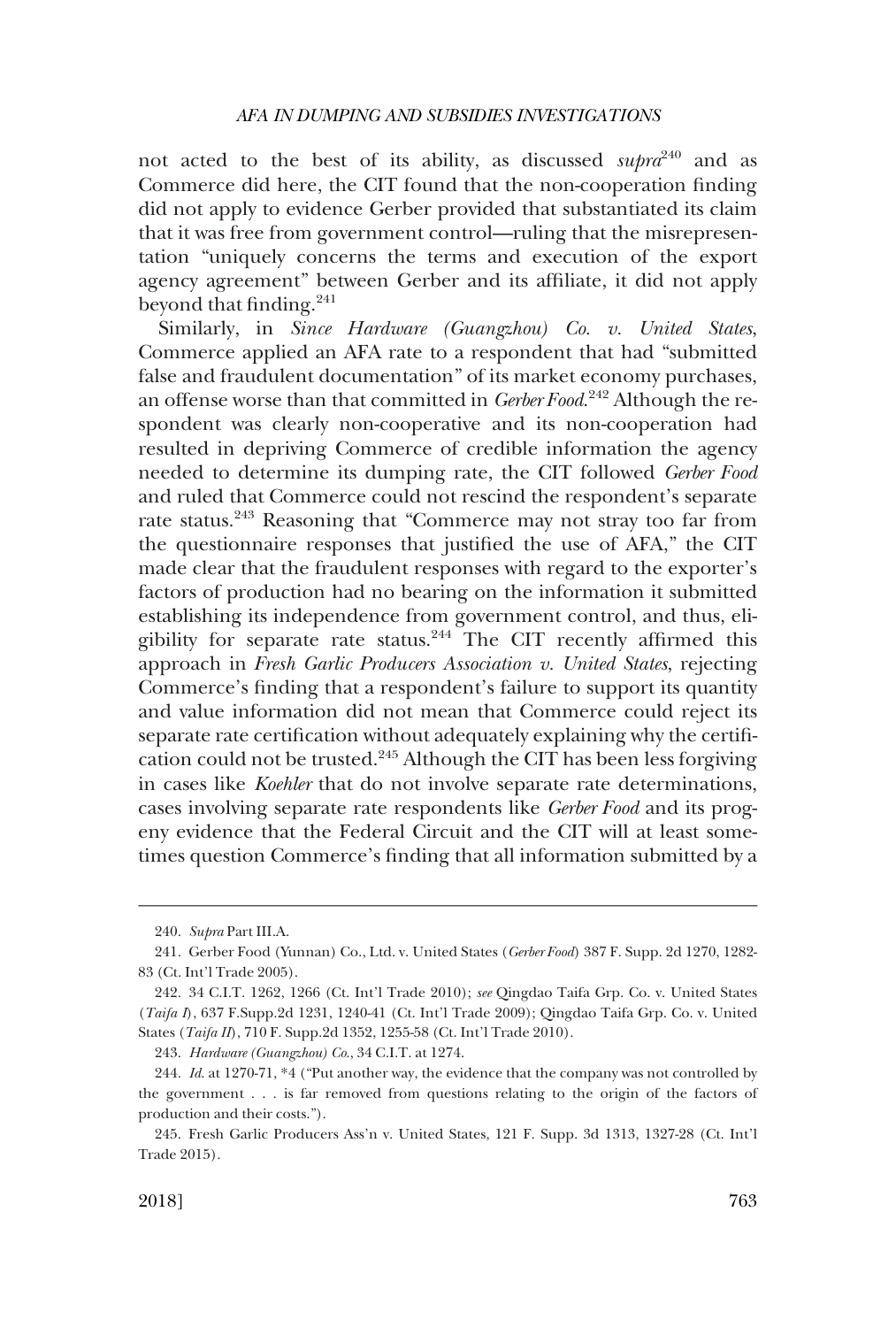respondent is unreliable just because some parts of it are unreliable.<sup>246</sup> Further, where there is no clear misrepresentation—for instance, where a respondent has merely been careless in its submissions, not fraudulent, as was the case in *Gerber Food*, *Since Hardware*, and *Fresh Garlic*—the Federal Circuit and the CIT have room to be even more forgiving.<sup>247</sup>

Similarly, when Commerce applies partial AFA, *i.e*., it has not disregarded all information provided by the respondent as unreliable, it can only disregard the information that it has determined to be deficient. For instance, in the second and third remands of *Dongguan Sunrise Furniture Co. v. United States* ("*Dongguan II*," "*Dongguan III*"), the CIT invalidated Commerce's application of partial AFA where it had calculated a dumping margin for a respondent using its own data to stand-in for the margin of respondent's unreported sales.<sup>248</sup> In *Dongguan II*, Commerce selected an AFA rate based on the single highest transaction-specific margin below 216.01% in each CONNUM to reach a partial AFA rate of 182.15%.249 However, Commerce rejected the transaction-specific rate selected for each CONNUM accounted for less than one percent of total sales.250 In *Dongguan III*, Commerce tried again, calculating a partial AFA rate based on the highest-transaction specific margin in each CONNUM that was both below 216.01% and where at least 0.04% of total reported sales were dumped at that margin, reaching a partial ADA rate of 41.75%.<sup>251</sup> However, Commerce, too, rejected this rate, finding

248. *See* Dongguan Sunrise Furniture Co. v. United States (Dongguan II), 904 F. Supp.2d 1359 (Ct. Int'l Trade 2013); Dongguan Sunrise Furniture Co. v. United States (Dongguan III), 931 F. Supp.2d 1346 (Ct. Int'l Trade 2013). Unlike in *Dongguan I*, Commerce did not have to corroborate the information used in this case because it used the respondent's own information; it did, however, have to meet the substantial evidence requirement. *See Dongguan II*, 904 F. Supp.2d at 1363-64.

249. Dongguan II, 904 F.Supp.2d at 1361.

251. Dongguan III, 931 F.Supp.2d at 1349.

<sup>246.</sup> *See* Koehler, 7 F. Supp. 3d at 1314-15 (upholding Commerce's use of total AFA and distinguishing *Gerber* because it had concealed home market sales).

<sup>247.</sup> *But see* Mukand, Ltd. v. United States, 767 F.3d 1300, 1307-08 (Fed. Cir. 2014) (upholding Commerce's finding to apply total AFA and disregard all information submitted by a respondent because respondent failed to provide product-specific sales and cost information). Because the information of which Commerce was deprived was "not limited to a discrete category of information," and so "core" to its analysis that it "[left] little room for the substitution of partial facts without undue difficulty," Commerce, even absent misrepresentation or fraud, was justified in applying total AFA so as to ignore the record information that the respondent did present. *Id*.

<sup>250.</sup> *Id*. at 1363, n.3. *But see* Ta Chen Stainless Steel Pipe, Inc. v. United States, 298 F.3d 1330, 1339 (Fed. Cir. 2002) (upholding a partial AFA rate based on only a single sale and rejecting respondent's argument that the sale representing only 0.04% of its total sales and the only sale with the dumping margin that Commerce had assigned).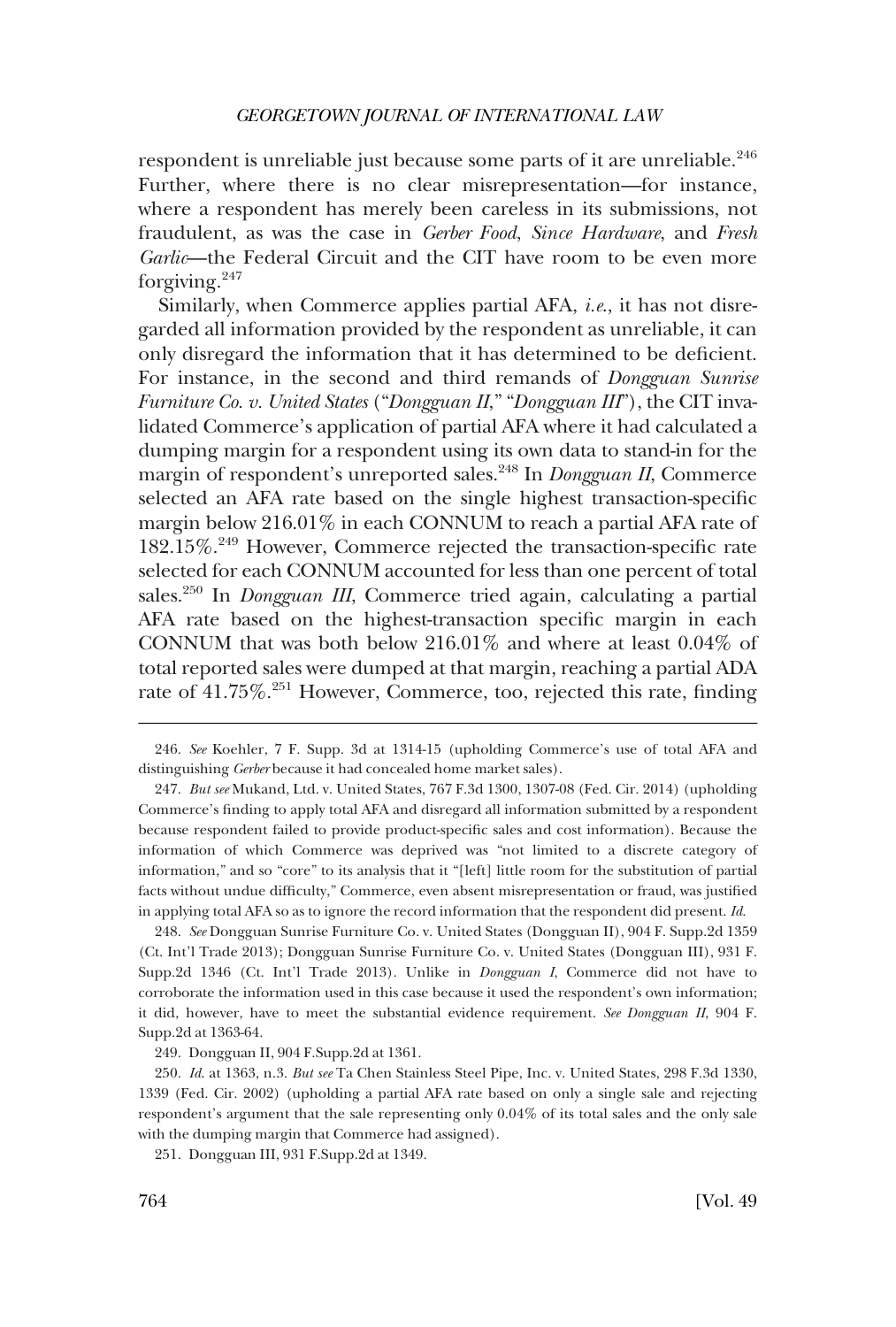that  $0.04\%$  was too small a percentage of total sales.<sup>252</sup> Because the record "contain[ed] verifiable sales data relating to the same type of products, from the same producer, and during the same period of time as the unreported sales," it was unacceptable for Commerce to ignore this information.253 Finally, in *Dongguan IV*, where Commerce used the highest 50% of all transaction-specific margins for each CONNUM to calculate a partial AFA rate of 41.30%, Commerce affirmed the result to be supported by substantial evidence because it "relied on a much greater percentage of sales."254 A similar holding of Commerce's feet to the fire occurred in *Qingdao Taifa Grp. Co. v. United States* ("*Taifa III*") where Commerce, in attempt to avoid yet another remand, Commerce reviewed an AFA rate of 227.73% that has been calculated using respondent Taifa's own sales, but which, according to the CIT, was unsupported by substantial evidence, and that, in its remand redetermination, Commerce should select a rate "somehow grounded in the realities of [the] industry."255

In subsidies investigations, similar requirements apply. For instance, in *Kam Kiu*, discussed *supra*, 256 the CIT also reviewed Commerce's finding that Kam Kiu had used an export rebate program alleged by respondents that it had found voluntary respondents to have used despite evidence that Kam Kiu placed on the record that it could not have used the program, evidence that "detract[ed] from Commerce's finding"; and despite an explanation of how Kam Kiu "could have availed itself of the benefits of this program."257 However, because Commerce explained in its remand redetermination that Kam Kiu was located in the same province as the voluntary respondent that used the program, thus allowing Commerce to permissibly infer that it, too, could have used the program.258 In a path-breaking recent case, *Trina Solar*, discussed *supra* in regard to its non-cooperation finding,<sup>259</sup> the CIT ruled that Commerce, even when applying AFA, "must still make the necessary factual findings to satisfy the requirements of countervailability

<sup>252.</sup> *Id*. at 1356.

<sup>253.</sup> *Id*.

<sup>254.</sup> Dongguan Sunrise Furniture Co. v. United States, 36 I.T.R.D. 1686, 2015 WL 179003 at \*2, 4 (Ct. Int'l Trade 2015).

<sup>255. 34</sup> C.I.T. 1435, 1443 (Ct. Int'l Trade 2010).

<sup>256.</sup> *Supra* Part III.B.1.

<sup>257.</sup> *Kam Kiu I*, 58 F. Supp.3d at 1396.

<sup>258.</sup> *Kam Kiu II*, 125 F. Supp.3d at 1350.

<sup>259.</sup> *Supra* Part III.A.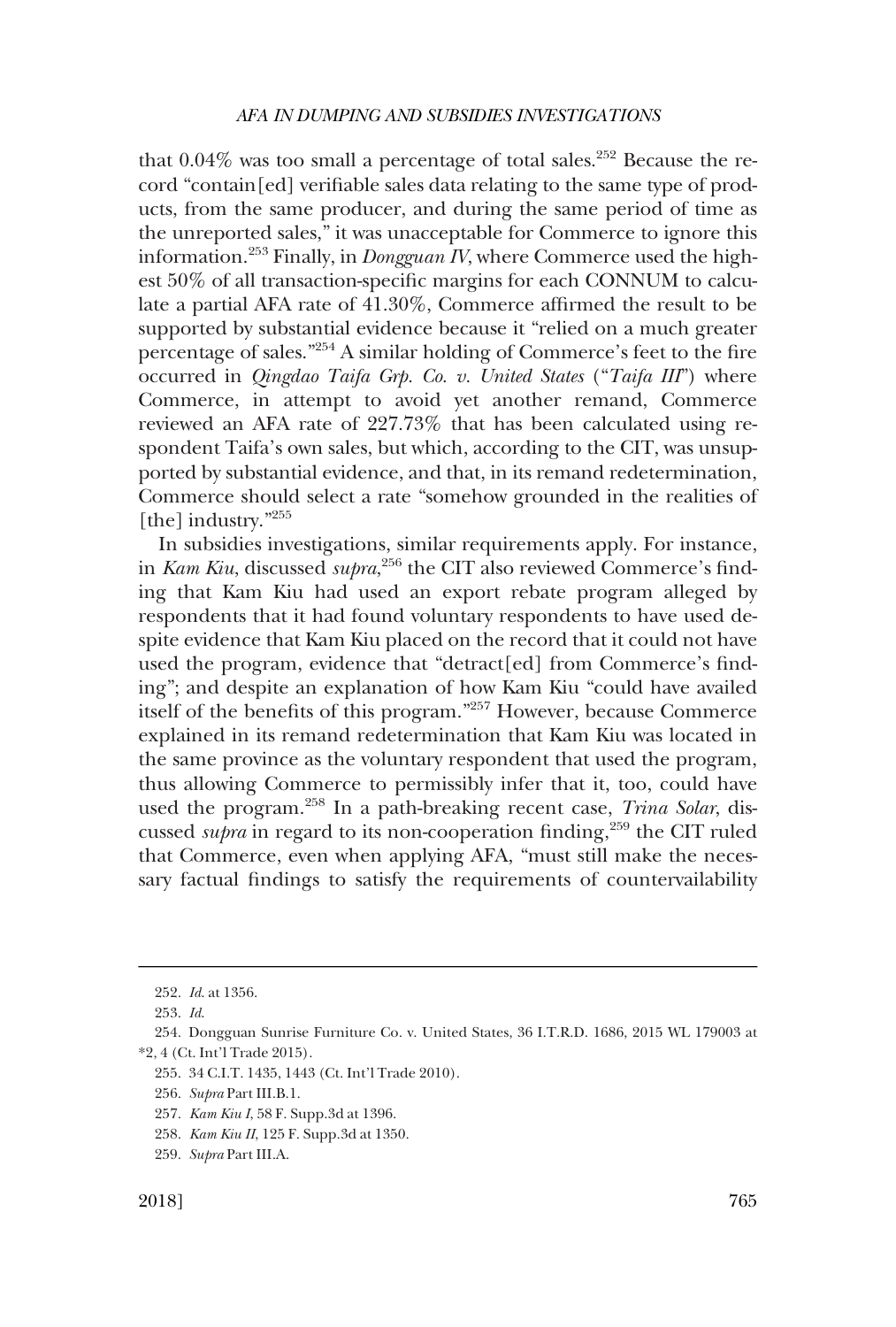[*i.e.*, financial contribution, benefit, and specificity].<sup>"260</sup> Here, the CIT went beyond just requiring Commerce not to ignore record information, reading the requirement to also place a burden on Commerce to support its AFA-driven fact-finding by pointing to support in the record.

According to the CIT in *Trina Solar*, "[b]y bypassing the prerequisite factual findings to reach the legal conclusion purely 'as AFA,' Commerce illegally circumvents its obligation to make determinations that are supported by a reasonable reading of the record, including consideration of the relevant evidence that "fairly detract[s]" from the reasonableness of its conclusions."261 In doing, Commerce, even if it is not required to query a non-cooperative foreign government or individual company once more, must nevertheless search "the far reaches of the record"—and may re-open the record—to make the prerequisite factual findings.262 Applying this standard to twenty-seven unreported subsidies that Commerce discovered only at verification, the CIT remanded to Commerce because Commerce had "improperly reached legal conclusions without the support of requisite factual findings" where it did not point to information on the record to support its conclusion that each of the subsidies was countervailable. $263$  On remand, Commerce examined all twenty-seven programs, finding that the respondent had received a payment for each of the programs, thereby evidencing a financial contribution; and that China, the subsidizing government, had developed several programs to develop the renewable energy and science and technology industries (in doing, Commerce pointed to "several laws, economic measures, and economic incentives"), thereby evidencing that the programs under the auspices of which the discovered payments were issued were specific.<sup>264</sup> Although the evidence to which Commerce pointed in the remand redetermination was not particularly overwhelming, that *Trina Solar* requires that Commerce must do more in subsidies investigations than simply conclude purely as AFA that a financial contribution and benefit has been conferred has provided a meaningful opening that the Federal Circuit and the CIT may use in the future to require, at the very least, more explanation from Commerce when it applies AFA in subsidy proceedings.

<sup>260.</sup> Changzhou Trina Solar Energy Co., Ltd. v. United States, 195 F. Supp.3d 1334, 1350 (Ct. Int'l Trade 2016).

<sup>261.</sup> *Id*.

<sup>262.</sup> *See id*. at 1350.

<sup>263.</sup> *Id*. at 1349-50.

<sup>264.</sup> Changzhou Trina Solar Energy Co. v. United States (*Trina II*), 264 F. Supp. 3d 1325, 1335- 36 (Ct. Int'l Trade 2017).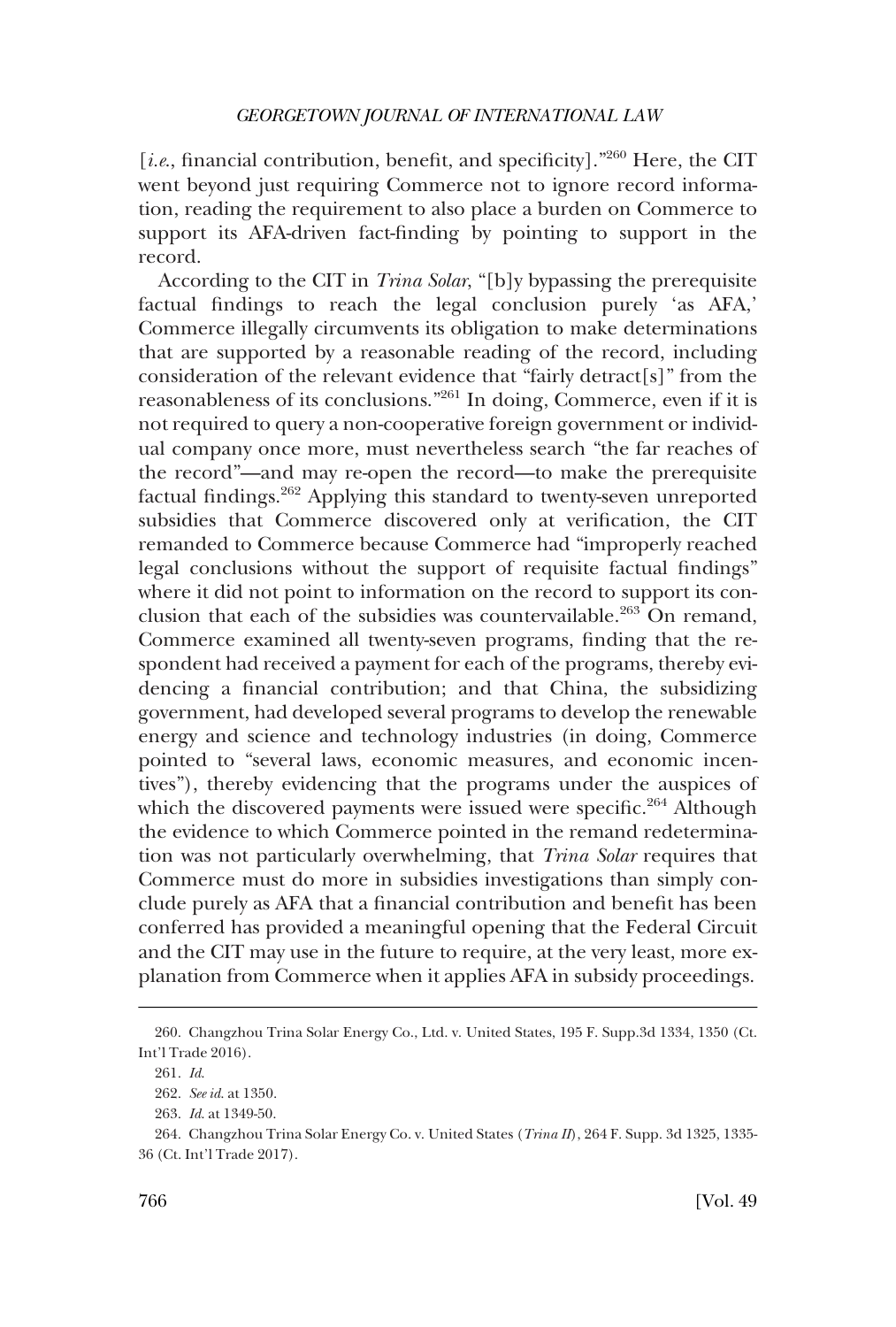Another very important and overarching limit gaining currency with both the Federal Circuit and the CIT in recent years is that neither the decision whether to apply partial or total AFA nor the rate that Commerce determines should be purposely punitive: "[T]he purpose of section 1677e(b) is to provide respondents incentive to cooperate, not to impose punitive . . . margins."265 Although Commerce may sometimes look to the words of Commerce to determine if the purpose of the rate is punitive, the inquiry is usually conflated with substantial evidence review. Where AFA rates are so high that it might be inferred that Commerce's purpose in applying them is punitive, the Federal Circuit and the CIT may be more scrutinizing of Commerce's fact-finding. To this end, the Federal Circuit and the CIT have been particularly critical of AFA rates over 100%, the CIT in one case stating that "[w]hen rates are in multiples of 100%, one might assume that a bit more . . . record support is warranted."266 In another case, the CIT ruled that when rates are over 100 percent and higher than that calculated for cooperating respondents in the same investigation or review, "Commerce must provide a clear explanation for its choice and ample record support for its determination."267 In other words, the CIT reasoned, "[a]s the rate become larger and greatly exceeds the rates of cooperating respondents, Commerce must provide a clearer explanation for its choice and ample record support for its determination."268 It is thus fair to say that, in general, the higher the rate, the more evidence Commerce ought to produce for it to survive substantial evidence review.

Further, where Commerce has assigned a non-cooperative respondent one AFA rate, and then, in a subsequent proceeding, applies an even higher AFA rate, Commerce must explain why the higher rate is now necessary to deter non-compliance and, therefore, is not punitive.<sup>269</sup> For instance, in *Shandong II*, Commerce calculated an AFA rate of 45.42% in a

<sup>265.</sup> De Cecco, 216 F.3d at 1032; *see also* Essar Steel, 678n F.3d at 1276; Mukand, Ltd. v. United States, 767 F.3d 1300, 1307-08 (Fed. Cir. 2014).

<sup>266.</sup> *See* Qingdao Taifa Grp. Co. v. United States (*Taifa III*), 34 C.I.T. 1435, 1443 & n.7 (Ct. Int'l Trade 2010) ("Thin air is not evidence supporting a dumping margin, particularly one of almost 400%."). *But see* Hubscher Ribbon Corp. v. United States, 979 F. Supp. 2d 1360, 1370 (Ct. Int'l Trade 2014) (upholding a 247.65% rate because the non-cooperative respondent knew at the time they withdrew from the review that Commerce had limited other data on which to base an AFA rate).

<sup>267.</sup> *See* Lifestyle Enter. v. United States, 768 F. Supp. 2d 1286, 1298 (Ct. Int'l Trade 2011) (ordering Commerce to further explain its determination of an AFA rate of 216%).

<sup>268.</sup> *Id*.

<sup>269.</sup> *See, e.g*., Shandong Mach. Imp & Exp. Co. v. United States ("*Shandong II*"), 34 C.I.T. 1001, 1006, 2010 WL 3199830, at \*4 (Ct. Int'l Trade 2010).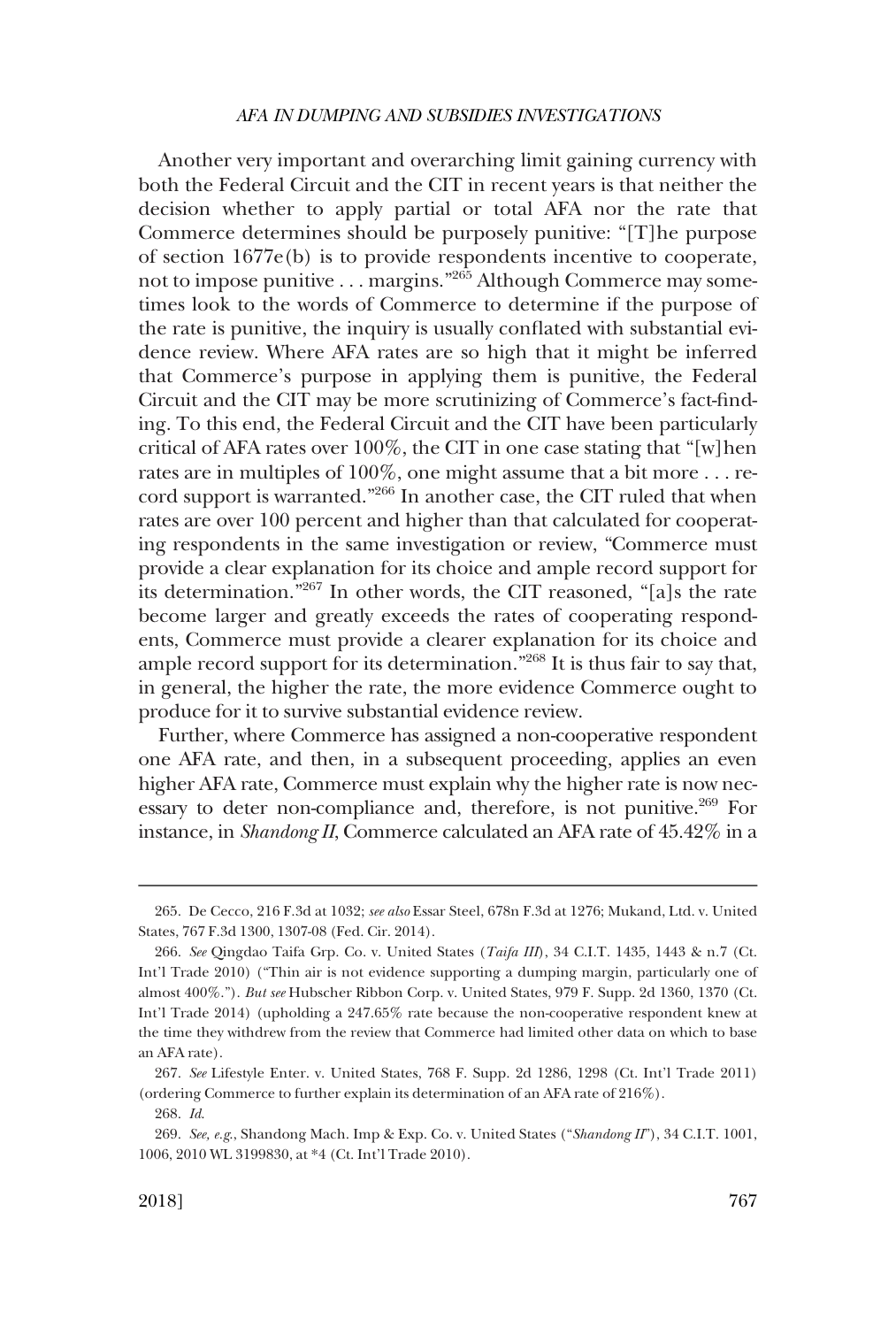prior review that Commerce at the time determined "sufficient to ensure future compliance."<sup>270</sup> However, in a later review, it increased this rate to 109.06%.271 In *Kam Kiu*, the CIT articulated a similar requirement, stating that Commerce must either explain how AFA rates rely to non-cooperative respondents or "why [they are] necessary to deter non-compliance."272

While the TPEA amendments to the AFA statute mainly targeted the corroboration requirement, they also affected substantial evidence review because, to the extent that the TPEA relieves Commerce from any obligation to calculate "reasonably accurate estimates" for non-cooperative respondents, it also weakens substantial evidence review. As 19 U.S.C.  $\S 1677e(d)(3)(A)$  applies not just to the corroboration requirement, but to Commerce's obligation to estimate reasonably accurate rates "for *any* other purpose," it obviates the need for Commerce provide substantial evidence to show that its AFA findings are "reasonably accurate estimates" of actual margins, which Commerce did in the *Dongguan* cases, discussed *supra*, 273 and even in *Kam Kiu*, where the CIT also cited this obligation.<sup>274</sup> The CIT's recent decision in  $\ddot{O}z$ *demir*, where the CIT emphasized that Commerce is relieved of this obligation for "*any other purpose*," makes this all the clearer.<sup>275</sup>

If the TPEA alone was not enough, the Federal Circuit in *Nan Ya Plastics Corp. v. United States*, a pre-TPEA case, also relieves Commerce from any obligation to calculate reasonable estimates of respondents' actual rate of dumping or subsidization. 276 In *Nan Ya*, where Commerce applied an AFA rate using primary information and thus did not have to corroborate the rate it selected, the Federal Circuit ruled that Commerce is within its rights under *Chevron* to determine that a rate is '"accurate' if it is correct as a mathematical and factual matter, [and thereby] supported by substantial evidence," and that it "reflects 'commercial reality' if it is consistent with the method provided in the statute."277 According to the Federal Circuit, "[w]hen Congress directs the agency to measure pricing behavior . . . [it] need not examine the economic or commercial activity of the parties specifically, or of the

<sup>270.</sup> *Id*.

<sup>271.</sup> *Id*. at 1003.

<sup>272.</sup> *Kam Kiu I*, 58 F. Supp.3d at 1396.

<sup>273.</sup> *Supra* Part III.B.1

<sup>274.</sup> *Kam Kiu I*, 58 F. Supp.3d at 1392.

<sup>275.</sup> Özdemir Boru San. ve Tic. Ltd. Sti v. United States, 273 F. Supp. 3d 1225, 1248 (Ct. Int'l Trade 2017) (emphasis in opinion).

<sup>276. 810</sup> F.3d 1333 (Fed. Cir. 2016).

<sup>277.</sup> *Id*. at 1344.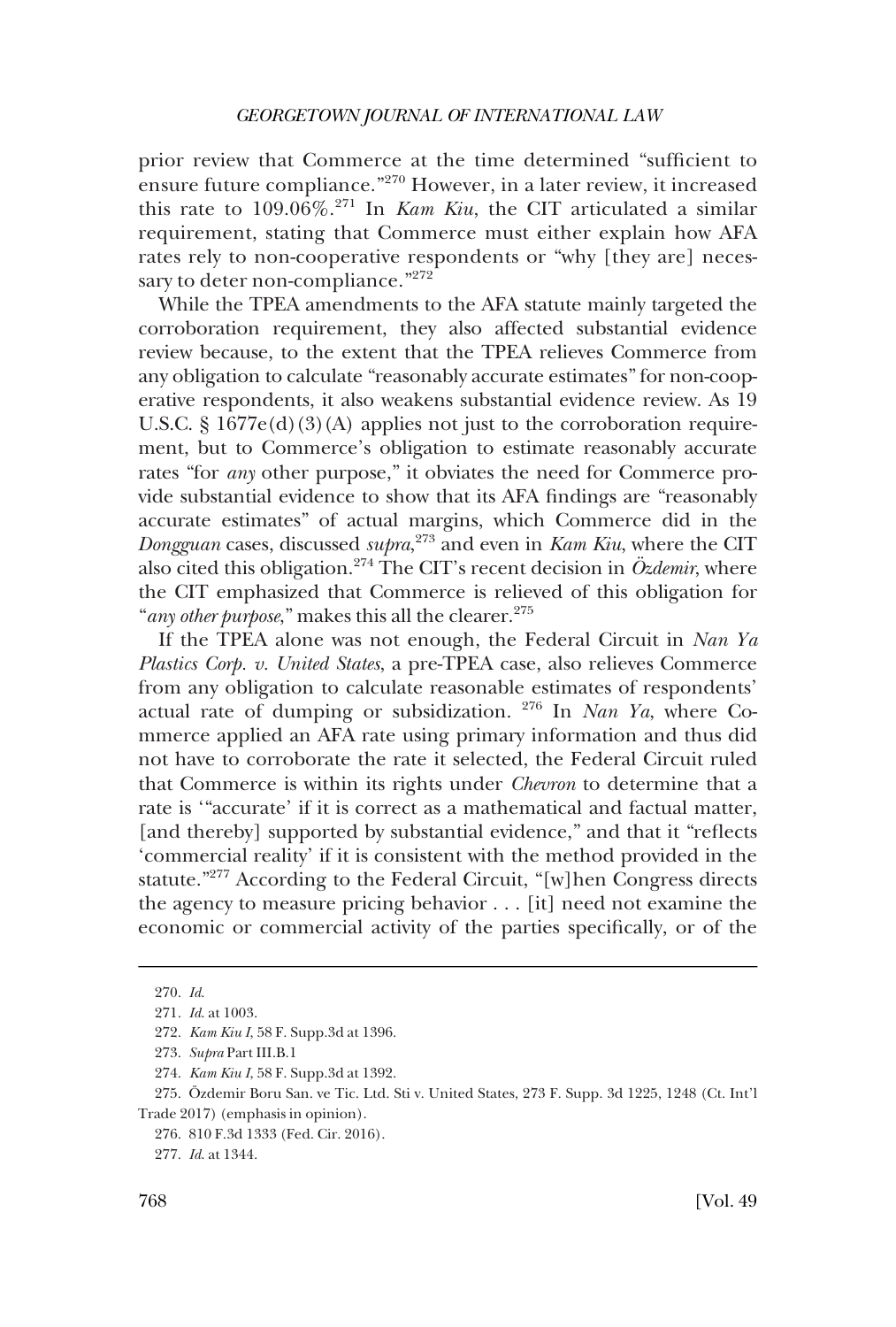industry more generally, in some broader sense."278 To this end, *Nan Ya*  goes further than *De Cecco* and earlier cases, leaving it difficult to determine what is left of *De Cecco*'s general requirement that rates be "reasonable."

Yet, despite the TPEA and *Nan Ya*, the basic premise that Commerce still may not ignore record information remains intact, at least not where it is in clear contradiction to Commerce's conclusion and the reliability of the evidence. This is because even if Commerce may not be required to proactively examine the economic situation of respondents or the larger industry to which they belong, still left is *De Cecco*'s general requirement that the rate be "reasonable" and "supported by substantial evidence," *i.e*., Commerce is still under an obligation to "assure a reasonable margin" that has "some relationship to the respondent's actual margin."279 Therefore, and as will be discussed in Part V, regardless of *Nan Ya*'s frustration with *De Cecco* and its progeny, which the Federal Circuit derided as illegally adding additional procedures that Congress did not intend, not all is lost.

## IV. WTO CHALLENGES TO INVESTIGATING AUTHORITIES' USE OF FA AND AFA

As mentioned earlier, the United States implemented both the WTO Anti-Dumping Agreement ("AD Agreement") and the Subsidies and Countervailing Measures Agreement ("SCM Agreement") through the URAA, which amended 19 U.S.C. § 1677e. While the Federal Circuit and the CIT have reviewed Commerce's AFA determinations under the implementing statute, the WTO Appellate Body ("AB") and WTO Panels have reviewed Commerce's AFA determinations under the AD and SCM Agreements, which were drafted, in part, to address the displeasure of other WTO members regarding Commerce's use of "facts otherwise available," including AFA, in dumping and subsidies investigations.280 The relevant articles pertaining to FA are Article 6.8 of the

<sup>278.</sup> *Id*.

<sup>279.</sup> F. Ili De Cecco De Filippo Fara S. Martino S.p.A. v. United States, 216 F.3d 1027, 1032 (Fed. Cir. 2000) ("Congress could not have intended for Commerce's discretion to include the ability to select unreasonably high rates with no relationship to the respondent's actual dumping margin.").

<sup>280.</sup> *See* Andrews, *supra* note 26, at 16-18. This said, other WTO Members also engage in practices similar to AFA. For instance, the European Union and Brazil both assign the petition rate to respondents who clearly do not cooperate in an investigation, *i.e*., do not submit any information at all. *See* VAN BAEL & BELLIS, EU ANTI-DUMPING AND OTHER TRADE DEFENCE INSTRUMENTS 474 (5th ed. 2011) (discussing the EU's use of facts and adverse facts available); INTERNATIONAL TRADE CENTRE, BUSINESS GUIDE TO TRADE REMEDIES IN BRAZIL: ANTI-DUMPING, COUNTERVAILING AND SAFEGUARD LEGISLATION, PRACTICES AND PROCEDURES 3 (2009).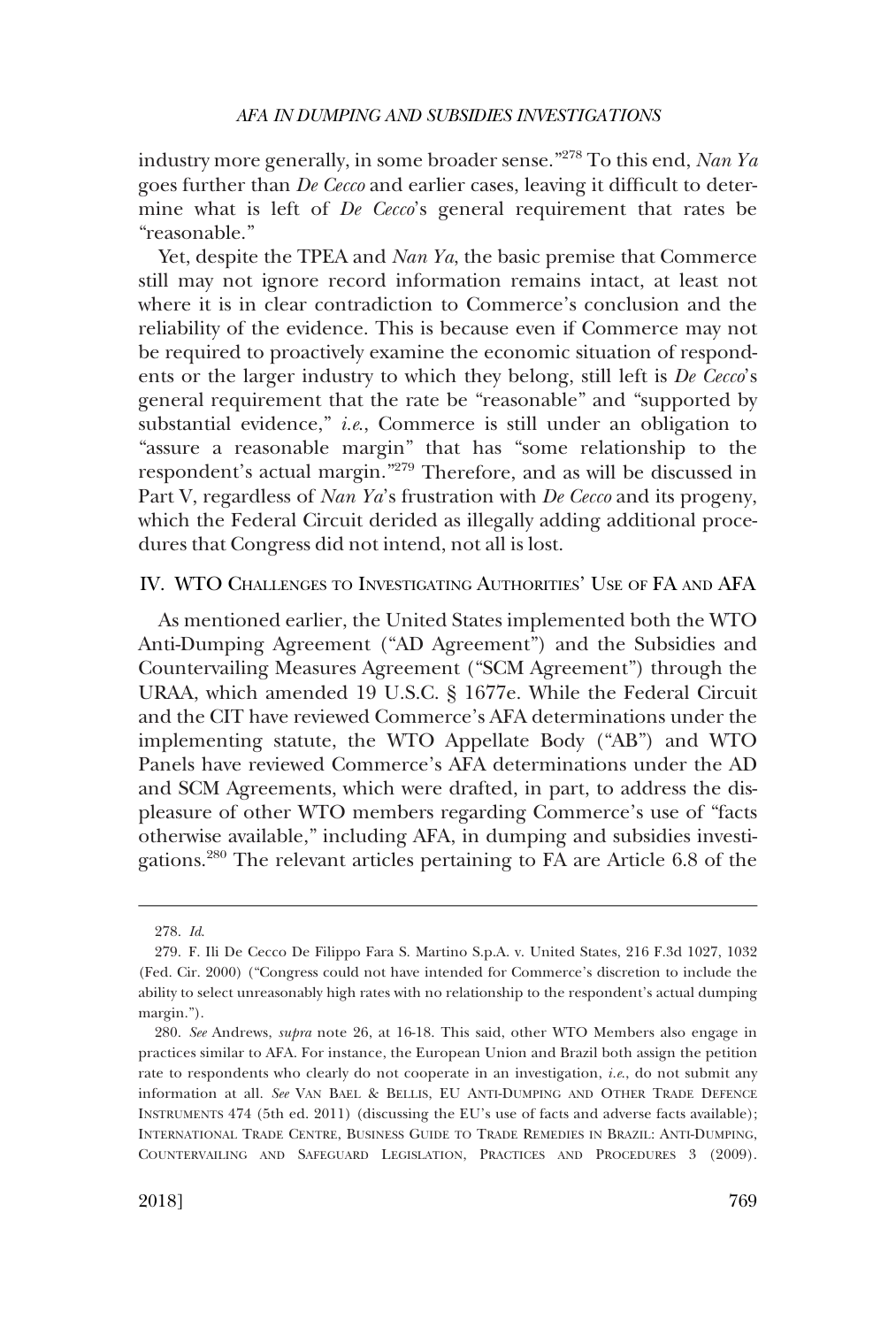AD Agreement and Article 12.7 of the SCM Agreement, which address the use of evidence in dumping and subsidies proceedings, respectively.<sup>281</sup> Both articles are nearly identical, reading that "in cases where an interested party refuses access to, or otherwise does not provide, necessary information within a reasonable period or significantly impedes the investigation, determinations, affirmative or negative, may be made on the basis of *facts available*." Additionally, Annex II of the AD Agreement, which also guides interpretation of the SCM Agreement, addresses procedures that WTO members are to follow when they make determinations on the basis of facts available in dumping and subsidies proceedings. WTO case law has found Annex II of the AD Agreement to apply to the use of facts available in subsidies cases as well given "the need for the consistent resolution of disputes arising from anti-dumping and countervailing duty measures."282 Therefore both agreements contain constraints similar to those described above in the United States law context as to *when* and *how* Commerce an apply facts available, including AFA.

In terms of AFA, the AD and SCM Agreements are silent.<sup>283</sup> The United States rests its authority to apply AFA on the text of Annex II:7, which provides that "if an interested party does not cooperate and thus relevant information is being withheld from the authorities, this situation could lead to a result which is less favourable to the party than if the party did cooperate." However, the provision makes no reference

Interestingly, however, even when this is the case, the EU will attempt to cross-check the information alleged in the petition with publicly available sources. *See* VAN BAEL & BELLIS, at 474-76.

<sup>281.</sup> *See* AD Agreement, *supra* note 6, art. 6.8; SCM Agreement, *supra* note 6, art. 12.7.

<sup>282.</sup> WTO case law has found Annex II of the AD Agreement provide "additional context for the interpretation of Article 12.7." *US–Carbon Steel (India)*, *supra* note 9, ¶ 4.423. This is because there is a "need for the consistent resolution of disputes arising from anti-dumping and countervailing duty measures". Appellate Body Report, *Mexico–Definitive Anti-Dumping Measures on Beef and Rice from the United States* ¶¶ 289-95, WTO Doc. WT/DS295/AB/R (adopted Dec. 20, 2005) [hereinafter *Mexico–Rice*]; *see also* World Trade Organization, Ministerial Declaration of 15 December 1993, *Declaration on Dispute Settlement Pursuant to the Agreement on Implementation of Article VI of the General Agreement on Tariffs and Trade 1994 or Part V of the Agreement on Subsidies and Countervailing Measures*. Indeed, in *Mexico–Rice*, the Appellate Body stated that "it would be anomalous if Article 12.7 of the *SCM Agreement* were to permit the use of 'facts available' in countervailing duty investigations in a manner markedly different from that in anti-dumping investigations." *See Mexico–Rice* ¶ 295.

<sup>283.</sup> Appellate Body Report, *United States–Anti-Dumping Measures on Certain Hot-Rolled Steel Products from Japan*, 29 n.45, WTO Doc. WT/DS184/AB/R (adopted Aug. 31, 2001) [hereinafter *US–Hot-Rolled Steel*] ("[T]he term 'adverse' does not appear in the Anti-Dumping Agreement in connection with the use of facts available. Rather, the term appears in the provision of the United States Code that applies to the use of facts available.").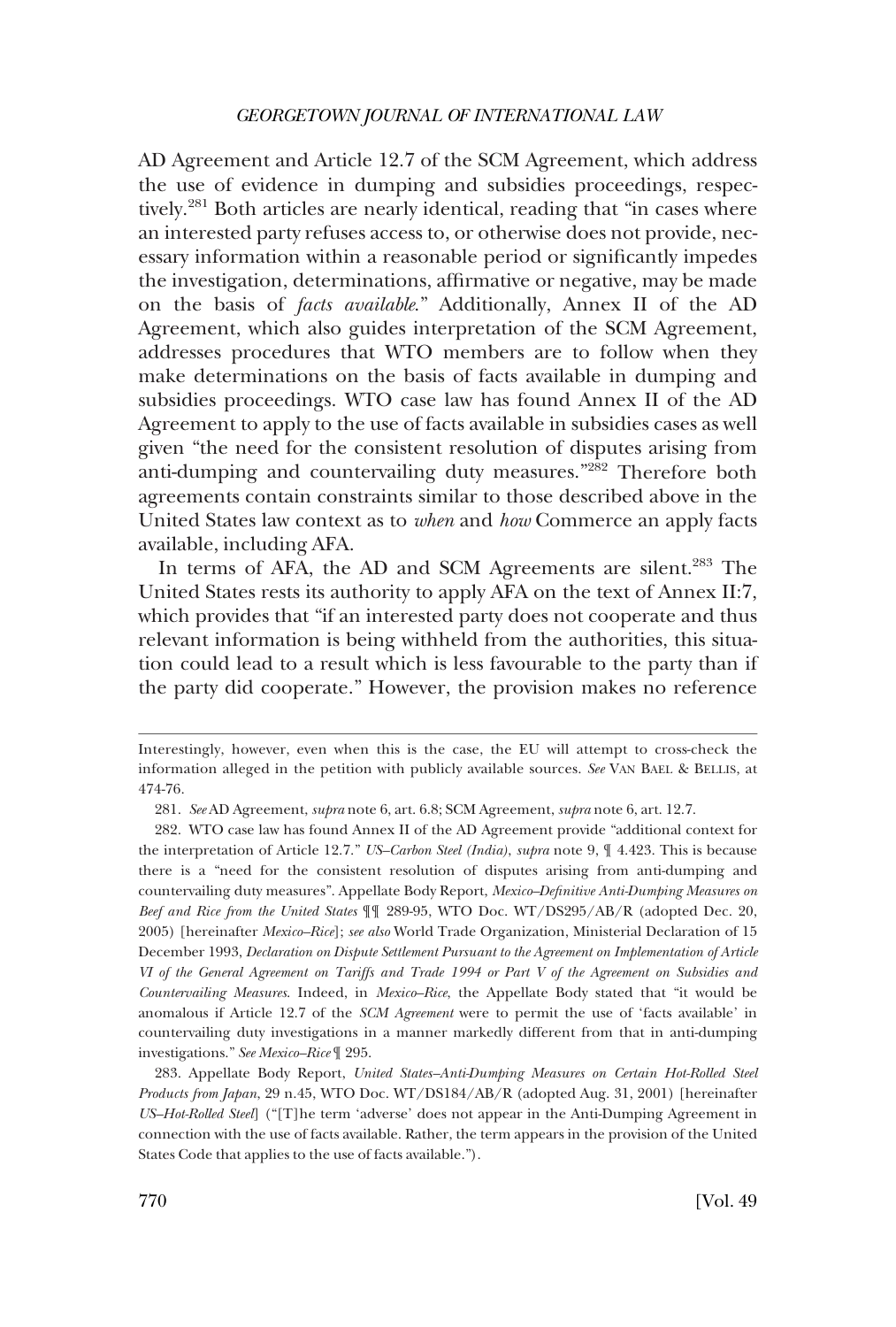to adverse inferences and could simply be interpreted to mean that when a party does not cooperate, the antidumping or countervailing duty margin that is yielded as a result of an investigating authority being forced to resort to facts available might be more adverse to the noncooperative party than the result that would have been reached if the party had cooperated. This was the conclusion of the Panel in *China– GOES*, which found "no basis in Annex II for the drawing of adverse inferences."284

For its part, the AB has in the past expressed skepticism about AFA, refraining to consider "whether, or to what extent, it is permissible, under the Anti-Dumping Agreement, for investigating authorities *consciously* to choose facts available that are *adverse* to the interests of the parties concerned."285 Yet the AB and WTO Panels have also eschewed finding 19 U.S.C. § 1677e to be an "as such" violation of the AD and SCM Agreements, finding that while Commerce's use of AFA may be inconsistent with the United States' WTO obligation in individual instances, "this does not entail, *ipso facto*, that the statute . . . is itself inconsistent."286 In other words, because Commerce has discretion in terms of when and how it applies AFA (*i.e*., Commerce's application of AFA is discretionary, not mandatory), Commerce could apply AFA only when and how doing so would be consistent with the United States' WTO obligations.287 Most recently, at the end of 2014, in *United States–* 

<sup>284.</sup> Panel Report, *China–Countervailing and Anti-Dumping Duties on Grain Oriented Flat-Rolled Electrical Steel from the United States*, ¶ 7.302, WTO Doc. WT/DS414/R (adopted Nov. 16, 2012) [hereinafter *China–GOES*] ("In our view, the use of facts available should be distinguished from the application of adverse inferences. While paragraph 7 of Annex II of the Anti-Dumping Agreement states that non-cooperation by an interested party 'could lead to a result which is less favorable to the party than if the party did cooperate,' we see no basis in Annex II for the drawing of adverse inferences. In our view, the purpose of the facts available mechanism is not to punish non-cooperation by interested parties. As explained by the Appellate Body, the purpose of Article 12.7 of the SCM Agreement is rather to 'ensure that the failure of an interested party to provide necessary information does not hinder an agency's investigation,' in the sense that 'the provision permits the use of facts on record solely for the purpose of replacing information that may be missing.") (citing *Mexico–Rice*, *supra* note 282, ¶ 293).

<sup>285.</sup> *US–Hot-Rolled Steel*, *supra* note 283, at 29 n.45 (emphasis in original). According to the AB, it "use[d] the term 'adverse' facts available simply to denote that the facts available used by [Commerce], in this case . . . increased the respective dumping margins of [the respondents], that is, they had an 'adverse' impact on those margins from the point of view of the companies concerned." *Id*.

<sup>286.</sup> Panel Report, *United States–Anti-Dumping and Countervailing Measures on Steel Plate from India*, ¶ 7.99, WTO Doc. WT/DS206/R (adopted July 29, 2002) [hereinafter *US–Steel Plate*].

<sup>287.</sup> *See id*. ¶¶ 7.93-99; *see also US–Carbon Steel (India)*, *supra* note 9, ¶ 4.469 ("On its face, . . . the [AFA statute] is framed in permissive terms. In particular, it states that the investigating authority '*may* use an inference that is adverse to the interests of that party.' We consider that, in the light of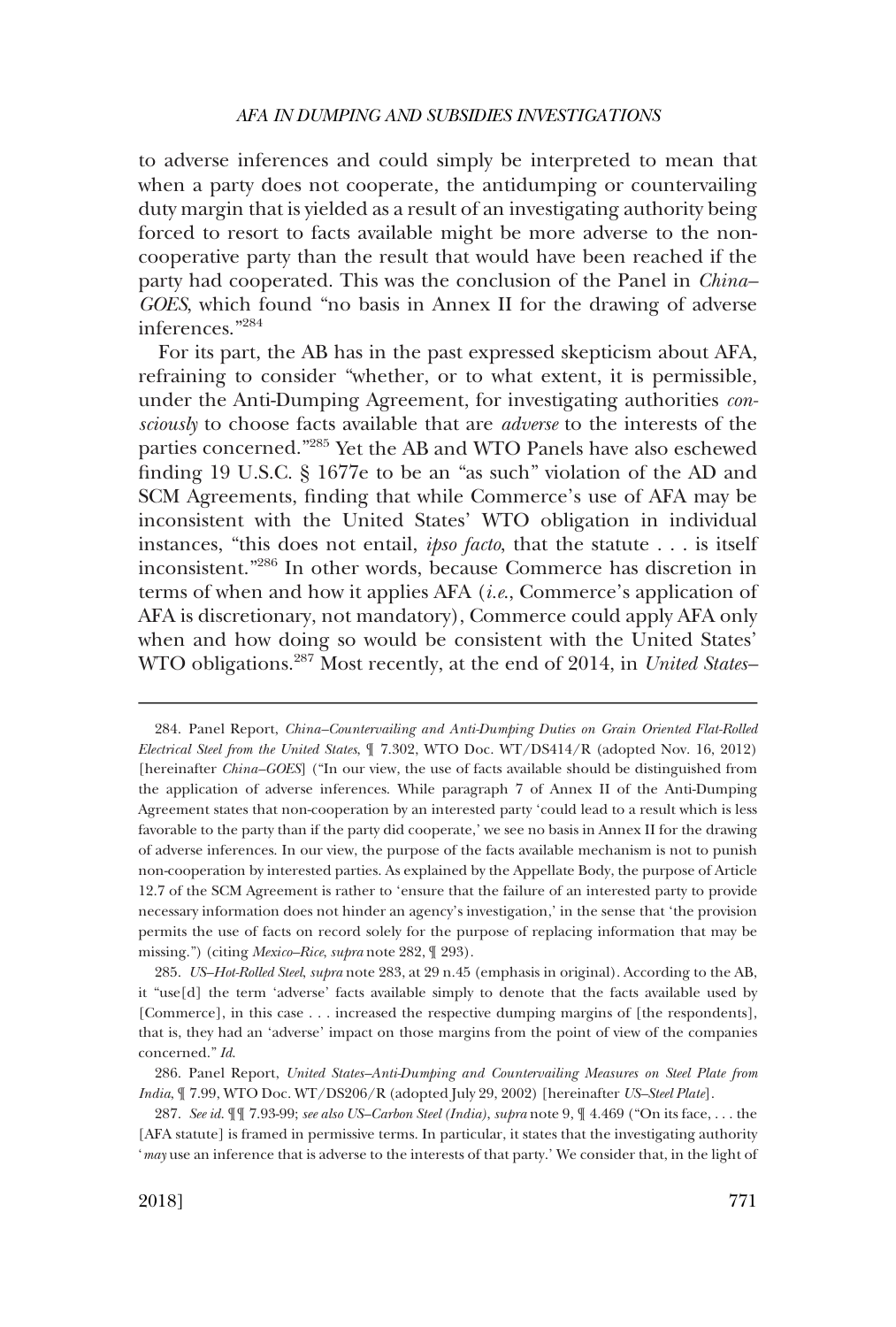*Carbon Steel (India)*, the AB once more rejected an "as such" challenge to the AFA statute, finding that not only did the statute not dictate that Commerce apply AFA in a WTO-inconsistent fashion, but also that India had failed to demonstrate that the United States' practice of applying AFA was so consistently applied as to give rise to an "as such" violation.288

Of course, the AB's position not to find the AFA statute an "as such" violation of the AD and SCM Agreements does not preclude challenging Commerce's AFA findings "as applied," which has, in *US–Hot-Rolled Steel*, been done successfully before.<sup>289</sup> Limits on *when* investigating authorities may resort to facts available and *how* they may use those facts remain important limits on Commerce's authority to apply AFA in accordance with WTO law just as they do in United States law.

## A. *Limits on When Investigating Authorities May Resort to Facts Available*

On the question of *when* an investigating authority applies facts available, cooperation does not have much bearing. As the AB made clear in *US–Hot-Rolled Steel*, Annex II:7 of the AD Agreement does not free Commerce to disregard information and apply FA, let alone AFA, simply because an investigating authority has deemed an interested party to have failed to cooperate. Citing Annex II:3 as the applicable authority as to when investigating authorities "are entitled to reject information submitted by interested parties," the AB ruled that FA can only be applied when information submitted is not 1) "verifiable," 2) "appropriately submitted so that it can be used in the investigation without undue difficulties," 3) "supplied in a timely fashion," and 4) "supplied in a medium or computer language requested by authorities."<sup>290</sup> Therefore, an

this permissive framing of the test of the measure, the use of the inference is capable of being limited to those instances where it accords with the legal standard of Article 12.7 of the SCM Agreement.").

<sup>288.</sup> *US–Carbon Steel (India)*, *supra* note 9, ¶¶ 4.471-82. Finding that the WTO Panel had failed to comply with its obligation under Article 11 of the Dispute Settlement Understanding, the AB, unlike the Panel, reviewed not just the text of the statute, but also the legislative history of the AFA statute, including the SAA, as well as judicial decisions and Commerce determinations, including *Essar Steel* and *Mueller Comercial de Mexico*, discussed *supra* Part III, to ultimately affirm the Panel's finding that Commerce's application of AFA is discretionary, not mandatory. *Id*. In doing so, it "note[d] that the United States placed a number of cases on the Panel record where the 'worst possible inference' was not applied in instances of non-cooperation. On their face these instances appear to demonstrate that, in cases of non-cooperation, it is possible for an investigating authority to use facts other than those reflected by the worst possible inference." *Id*. ¶ 4.480.

<sup>289.</sup> *US–Hot-Rolled Steel*, *supra* note 283, ¶ 70. 290. *Id*. ¶¶ 80-81.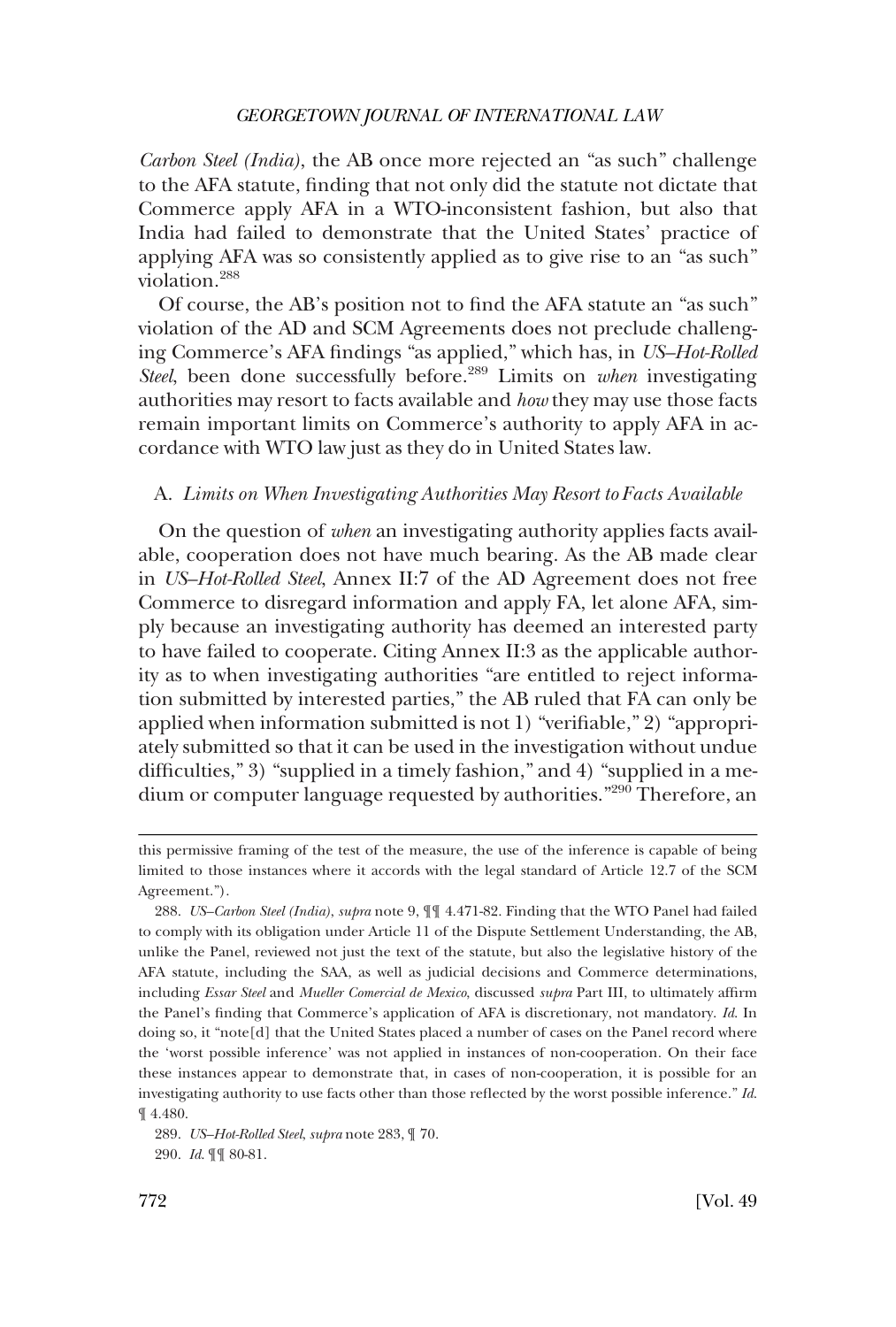investigating authority may not disregard respondents' information and apply FA merely because it has found a respondent non-cooperative; conversely, even where a respondent is cooperative, an investigating authority may be forced to apply  $FA<sup>291</sup>$  In short, an investigating authority's decision to apply FA does not turn on cooperation alone.

This, however, does not mean that cooperation is irrelevant. In *US– Hot-Rolled Steel*, the AB affirmed the finding of the Panel that "[i]n the absence of a justified conclusion that there was a lack of cooperation, there is no basis under paragraph 7 of Annex II for a result which is less favorable than would have been the case had the party cooperated."<sup>292</sup> In *US–Hot-Rolled Steel*, Commerce had determined to apply AFA because a respondent had failed to provide the prices at which its products were first sold to an unaffiliated party in the United States, information that was necessary for Commerce to calculate a constructed export price and which was in the possession not of the respondent, but an entity of which the respondent was but one partner in a joint venture.<sup>293</sup> Although the respondent had attempted to gain the information from the joint venture by scheduling a meeting with the joint venture and sending five separate letters over a period of thirteen weeks, Commerce concluded that the respondent had failed to cooperate despite the fact that Commerce "did not take any steps to assist [the respondent] in obtaining the information, nor did [it] request [the joint venture partner] to supply the information to it directly."<sup>294</sup> In interpreting Annex II:7, the AB turned to Annex II:5, which provides that investigating authorities must not reject information that is "not ideal in all respects" if the "interested party has acted to the best of its ability."295 Using this standard to interpret non-cooperation, the AB reasoned "that the level

<sup>291.</sup> *See US–Steel Plate*, *supra* note 286, ¶¶ 7.64-65 ("We find it difficult to conclude that an investigating authority must use information which is, for example, not verifiable, or not submitted in a timely fashion, or regardless of the difficulties incumbent upon its use, merely because the party supplying it has acted to the best of its ability. This would seem to undermine the recognition that the investigating authority must be able to complete its investigation and must make determinations based to the extent possible on facts, the accuracy of which has been established to the authority's satisfaction."); *see* Panel Report, *Egypt–Definitive Anti-Dumping Measures on Steel Rebar from Turkey*, ¶ 7.242, WTO Doc. WTO/DS211/R (adopted Oct. 1, 2002) [hereinafter *Egypt–Steel Rebar*] (finding the same).

<sup>292.</sup> *US–Hot-Rolled Steel*, *supra* note 283, ¶ 95 (quoting Panel Report, *United States–Anti-Dumping Measures on Certain Hot-Rolled Steel Products from Japan*, ¶ 7.73, WTO Doc. WT/DS184/R (adopted Feb. 28, 2001)).

<sup>293.</sup> *Id*. ¶¶ 91-92.

<sup>294.</sup> *Id*.

<sup>295.</sup> *Id*. ¶ 100.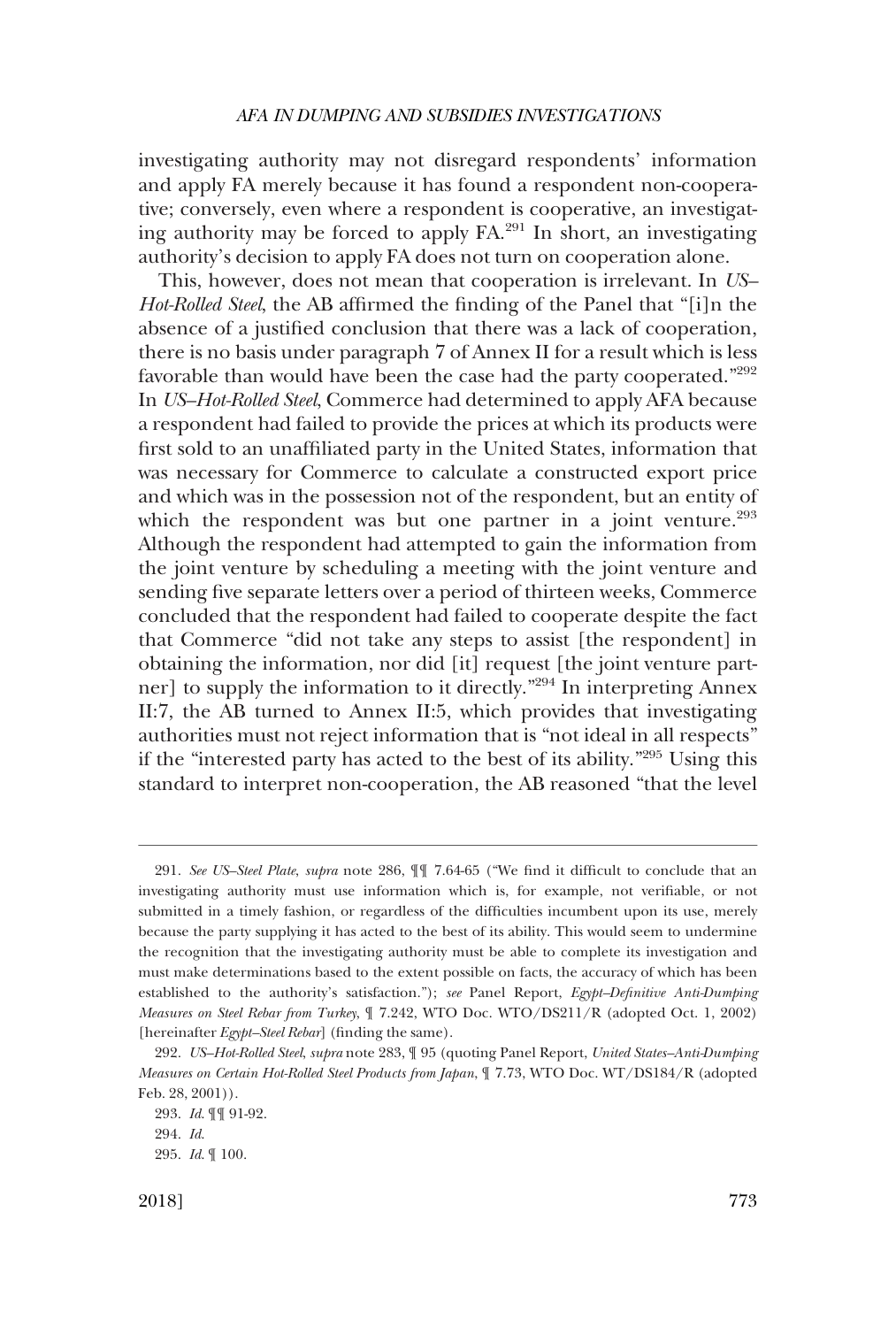of cooperation required of interesting parties is a high one—interested parties must act to the 'best' of their abilities."<sup>296</sup>

Yet the AB did not stop its analysis here. Rather, it went on to conclude that the requirement of Annex II:7 is a "detailed expression of the principle of good faith, which is, at once, a general principle of law and a principle of general international law, that informs the provisions of the Anti-Dumping Agreement," and which, in regard to Annex II:7, "restrains investigating authorities from imposing on exporters burdens which, in the circumstances, are not reasonable."297 Turning to Annex II:2 and 5, in addition to Article 6.13 of the AD Agreement's requirement that "authorities shall take *due account of any difficulties experienced by interested parties*, in particular small companies, in supplying the information requested, *and shall provide any assistance practicable*," the AB opined,

'[C]ooperation' is, indeed, a two-way process involving joint effort. This provision requires investigating authorities to make certain allowances for, or take action to assist, interested parties in supplying information. If the investigating authorities fail to 'take due account' of genuine 'difficulties' experienced by interested parties, and made known to the investigating authorities, they cannot, in our view, fault the interested parties concerned for a lack of cooperation.<sup>298</sup>

Because Commerce had itself acknowledged that the respondent '"ha[d] provided a great deal of information and substantially cooperated in respect to other issues' and that, with respect to the missing information, '[had] made some effort to obtain the data and [the joint venture partner had] rebuffed these efforts,'" the AB found Commerce's non-cooperation finding unsupported.<sup>299</sup> Further, the

<sup>296.</sup> *Id*.

<sup>297.</sup> *Id*. ¶ 101.

<sup>298.</sup> *Id*. ¶¶ 101-04 (emphasis in original). Annex II:2 requires investigating authorities to "consider the reasonable ability of the interested party to respond in a preferred medium or computer language," laying out limits on what investigating authorities may expect from respondents that do not maintain computerized records. AD Agreement, *supra* note 6, Annex II:2.

<sup>299.</sup> *Id*. ¶¶ 105-07. Commerce had found that "it cannot be said that [the respondent] was *fully*  cooperative and made *every effort* to obtain and provide the requested information." *Id*. Further complicating matters and increasing sympathy for the respondent in this situation, the joint venture partner was one of the petitioners that brought the case against respondents, and thus, of course, was incentivized not to provide the requested information to Commerce. *Id*. ¶ 107.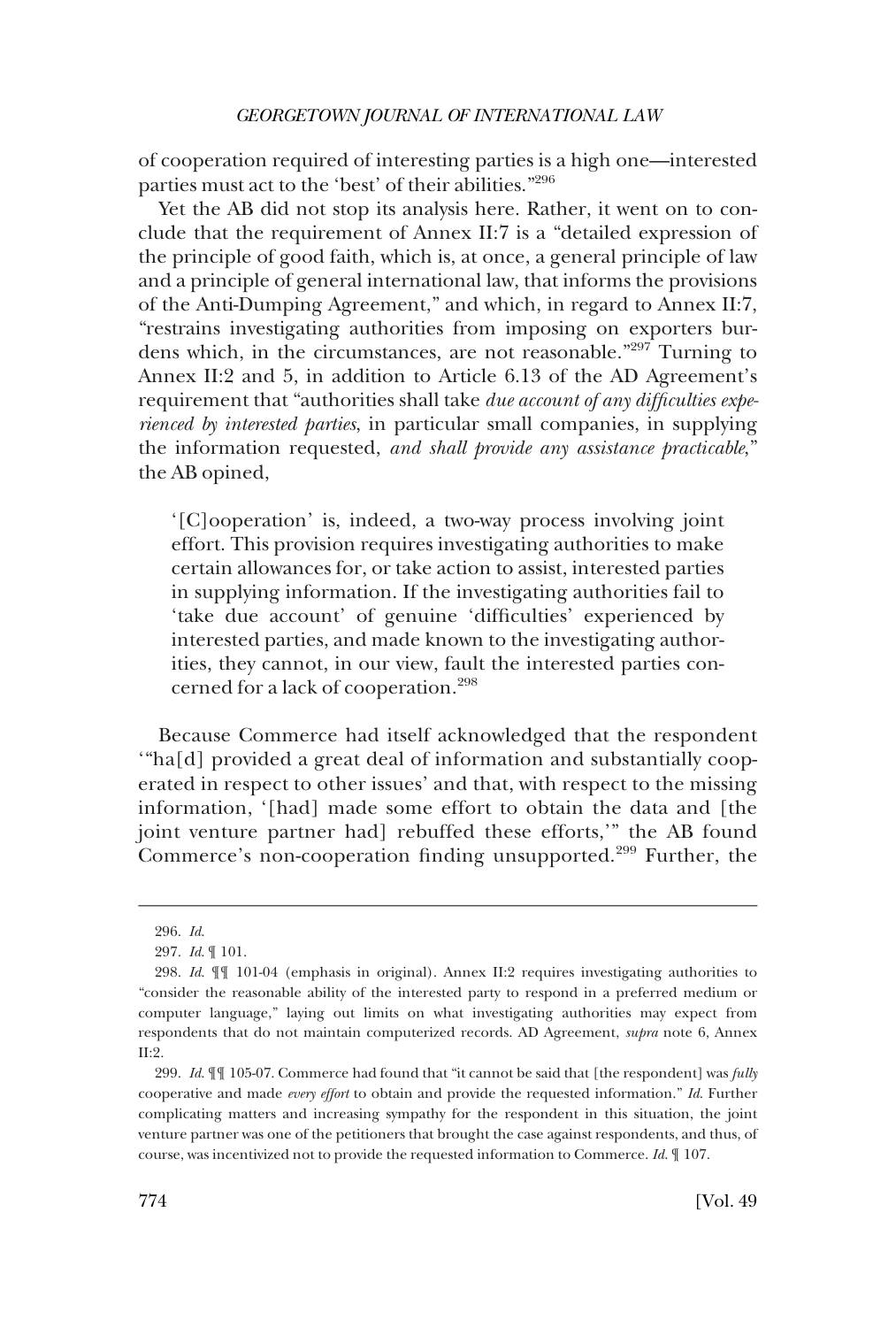AB rejected Commerce's understanding of cooperation, ruling that "the very considerable lengths in pursuit of the necessary information" that Commerce expected were, as the Panel found, "far beyond any reasonable understanding of any obligation to cooperate implied by paragraph 7 of Annex II."<sup>300</sup>

In turning to Annex II:2 and 5 and Article 6.13, which place burdens on the investigating authority to not unduly reject respondents' information, the AB, as two commentators have noted, "might well have added that the threshold [for finding a respondent non-cooperative] is subjective, in that the focus is not on a hypothetical reasonable respondent, but in what could, and could not, have been expected of the individual respondent in the case."301 This is in some ways a far cry from how U.S. courts have interpreted the standard of cooperation set forth in *Nippon Steel*, discussed *supra*, <sup>302</sup> to be an objective standard devoid of consideration of the unique difficulties faced by the respondent in a given case.<sup>303</sup>

Since *US–Hot-Rolled Steel*, the AB and WTO Panels have been considerably more understanding of the difficulties faced by individual respondents and have been more inclined to reject investigating authorities' use of FA when objections to investigating authorities are reasonable in light of the unique facts underlying a particular case.<sup>304</sup> In doing so, the AB and WTO Panels have tended to shift more of the burden toward investigating authorities and away from respondents when compared to U.S. courts, focusing analysis largely around 1) whether investigating authorities have met their obligation to issue proper deficiency notices and allowed opportunities for respondents to remedy deficiencies under Annex II:1, 2) whether investigating authorities are justified in their rejection of information under Annex II:3, *i.e*., whether information is actually either unverifiable, not "appropriately submitted so that it can be used without undue difficulties," or not "supplied in a timely fashion"; and 3) whether the information

<sup>300.</sup> *Id*. ¶¶ 108-09 (quoting Panel Report, WT/DS184/R, ¶ 7.73).

<sup>301.</sup> Raj Bhalla & David Gantz, *WTO Case Review 2001*, 19 ARIZ. J. INT'L & COMP. L. 457, 584 (2002).

<sup>302.</sup> *Supra* Part III.A.

<sup>303.</sup> Nippon Steel Corp. v. United States, 337 F.3d 1373, 1383 (Fed. Cir. 2003). Though, of course, in the same breath that *Nippon Steel* articulates an objective standard it also requires it "reasonable for Commerce to expect that more forthcoming responses should have been made" before Commerce can apply AFA. *See id*.

<sup>304.</sup> *See, e.g*., Panel Report, *Guatemala–Definitive Anti-Dumping Measures on Grey Portland Cement from Mexico*, ¶ 8.251, WTO Doc. WT/DS/156/R (adopted Nov. 17, 2000) [hereinafter *Guatemala– Cement II*].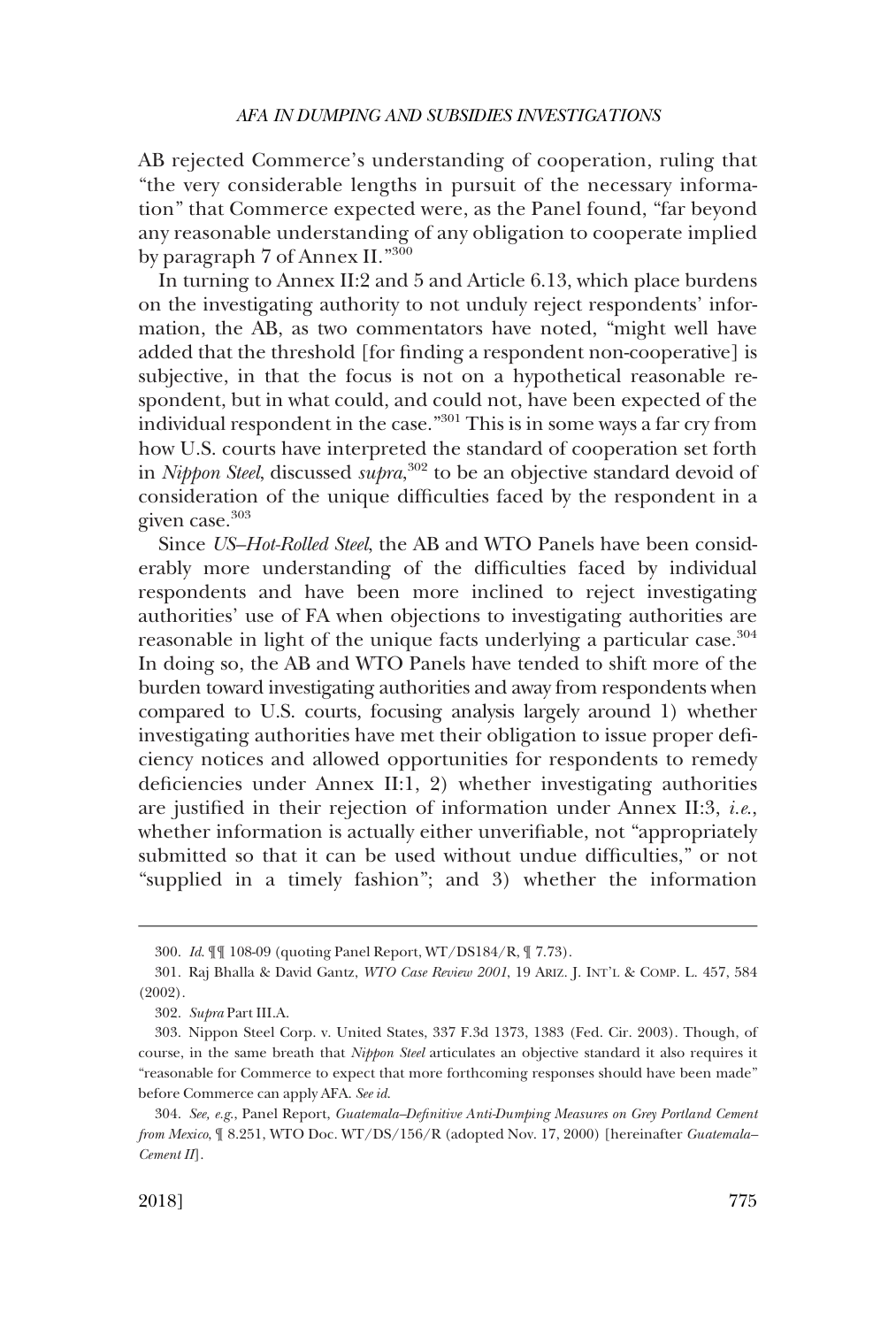requested was, in fact, "necessary" to the investigation within the meaning of the word as used in Article 6.8 of the AD Agreement and Article 12.7 of the SCM Agreement.

## 1. Deficiency Notices

Annex II:1 states that investigating authorities must "specify in detail" the information they require from respondents and must, when that information is "not supplied within a reasonable time," issue notice to respondents of the deficiency that informs them of the possibility that FA may be applied. This requirement functions very similar to the requirement to issue a deficiency notice under U.S. law. In *Mexico–Rice*, for instance, the AB upheld the Panel's finding that Mexico had violated Annex II:1 when it applied FA to known U.S. exporters that it did not individually investigate despite neither ever notifying them of the investigation nor requesting information from them.<sup>305</sup>

More so, when investigating authorities do request information from respondents, the request must be clear enough to alert the respondent what information it is being required to produce, including what supporting documentation may be required.<sup>306</sup> For instance, general references to provide supporting documentation at the beginning of a questionnaire are not sufficient to put respondents on notice of what information is required.307 Investigating authorities must also be specific in their requests for information, and they must also be specific as to why information submitted is deficient and allow respondents an opportunity to address the deficiency "*before* the investigating authority may resort to facts available."308 In *China–Autos (US)*, a recent case, a

<sup>305.</sup> *Mexico–Rice*, *supra* note 282, ¶¶ 259-261. However, the requirements to notify exporters that are unknown to an investigating authority are understandably less stringent. For instance, in *China–Broiler Products*, a Panel found that China satisfied its obligation under Annex II:1 when it posted notice of the investigation on its website, informing unknown U.S. respondents that FA may be used in the event that exporters did not register on and submit certain information through its website. Panel Report, *China–Anti-Dumping and Countervailing Duty Measures on Broiler Products from the United States*, ¶ 7.306, WTO Doc. WT/DS427/R (adopted Sept. 25, 2013) [hereinafter *China–Broiler Products*].

<sup>306.</sup> Panel Report, *Argentina–Definitive Anti-Dumping Measures on Carton-Board Imports from Germany and Definitive Anti-Dumping Measures on Imports of Ceramic Tiles from Italy*, ¶¶ 6.54-57, WTO Doc. WT/DS189/R (adopted Nov. 5, 2001) [hereinafter *Argentina–Ceramic Tiles*].

<sup>307.</sup> *Id*. ¶ 6.66.

<sup>308.</sup> Panel Report, *European Communities–Anti-Dumping Measure on Farmed Salmon from Norway*, ¶ 7.455 WTO Doc. WT/DS337/R (adopted Jan. 15, 2008) [hereinafter *EC–Salmon (Norway)*]. Note that Annex II:6 of the AD Agreement lays out a similar obligation when investigating authorities reject information pursuant to Annex II:3, requiring that "[i]f evidence or other information is not accepted, the supplying party should be informed forthwith of the reasons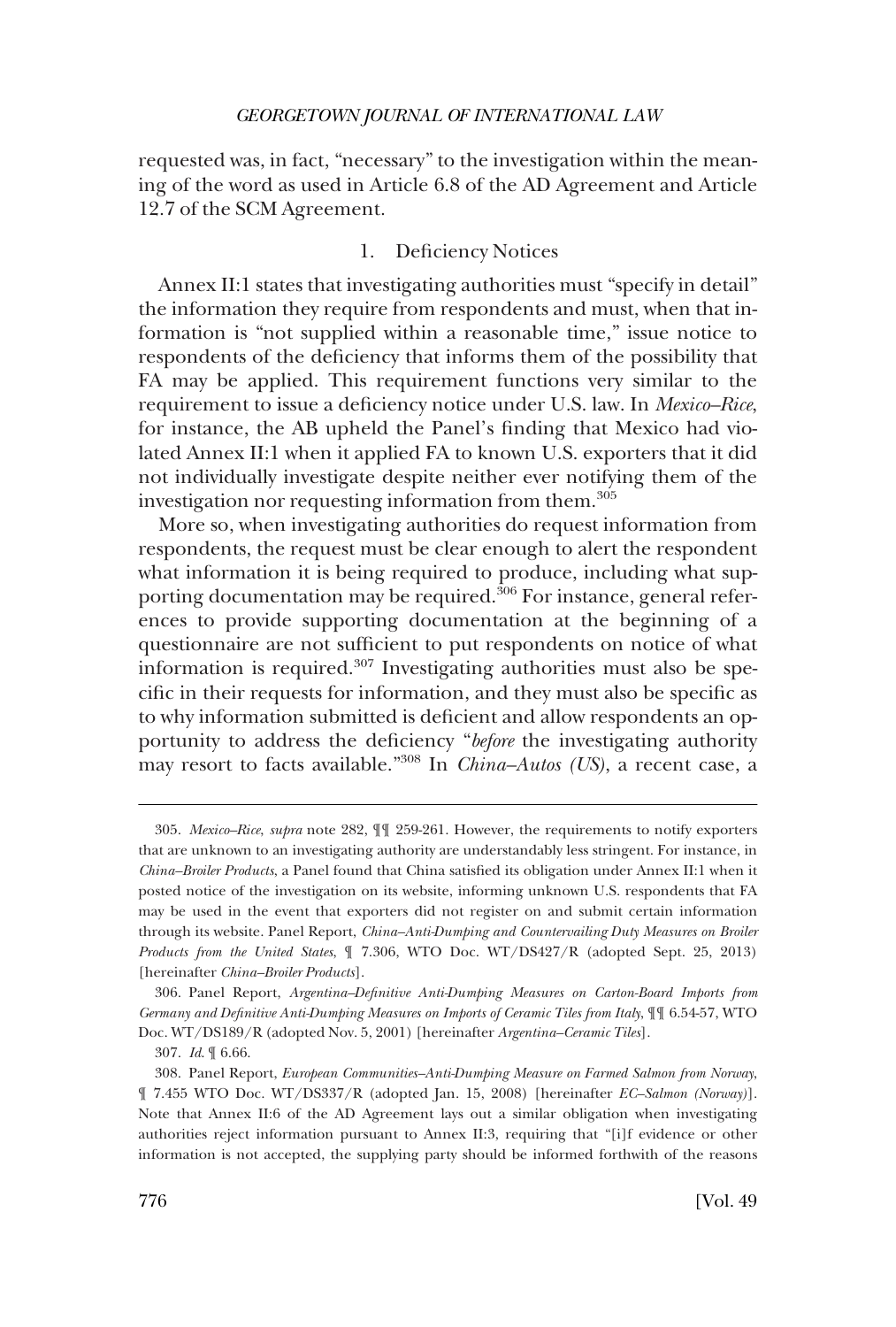Panel found that even though public notice and request for information from unknown exporters on an investigating authorities' website may satisfy the notice requirement, the notice must do more than simply ask the unknown exporter its identity and the quantity and value of its exports of the subject product.309 According to the Panel, the scope of facts available used should not be wider than the scope of the information requested, such that, if China were to use more than quantity and value information in its facts available analysis, it must request more than quantity and value information.<sup>310</sup> Although notice challenges are relatively simple challenges to make, they still play a large part in challenging FA determinations.

# 2. Undue Rejection of Information

These challenges stem from the heart of the AB's ruling in *US– Hot-Rolled Steel*, which makes clear that an investigating authority may only reject respondents' information and apply FA when the information provided is unverifiable, not "appropriately submitted so that it can be used without undue difficulties," or not "supplied in a timely fashion." This rule is akin to 19 U.S.C.  $\S 1677m(e)$ 's requirement that Commerce accept information that is timely submitted, verifiable, "not so incomplete that it cannot serve as a reliable basis for reaching the applicable determination," and that "can be used without undue difficulties," save that, unlike  $\S 1677m(e)$ , and as the AB has made clear, there is no exception should the investigating authority find that the respondent did not "act[] to the best of its ability."<sup>311</sup> As an extension of this rule, and similar to the CIT's position in *Gerber Food* and the other separate rate cases discussed in Part III.B., investigating authorities are

therefor, and should have an opportunity to provide further explanations within a reasonable time." AD Agreement, *supra* note 6, Annex II:6; *see Egypt–Steel Rebar*, *supra* note 291, ¶ 7.260-62 (finding Egypt to have violated Annex II:6 when it did not flatly inform respondents that their response was being rejected, instead merely asking them "to provide a few missing pieces of information" such that they "were left with the impression that their responses . . . had been accepted."). However, note that Annex II:6 does not give respondents "a second chance to submit information," for, if respondents had this right, investigations "might carry on indefinitely." *See*  Panel Report, *Korea–Anti- Dumping Duties on Imports of Certain Paper from Indonesia*, ¶ 7.85, WTO Doc. WT/DS312/R (adopted Nov. 28, 2005) [hereinafter *Korea–Certain Paper*].

<sup>309.</sup> Panel Report, *China–Anti-Dumping and Countervailing Duty Measures on Certain Automobiles from the United States*, ¶¶ 7.136-140, WTO Doc. WT/DS440/R (adopted June 18, 2014) [hereinafter *China–Autos (US)*]. The Panel distinguished the case from *China–Broiler Products*, discussed *supra* note 305, finding that there "the panel did not describe or discuss the contents of the notice it found sufficient." *Id*. 49 n.222.

<sup>310.</sup> *China–Autos (US)*, *supra* note 309, ¶ 7.136.

<sup>311.</sup> *See supra* note 292.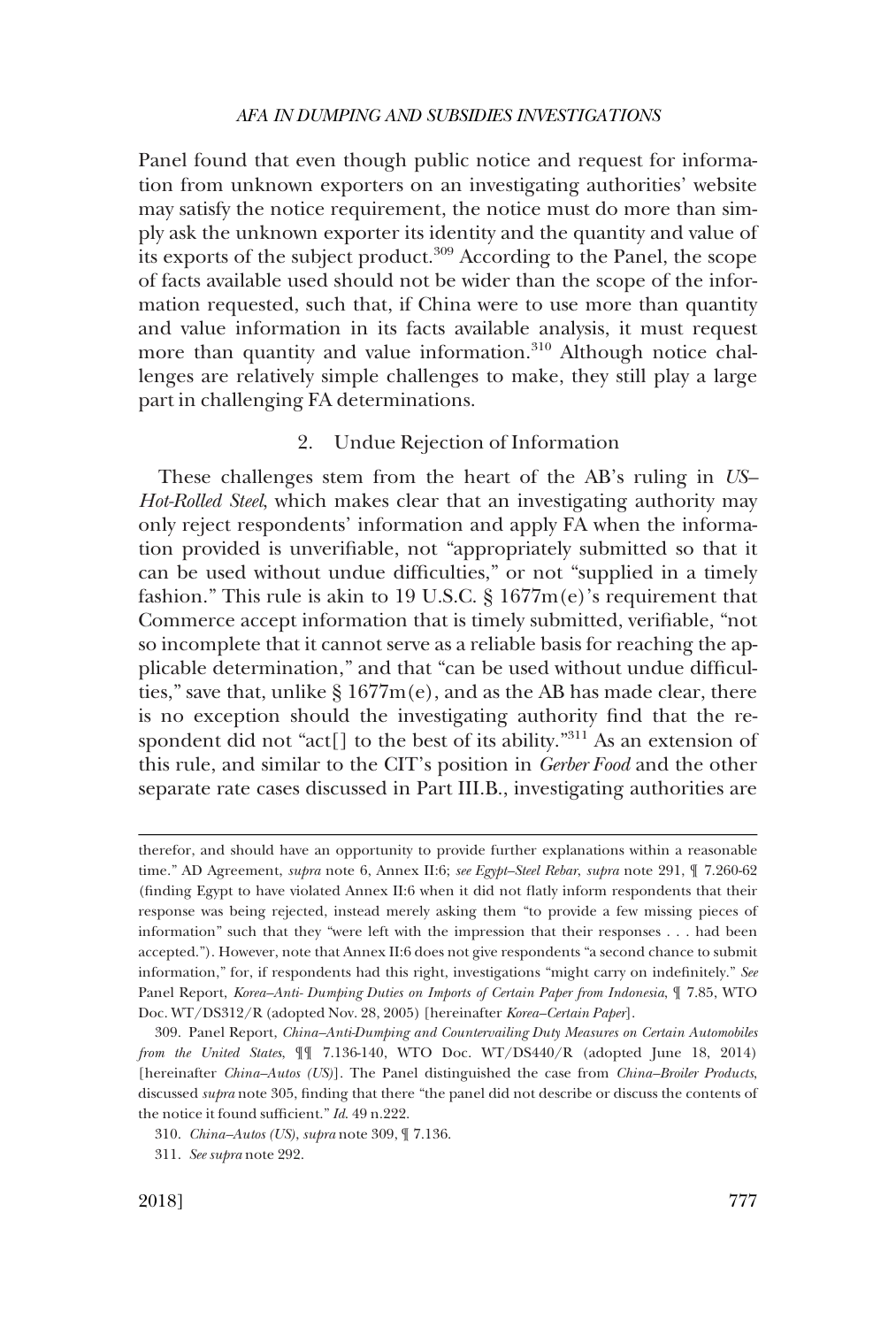not able to reject all of a respondent's information simply because some of it is deficient. $312$  Not surprisingly, these issues are at the center of any WTO challenge to when an investigating authority uses FA.

Information is verifiable when "the accuracy and reliability of the information can be assessed by an objective process of examination."<sup>313</sup> The requirement does not mean that the information submitted is actually subject to an on-the-spot verification. In fact, where investigating authorities do not make a clear request for information before or at verification, making it only after, they are under an obligation to either accept the information as is, verify it through means other than onthe-spot verification, or conduct a second on-the-spot verification.<sup>314</sup> Further, when on-the-spot verification does occur and deficiencies are revealed, investigating authorities are not entitled to reject all of respondents' information but only that information which has been revealed deficient.<sup>315</sup>

Information is "appropriately submitted so that it can be used without undue difficulties" when difficulties encountered by the investigating authority are "beyond what is otherwise the norm."316 Thus, WTO Panels have recognized that whether investigating authorities have the right to reject information because it cannot be used "without undue difficulties" is a highly fact-specific inquiry that occurs within an understanding of investigations as cooperative endeavors between investigating authorities and respondents whereby, as the AB ruled in *US–Hot-Rolled Steel*, cooperation is "a two-way process involving joint effort."317 Therefore,

<sup>312.</sup> *US–Steel Plate*, *supra* note 286, ¶¶ 7.57-58 (rejecting the United States' argument that an investigating authority may reject all of respondents' information merely because it has failed to provide necessary information).

<sup>313.</sup> *See id*. 26-27 n.67.

<sup>314.</sup> *See EC–Salmon (Norway)*, supra note 308, ¶¶ 7.360-63; *see also Guatemala–Cement II*, *supra*  note 304, ¶¶ 6.968-75, 8.252 (finding Guatemala to have violated Annex II:3 when it rejected information solely because respondents had rightfully objected to an on-the-spot verification that included two verifiers who were advisors to a U.S. competitor).

<sup>315.</sup> Panel Report, *Mexico–Anti-Dumping Duties on Steel Pipes and Tubes from Guatemala*, ¶ 7.166, WTO Doc. WT/DS331/R (adopted July 24, 2007) [hereinafter *Mexico–Steel Pipes and Tubes*] (finding Mexico to have violated Annex II:3 when it rejected the respondent's entire database, including information related to constructed value, freight charges, and insurance, for which there was "no record evidence of the existence of any problem in respect of the data").

<sup>316.</sup> *US–Steel Plate*, *supra* note 286, ¶ 7.72 ("[I]t is frequently necessary for parties submitting information to collect and organize raw data in a form that responds to the request of the investigating authorities. Similarly, it is frequently necessary for the investigating authority to make adjustments of its own order in order to be able to take into account information that does not fully comply with its request.").

<sup>317.</sup> *Id*.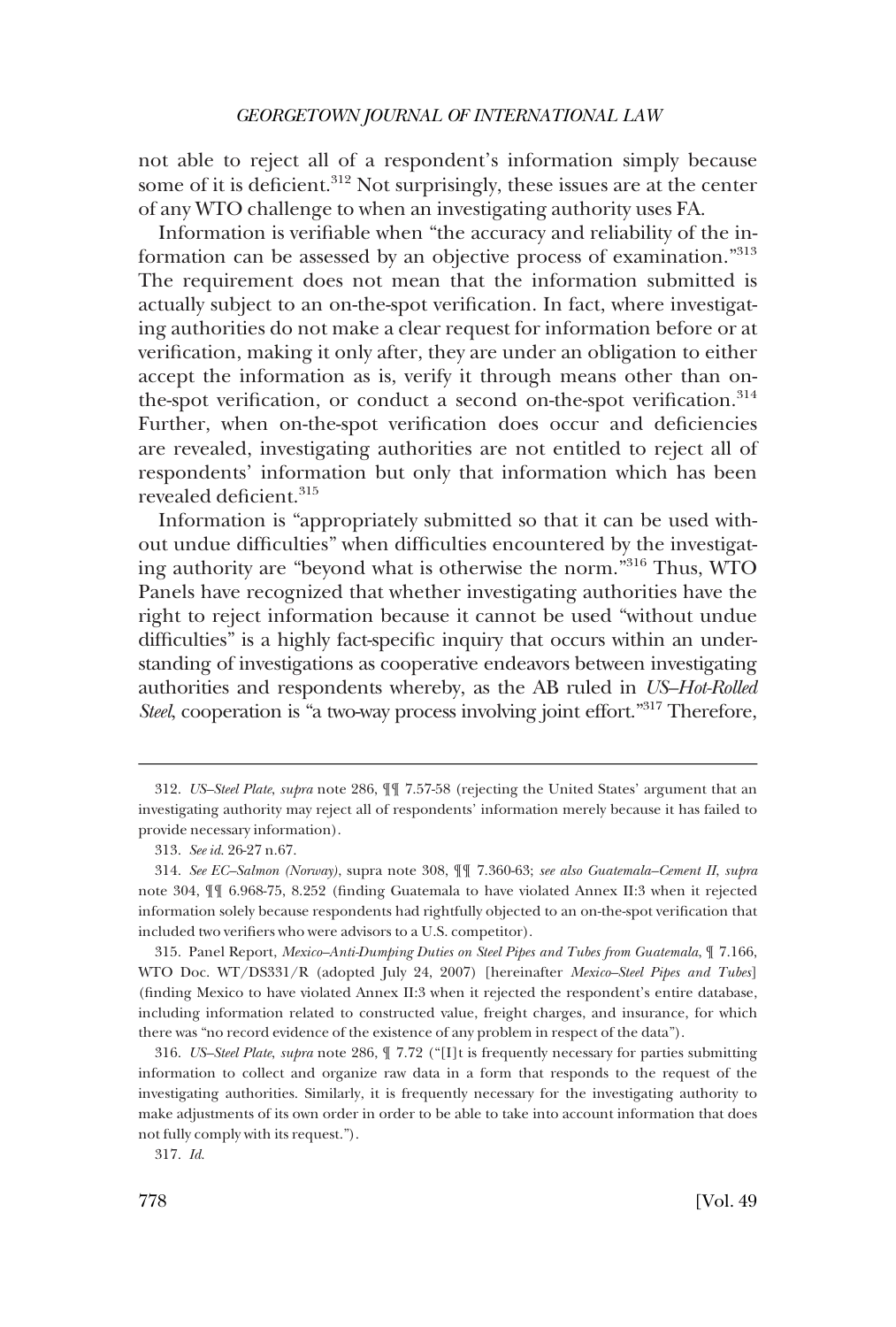investigating authorities have no right to reject information simply because it does not conform exactly to the form or manner requested, *i.e.*, just because it is not "appropriately submitted" according to investigating authorities' requirements; similarly, respondents must also make a reasonable effort to comply with investigating authorities' requests.318 However, where there is applicable domestic law in place that articulates form and manner requirements, it is more likely that a WTO panel would find that the deficient information is "not appropriately submitted."<sup>319</sup>

Even if information is verifiable and "appropriately submitted so that it can be used without undue difficulties," investigating authorities are still entitled to reject it if it is not also "timely submitted." When information is "timely submitted" has also given rise to WTO litigation, including in *US–Hot-Rolled Steel*, in which the AB found that even information submitted after a deadline established by the investigating authority may still be "timely submitted" if it is submitted within a " reasonable period."320 In *US–Hot-Rolled Steel*, while the AB made clear that Commerce could certainly set deadlines, it squarely rejected the notion that Commerce was entitled to reject respondents' information "*for the sole reason* that it was submitted beyond the deadlines for responses to questionnaires."321 However, generally speaking, while investigating authorities have an obligation to extend deadlines '"upon cause shown,' and if 'practicable,'" investigating authorities still have wide latitude in setting deadlines, and as recent cases have shown, WTO Panels have largely deferred to investigating authorities when it comes to determining

<sup>318.</sup> *Id*. ("[I]t is frequently necessary for parties submitting information to collect and organize raw data in a form that responds to the request of the investigating authorities. Similarly, it is frequently necessary for the investigating authority to make adjustments of its own order in order to be able to take into account information that does not fully comply with its request.").

<sup>319.</sup> *Compare* Panel Report, *Argentina–Definitive Anti-Dumping Duties on Poultry from Brazil*, ¶ 7.191, WTO Doc. WT/DS241/R (adopted May 29, 2003) (finding information "not appropriately submitted" because it was not submitted "in accordance with relevant procedural provisions of WTO Members' domestic laws) *with EC–Salmon (Norway)*, WT/DS337/R, *supra* note 308, ¶¶ 7.366- 67 (finding information requested after verification "appropriately submitted" even though it may have been more difficult to verify at a late stage in the investigation).

<sup>320.</sup> *US–Hot-Rolled Steel*, *supra* note 283, ¶¶ 81-83. The reference to a "reasonable period" comes from Article 6.8 of the AD Agreement and Article 12.7 of the SCM Agreement, and the Appellate Body has also found, is further bolstered by reference to the requirement in Annex II:1 that FA can only be used if respondents fail to respond to a deficiency notice "within a reasonable time." *See id*. ¶ 79.

<sup>321.</sup> *Id*. ¶ 89.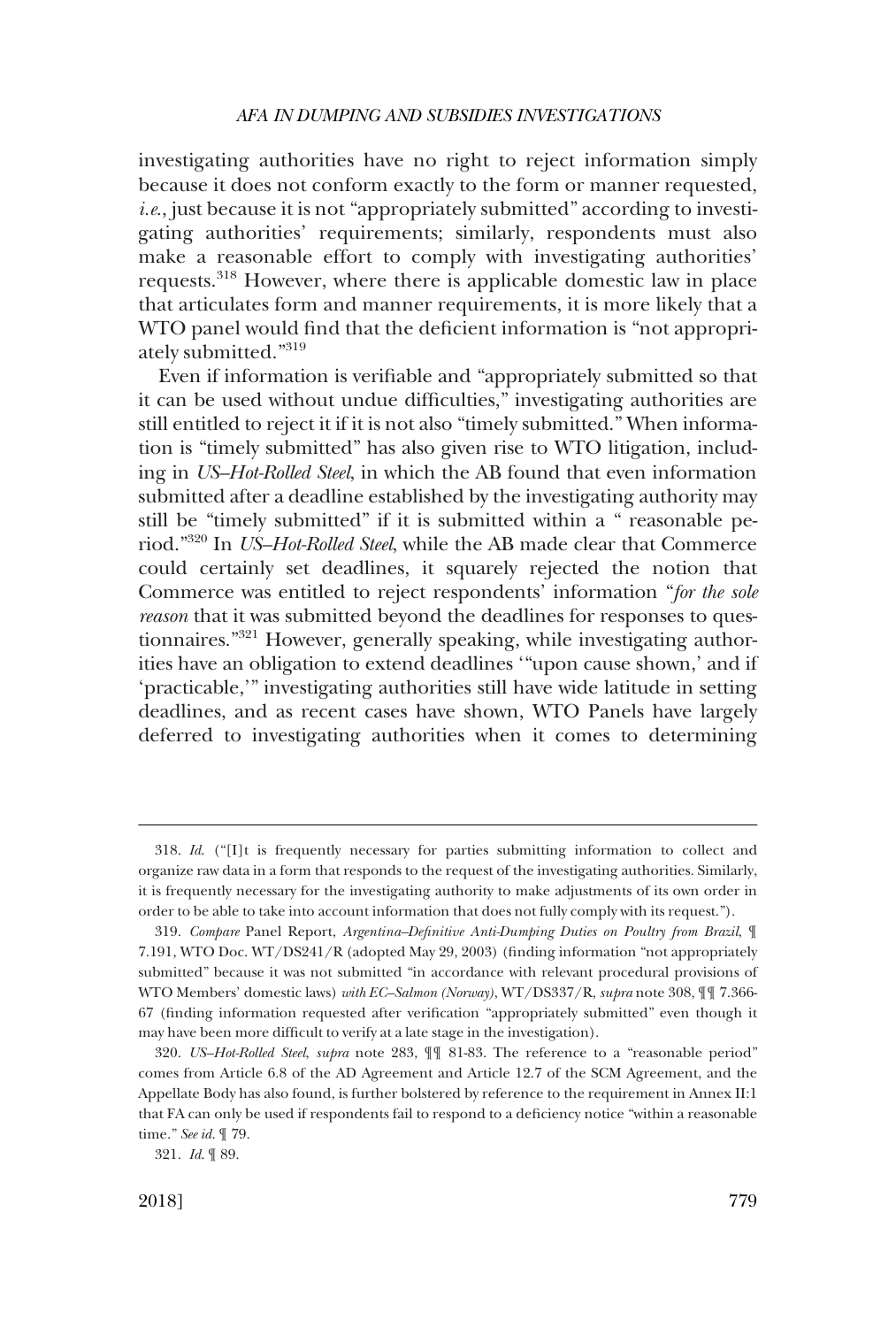whether information is timely submitted.<sup>322</sup>

## 3. "Necessary Information"

A third challenge that respondents often make at the WTO is to whether the information requested by investigating authorities is, in fact, "necessary information" as that term is used within the meaning of Article 6.8 of the AD Agreement and Article 12.7 of the SCM Agreement. As has been the case in U.S. law, WTO Panels have afforded investigating authorities a wide degree of discretion, rejecting respondents' arguments that information requested is unnecessary so long as investigating authorities is "[on] its face . . . plausible."323 Similarly, the Panel in *China–GOES*, although recognizing that investigating authorities are not entitled to apply FA unless they have been deprived of "necessary information," found that "even information that is only needed to prepare for verification might still be treated as 'necessary.'"324 While determining which information is "necessary information" is a factspecific inquiry "made in light of the specific circumstances of each investigation, not in the abstract" such that "a particular piece of information that may play a critical role in an investigation may not be equally relevant in another one," the argument is rarely made with success.<sup>325</sup>

<sup>322.</sup> *See, e.g*., *China–GOES*, *supra* note 284, ¶ 7.289 (rejecting the United States' argument that respondents' information was timely submitted because it was submitted by deadline for comments prior to a preliminary determination rather than by the deadline set by the investigating authority in its deficiency notice).

<sup>323.</sup> *See Egypt–Steel Rebar*, *supra* note 291,¶ 7.217 (rejecting Turkey's argument that detailed cost information was unnecessary because the investigating authorities' request could have been necessary for disregarding below cost sales) ("[R]eading Article 6.8 in conjunction with Annex II, paragraph 1, it is apparent that it is left to the discretion of an investigating authority, in the first instance, to determine what information it deems necessary for the conduct of its investigation (for calculations, analysis, etc.), as the authority is charged by paragraph 1 to "specify . . . the information required from any interested party.").

<sup>324.</sup> *China–GOES*, *supra* note 284, ¶ 7.291.

<sup>325.</sup> *See Korea–Certain Paper*, *supra* note 308, ¶ 7.43. In *United States–Anti-Dumping Measures on Certain Shrimp from Viet Nam*, ¶¶ 7.273-74, WTO Doc. WT/DS404/R (adopted Sept. 2, 2011), Vietnam successfully argued that quantity and value information for Vietnamese respondents not entitled to a separate rate in an administrative review was not necessary since Commerce had already predetermined that regardless of the quantity and value of their exports, they were to receive the NME Entity-rate. However, in a later rendition of the same challenge, a different WTO Panel came out differently, finding that an NME Entity-rate in an administrative review that was identical to that reached in a prior determination, even if that prior determination was based on FA, was not in fact an FA rate, and thus not subject to the discipline of Article 6.8 and Annex II of the AD Agreement. *See* Panel Report, *United States–Anti-Dumping Measures on Certain Shrimp from Viet Nam*, ¶¶ 7.233-35, WTO Doc. WT/DS429/R (adopted Apr. 22, 2015). *See also United States– Certain Methodologies and Their Application to Anti-Dumping Proceedings Involving China*, ¶¶ 5.150-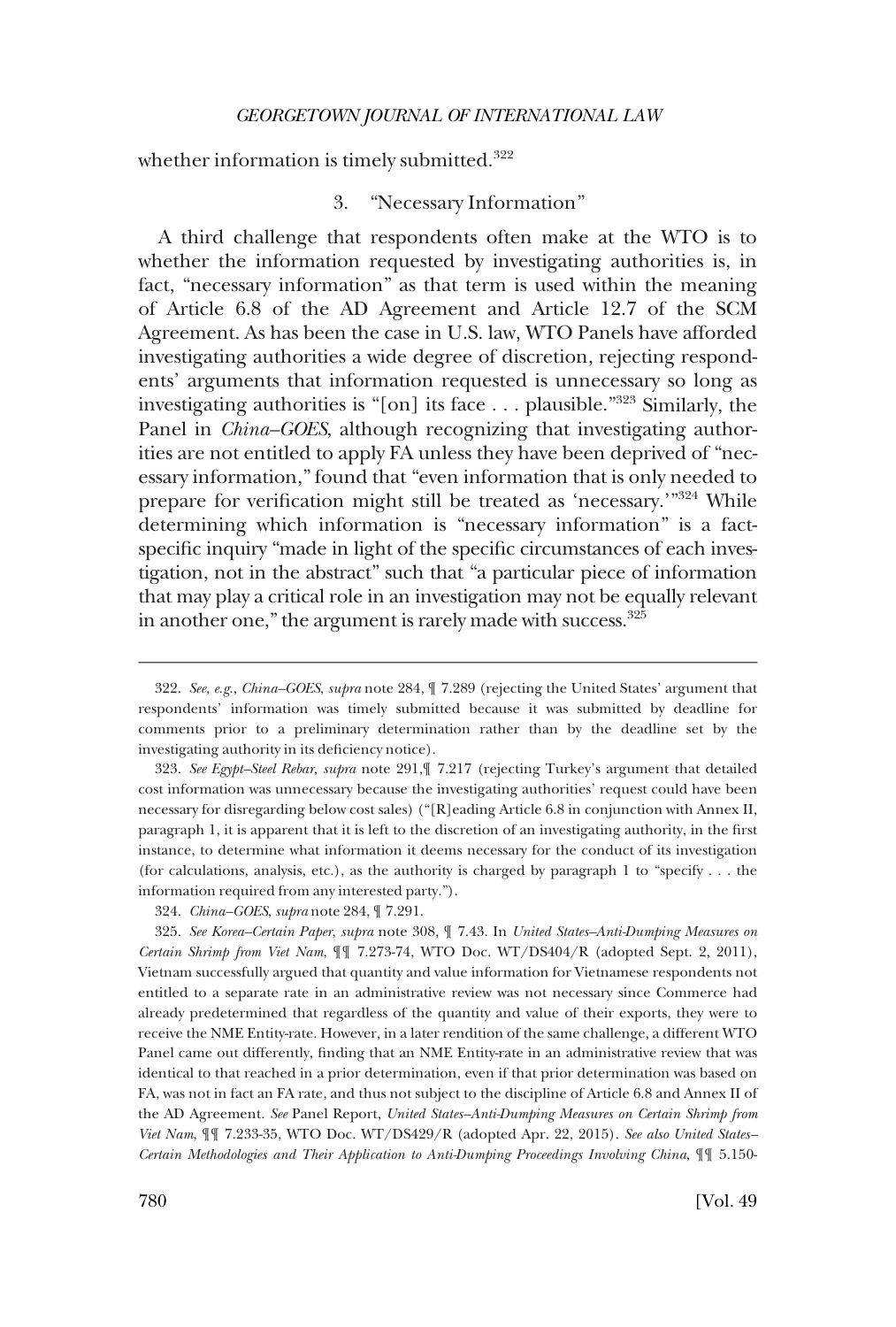## B. *Limits on How Investigating Authorities Use Facts Available*

The AD and SCM agreements also limit investigating authorities' discretion as to *how* FA is applied. Annex II:7 of the AD Agreement, which, as discussed, is also applicable to the AD Agreement, requires authorities to use "special circumspection" when applying FA. From this general requirement springs three, often overlapping, principal limits that the AB and WTO Panels have placed on investigating authorities' discretion: 1) investigating authorities must use the "best information available" when applying FA, which has been interpreted to mean that they must engage in an "evaluative, comparative" assessment of all the facts available that "may reasonably replace the missing information that an interested party failed to provide"; $326$  2) investigating authorities "corroborate information obtained from secondary sources" by confirming the reliability of the information "against other independent sources";<sup>327</sup> and 3) investigating authorities are required "to establish a factual foundation," for "[i]mplicit in the requirement that the best facts available be used is a more fundamental requirement that facts must be used."<sup>328</sup>

# 1. "Best Information Available"

In *Mexico–Rice*, the AB made clear that when using FA, "the facts to be employed are expected to be the 'best information available,'" in accordance with the title of Annex II of the AD Agreement, which reads, "Best Information Available in Terms of Paragraph 8 of Article 6."329 Although the United States has been reluctant to accept a strict interpretation of the term "best information available," ironically, *Mexico–Rice*, the watershed case on the subject, emerges from a challenge that the United States brought to the Mexican dumping law, which provided that Mexico's investigating authority "shall determine a countervailing duty on the basis of the highest margin of price discrimination or subsidization obtained from the facts available" when it is empowered to do

<sup>5.164, 5.178-79,</sup> WTO Doc. WT/DS471/AB/R (adopted May 22, 2017) [hereinafter *US– Anti-Dumping Methodologies (China*)] (finding that Commerce's "practice" of using AFA when determining the NME Entity-rate is a norm of "general and prospective application" sufficient to establish an "as such" challenge, though declining to complete the analysis to find a violation of Article 6.8 and Annex II:7).

<sup>326.</sup> *Mexico–Rice*, *supra* note 282, ¶¶ 294-97.

<sup>327.</sup> *Korea–Certain Paper*, *supra* note 308, ¶ 7.126.

<sup>328.</sup> *China–GOES*, *supra* note 284, ¶¶ 7.296, 7.302.

<sup>329.</sup> *Mexico–Rice*, *supra* note 282, ¶ 287, 289.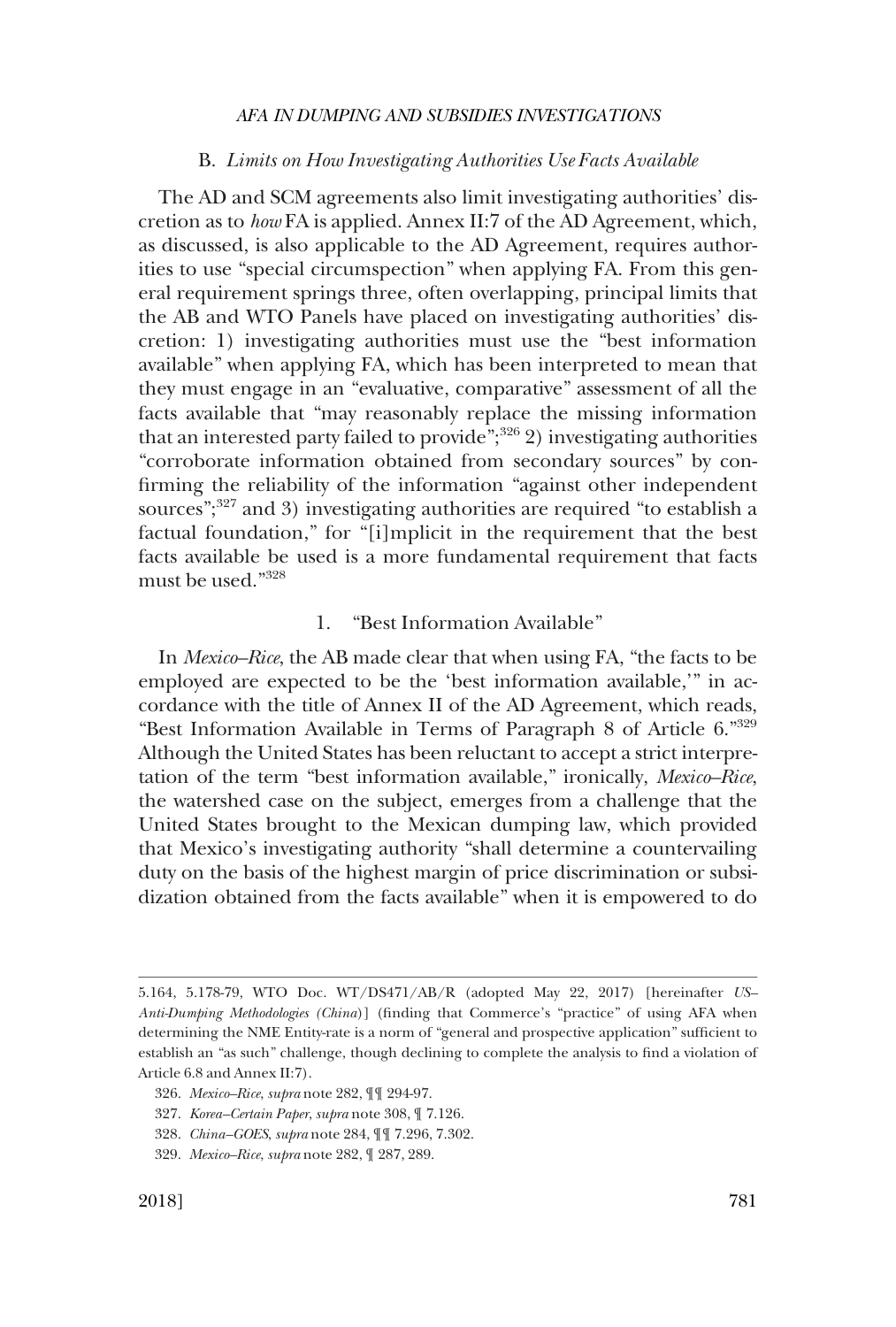so.330 The Panel, which the AB affirmed, found that because Mexico's law required the investigating authority to apply the highest margin, it could not possibly allow for "an evaluative, comparative assessment as the term 'best' can only be properly applied where an unambiguously superlative status obtains."<sup>331</sup> In other words, as the AB reasoned, an investigating authority must complete two steps: first, it "must take into account all the substantiated facts provided by an interested party, even if those facts may not constitute the complete information requested of that party; second, when applying FA, it must limit itself to those facts "that may reasonably replace the information that an interested party failed to provide."

Although there was, and to some extent continues to be, some ambiguity as to whether and when the requirement to conduct an "evaluative, comparative assessment" is triggered, in *U.S.–Carbon Steel (India)*, the 2014 "as such" challenge brought by China against the United States' AFA law discussed above, the AB not only affirmed its finding in *Mexico–Rice* but also refined it.332 The AB found that, unlike the Mexican AFA law struck down in *Mexico–Rice*, the U.S. law did allow investigating authorities to engage in such an "evaluative, comparative assessment," which it understood to apply "[w]here there are several 'facts available' from which to choose," but not necessarily "in every instance" in which an investigating authority applies FA.<sup>333</sup> In other words, there may be cases, the AB hypothesized, where there are not multiple facts available, such as "when there is only one set of reliable information on the record," in which case the investigating authority would not be required to conduct a comparative evaluation. <sup>334</sup> Although the AB arguably narrowed its prior finding in *Mexico–Rice*, it also modified the Panel's seeming rejection of India's proposition that investigating authorities are required to conduct "a comparative

<sup>330.</sup> *Id*. ¶ 284.

<sup>331.</sup> *Id*. ¶ 289 (quoting Panel Report, ¶ 7.166).

<sup>332.</sup> *US–Carbon Steel (India)*, *supra* note 9, ¶¶ 4.433-35. In another decision stemming from a challenge to the United States' AFA law brought by China and circulated just two weeks later, the AB, though not reaching the merits of China's claim, once more affirmed the "comparative evaluation" requirement as refined by *US–Carbon Steel (India). See* Appellate Body Report, *United States–Countervailing Duty Measures on Certain Products from China*, ¶ 2.80, WTO Doc. WT/DS437/ AB/R (adopted Jan. 16, 2015) (finding the Panel to have improperly considered China's "as applied" claims as it was required to under Article 11 of the DSU).

<sup>333.</sup> *US–Carbon Steel (India)*, *supra* note 9, ¶¶ 4.434-35, 4.468-69, 4.481-82.

<sup>334.</sup> *Id*. ¶ 4.435.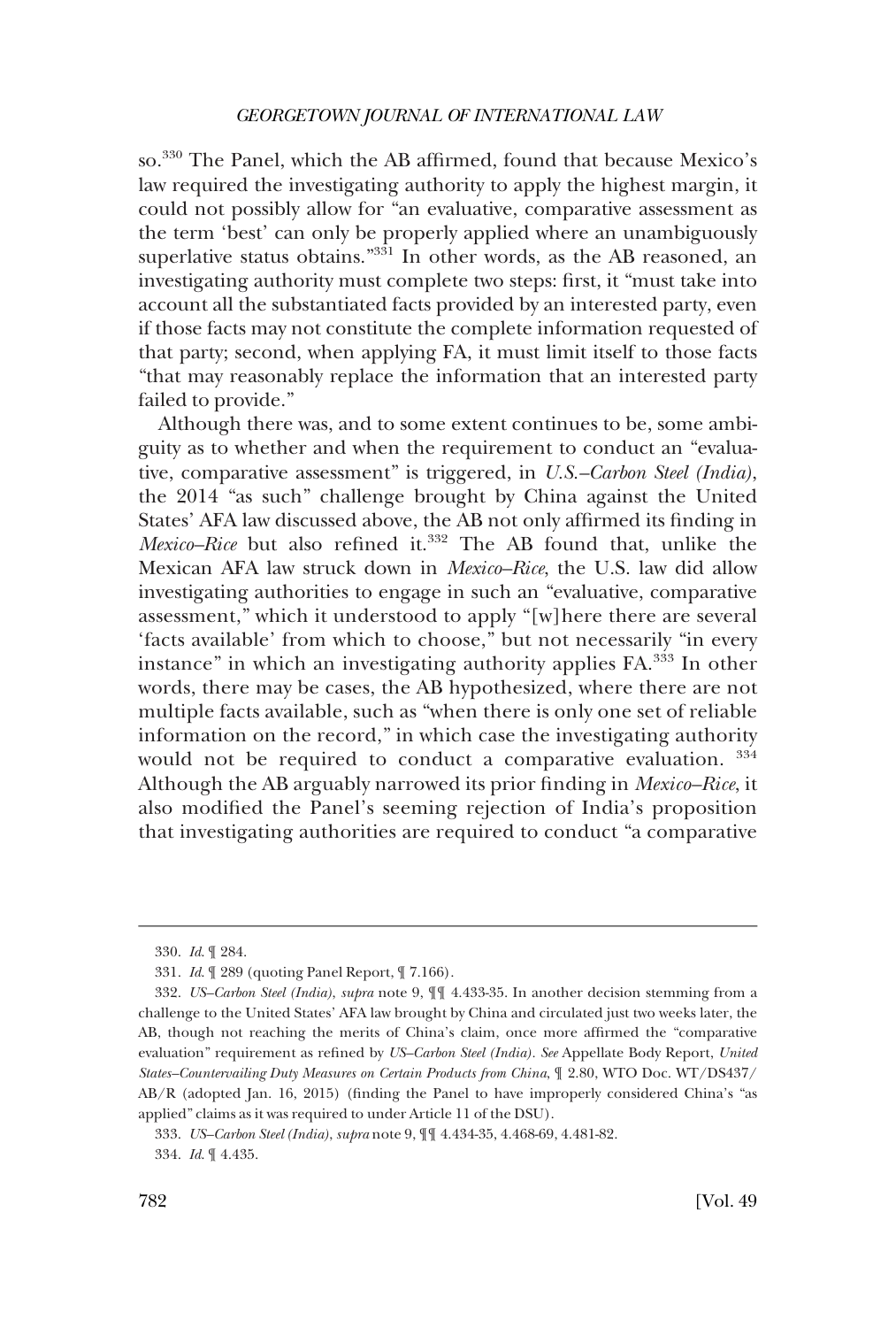evaluation of all available evidence with a view to identifying the best information."335

Yet, while at the same time affirming *Mexico–Rice*, including its conclusion that FA is to be used "solely for the purpose of replacing information that may be missing, in order to arrive at an accurate . . . determination,"336 the AB also found that "as part of the process of reasoning and evaluating which 'facts available' constitute reasonable replacements, the procedural circumstances in which information is missing, including the non-cooperation of an interested party, may be taken into account."<sup>337</sup> Unfortunately the AB did not do more to clarify just how an investigating authority may do this other than to assert that "adverse facts that punish would lead to an inaccurate determination and thus not accord with Article 12.7" and that the procedural circumstances alone cannot serve as the basis for FA. As FA, even without an adverse inference, is almost always going to be adverse to a respondent, it is unclear just what the AB meant, and further, just how the AB, in future cases, will endeavor to distinguish between "adverse facts that punish" and those that do not.<sup>338</sup>

As to practical limits on investigating authorities when it comes to applying FA, unsurprisingly the "as applied" challenges to investigating authorities' use of FA are more instructive. Although there have been no recent cases in which the AB or a WTO Panel have explored the "best available information" standard at any depth, notions of the requirement appear early in WTO jurisprudence, such as the Panel report in *Korea–Certain Paper*, in which Indonesia challenged the Korean investigating authority's selection of facts used to replace a respondent trading company's missing interest expenses in a dumping investigation.339 Rather than using the interest expenses of another trading company respondent in the investigation that was not a manufacturer, and thus, had lower interest expenses, the investigating authority used the higher interest expenses of a company that was a manufacturer, and thus had interest expenses that were higher than

<sup>335.</sup> *Id*.¶¶ 4.431, 4.435.

<sup>336.</sup> *Id*. ¶¶ 4.416 (quoting *Mexico–Rice*, WT/DS295/AB/R, para. 293).

<sup>337.</sup> *Id*. ¶ 4.468.

<sup>338.</sup> *See id*. Further, it is unclear how the AB is using the term "adverse fact." Is it using it in the sense that the AB in *US–Hot-Rolled* and the Panel in *China–GOES* interpreted the term, *i.e*. facts that just happen to be adverse to the non-cooperating party, or is it referring the "conscious selection" of facts that would be adverse to respondents, the validity of which the AB in *US–Hot-Rolled* purposely avoided deciding?

<sup>339.</sup> *Korea–Certain Paper*, *supra* note 308, ¶ 7.108.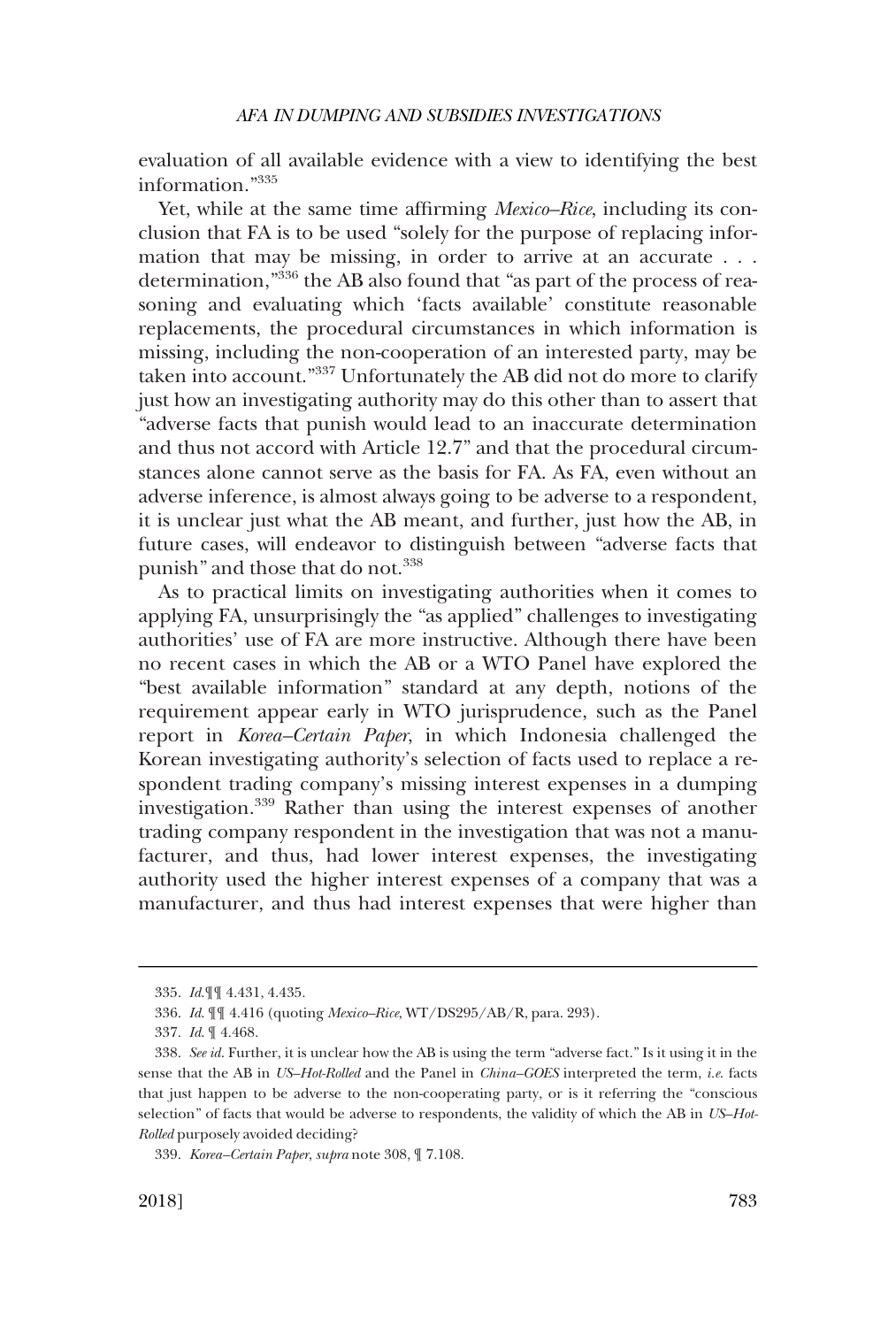# *GEORGETOWN JOURNAL OF INTERNATIONAL LAW*

those the respondent purported to have. $340$  Further, the investigating authority had used the other respondent trading company's data to replace the rest of the respondent's selling, general, and administrative, thus rendering the margin all the more anomalous to the respondent's actual commercial situation.<sup>341</sup> The Panel found that investigating authorities are "normally . . . expected to take into consideration the similarities and dissimilarities between activities carried out by the company for which information is obtained from secondary sources and those of the company whose information is used as a proxy."342 Therefore, while the Panel did not preclude finding that the investigating authority could not use the information from the manufacturer, it did find that, given the dissimilarity, the investigating authority ought to explain its choice.<sup>343</sup>

Two years later, after *Mexico–Rice* had been decided, a compliance panel expressed the same frustration with the investigating authorities' continued selection of the manufacturer as a proxy for the trading company respondent's interest expenses, finding that the investigating authorities' mere pointing to the fact that other Indonesian companies had similar interest rates did not "constitute[] the kind of evaluative comparative analysis" envisioned in Annex II:7 as interpreted by the AB in *Mexico–Rice*, particularly when "different sources have been used to replace different elements of [a respondent's ] SG&A expenses.<sup>344</sup> Because of the few cases on the issue, and given the ambiguity in *U.S.– Carbon Steel (India)*, it is unclear how the AB and WTO panels will apply the "best information available" standard in the future, but what is clear is that clear cherry-picking of facts, especially without reasoned explanation, is likely to be met with scrutiny.

# 2. Corroboration

In addition to requiring investigating authorities to exercise "special circumspection," Annex II:7 also requires investigating authorities to, "where practicable," corroborate facts selected by "checking the information from other independent sources at their disposal, such as published price lists, official import statistics and customs returns, and from the information obtained from other interested parties during

<sup>340.</sup> *Id*. ¶¶ 7.108-10.

<sup>341.</sup> *Id*. ¶ 7.111.

<sup>342.</sup> *Id*. ¶ 7.110.

<sup>343.</sup> *Id*. ¶ 7.111.

<sup>344.</sup> Panel Report, *Korea–Anti-Dumping Duties on Imports of Certain Paper from Indonesia: Recourse to Article 21.5 of the DSU by Indonesia*, ¶ 6.54 WTO Doc. WT/DS312/RW (adopted Oct. 22, 2007).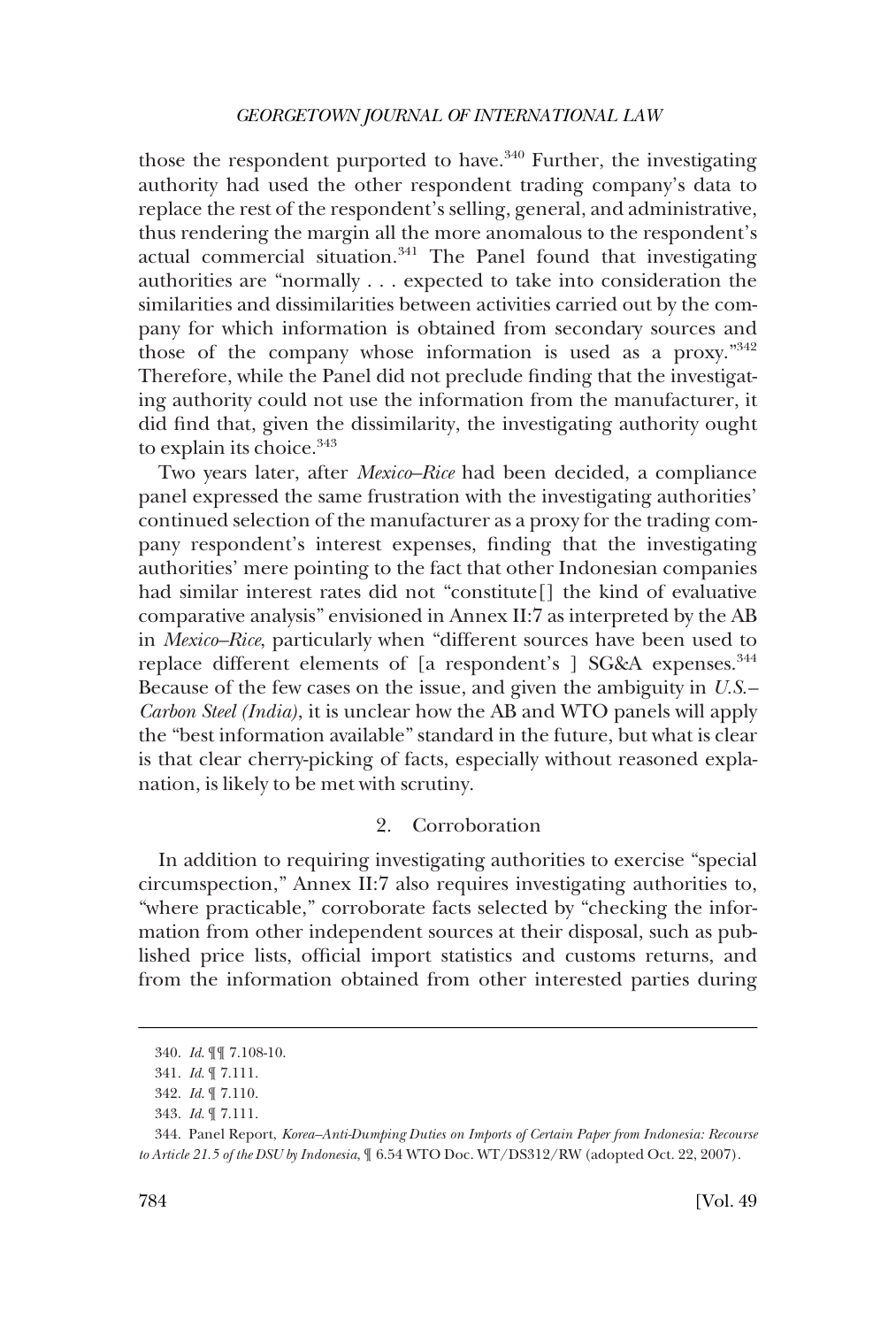the investigation." In the words of the Appellate Body, the investigating authority should "ascertain for itself the reliability and accuracy" of the facts available it selects.345

Here, the Panel's decision in *Korea–Certain Paper* also proves instructive. In *Korea–Certain Paper*, where the Korean investigating authority had taken information from the petition to calculate a respondent's normal value and export price, Korea made the argument that investigating authorities were not always required to corroborate secondary information derived from a petition if the petition satisfied the requirements of Article 5.3 of the AD Agreement, which stipulates that evidence must be "adequate and accurate" to initiate an investigation.<sup>346</sup> The Panel flatly rejected this argument, noting the difference between the "adequate and accurate" standard in Article 5.3 and the requirement to compare secondary information "against that from other independent sources," the latter of which, according to the Panel, cannot be the same sources, even if official government sources, cited in the petition.347 However, the Panel nonetheless upheld the investigating authorities' use of FA in its normal value analysis because there, unlike with regard to its export price analysis, the investigating authority submitted an affidavit from an official within Korea's investigating authority explaining how the petition data had been compared to data provided by other companies.<sup>348</sup>

Although the corroboration requirement may not be particularly difficult to meet if all an investigating authority has to do is show the information provided is not completely out of line with the data provided by other companies, it is still a requirement to be taken seriously, and does, at least to some degree, provide a check on just how far investigating authorities can venture away from the economic reality of other similarly positioned respondents.

# 3. "Factual Foundation"

As the Appellate Body has made clear, determinations made on the basis of FA "cannot be made on the basis of non-factual assumptions or speculation."349 This issue presents itself most frequently in countervailing duty investigations because investigating authorities often conclude that subsidy programs are fully utilized by the non-cooperative

<sup>345.</sup> *Mexico–Rice*, *supra* note 282, ¶ 289.

<sup>346.</sup> *Korea–Certain Paper*, *supra* note 308, ¶¶ 7.123-24.

<sup>347.</sup> *Id*. ¶ 7.124.

<sup>348.</sup> *Id*. ¶ 7.125.

<sup>349.</sup> *US–Carbon Steel (India)*, *supra* note 9, ¶ 4.417.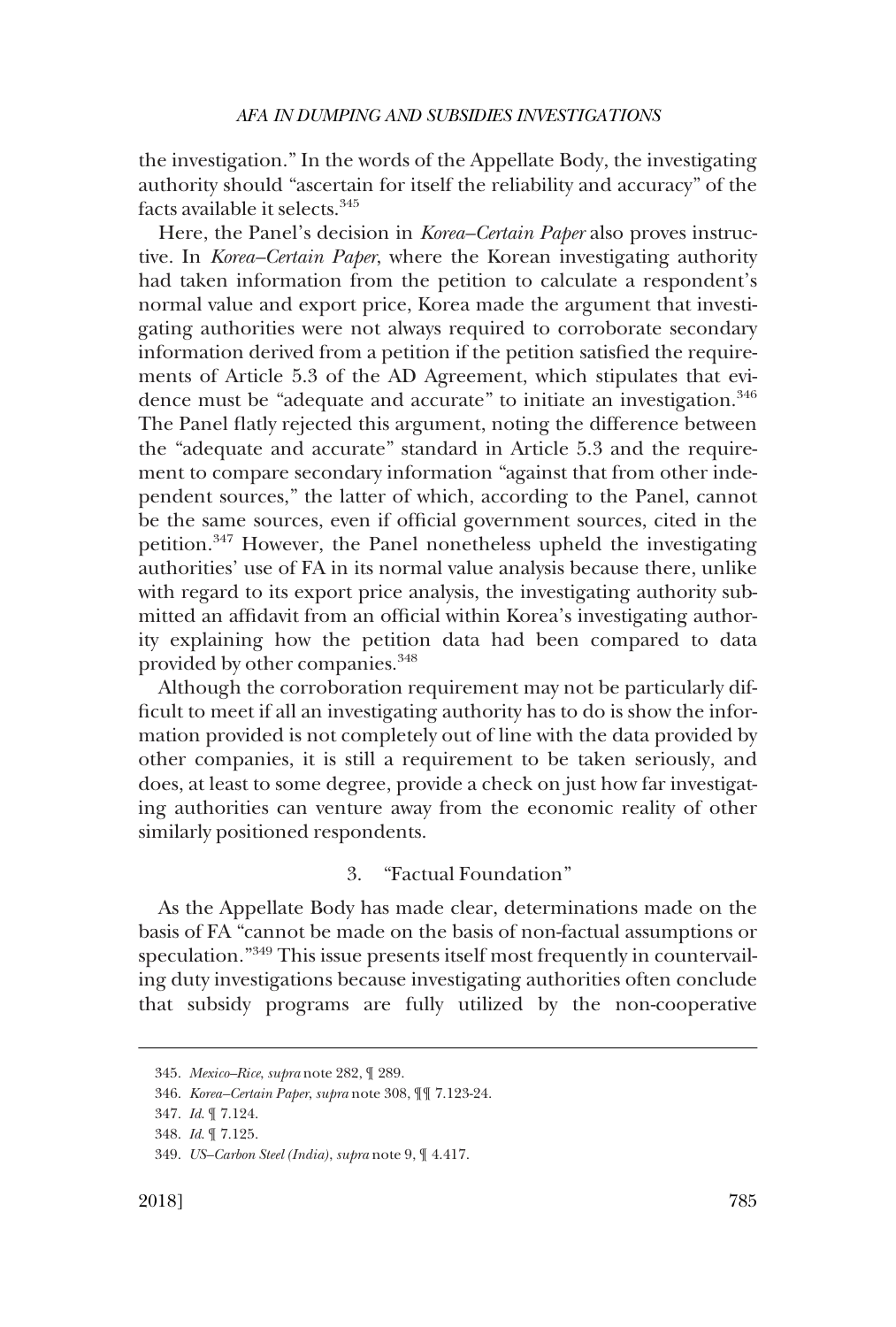respondent because the investigating authority has been deprived of all the information it requires to determine use and calculate a benefit. However, just as the CIT held in *Trina Solar* the AB and WTO Panels have held that all elements of a subsidy must have some "factual foundation," *i.e*., that each element "be clearly substantiated on the basis of positive evidence."350 Further, as is the case in U.S. law, where FA findings are "at odds with information on the record," investigating authorities' use of FA is more subject to question.<sup>351</sup>

The most instructive case on this subject is *China–GOES*, in which China "deduced" that all domestic sales of U.S. respondents AK Steel and ATI were sold to the U.S. government under the auspices of the Buy American Act "at the highest premium," which was calculated to be a price 25% higher than that of foreign products.352 As a result, the investigating authority calculated a 100% utilization rate for government procurement programs for construction.<sup>353</sup> As China, which argued that it drew "reasonable inferences" from respondents' information, did not offer a factual foundation for the respondents' 100% utilization rate of the program other than arguing that there was evidence that respondents "may" have used the program because some of its sales were in the construction sector, the Panel found China to have violated Article 12.7 of the SCM Agreement because "non-cooperation [does not] justify determinations that are devoid of any factual foundation."354 In the case of AK Steel, of particular importance to the Panel was that, whereas the investigating authority had presumed that all of AK Steel's subject and non-subject merchandise could have been sold to government construction contractors, AK Steel put its 10-K report and other evidence on the record that demonstrated that, in fact, only 29% of its domestic sales were related to construction.355 Because "an objective and impartial investigating authority" would not have ignored the 10-K report, the Panel found that if the investigating authority had

<sup>350.</sup> *China–GOES*, *supra* note 284, ¶ 7.302.

<sup>351.</sup> *Id*. ¶ 7.303.

<sup>352.</sup> *Id*. ¶¶ 7.299-7.300.

<sup>353.</sup> *Id*. ¶ 7.297.

<sup>354.</sup> *Id*. ¶ 7.302. China also asserted in its first written submission that investigating authorities "may draw certain inferences—plainly adverse—from [the] failure to cooperate, and the breadth of inferences available grows commensurate with the level of non-co-operation." *Id*. ¶ 301 (alteration in original).

<sup>355.</sup> *Id*. ¶¶ 7.304-309. Other evidence the ignorance of which troubled the Panel included customer lists indicating that they had not sold any GOES equipment to the United State government, which also evidenced that customers had sales outside the construction sector, and an affidavit from the United States that it had not purchased GOES equipment. *Id*. ¶ 7.304.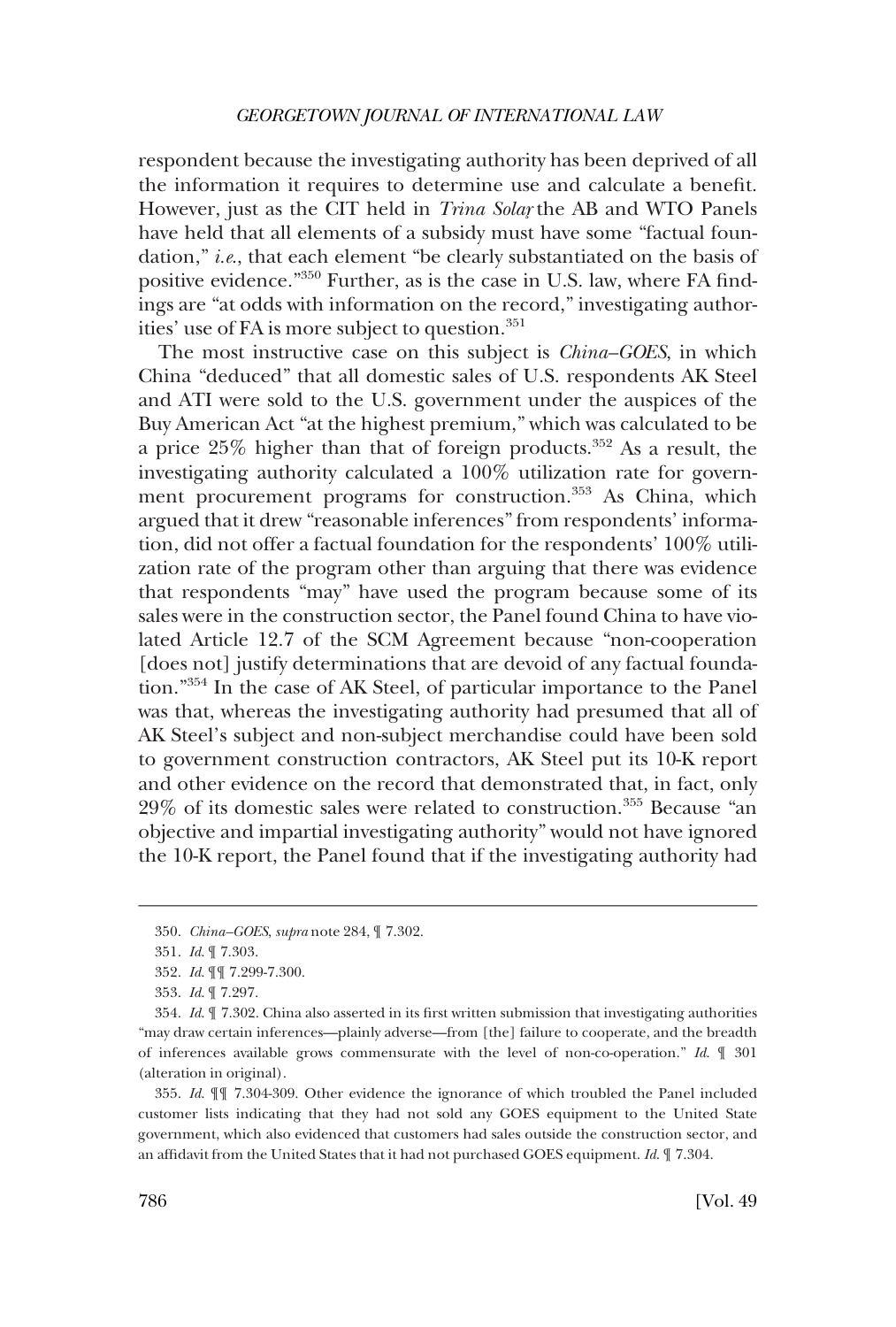given the 10-K report proper consideration, it would have applied a utilization rate of less than 100%, thereby finding "no factual basis" for the 100% utilization rate.356 Another Panel in *China–Broiler Products*, involving a dumping case, took a similar position regarding a 105.4% "all-others" FA rate that China had assessed for unknown U.S. respondents, a rate more than twice as high than that assessed for any of the participating respondents, and thereby, "apparently adverse."357 Citing the Panel's requirement of a "factual foundation" in *China–GOES* and the lack of "a logical relationship with the facts on the record," the Panel found that how the rate was determined violated Article 6.8 of the AD Agreement.<sup>358</sup> Thus, it is clear from the jurisprudence of the AB and WTO Panels that facts matter—that investigating authorities must base their determinations on facts, and that facts cannot be ignored when contrary to the conclusion that the investigation authority draws.

# V. COMMERCE'S "AFA APPROACH" AND THE NEED FOR REFORM

If Commerce is going to continue to apply adverse inferences in dumping and subsidies investigations, it must strike a better balance between the necessity and fairness, *i.e*. between efficiency and process, in terms of both *when* and *how* AFA is applied. The AB eloquently elaborated on this need for balance in *US–Hot-Rolled Steel*, stating that the AD and SCM Agreements should be interpreted as "striking and requiring a balance between the rights of the investigating authorities to control and expedite the investigating process, and the legitimate interests of the parties to submit information and to have that information taken into account."359 As a starting matter, inferences that may be adverse to non-cooperative parties are indeed necessary because, as the AB acknowledges and as discussed in Part II.A., there is a need to prevent respondents from unduly delaying investigatory proceedings. As also explained in Part II.A., there is also a need to prevent respondents from abusing the system by not submitting information that would be more adverse to their margin than if Commerce were to merely use the information of cooperative respondents as facts available. However, as discussed in Part II.B, the massive production demand typical in dumping and subsidies investigations, combined with the potential, if not, at times, actual bias of Commerce, an agency which is in an inescapably difficult position because it also responsible for promoting and protecting

<sup>356.</sup> *Id*. ¶ 7.310.

<sup>357.</sup> *China–Broiler Products*, *supra* note 305, ¶¶ 7.2891, 7.308.

<sup>358.</sup> *Id*. ¶¶ 7.311-13.

<sup>359.</sup> *US–Hot-Rolled Steel*, *supra* note 283, ¶ 86.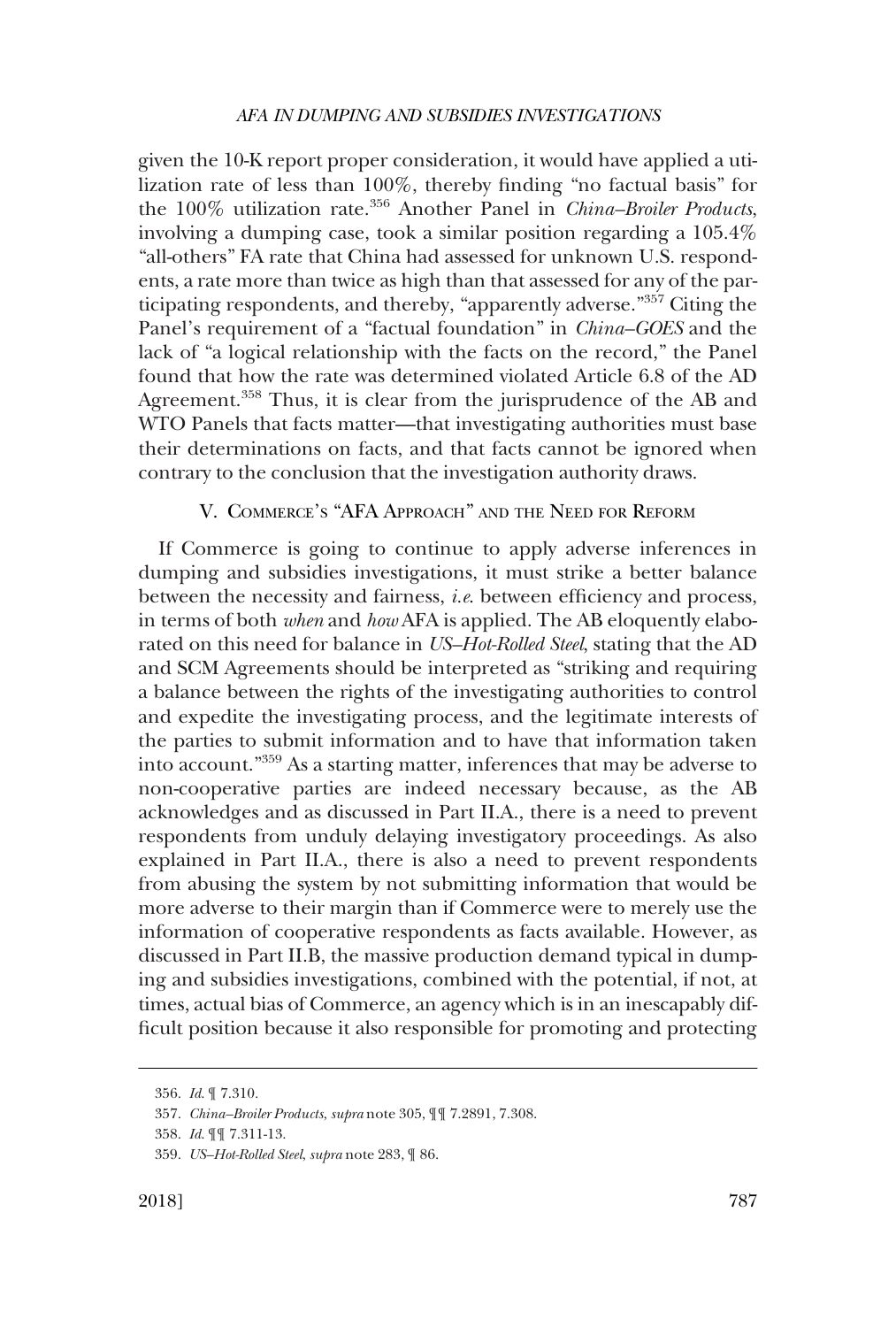## *GEORGETOWN JOURNAL OF INTERNATIONAL LAW*

the interests of U.S. domestic industry, make dumping and subsidies investigations particularly unique. Because FA, and especially AFA, can so easily be used as a means to reach a particular end-result, *i.e*. to increase margins, it is, therefore, absolutely essential that better procedures are put in place to check against such abuse. Further, consideration must also be made as to whether "AFA" as Commerce understands it is even necessary, and whether FA, in and of itself, may be sufficiently adverse enough to serve the same purpose. This involves a fundamental rethinking of what this Article terms as Commerce's "AFA approach."

At the heart of the United States' AFA law is a false assumption that somehow FA does not involve an adverse inference. This is apparent in the statute itself, which uses the term "inference" only in 19 U.S.C. § 1677e(b), the section of the statute dealing with non-cooperative respondents; the term does not appear in 19 U.S.C. § 1677e(a), which deals with FA and cooperative respondents. The assumption is wrong. Regardless of whether FA or AFA is applied, when Commerce is forced to replace missing or deficient information, Commerce is put in the position where it is forced to use reasoning and evidence to draw a conclusion, *i.e*., to make an inference. Further, in applying FA, where only the "best information available" is to be used, respondents are still likely to face a result that is less favorable than the result that would have been achieved if an inference had not been made, *i.e*., a result that is adverse. This is a risk that respondents take when they fail to provide necessary information since—regardless of the respondent's cooperation—if the information is necessary, Commerce will have to replace it.<sup>360</sup>

Therefore, the only distinction between FA and AFA is a matter of Commerce's aim—if AFA is used, Commerce is not, as it does when applying FA, using inferences with the aim of deriving the most accurate replacement for the missing information by using "the best information available"; it is using AFA with the aim of ensuring that the replacement yields a result that is sufficiently adverse enough to deter non-cooperation. While FA allows the possibility of an adverse result, AFA ensures that the missing information will replaced with information that is certain to yield an adverse result. Commerce reasons that

<sup>360.</sup> *Egypt–Steel Rebar*, *supra* note 291, ¶ 7.242 ("[E]ven if, with the best possible intentions, an interested party has acted to the very best of its ability in seeking to comply with an investigating authorities' request for information, that fact, by itself, would not preclude the investigating authority from resorting to facts available in respect of the requested information. This is because an interested party's level of effort to submit certain information does not necessarily have anything to do with the substantive *quality* of the information submitted, and in any case is not the only determinant thereof.") (emphasis in the original).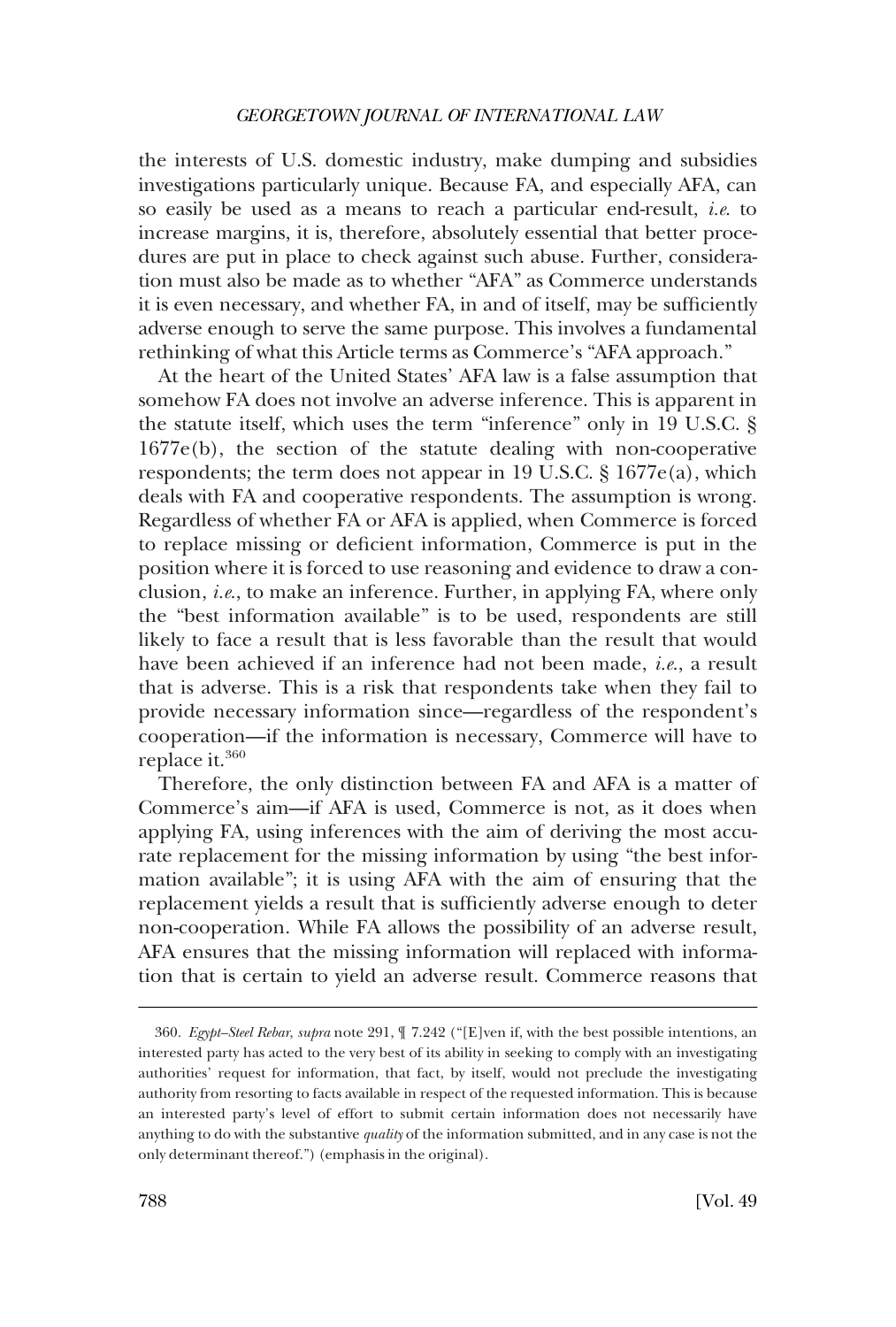this is appropriate because it can be assumed that the respondent did not provide the information because it would be adverse to its interests to do so.361 AFA, therefore, and as discussed in Part II, ensures that respondents will submit even unfavorable information because, if they do not, the result will surely be worse than that which would be attained using the unfavorable information. This is Commerce's AFA approach.

The question must then be asked if this approach is permissible. U.S. courts and the AB and WTO panels both insist that AFA can only be used if the result is not "punitive," which is troublesome because concepts of deterrence and punishment are inherently entangled.<sup>362</sup> Indeed, as deterrence is inextricably linked to punishment, and, in fact, historically and to this day, serves as one of its key functions, the distinction is meaningless.<sup>363</sup> Because the distinction between deterrence and punishment is not one of degree but rather between an end and a means, permitting Commerce to apply AFA so long as it is not punitive is not a judicially administrable standard. More so, if FA is unlawful if its purpose is to punish respondents, then Commerce's AFA approach is unlawful. Commerce's use of FA, on the other hand, is lawful, because while Commerce's application of FA may yield a result that is less favorable than that which would have been rendered if Commerce were able to use the respondent's own data, because Commerce holds itself to the "best information available" standard, its purpose is to arrive at accurate margins, not to punish non-cooperative respondents—*i.e*., the "effect," not the "intent," of FA is deterrence.

Yet, while the distinction between deterrence and punishment is unworkable as a matter of law, this does not mean that Commerce's AFA approach is undesirable as a matter of policy—punishment is indeed effective in achieving deterrence, and deterrence is, as discussed, particularly necessary when dealing with foreign respondents in dumping and subsidies investigations. The question must then be asked if the possibility of FA is a sufficiently effective deterrent. The answer, this Article posits, is yes. While no empirical study has yet to be performed to demonstrate that the possibility of an investigating authority applying FA, rather than AFA, incentivizes respondents to cooperate, the practical experience of respondents is that when an

<sup>361.</sup> *US–Hot-Rolled Steel, supra* note 283, 29 n.45 (reiterating the United States' oral argument for why adverse inferences are "appropriate").

<sup>362.</sup> *See, e.g*., F. Ili De Cecco De Filippo Fara S. Martino S.p.A. v. United States, 216 F.3d 1027, 1032 (Fed. Cir. 2000); *US–Carbon Steel (India)*, *supra* note 9, ¶ 4.468.

<sup>363.</sup> THOMAS HOBBES, LEVIATHAN 101 (1904) (arguing that punishment for a crime must be greater than the benefit that comes from committing the crime if the crime is to be deterred).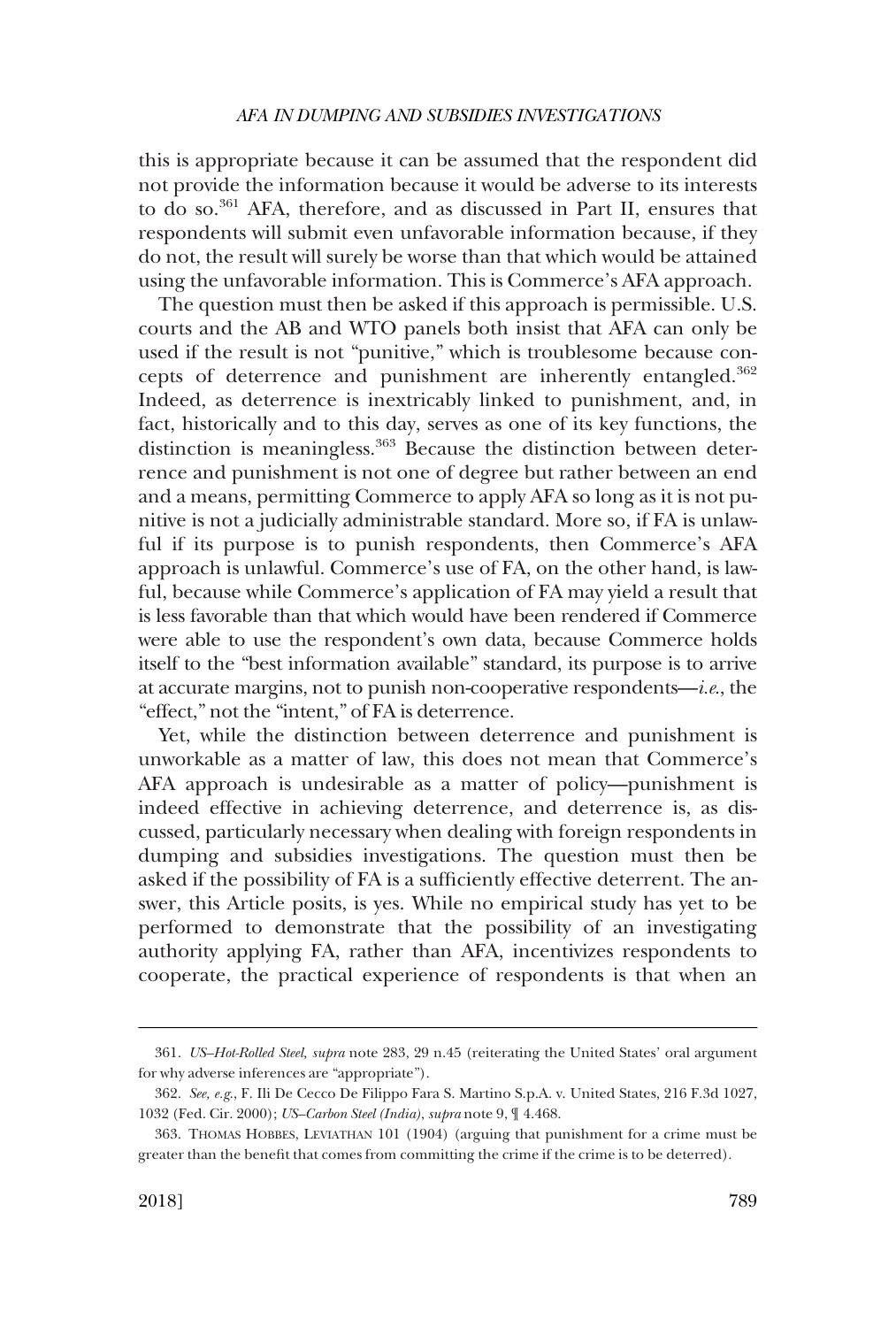investigating authority does apply FA, the "best information" it uses still mostly results in a rate that is adverse, *i.e*., less favorable to the respondent than that which would have been reached using the respondent's own data.

Even if this is not always true, always using the "best information available" standard is still better than Commerce's current AFA approach because it provides for a judicially administrable standard. In contrast, the AFA approach is, as discussed, unworkable under the current legal framework, and, as this Article also posits, unworkable under any alternative framework with which WTO Members would be comfortable. This is because meting out punishment is neither a task for which investigating authorities are well-equipped nor one which they are permitted to perform under the current legal architecture, which, as *US–Carbon Steel (India)* articulates, prioritizes accuracy over punishment.<sup>364</sup> Further, it is very difficult, if not impossible, for investigating authorities to act according to both aims—to calculate accurate margins and to deter non-cooperation. For instance, under *De Cecco*, which attempted to balance the aims of deterrence and the calculation of accurate margins by requiring that Commerce calculate an AFA rate that is "a reasonably accurate estimate of the respondent's actual rate, albeit with some builtin increase intended as a deterrent for non-compliance," it was unclear how to arrive at an accurate estimate of the respondent's actual rate and just how much Commerce could add onto that estimate to deter noncompliance.<sup>365</sup> The frustration with this task is understandable, because, without all of the necessary data, the first part of the task is very difficult; further, the second part of the task is also difficult, if not impossible, because even with all of the necessary data, investigating authorities are unlikely to ever be sure of just how much of an increase over the estimated actual rate would sufficiently incentivize cooperation.

However, as Commerce is highly unlikely to change its AFA approach, it is still possible to mitigate the unfairness in which it currently results by strengthening procedural protections for respondents as to when and how Commerce may apply AFA. As to *when*, Commerce could, as a preliminary step, lay out clearer requirements for itself as to when deficiency notices are issued so as to better ensure that respondents are on notice that their information is going to be rejected. To this end, Commerce should not free itself of a requirement to issue a

<sup>364.</sup> *US–Carbon Steel (India)*, *supra* note 9, ¶ 4.468 ("[T]he use of inferences in order to select adverse facts that punish non-cooperation would lead to an inaccurate determination and thus not accord with Article 12.7.").

<sup>365.</sup> De Cecco, 216 F.3d at 1032 (Fed. Cir. 2000).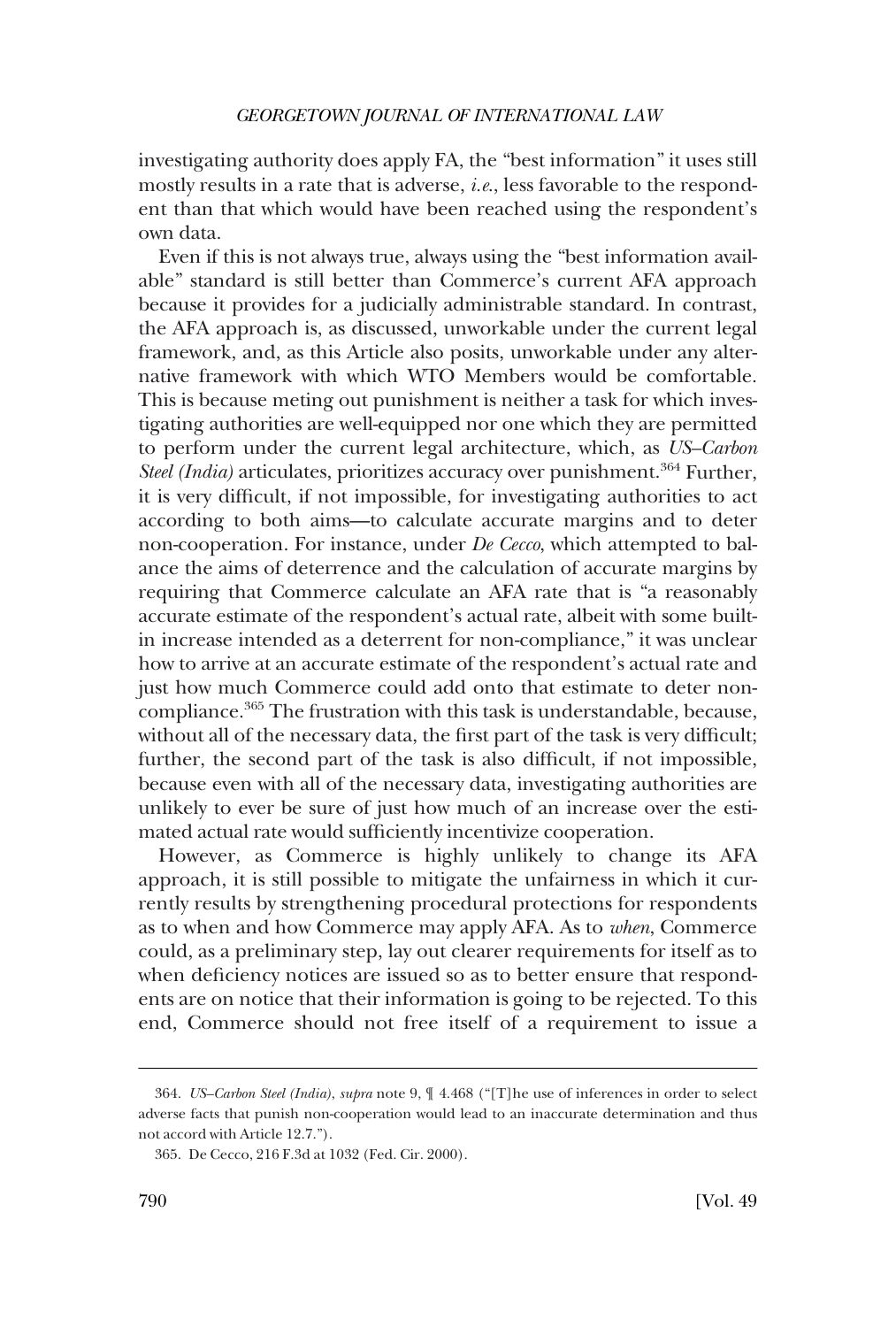deficiency notice simply because one has been issued previously or because it thinks that doing so would be "fruitless," as discussed in Part III.A.1. Commerce should also be more understanding of respondents who fail to provide information over which they have no control, which, as in *US–Hot-Rolled Steel* and the situations discussed in Part II.A.2, raise profound fairness questions.

One particular area in which Commerce ought to reform is in ensuring that its questionnaires ask respondents to provide information that is truly necessary to the investigation. As discussed in Part III.A.3 and Part IV.A.3, Commerce and other investigating authorities have been given tremendous deference both by U.S. courts and the WTO to determine what information is necessary. However, Commerce, to the extent that it seeks to balance necessity and fairness, ought to ensure that the information it requests from respondents is, indeed, actually necessary. To this end, Commerce's current practice of applying total AFA when it is denied information it considers necessary rather than FA or partial AFA is particularly worrisome. Where a respondent does not provide Commerce with information because it has a "reasonable belief" that the information is not necessary, Commerce should, rather than applying total AFA, replace respondent's information with FA if, in fact, it turns out the information of which they have been deprived is actually necessary to calculate a dumping or subsidy margin. For instance, if a respondent fails to provide information about an affiliated company that may have provided it an input in a subsidies investigation, Commerce should apply FA only if, in fact, the affiliated company did provide that input. In this way, respondent companies would still bear responsibility for their non-cooperation, but Commerce would also be prevented from applying AFA when it receives deficient responses to questions the responses to which would have no impact on the margin. This would also protect Commerce from any appearance of asking burdensome, unnecessary questions with the aim to trip up respondents so that AFA can be applied—an increasingly frequent criticism, and sadly one sometimes deserved. Other reforms in this regard might include more specific rules or even guidance as to the questions that Commerce asks, and, at the international level, more standardized questionnaires, which is a reform that some critics of FA have been pressing for a long time.<sup>366</sup>

As to more procedural protections checking *how* Commerce applies AFA, Commerce could bolster its requirement that AFA rates be corroborated and that they be both reasonable and supported by substantial

<sup>366.</sup> Andrews, *supra* note 26, at 37.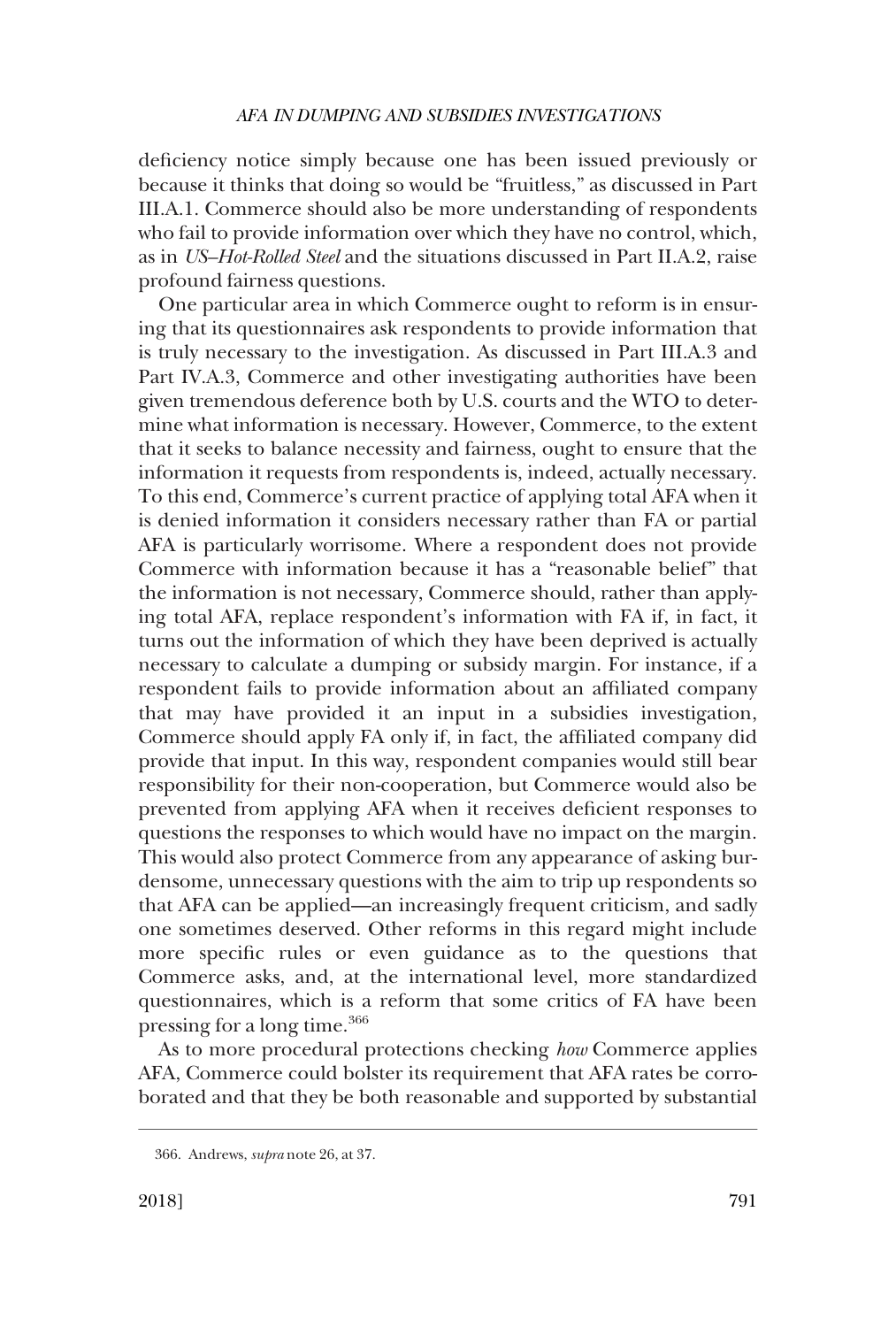# *GEORGETOWN JOURNAL OF INTERNATIONAL LAW*

evidence. With regard to the former, Commerce should, although no longer required by statute, still corroborate rates used from prior segments of the same proceeding.<sup>367</sup> Further, though the TPEA clearly frees it of any requirement to do so, Commerce could still, at least in practice, calculate rates that are reasonable estimates of respondents' actual rates, as the TPEA also does not take away from Commerce its discretion to be fairer to respondents in this regard if it so chooses. With regard to the latter, there is hope that the CIT will continue to enforce the standard laid out in *Trina Solar* that determinations take into account all of the evidence on the record and that each element of a subsidy be supported by substantial evidence. Although, as discussed in Part III.B., the evidence required to meet this standard is not high, Commerce could hold itself to a higher standard when it comes to substantiating AFA rates and ensuring that the reasoning it uses when setting such rates is adequately explained; further, there is room for the Federal Circuit and the CIT to give the holding in *Trina Solar* serious bite by requiring more from Commerce before it finds AFA determinations supported by substantial evidence.

Lastly, Commerce and U.S. courts might also endeavor to give meaning to what seems Congress's intent that Commerce take into account the degree of respondents' non-cooperation when applying total AFA. Under the AFA statute as amended by the TPEA, Commerce "may" apply the "highest" rates according to its standard total AFA methodology if it does so "based on [its] evaluation . . . of the situation that resulted in [it] using an adverse inference."368 The plain meaning of this language would indicate that Commerce has to consider the degree of non-cooperation rather than merely treating all non-cooperative respondents alike. So, as makes common moral sense, a respondent the senior management of which has falsified records submitted to Commerce, and then, at verification, destroys evidence of the fraud,<sup>369</sup>

<sup>367.</sup> Although the TPEA amendments override the URAA, the URAA, as the SAA articulates, clearly intended Commerce to corroborate these rates since they "concern[] a different time frame than the one at issue." URAA Statement of Administrative Action, *supra* note 31, at 4198.

<sup>368. 19</sup> U.S.C. § 1677e(d)(2).

<sup>369.</sup> In some cases, the non-cooperation of respondents can be astonishing. In one particularly illustrative example, a respondent company that had defrauded Commerce literally hurled documents out a window while physically preventing Commerce's entry into the room that contained proof of the fraud. *See* Memorandum to the File, through Gene Degnan, Program Manager, Office 8, Antidumping and Countervailing Duty Operations, from Eva Wang, Case Analyst, Office 8, Antidumping and Countervailing Duty Operations, "Placing On Record Verification reports of TMI in the 2007-2008 and 2008-2009 Reviews of the Antidumping Duty Order of Pure Magnesium form the People's Republic of China" (Apr. 24, 2013), at Section XX.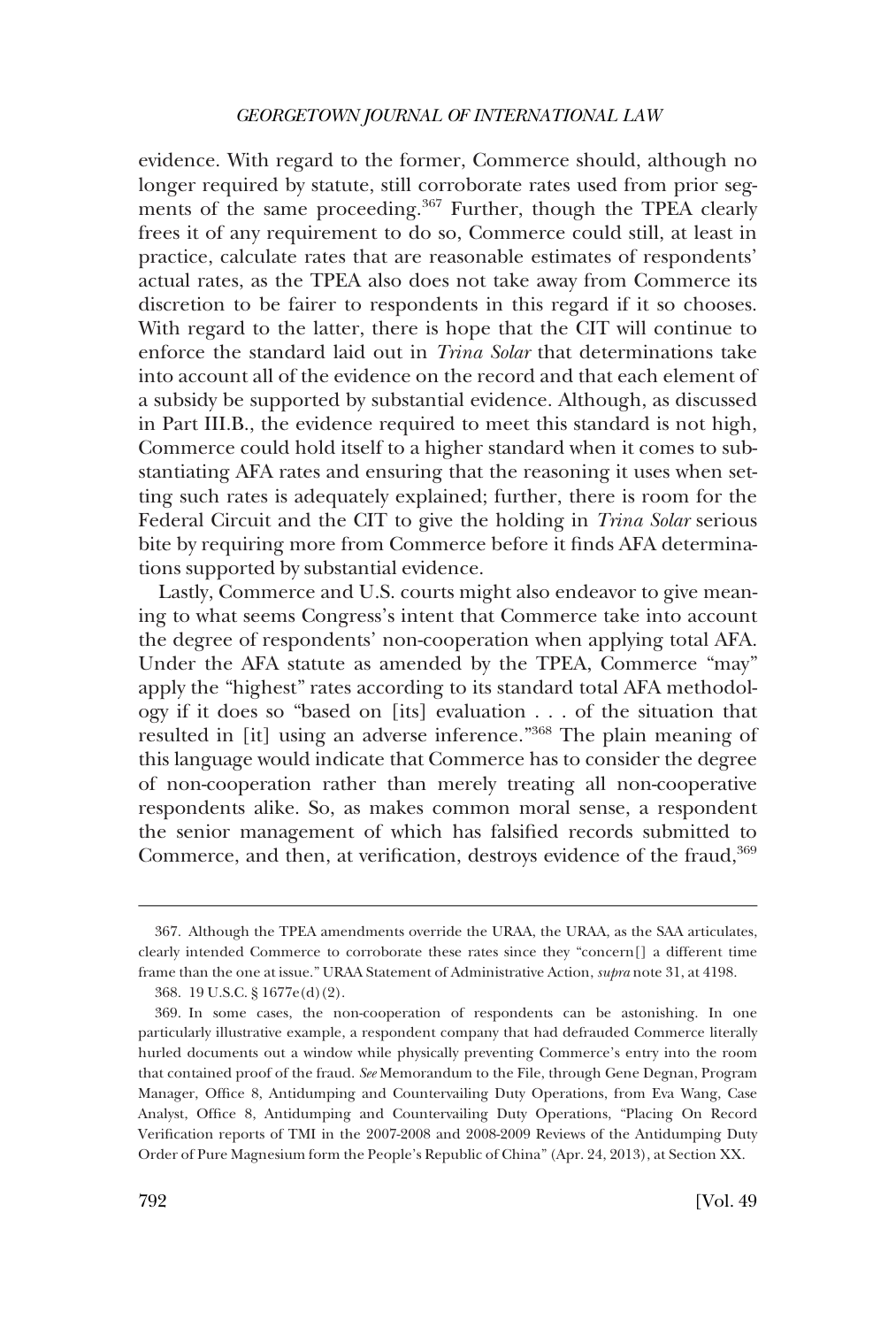ought to be treated differently than a respondent, like Koehler, discussed in Part III.A., that has done no such act but, under Commerce's standard total AFA approach, would receive the same treatment. While none of the opinions released to date that have applied the amended statute have addressed this point, it is reasonable to assume that Congress, in drafting this language, must have meant it to convey some meaning.

A change to Commerce's AFA approach and the procedures just discussed must come in the form of real, meaningful reform—reform that can emerge on a number of fronts. First, Congress should realize the threat that Commerce's use of AFA has on the United States' trade with the world, for if the United States not only continues to apply AFA but to do so in an increasingly unfair and politically calculated manner, the result is naturally that other countries will follow suit, thereby affecting U.S. exporters. This has already been happening with China, as is evident from the many FA cases brought by the United States against China and discussed in Part IV. But because Congress is currently in the grips of resurgent protectionism and unlikely to pass legislation that could compromise votes, in the absence of congressional action, the only place for change to come is U.S. courts, which ultimately interpret U.S. trade laws.

Even under *Chevron*, the Federal Circuit and the CIT are not powerless. While the Federal Circuit's concern in *Nan Ya* about the harm of grafting procedures onto U.S. trade laws that do give Commerce a great deal of discretion in applying AFA is understandable, it also fails to take into account that it was Congress that implemented the non-self-executing Uruguay Round of WTO Agreements through the URAA, including the AD and SCM Agreements, which did seek to curb investigating authorities' use of FA.370 Of course, while the SAA must be taken as the principal interpretive device for discerning Congress's intent when

<sup>370.</sup> Though it is far from common, the CIT has at times given considerable weight to WTO law when applying *Chevron*. *See* Allegheny Ludlum Corp. v. United States, 358 F. Supp.2d 1334, 1348 (Ct. Int'l Trade 2005) ("[T]he WTO Appellate Body decisions have persuasive weight here because nonconformance of U.S. practice may result in retaliatory tariffs against U.S. exporters a result that negates the U.S.'s benefit from the international agreement. Accordingly, were the agency to construe an ambiguous statute so as to benefit domestic interests in violation of international agreements, retaliatory tariffs would result, a penalty which Congress presumably would wish to avoid. Consequently, courts should prefer adhering to international law standards unless otherwise indicated by Congress.") (citation omitted) (citing THE FEDERALIST No. 3, at 43 (John Jay) (Clinton Rossiter ed., 1961) ("It is of high importance to the peace of America that she observe the laws of nations towards [its treaty partners], and to me it appears evident that this will be more perfectly and punctually done by one national government. . . .").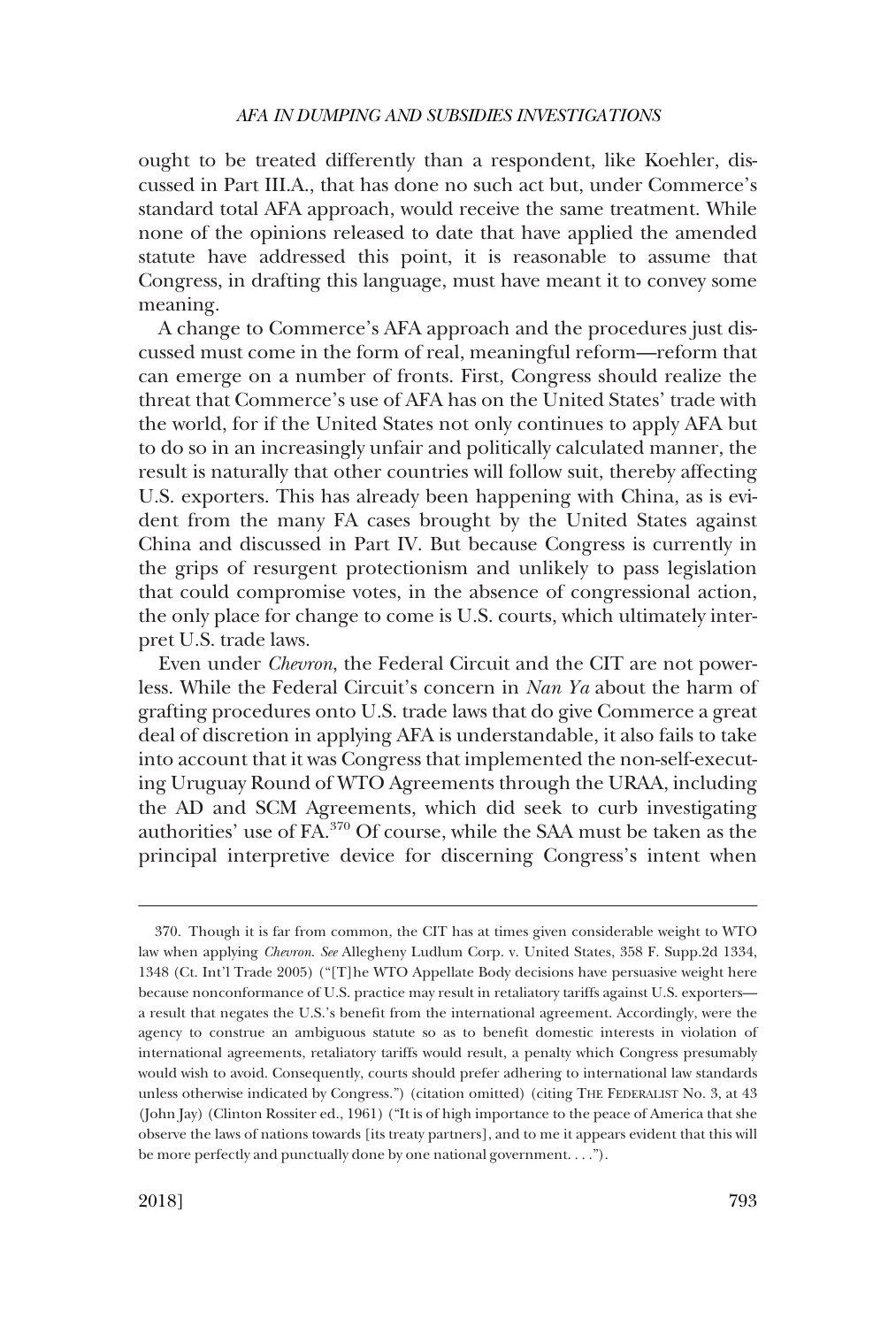passing the URAA, Commerce's increased and more aggressive use of AFA has clearly troubled the Federal Circuit and the CIT in recent years, which have, in several instances, remanded determinations to Commerce. Although the passage of the TPEA has to some degree hamstrung efforts by U.S. courts to ensure that foreign respondents are treated fairly in terms of how Commerce applies AFA, the AFA statute, as amended, still allows the Federal Circuit and CIT latitude—and, at least in terms of  $\S 1677e(d)(2)$ , even creates new opportunities—to play this role.

In addition, reform may also happen through the WTO, through AB and WTO Panel decisions that are then implemented in U.S. law and Commerce practice through Section 123 and Section 129 proceedings; or through, if the international political climate ever becomes right, a new or amended WTO agreement further regulating national investigating authorities' behavior in dumping and subsidies proceedings. Although WTO jurisprudence surrounding FA and AFA is still very much developing, to the extent that the AB and WTO Panels provide an additional restraint on Commerce, their role is welcomed by foreign respondents. Further, as the United States' use of AFA, in particular, has been and continues to be, at the center of several of these WTO cases, it is possible that increased scrutiny by the AB and WTO Panels could bring about reform.<sup>371</sup> There are at the moment three WTO challenges to the United States' use of AFA, the most recent of which includes an "as such" challenge brought this February to the AFA law as amended by the TPEA.372 While "as such" challenges to the AFA statute, even as amended by the TPEA, are likely to fail for the same reason that

<sup>371.</sup> *See* VERMULST, *supra* note 28, at 147 (noting the extensive WTO litigation that has resulted under Article 6.8 and Annex II, much of it driven by United States action and Commerce's "drive for perfection").

<sup>372.</sup>  *See* Request for Consultations by the Republic of Korea, *United States–Anti-Dumping and Countervailing Measures on Certain Products and the Use of Facts Available*, WTO Doc. WT/DS539/1 (Feb. 14, 2018); *Korea Targets U.S. 'Leveling the Playing Field Act,' Use of Adverse Facts*, INSIDE U.S. TRADE (Feb. 20, 2018), [https://insidetrade.com/daily-news/korea-targets-us-%E2%80%98leveling-playing-field](https://insidetrade.com/daily-news/korea-targets-us-%E2%80%98leveling-playing-field-act%E2%80%99-use-adverse-facts)[act%E2%80%99-use-adverse-facts.](https://insidetrade.com/daily-news/korea-targets-us-%E2%80%98leveling-playing-field-act%E2%80%99-use-adverse-facts) The other two are *United States–Countervailing Measures on Supercalendered Paper from Canada* and *United States–Countervailing Measures on Cold and Hot-Rolled Steel Products from Brazil*, the former of which is at the panel stage and includes a challenge to the United States' practice of applying AFA when it "discovers" subsidies in countervailing duty investigations that respondents' did not report as "other assistance." *See* Request for the Establishment of a Panel by Canada, *United States–Countervailing Measures on Supercalendered Paper from Canada*, WTO Doc. WT/ DS505/2 (Sept. 1, 2016); *At WTO, Canada Takes Aim At U.S. Paper Duties, Adverse Facts, 'Leveling' Act*, INSIDE U.S. TRADE (Apr. 14, 2016), [https://insidetrade.com/inside-us-trade/wto-canada-takes-aim-us](https://insidetrade.com/inside-us-trade/wto-canada-takes-aim-us-paper-duties-adverse-facts-leveling-act)[paper-duties-adverse-facts-leveling-act](https://insidetrade.com/inside-us-trade/wto-canada-takes-aim-us-paper-duties-adverse-facts-leveling-act); Request for Consultations by Brazil, *United States–Countervailing Measures on Cold- and Hot-Rolled Steel Flat Products from Brazil*, WTO Doc. WT/DS514/1 (Nov. 11, 2016);